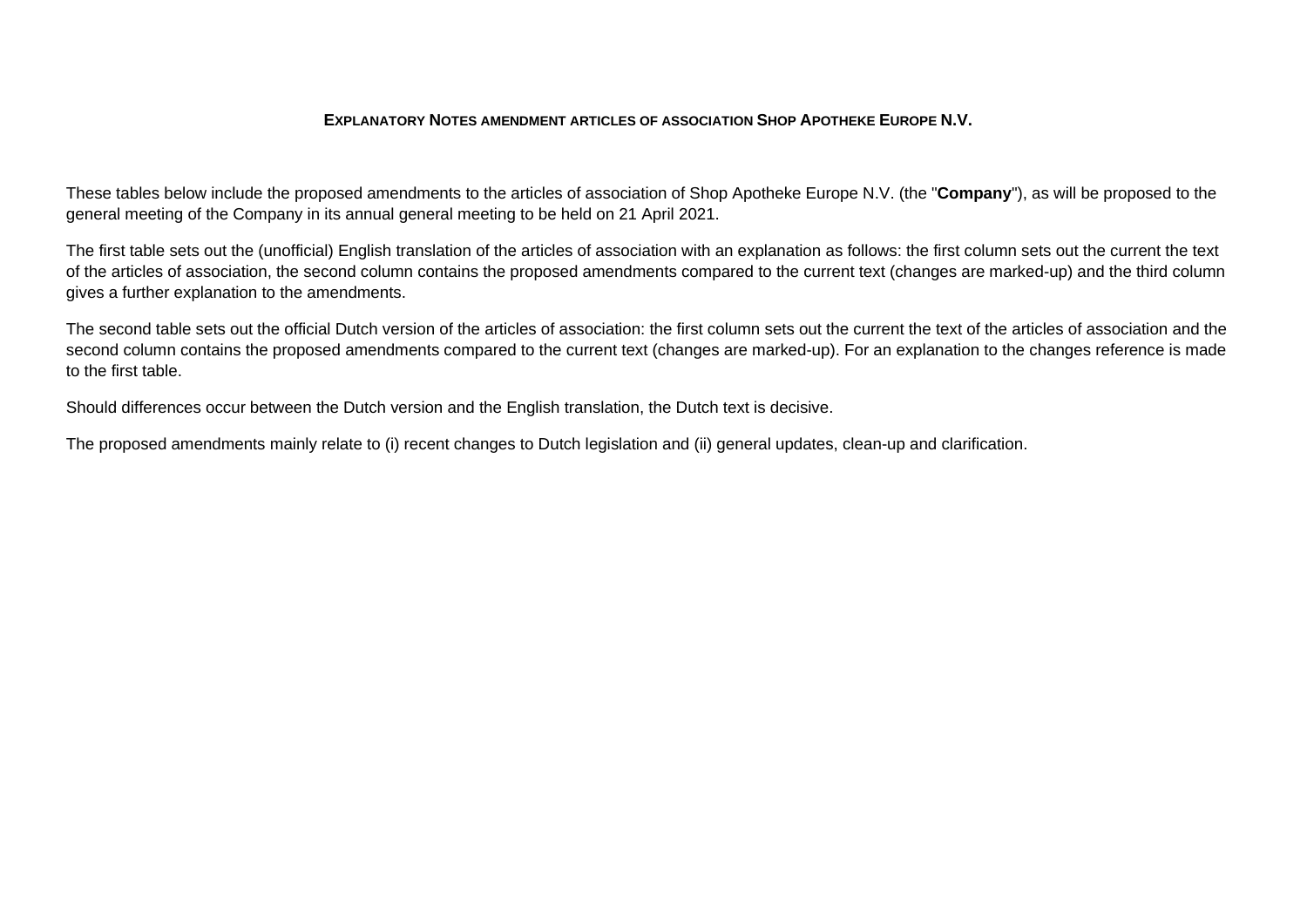|                |                     | <b>Current text articles of association</b>    |     |                     | <b>Proposed amendment</b>                      | <b>Explanation</b>                                 |
|----------------|---------------------|------------------------------------------------|-----|---------------------|------------------------------------------------|----------------------------------------------------|
| $\mathbf{1}$ . | NAME. SEAT.         |                                                | 2.  | NAME. SEAT.         |                                                | In view of Shop Apotheke's move to its new office  |
| 1.1            |                     | The name of the company is: Shop               | 2.1 |                     | The name of the company is: Shop               | and logistics centre in Sevenum, it is proposed to |
|                |                     | Apotheke Europe N.V.                           |     |                     | Apotheke Europe N.V.                           | move the corporate seat to Sevenum as well.        |
| 1.2            |                     | It has its corporate seat in Venlo.            | 2.2 |                     | It has its corporate seat in VenloSevenum.     |                                                    |
| 3.             | <b>DEFINITIONS.</b> |                                                | 2.  | <b>DEFINITIONS.</b> |                                                |                                                    |
|                |                     | In these articles of association the following |     |                     | In these articles of association the following |                                                    |
|                |                     | definitions apply:                             |     |                     | definitions apply:                             |                                                    |
|                | (a)                 | General Meeting: the corporate                 |     | (a)                 | General Meeting: the corporate body            |                                                    |
|                |                     | body of the company formed by the              |     |                     | of the company formed by the                   |                                                    |
|                |                     | persons with voting rights and                 |     |                     | persons with voting rights and                 |                                                    |
|                |                     | <b>Depositary Receipt Holders;</b>             |     |                     | <b>Depositary Receipt Holders;</b>             |                                                    |
|                | (b)                 | DCC: the Dutch Civil Code;                     |     | (b)                 | DCC: the Dutch Civil Code;                     |                                                    |
|                | (c)                 | Depositary Receipt Holders: holders            |     | (c)                 | Depositary Receipt Holders: holders            |                                                    |
|                |                     | of Depositary Receipts and those               |     |                     | of Depositary Receipts and those               |                                                    |
|                |                     | persons who, as a result of a right of         |     |                     | persons who, as a result of a right of         |                                                    |
|                |                     | usufruct or a pledge on a share,               |     |                     | usufruct or a pledge on a share,               |                                                    |
|                |                     | have the rights, which by virtue of            |     |                     | have the rights, which by virtue of            |                                                    |
|                |                     | the law accrue to holders of                   |     |                     | the law accrue to holders of                   |                                                    |
|                |                     | Depositary<br>Receipts,<br>expressly           |     |                     | Depositary<br>Receipts,<br>expressly           |                                                    |
|                |                     | including shareholders who do not              |     |                     | including shareholders who do not              |                                                    |
|                |                     | have the voting rights as a result of          |     |                     | have the voting rights as a result of          |                                                    |
|                |                     | a right of usufruct on their shares;           |     |                     | a right of usufruct on their shares;           |                                                    |
|                | (d)                 | Depositary<br>Receipts:<br>registered          |     | (d)                 | Depositary Receipts: registered                |                                                    |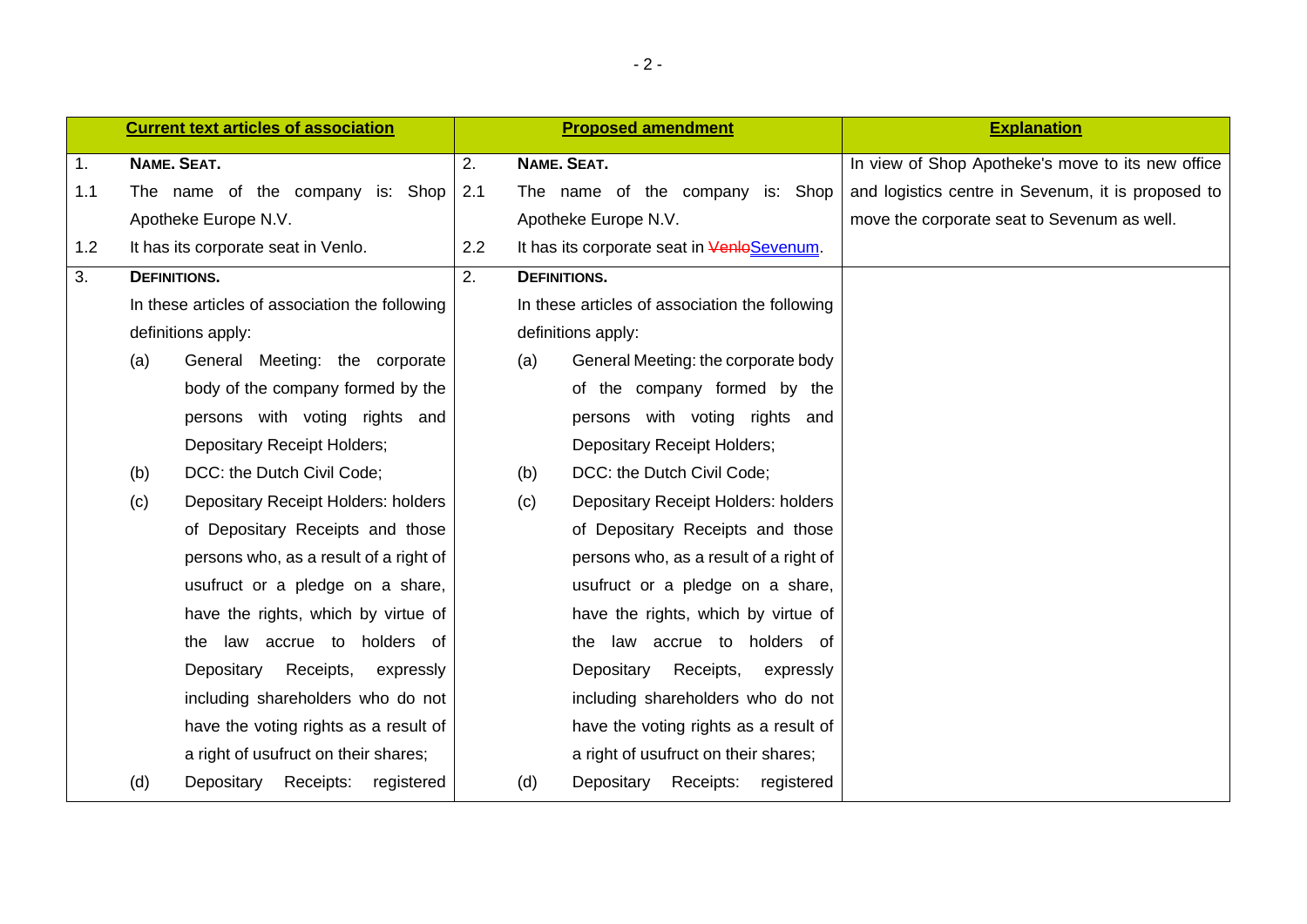depositary receipts of shares in the share capital of the company issued with the cooperation of the company; (e) Supervisory Director: a member of the Supervisory Board; (f) Managing Board: the corporate body of the company entrusted with the management of the company mentioned in article 14; (g) Managing Director: a member of the Managing Board; (h) electronic: a message sent through electronic means of communication which is legible and can be reproduced; (i) Annual Accounts: the balance sheet depositary receipts of shares in the share capital of the company issued with the cooperation of the company; (e) Supervisory Director: a member of the Supervisory Board; (f) Managing Board: the corporate body of the company entrusted with the management of the company mentioned in article 14; (g) Managing Director: a member of the Managing Board; (h) electronic: a message sent through electronic means of communication which is legible and can be reproduced; (i) Annual Accounts: the balance sheet and the profit and loss account with

- and the profit and loss account with the explanatory notes and the consolidated annual accounts if the company draws up consolidated annual accounts;
- (j) Annual Report: the annual board report as referred to in Section 2:391 DCC:
- annual accounts; (j) Annual Report: the annual board report as referred to in Section 2:391 DCC:

the explanatory notes and the consolidated annual accounts if the company draws up consolidated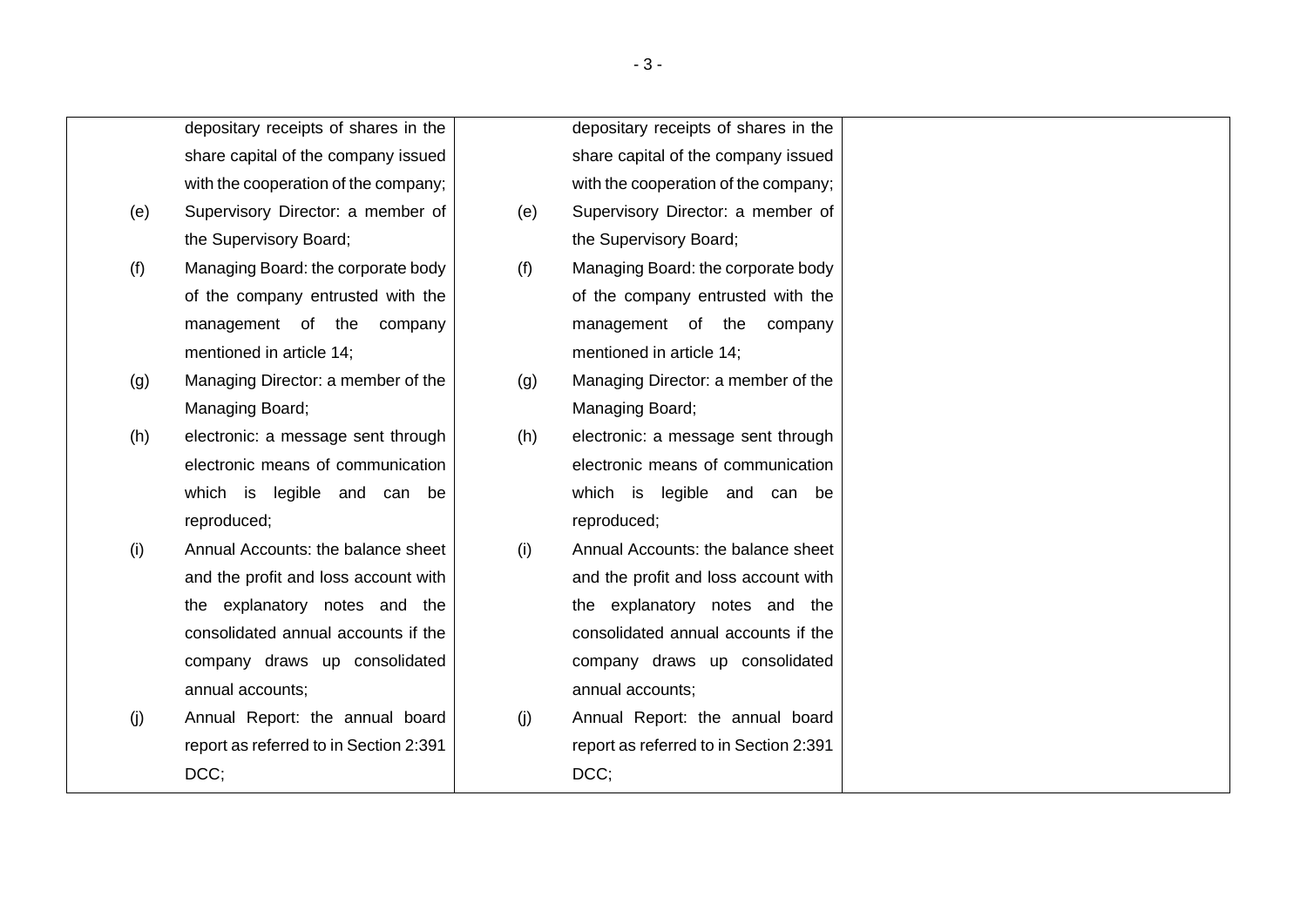|    | (k)      | Supervisory Board: the corporate        |    | (k)      | Supervisory Board: the corporate        |
|----|----------|-----------------------------------------|----|----------|-----------------------------------------|
|    |          | body entrusted with the supervision     |    |          | body entrusted with the supervision     |
|    |          | of the company mentioned in article     |    |          | of the company mentioned in article     |
|    |          | 20;                                     |    |          | 20;                                     |
|    | (1)      | in writing: through a letter, deed or   |    | (1)      | in writing: through a letter, deed or   |
|    |          | otherwise in writing;                   |    |          | otherwise in writing;                   |
|    | (m)      | persons with voting rights: holders of  |    | (m)      | persons with voting rights: holders of  |
|    |          | having<br>voting<br>shares<br>rights,   |    |          | having voting<br>shares<br>rights,      |
|    |          | usufructuaries having voting rights     |    |          | usufructuaries having voting rights     |
|    |          | or pledgees having voting rights. For   |    |          | or pledgees having voting rights. For   |
|    |          | the purpose of these articles of        |    |          | the purpose of these articles of        |
|    |          | association, shareholders having        |    |          | association, shareholders having        |
|    |          | voting rights, usufructuaries having    |    |          | voting rights, usufructuaries having    |
|    |          | voting rights and pledgees having       |    |          | voting rights and pledgees having       |
|    |          | voting rights shall be, regarding       |    |          | voting rights shall be, regarding       |
|    |          | shares included in a collection         |    |          | shares included in a collection         |
|    |          | deposit or a giro deposit, the          |    |          | deposit or a giro deposit, the          |
|    |          | persons who as such are recorded in     |    |          | persons who as such are recorded in     |
|    |          | the administration of the associated    |    |          | the administration of the associated    |
|    |          | institution which manages<br>the        |    |          | institution which manages<br>the        |
|    |          | collection deposit concerned.           |    |          | collection deposit concerned.           |
| 3. | OBJECTS. |                                         | 3. | OBJECTS. |                                         |
|    |          | The objects of the company are:         |    |          | The objects of the company are:         |
|    | (a)      | to acquire, dispose of, participate in, |    | (a)      | to acquire, dispose of, participate in, |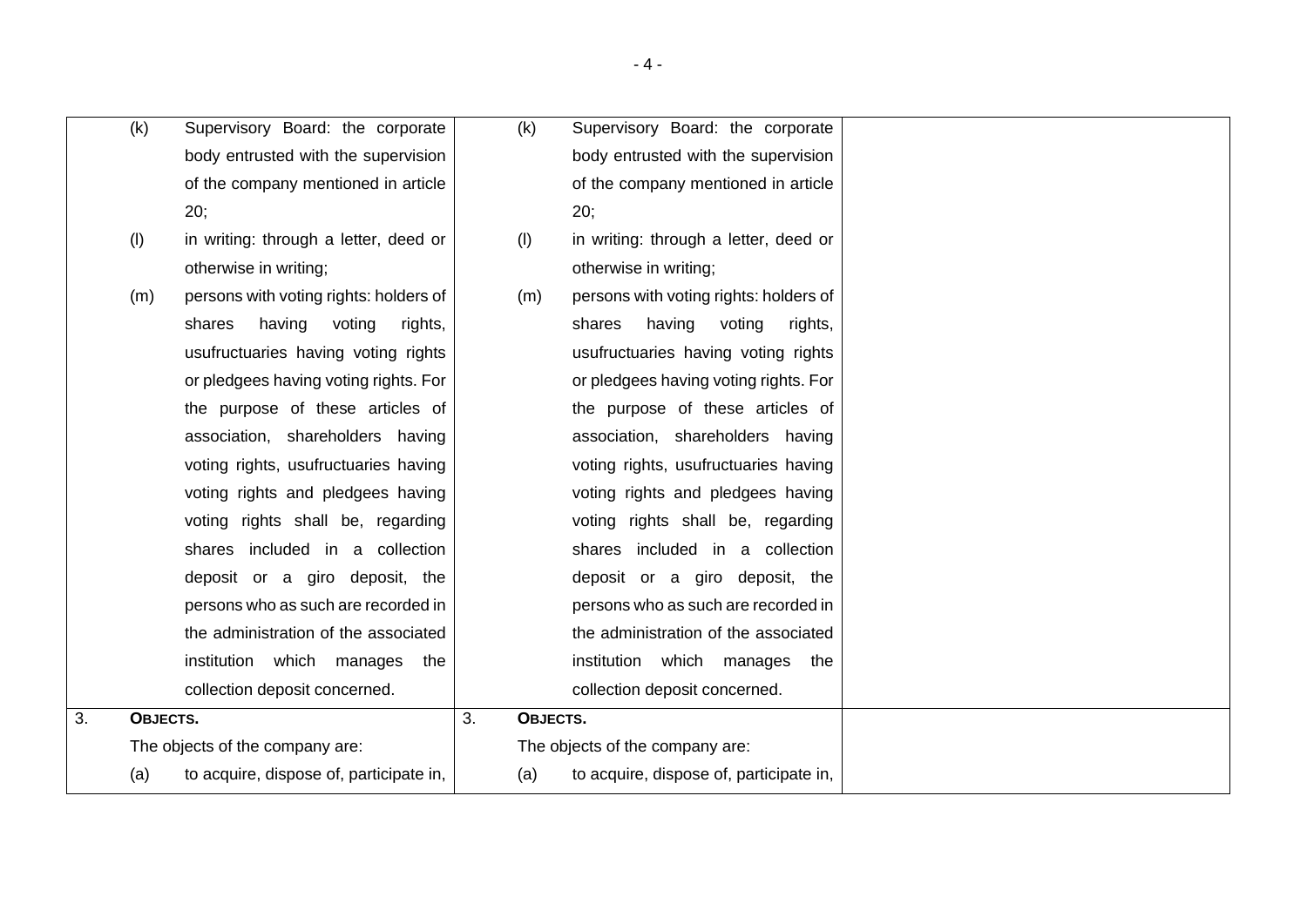to conduct the management of and to finance other companies and business enterprises, of any nature whatsoever;

- (b) to acquire, conduct the management of, administer, hold, operate, encumber and dispose of operating assets and other assets;
- (c) to take up loans and to grant loans and to enter into any kind of financial transactions, including but not limited to issue bonds, promissory notes or other securities;
- (d) to trade currencies, securities and assets and to enter in to any kind of derivative and hedging transactions;
- (e) to grant guarantees and to bind the company and encumber the assets of the company as security for obligations of group companies and of third parties;
- (f) to render services and give other support to legal persons and group companies;

to conduct the management of and to finance other companies and business enterprises, of any nature whatsoever;

- (b) to acquire, conduct the management of, administer, hold, operate, encumber and dispose of operating assets and other assets;
- (c) to take up loans and to grant loans and to enter into any kind of financial transactions, including but not limited to issue bonds, promissory notes or other securities;
- (d) to trade currencies, securities and assets and to enter in to any kind of derivative and hedging transactions;
- (e) to grant guarantees and to bind the company and encumber the assets of the company as security for obligations of group companies and of third parties;
- (f) to render services and give other support to legal persons and group companies;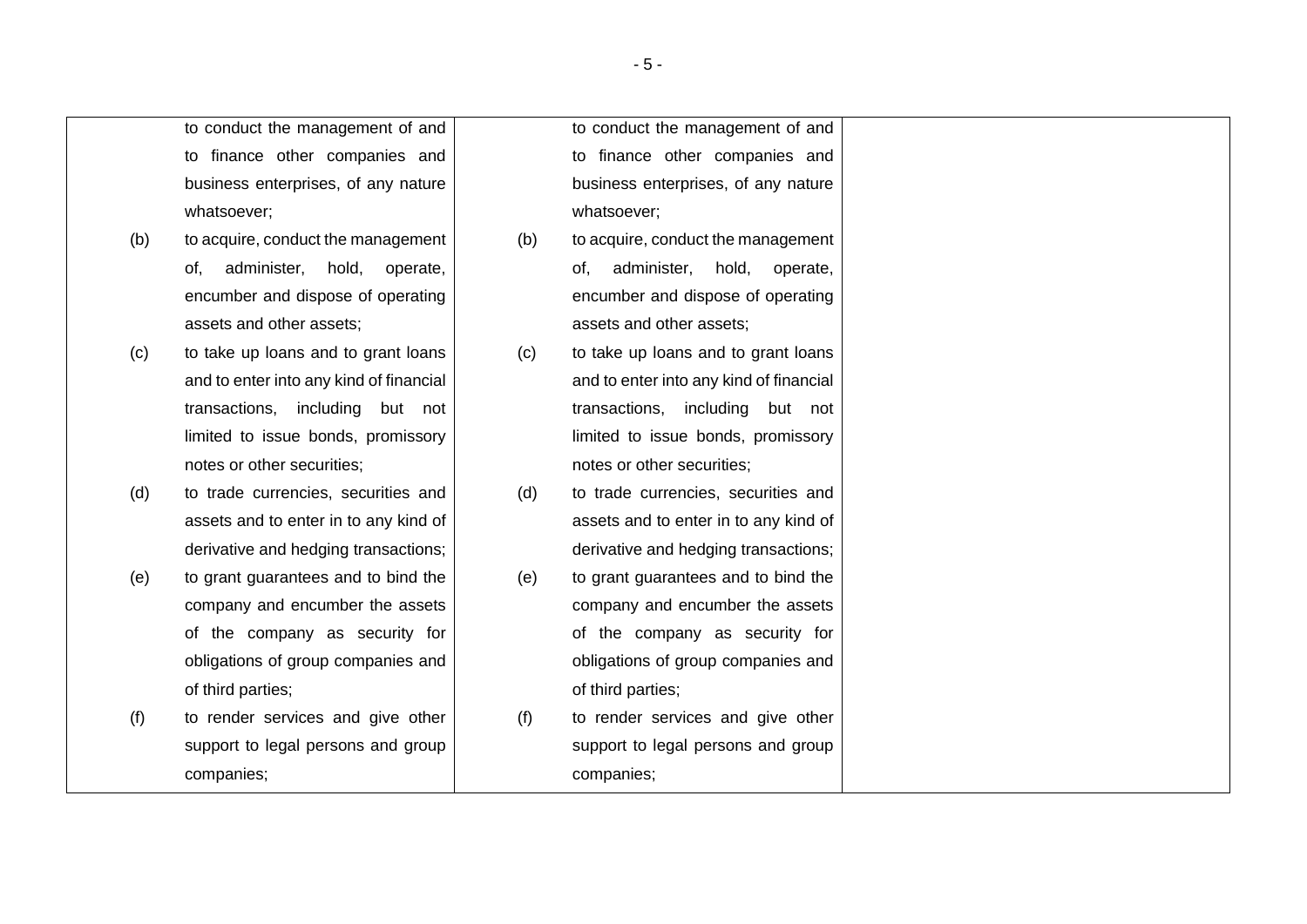|     | (g)<br>develop and trade<br>patent,<br>to     |     | develop and trade<br>(g)<br>patent,<br>to   |                                                        |
|-----|-----------------------------------------------|-----|---------------------------------------------|--------------------------------------------------------|
|     | trademarks, licenses, know-how and            |     | trademarks, licenses, know-how and          |                                                        |
|     | other industrial property rights;             |     | other industrial property rights;           |                                                        |
|     | to perform any and all activity of<br>(h)     |     | to perform any and all activity of<br>(h)   |                                                        |
|     | industrial, financial or commercial           |     | industrial, financial or commercial         |                                                        |
|     | nature,                                       |     | nature,                                     |                                                        |
|     | together with all activities which are        |     | together with all activities which are      |                                                        |
|     | incidental to or which may be conducive to    |     | incidental to or which may be conducive to  |                                                        |
|     | any of the foregoing.                         |     | any of the foregoing.                       |                                                        |
| 4.  | SHARE CAPITAL AND SHARES. TRANSFER            | 4.  | SHARE CAPITAL AND SHARES. TRANSFER          | During the last years, the issued share capital of the |
|     | <b>RESTRICTIONS FOR REGISTERED SHARES.</b>    |     | <b>RESTRICTIONS FOR REGISTERED SHARES.</b>  | company was increased several times. Following         |
| 4.1 | The authorised share capital amounts to five  | 4.1 | The authorised share capital amounts to     | these capital increases, it is proposed to increase    |
|     | hundred thousand Euro (EUR 500,000). It is    |     | fiveone million seven hundred thousand      | the authorised share capital from EUR 500,000 to       |
|     | divided into twenty-five million (25,000,000) |     | Euro (EUR 500,0001,700,000). It is divided  | EUR 1,700,000.                                         |
|     | shares of two Euro cent (EUR 0.02) each.      |     | million<br>twenty-five eighty-five<br>into  |                                                        |
| 4.2 | The shares shall be in registered or bearer   |     | (25,000,00085,000,000) shares of two Euro   |                                                        |
|     | form.                                         |     | cent (EUR 0.02) each.                       |                                                        |
| 4.3 | The shares shall be numbered in the           | 4.2 | The shares shall be in registered or bearer |                                                        |
|     | manner determined by the managing board       |     | form.                                       |                                                        |
|     | and may bear one or more letters or further   | 4.3 | The shares shall be numbered in the         |                                                        |
|     | distinctions.                                 |     | manner determined by the managing board     |                                                        |
| 4.4 | The shareholder who wishes to convert one     |     | and may bear one or more letters or further |                                                        |
|     | or more of his bearer shares into registered  |     | distinctions.                               |                                                        |
|     | shares or the other way around must make      | 4.4 | The shareholder who wishes to convert one   |                                                        |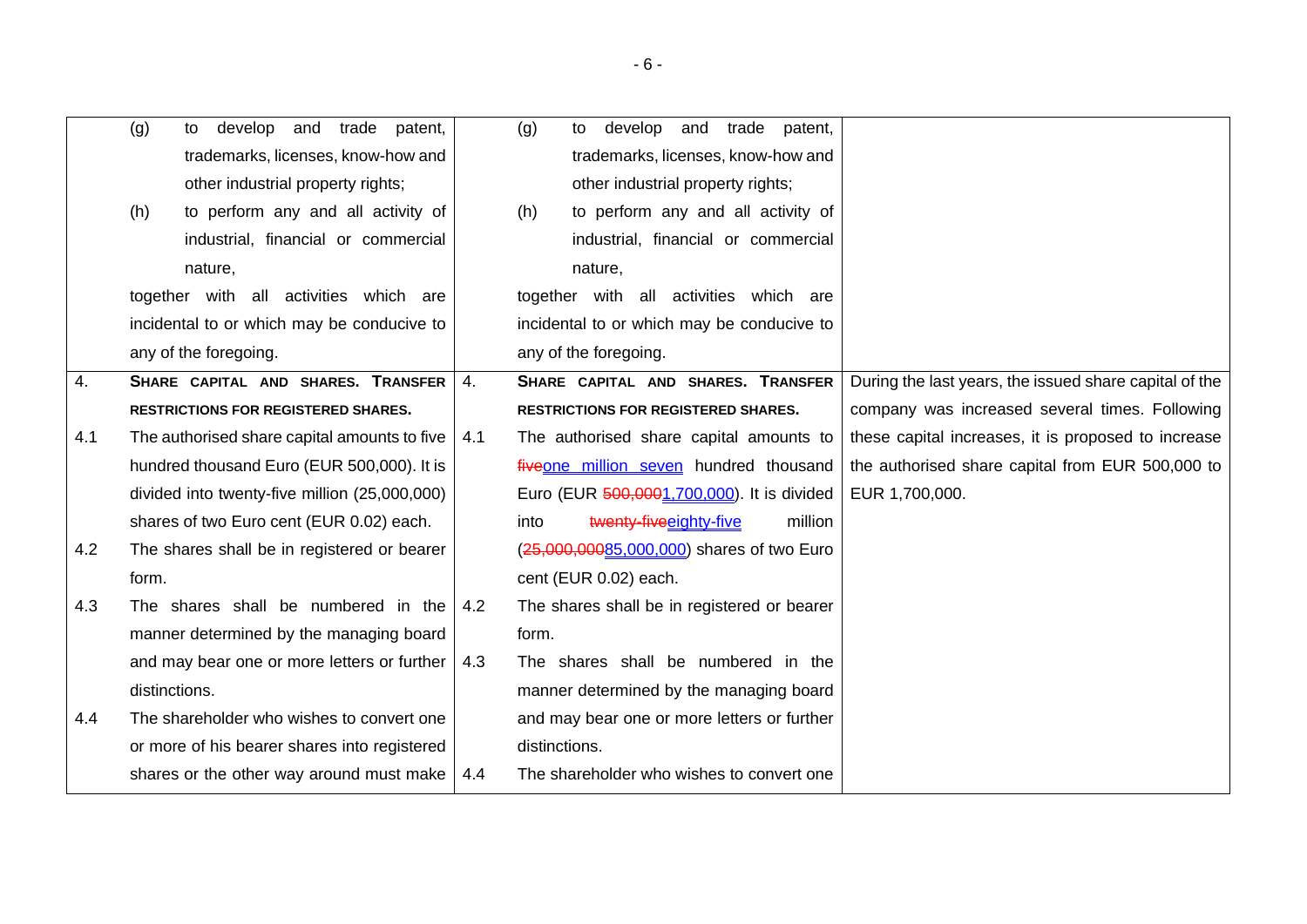|     | request in writing to that effect to the                    |     | or more of his bearer shares into registered                |                                                         |
|-----|-------------------------------------------------------------|-----|-------------------------------------------------------------|---------------------------------------------------------|
|     | Managing Board. The Managing Board at its                   |     | shares or the other way around must make                    |                                                         |
|     | sole discretion may withhold its approval to                |     | request in writing to that effect to the                    |                                                         |
|     | such conversion. If the Managing Board                      |     | Managing Board. The Managing Board at its                   |                                                         |
|     | approves the conversion the Managing                        |     | sole discretion may withhold its approval to                |                                                         |
|     | Board may determine further requirements                    |     | such conversion. If the Managing Board                      |                                                         |
|     | for the conversion to take place, including                 |     | approves the conversion the Managing                        |                                                         |
|     | but not limited to charging the costs of the                |     | Board may determine further requirements                    |                                                         |
|     | conversion to the shareholder.                              |     | for the conversion to take place, including                 |                                                         |
| 4.5 | A transfer of registered shares requires prior              |     | but not limited to charging the costs of the                |                                                         |
|     | approval of the Managing Board and                          |     | conversion to the shareholder.                              |                                                         |
|     | Supervisory Board, without prejudice to                     | 4.5 | A transfer of registered shares requires prior              |                                                         |
|     | Section 2:87 paragraph 2 DCC.                               |     | approval of the Managing Board and                          |                                                         |
|     |                                                             |     | Supervisory Board, without prejudice to                     |                                                         |
|     |                                                             |     | Section 2:87 paragraph 2 DCC.                               |                                                         |
| 5.  | <b>SHARE</b><br><b>CERTIFICATES;</b><br><b>SHAREHOLDERS</b> | 5.  | <b>SHARE</b><br><b>CERTIFICATES;</b><br><b>SHAREHOLDERS</b> | Pursuant to recent legislation (Wet omzetting           |
|     | <b>REGISTER.</b>                                            |     | <b>REGISTER.</b>                                            | aandelen aan toonder), the company is no longer         |
| 5.1 | No share certificates shall be issued for                   | 5.1 | No share certificates shall be issued for                   | allowed to have bearer shares which are not             |
|     | shares in registered form. Share certificates               |     | shares in registered form. Share certificates               | included in global share certificates entrusted to the  |
|     | shall be issued for shares in bearer form.                  |     | shall be issued for shares in bearer form.                  | custody of a central institute or an intermediary.      |
| 5.2 | Share certificates may represent more than                  | 5.2 | Share certificates may represent more than                  | It is proposed to align article 5 with the introduction |
|     | one bearer share. The share certificates                    |     | one bearer share. The All bearer shares shall               | of the legislation referred to above. For               |
|     | shall be signed with due observance of                      |     | be embodied in one or more global share                     | completeness sake, all shares of the company were       |
|     | article 18.1, which at the discretion of the                |     | certificates, which shall be signed with due                | already included in global share certificates given     |

- 7 -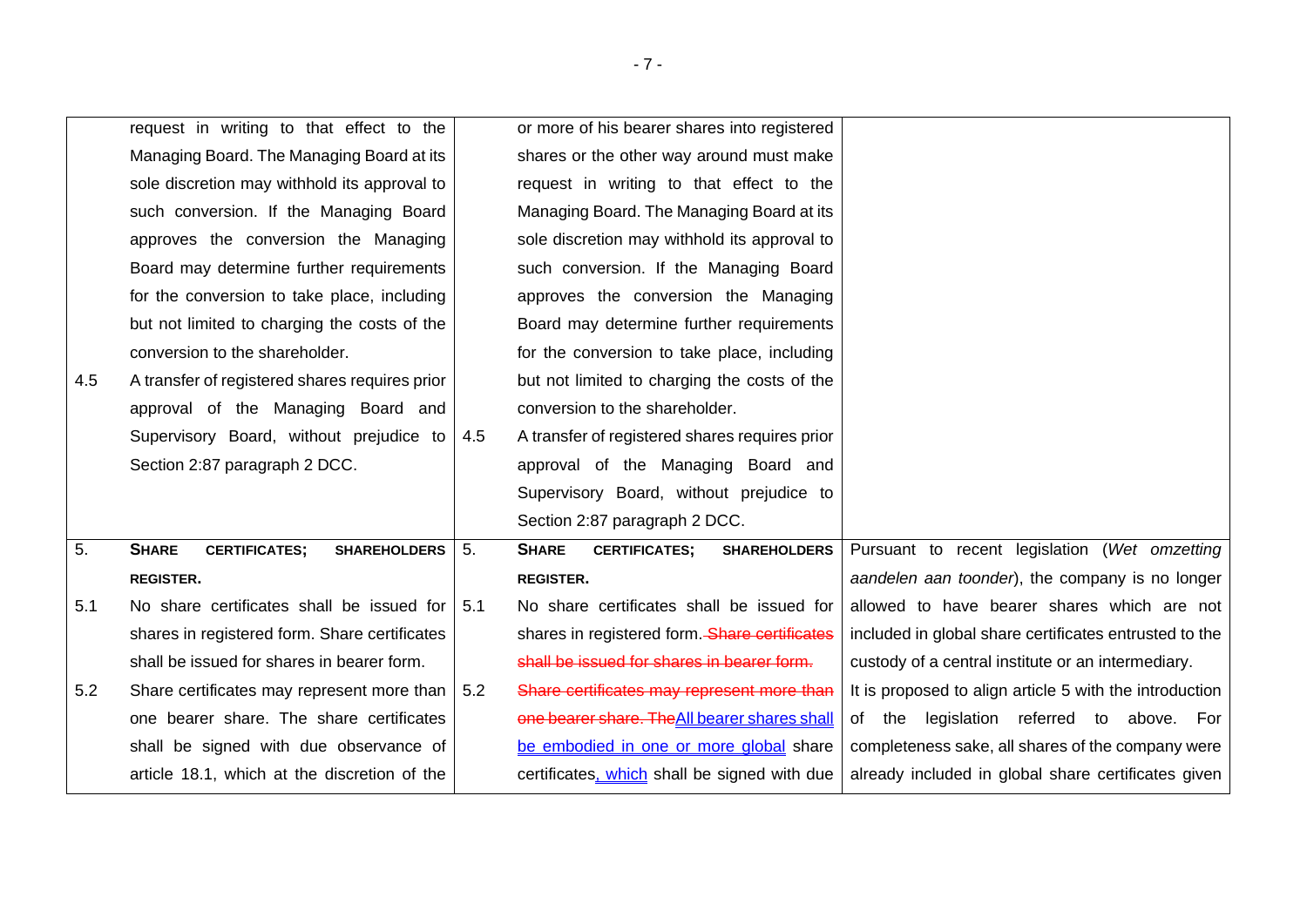| facsimile signatures. The share certificates<br>discretion of the Managing Board may take<br>custodian.<br>be numbered in the manner<br>place through facsimile signatures. The<br>There are some clean-up changes in article 5.4.<br>shall<br>share certificates shall be numbered in the<br>determined by the Managing Board and may<br>manner determined by the Managing Board<br>bear one or more letters for further<br>distinctiveness. The form, text and design of<br>and may bear one or more letters for further<br>the share certificates will be determined by<br>distinctiveness. The form, text and design of<br>the share certificates will be determined by<br>the Managing Board.<br>All bearer shares shall be embodied in one<br>the Managing Board.<br>5.3<br>or more global share certificates. Such   5.3<br>All bearer shares shall be embodied in one<br>or more global share certificates. Such<br>global share certificates shall be given into<br>the custody of an international central<br>global share certificates shall be given into<br>custodian<br>(Zentralverwahrer)<br>the custody of an international central<br>to<br>be<br>designated by the Managing Board. This<br>custodian<br>(Zentralverwahrer)<br>to<br>be<br>central custodian shall keep the share<br>designated by the Managing Board. This<br>certificates for and on behalf of the entitled<br>central custodian shall keep the share<br>certificates for and on behalf of the entitled<br>in<br>giro<br>deposit<br>party<br>a<br>(Girosammelverwahrung).<br>The<br>in<br>giro<br>party<br>a<br>deposit<br>administration of the share certificates will<br>(Girosammelverwahrung).<br>The<br>irrevocably<br>administration of the share certificates will<br>assigned<br>be<br>to<br>such<br>international central custodian and this<br>irrevocably<br>assigned<br>to<br>such<br>be<br>custodian will be irrevocably authorised to<br>international central custodian and this<br>custodian will be irrevocably authorised to<br>do anything necessary for that purpose on<br>behalf of the person(s) entitled thereto with<br>do anything necessary for that purpose on | Managing Board may take place through | observance of article 18.1, which at the | into the custody of an international central |
|-------------------------------------------------------------------------------------------------------------------------------------------------------------------------------------------------------------------------------------------------------------------------------------------------------------------------------------------------------------------------------------------------------------------------------------------------------------------------------------------------------------------------------------------------------------------------------------------------------------------------------------------------------------------------------------------------------------------------------------------------------------------------------------------------------------------------------------------------------------------------------------------------------------------------------------------------------------------------------------------------------------------------------------------------------------------------------------------------------------------------------------------------------------------------------------------------------------------------------------------------------------------------------------------------------------------------------------------------------------------------------------------------------------------------------------------------------------------------------------------------------------------------------------------------------------------------------------------------------------------------------------------------------------------------------------------------------------------------------------------------------------------------------------------------------------------------------------------------------------------------------------------------------------------------------------------------------------------------------------------------------------------------------------------------------------------------------------------------------------------------------------------------------------------------------|---------------------------------------|------------------------------------------|----------------------------------------------|
|                                                                                                                                                                                                                                                                                                                                                                                                                                                                                                                                                                                                                                                                                                                                                                                                                                                                                                                                                                                                                                                                                                                                                                                                                                                                                                                                                                                                                                                                                                                                                                                                                                                                                                                                                                                                                                                                                                                                                                                                                                                                                                                                                                               |                                       |                                          |                                              |
|                                                                                                                                                                                                                                                                                                                                                                                                                                                                                                                                                                                                                                                                                                                                                                                                                                                                                                                                                                                                                                                                                                                                                                                                                                                                                                                                                                                                                                                                                                                                                                                                                                                                                                                                                                                                                                                                                                                                                                                                                                                                                                                                                                               |                                       |                                          |                                              |
|                                                                                                                                                                                                                                                                                                                                                                                                                                                                                                                                                                                                                                                                                                                                                                                                                                                                                                                                                                                                                                                                                                                                                                                                                                                                                                                                                                                                                                                                                                                                                                                                                                                                                                                                                                                                                                                                                                                                                                                                                                                                                                                                                                               |                                       |                                          |                                              |
|                                                                                                                                                                                                                                                                                                                                                                                                                                                                                                                                                                                                                                                                                                                                                                                                                                                                                                                                                                                                                                                                                                                                                                                                                                                                                                                                                                                                                                                                                                                                                                                                                                                                                                                                                                                                                                                                                                                                                                                                                                                                                                                                                                               |                                       |                                          |                                              |
|                                                                                                                                                                                                                                                                                                                                                                                                                                                                                                                                                                                                                                                                                                                                                                                                                                                                                                                                                                                                                                                                                                                                                                                                                                                                                                                                                                                                                                                                                                                                                                                                                                                                                                                                                                                                                                                                                                                                                                                                                                                                                                                                                                               |                                       |                                          |                                              |
|                                                                                                                                                                                                                                                                                                                                                                                                                                                                                                                                                                                                                                                                                                                                                                                                                                                                                                                                                                                                                                                                                                                                                                                                                                                                                                                                                                                                                                                                                                                                                                                                                                                                                                                                                                                                                                                                                                                                                                                                                                                                                                                                                                               |                                       |                                          |                                              |
|                                                                                                                                                                                                                                                                                                                                                                                                                                                                                                                                                                                                                                                                                                                                                                                                                                                                                                                                                                                                                                                                                                                                                                                                                                                                                                                                                                                                                                                                                                                                                                                                                                                                                                                                                                                                                                                                                                                                                                                                                                                                                                                                                                               |                                       |                                          |                                              |
|                                                                                                                                                                                                                                                                                                                                                                                                                                                                                                                                                                                                                                                                                                                                                                                                                                                                                                                                                                                                                                                                                                                                                                                                                                                                                                                                                                                                                                                                                                                                                                                                                                                                                                                                                                                                                                                                                                                                                                                                                                                                                                                                                                               |                                       |                                          |                                              |
|                                                                                                                                                                                                                                                                                                                                                                                                                                                                                                                                                                                                                                                                                                                                                                                                                                                                                                                                                                                                                                                                                                                                                                                                                                                                                                                                                                                                                                                                                                                                                                                                                                                                                                                                                                                                                                                                                                                                                                                                                                                                                                                                                                               |                                       |                                          |                                              |
|                                                                                                                                                                                                                                                                                                                                                                                                                                                                                                                                                                                                                                                                                                                                                                                                                                                                                                                                                                                                                                                                                                                                                                                                                                                                                                                                                                                                                                                                                                                                                                                                                                                                                                                                                                                                                                                                                                                                                                                                                                                                                                                                                                               |                                       |                                          |                                              |
|                                                                                                                                                                                                                                                                                                                                                                                                                                                                                                                                                                                                                                                                                                                                                                                                                                                                                                                                                                                                                                                                                                                                                                                                                                                                                                                                                                                                                                                                                                                                                                                                                                                                                                                                                                                                                                                                                                                                                                                                                                                                                                                                                                               |                                       |                                          |                                              |
|                                                                                                                                                                                                                                                                                                                                                                                                                                                                                                                                                                                                                                                                                                                                                                                                                                                                                                                                                                                                                                                                                                                                                                                                                                                                                                                                                                                                                                                                                                                                                                                                                                                                                                                                                                                                                                                                                                                                                                                                                                                                                                                                                                               |                                       |                                          |                                              |
|                                                                                                                                                                                                                                                                                                                                                                                                                                                                                                                                                                                                                                                                                                                                                                                                                                                                                                                                                                                                                                                                                                                                                                                                                                                                                                                                                                                                                                                                                                                                                                                                                                                                                                                                                                                                                                                                                                                                                                                                                                                                                                                                                                               |                                       |                                          |                                              |
|                                                                                                                                                                                                                                                                                                                                                                                                                                                                                                                                                                                                                                                                                                                                                                                                                                                                                                                                                                                                                                                                                                                                                                                                                                                                                                                                                                                                                                                                                                                                                                                                                                                                                                                                                                                                                                                                                                                                                                                                                                                                                                                                                                               |                                       |                                          |                                              |
|                                                                                                                                                                                                                                                                                                                                                                                                                                                                                                                                                                                                                                                                                                                                                                                                                                                                                                                                                                                                                                                                                                                                                                                                                                                                                                                                                                                                                                                                                                                                                                                                                                                                                                                                                                                                                                                                                                                                                                                                                                                                                                                                                                               |                                       |                                          |                                              |
|                                                                                                                                                                                                                                                                                                                                                                                                                                                                                                                                                                                                                                                                                                                                                                                                                                                                                                                                                                                                                                                                                                                                                                                                                                                                                                                                                                                                                                                                                                                                                                                                                                                                                                                                                                                                                                                                                                                                                                                                                                                                                                                                                                               |                                       |                                          |                                              |
|                                                                                                                                                                                                                                                                                                                                                                                                                                                                                                                                                                                                                                                                                                                                                                                                                                                                                                                                                                                                                                                                                                                                                                                                                                                                                                                                                                                                                                                                                                                                                                                                                                                                                                                                                                                                                                                                                                                                                                                                                                                                                                                                                                               |                                       |                                          |                                              |
|                                                                                                                                                                                                                                                                                                                                                                                                                                                                                                                                                                                                                                                                                                                                                                                                                                                                                                                                                                                                                                                                                                                                                                                                                                                                                                                                                                                                                                                                                                                                                                                                                                                                                                                                                                                                                                                                                                                                                                                                                                                                                                                                                                               |                                       |                                          |                                              |
|                                                                                                                                                                                                                                                                                                                                                                                                                                                                                                                                                                                                                                                                                                                                                                                                                                                                                                                                                                                                                                                                                                                                                                                                                                                                                                                                                                                                                                                                                                                                                                                                                                                                                                                                                                                                                                                                                                                                                                                                                                                                                                                                                                               |                                       |                                          |                                              |
|                                                                                                                                                                                                                                                                                                                                                                                                                                                                                                                                                                                                                                                                                                                                                                                                                                                                                                                                                                                                                                                                                                                                                                                                                                                                                                                                                                                                                                                                                                                                                                                                                                                                                                                                                                                                                                                                                                                                                                                                                                                                                                                                                                               |                                       |                                          |                                              |
|                                                                                                                                                                                                                                                                                                                                                                                                                                                                                                                                                                                                                                                                                                                                                                                                                                                                                                                                                                                                                                                                                                                                                                                                                                                                                                                                                                                                                                                                                                                                                                                                                                                                                                                                                                                                                                                                                                                                                                                                                                                                                                                                                                               |                                       |                                          |                                              |
|                                                                                                                                                                                                                                                                                                                                                                                                                                                                                                                                                                                                                                                                                                                                                                                                                                                                                                                                                                                                                                                                                                                                                                                                                                                                                                                                                                                                                                                                                                                                                                                                                                                                                                                                                                                                                                                                                                                                                                                                                                                                                                                                                                               |                                       |                                          |                                              |
|                                                                                                                                                                                                                                                                                                                                                                                                                                                                                                                                                                                                                                                                                                                                                                                                                                                                                                                                                                                                                                                                                                                                                                                                                                                                                                                                                                                                                                                                                                                                                                                                                                                                                                                                                                                                                                                                                                                                                                                                                                                                                                                                                                               |                                       |                                          |                                              |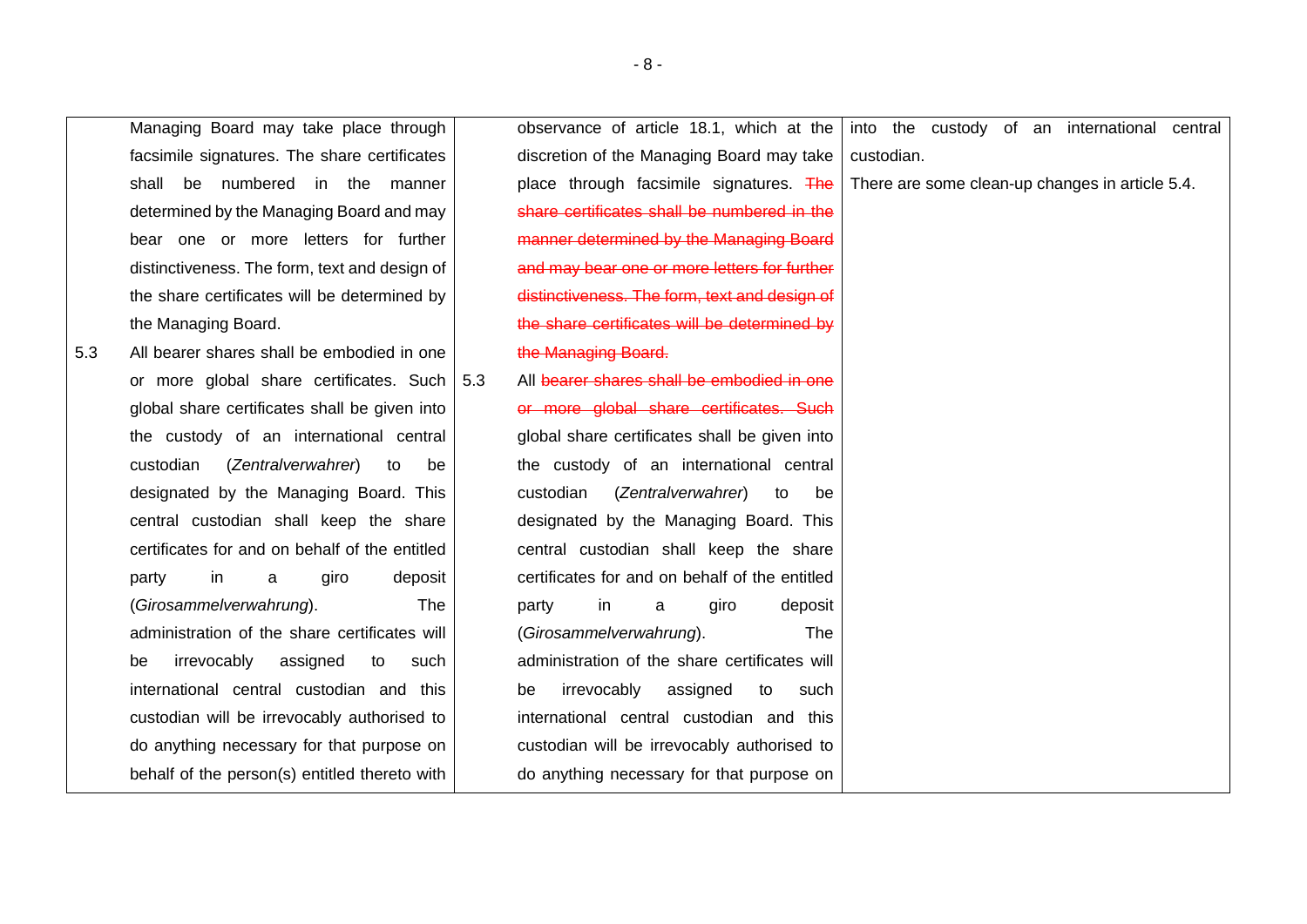respect to the shares, including the acceptance and transfer and – on behalf of the company – the cooperation in adding any shares to and deleting any shares from the respective share certificate. For the application of these articles of association the entitled participant in the collective deposit of bearer shares shall be considered to be a shareholder.

5.4 The central custodian is only authorised to deliver from the giro depositary insofar as  $\vert$  5.4 the German Deposit Act (*Depotgesetz*), as amended or replaced from time to time, allows such delivery. An intermediary is only authorised to deliver from the collective depositary (*Konten der Depotbanken*) insofar as German Deposit Act (*Depotgesetz*), as amended or replaced from time to time, allows such delivery. When a delivery as referred to in the first or second sentence of this article occurs, the relevant bearer shares will be converted into the same number of registered shares, and: (a) the company will enable the central

behalf of the person(s) entitled thereto with respect to the shares, including the acceptance and transfer and – on behalf of the company – the cooperation in adding any shares to and deleting any shares from the respective share certificate. For the application of these articles of association the entitled participant in the collective deposit of bearer shares shall be considered to be a shareholder.

The central custodian is only authorised to deliver from the giro depositary insofar as the German Deposit Act (*Depotgesetz*), as amended or replaced from time to time, allows such delivery. An intermediary is only authorised to deliver from the collective depositary (*Konten der Depotbanken*) insofar as German Deposit Act (*Depotgesetz*), as amended or replaced from time to time, allows such delivery. When a delivery as referred to in the first or second sentence of this article occurs, the relevant bearer shares will be converted into the same number of registered shares, and: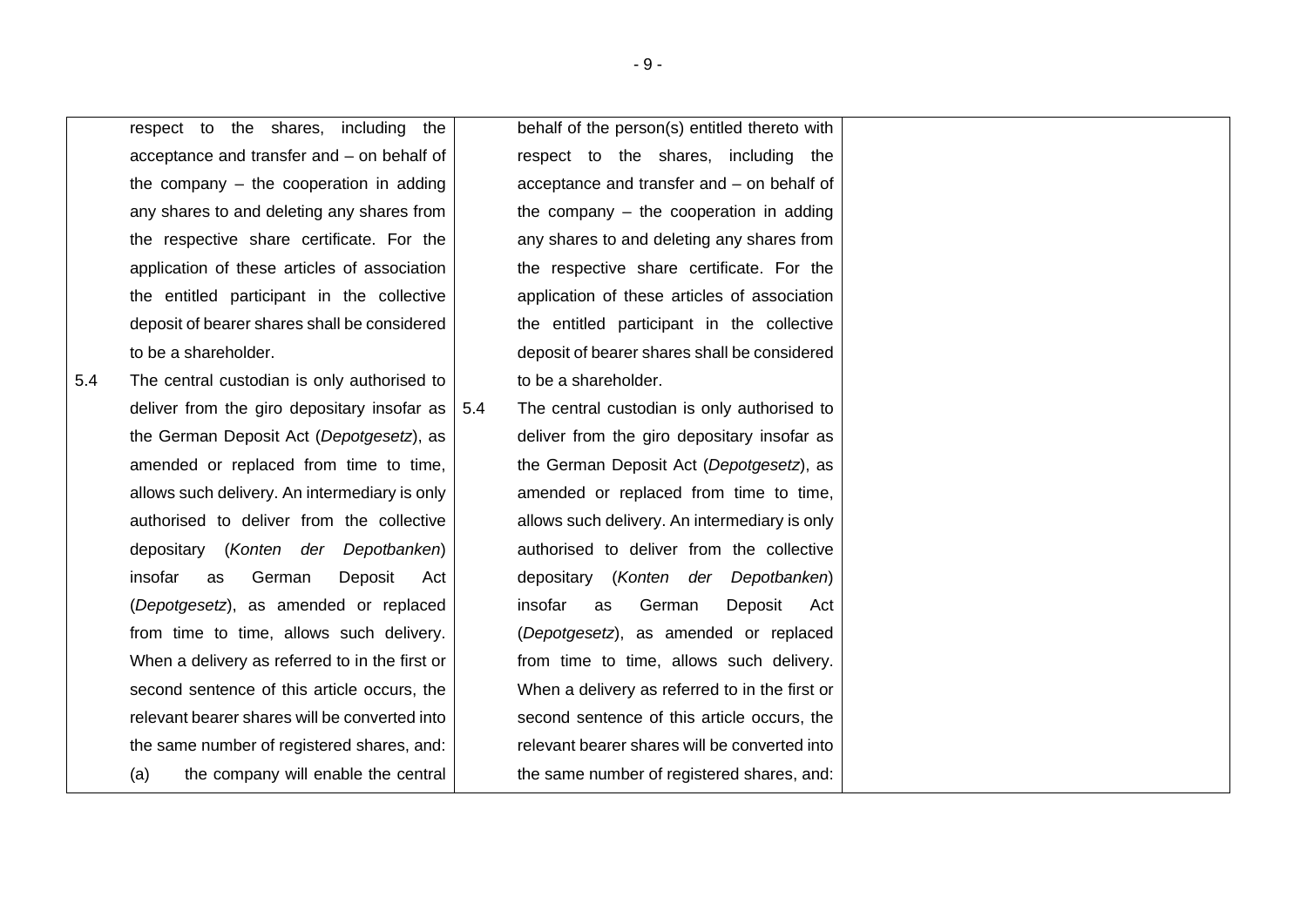custodian to cause to delete these shares from the share certificate; (b) the central custodian and the respective intermediarv (*Depotbanken*) shall debit the person entitled thereto as a joint owner of its collective depositary or giro depositary respectively; (c) the central custodian will allocate these shares to the person entitled thereto with due observance of the formalities for transfer; (d) the company will acknowledge this transfer; and (e) the Managing Board will cause to enter this person as a holder of registered shares in the shareholders register. 5.5 With due observance of the applicable provisions of the law, the Managing Board shall keep a register of shareholders, in which the names and addresses of the holders of shares in registered form shall be registered. Section 2:85 DCC shall be (a) the company will enable the central custodian to cause to delete these shares from the relevant share certificate; (b) the central custodian and the respective intermediary (*Depotbanken*) shall debit the person entitled thereto as a joint owner of its collective depositary or giro depositary respectively; (c) the central custodian will allocatetransfer these shares to the person entitled thereto with due observance of the formalities for transfer; (d) the company will acknowledge this transfer; and (e) the Managing Board will cause to enter this person as a holder of registered shares in the shareholders register. 5.5 With due observance of the applicable provisions of the law, the Managing Board shall keep a register of shareholders, in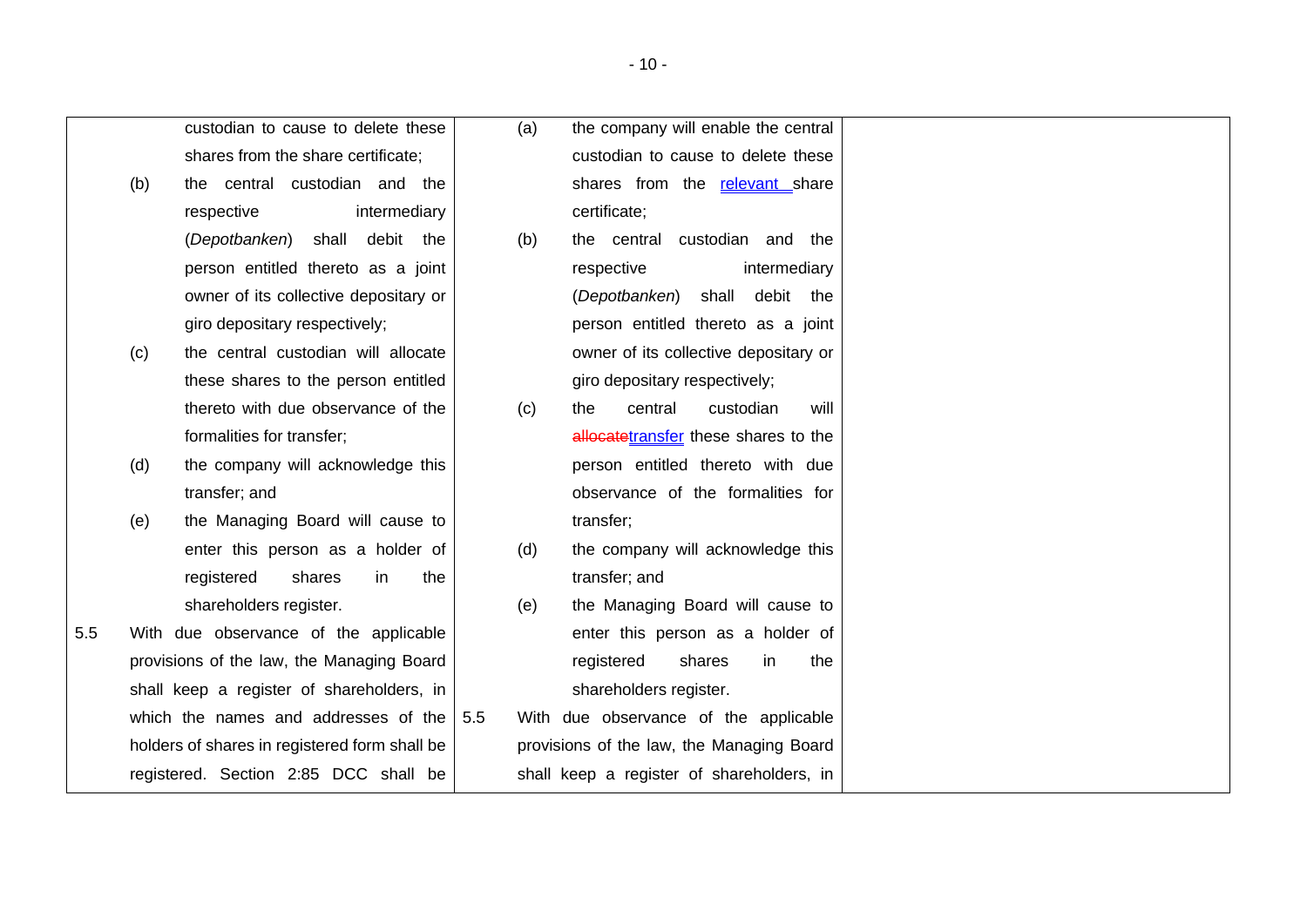|     | applicable to the register of shareholders.      |     | which the names and addresses of the             |                                                       |
|-----|--------------------------------------------------|-----|--------------------------------------------------|-------------------------------------------------------|
| 5.6 | In the register shall also be recorded the       |     | holders of shares in registered form shall be    |                                                       |
|     | names and addresses of persons who hold          |     | registered. Section 2:85 DCC shall be            |                                                       |
|     | a right of usufruct or a pledge on registered    |     | applicable to the register of shareholders.      |                                                       |
|     | shares, together with notes specifying           | 5.6 | In the register shall also be recorded the       |                                                       |
|     | whether the right to vote such shares and        |     | names and addresses of persons who hold          |                                                       |
|     | the rights referred to in article 11 and article |     | a right of usufruct or a pledge on registered    |                                                       |
|     | 12 vest in them.                                 |     | shares, together with notes specifying           |                                                       |
| 5.7 | Each holder of a share in registered form,       |     | whether the right to vote such shares and        |                                                       |
|     | usufructuary and pledgee of shares shall         |     | the rights referred to in article 11 and article |                                                       |
|     | furnish the company with his address.            |     | 12 vest in them.                                 |                                                       |
| 5.8 | All notices and announcements required or        | 5.7 | Each holder of a share in registered form,       |                                                       |
|     | permitted to be given/made by the company        |     | usufructuary and pledgee of shares shall         |                                                       |
|     | to holders of registered shares shall be sent    |     | furnish the company with his address.            |                                                       |
|     | to their addresses as recorded in the register   | 5.8 | All notices and announcements required or        |                                                       |
|     | of shareholders.                                 |     | permitted to be given/made by the company        |                                                       |
|     |                                                  |     | to holders of registered shares shall be sent    |                                                       |
|     |                                                  |     | to their addresses as recorded in the register   |                                                       |
|     |                                                  |     | of shareholders.                                 |                                                       |
| 6.  | <b>ISSUE OF SHARES. PRE-EMPTIVE RIGHTS.</b>      | 6.  | <b>ISSUE OF SHARES. PRE-EMPTIVE RIGHTS.</b>      | The Dutch version of article 6.6 refers to a right of |
| 6.1 | The issuance of shares shall be effected         | 6.1 | The issuance of shares shall be effected         | pre-emption to subscribe to shares. It is proposed to |
|     | pursuant to a resolution of the General          |     | pursuant to a resolution of the General          | correct the Dutch version to refer to a right of pre- |
|     | Meeting upon the proposal of the Managing        |     | Meeting upon the proposal of the Managing        | emption to subscribe to rights to subscribe to shares |
|     | Board, which proposal is subject to the prior    |     | Board, which proposal is subject to the prior    | ("een voorkeursrecht met betrekking tot het           |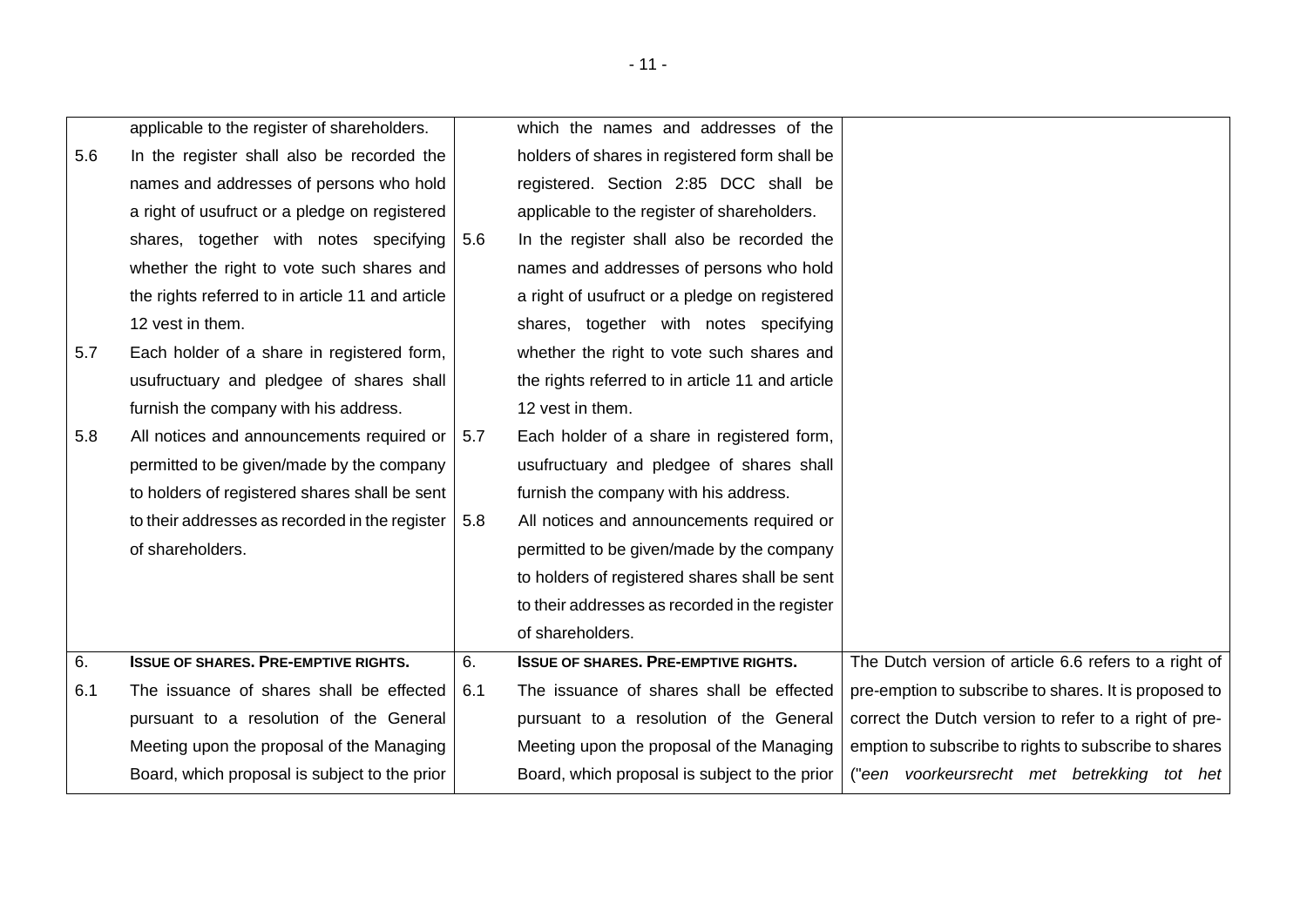|     | approval of the Supervisory Board, or          |     | approval of the Supervisory Board, or          | verkrijgen van die rechten") in accordance with the |
|-----|------------------------------------------------|-----|------------------------------------------------|-----------------------------------------------------|
|     | pursuant to a resolution of the Managing       |     | pursuant to a resolution of the Managing       | English text; see the table below.                  |
|     | Board, subject to the prior approval of the    |     | Board, subject to the prior approval of the    |                                                     |
|     | Supervisory Board, if the General Meeting      |     | Supervisory Board, if the General Meeting      |                                                     |
|     | has authorised the Managing Board thereto      |     | has authorised the Managing Board thereto      |                                                     |
|     | for a period not exceeding five (5) years,     |     | for a period not exceeding five (5) years,     |                                                     |
|     | without prejudice to the provisions of Section |     | without prejudice to the provisions of Section |                                                     |
|     | 2:96 DCC.                                      |     | 2:96 DCC.                                      |                                                     |
| 6.2 | A resolution for the issuance of shares shall  | 6.2 | A resolution for the issuance of shares shall  |                                                     |
|     | stipulate the price and further conditions of  |     | stipulate the price and further conditions of  |                                                     |
|     | issuance and whether such shares are           |     | issuance and whether such shares are           |                                                     |
|     | issued in the form of bearer shares or         |     | issued in the form of bearer shares or         |                                                     |
|     | registered shares.                             |     | registered shares.                             |                                                     |
| 6.3 | Upon issuance of shares, each shareholder      | 6.3 | Upon issuance of shares, each shareholder      |                                                     |
|     | shall have a right of pre-emption to           |     | shall have a right of pre-emption to           |                                                     |
|     | subscribe to the shares to be issued in        |     | subscribe to the shares to be issued in        |                                                     |
|     | proportion to the aggregate nominal amount     |     | proportion to the aggregate nominal amount     |                                                     |
|     | of his shares, in accordance with and          |     | of his shares, in accordance with and          |                                                     |
|     | subject to the restrictions set out in Section |     | subject to the restrictions set out in Section |                                                     |
|     | 2:96a DCC. A shareholder shall have no         |     | 2:96a DCC. A shareholder shall have no         |                                                     |
|     | pre-emption right to subscribe to the shares   |     | pre-emption right to subscribe to the shares   |                                                     |
|     | to be issued to employees of the company       |     | to be issued to employees of the company       |                                                     |
|     | or a group company and shares that are         |     | or a group company and shares that are         |                                                     |
|     | issued against payment in kind.                |     | issued against payment in kind.                |                                                     |
|     |                                                |     |                                                |                                                     |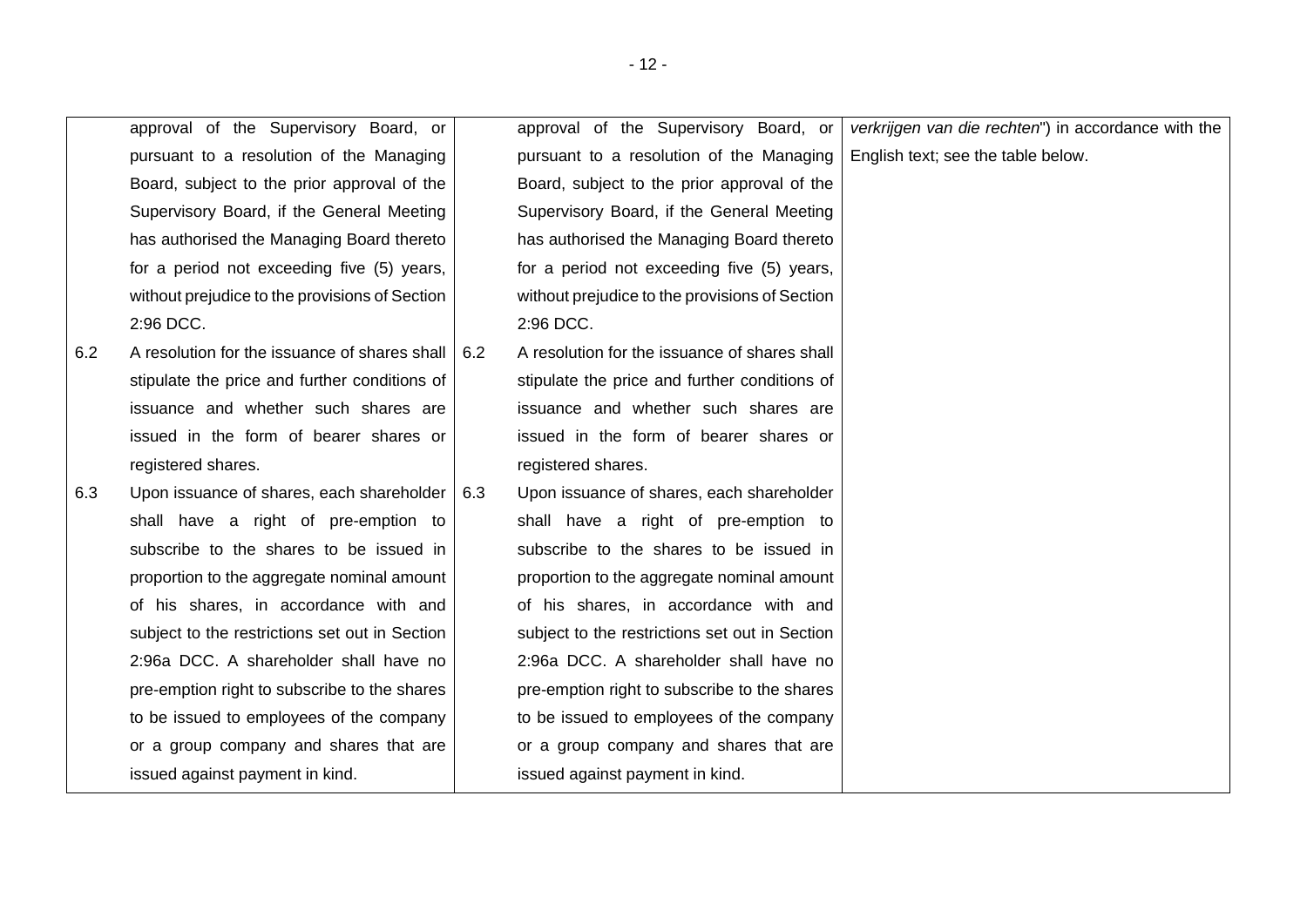| 6.4 | Prior to each issuance, the right of pre-                         | 6.4 | Prior to each issuance, the right of pre-      |  |
|-----|-------------------------------------------------------------------|-----|------------------------------------------------|--|
|     | emption to subscribe to the shares may be                         |     | emption to subscribe to the shares may be      |  |
|     | limited or excluded by a resolution of the                        |     | limited or excluded by a resolution of the     |  |
|     | General Meeting upon the proposal of the                          |     | General Meeting upon the proposal of the       |  |
|     | Managing Board, which proposal is subject                         |     | Managing Board, which proposal is subject      |  |
|     | to the prior approval of the Supervisory                          |     | to the prior approval of the Supervisory       |  |
|     | Board, or by a resolution of the Managing                         |     | Board, or by a resolution of the Managing      |  |
|     | Board, subject to the prior approval of the                       |     | Board, subject to the prior approval of the    |  |
|     | Supervisory Board, if the General Meeting                         |     | Supervisory Board, if the General Meeting      |  |
|     | has authorised the Managing Board thereto                         |     | has authorised the Managing Board thereto      |  |
|     | for a period not exceeding five (5) years.                        |     | for a period not exceeding five (5) years.     |  |
|     | Sections 2:96a and 2:97 DCC shall also be                         |     | Sections 2:96a and 2:97 DCC shall also be      |  |
|     | applicable to the issue terms and pre-                            |     | applicable to the issue terms and pre-         |  |
|     | emptive rights, respectively.                                     |     | emptive rights, respectively.                  |  |
| 6.5 | Within eight days after the end of each   6.5                     |     | Within eight days after the end of each        |  |
|     | calendar quarter the company shall record                         |     | calendar quarter the company shall record      |  |
|     | each issue of shares in the past calendar                         |     | each issue of shares in the past calendar      |  |
|     | quarter with the trade register specifying the                    |     | quarter with the trade register specifying the |  |
|     | number and class of shares.                                       |     | number and class of shares.                    |  |
| 6.6 | If rights to subscribe for shares are granted $\vert 6.6 \rangle$ |     | If rights to subscribe for shares are granted  |  |
|     | by the company, shareholders shall have a                         |     | by the company, shareholders shall have a      |  |
|     | right of pre-emption to subscribe to such                         |     | right of pre-emption to subscribe to such      |  |
|     | rights; the preceding paragraphs in this                          |     | rights; the preceding paragraphs in this       |  |
|     | article<br>shall apply mutatis mutandis.                          |     | article<br>shall<br>mutatis mutandis.<br>apply |  |

- 13 -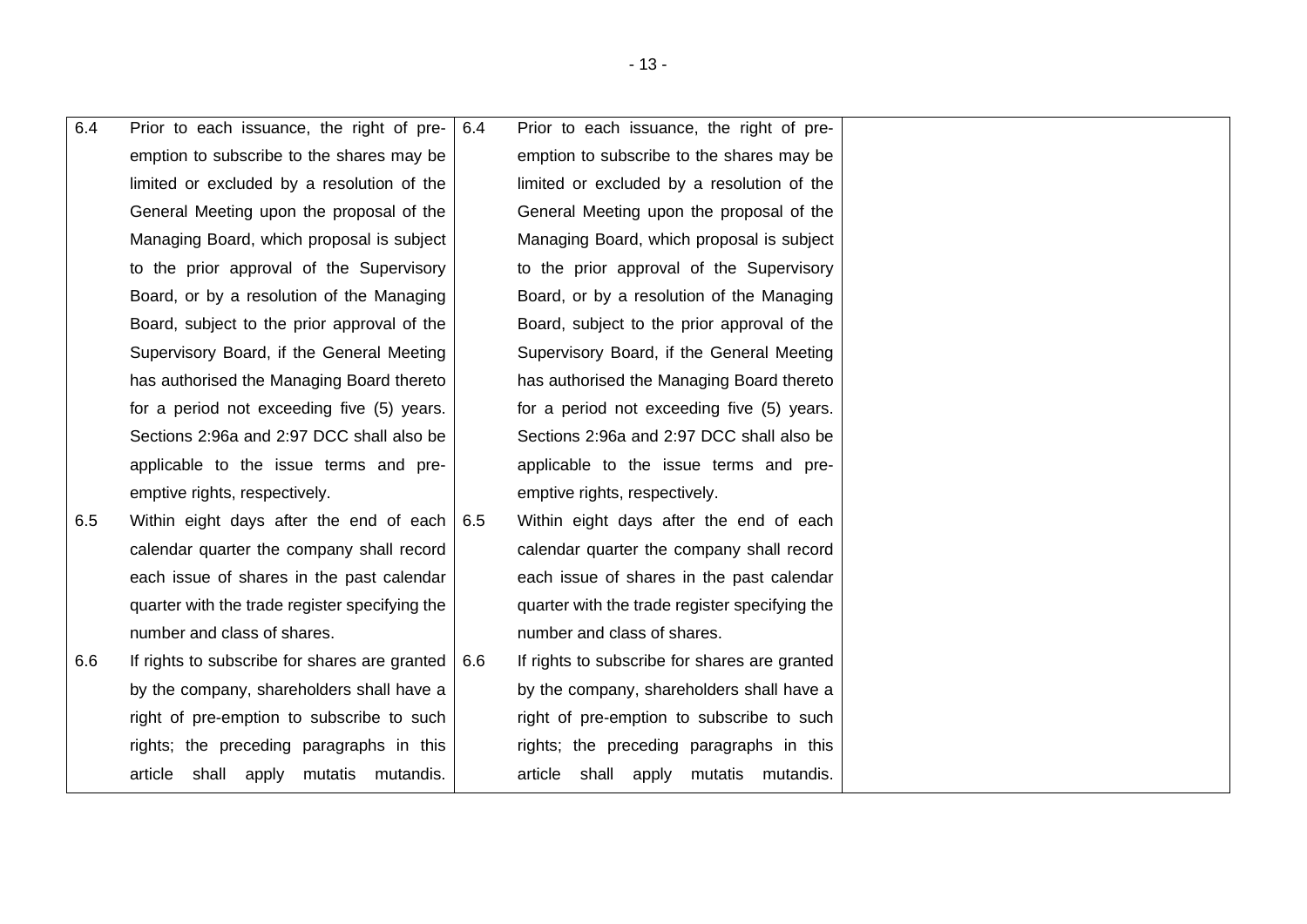|     | Shareholders shall have no pre-emption                |             | Shareholders shall have no pre-emption          |
|-----|-------------------------------------------------------|-------------|-------------------------------------------------|
|     | right to subscribe to the shares issued to a          |             | right to subscribe to the shares issued to a    |
|     | person who exercises a previously acquired            |             | person who exercises a previously acquired      |
|     | right to subscribe for shares.                        |             | right to subscribe for shares.                  |
| 7.  | <b>PAYMENT ON SHARES.</b>                             | 7.          | <b>PAYMENT ON SHARES.</b>                       |
| 7.1 | Upon the issue of each share at least the $\vert$ 7.1 |             | Upon the issue of each share at least the       |
|     | amount at which such shares are issued                |             | amount at which such shares are issued          |
|     | must be paid on the share, notwithstanding            |             | must be paid on the share, notwithstanding      |
|     | the provisions of Section 2:80 paragraph 2            |             | the provisions of Section 2:80 paragraph 2      |
|     | DCC.                                                  |             | DCC.                                            |
| 7.2 | Payment on a share must be made in cash,              | $\vert$ 7.2 | Payment on a share must be made in cash,        |
|     | unless another form of contribution has been          |             | unless another form of contribution has been    |
|     | agreed. Payment in another currency than              |             | agreed. Payment in another currency than        |
|     | Euro can only be made if the company has              |             | Euro can only be made if the company has        |
|     | approved thereto.                                     |             | approved thereto.                               |
| 7.3 | The Managing Board shall, without the   7.3           |             | The Managing Board shall, without the           |
|     | approval of the General Meeting but with the          |             | approval of the General Meeting but with the    |
|     | prior approval of the Supervisory Board, be           |             | prior approval of the Supervisory Board, be     |
|     | authorised to enter into legal acts referred to       |             | authorised to enter into legal acts referred to |
|     | in Section 2:94 paragraph 1 DCC.                      |             | in Section 2:94 paragraph 1 DCC.                |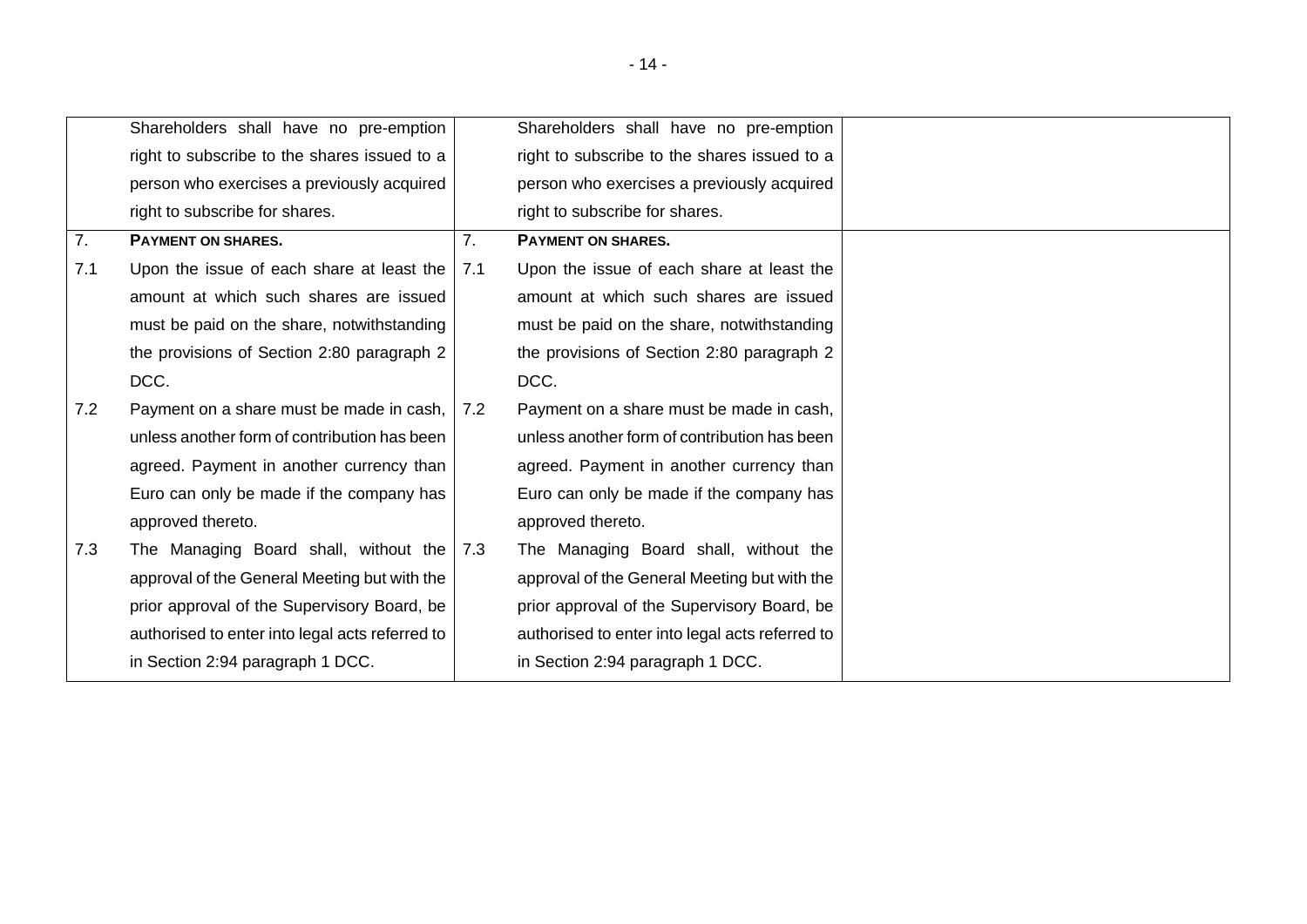<span id="page-14-0"></span>

| 8.  | <b>FINANCIAL ASSISTANCE.</b>                     | 8.  | <b>FINANCIAL ASSISTANCE.</b>                     |
|-----|--------------------------------------------------|-----|--------------------------------------------------|
| 8.1 | The company may not provide collateral,          | 8.1 | The company may not provide collateral,          |
|     | guarantee the price, otherwise act as surety     |     | guarantee the price, otherwise act as surety     |
|     | or bind itself jointly and severally with or for |     | or bind itself jointly and severally with or for |
|     | third parties, for the purpose of the            |     | third parties, for the purpose of the            |
|     | subscription or the acquisition by third         |     | subscription or the acquisition by third         |
|     | parties of shares in its own capital or of       |     | parties of shares in its own capital or of       |
|     | depositary receipts issued therefore. This       |     | depositary receipts issued therefore. This       |
|     | prohibition also applies to a subsidiary         |     | prohibition also applies to a subsidiary         |
|     | company of the company, as defined in            |     | company of the company, as defined in            |
|     | Section 2:24a DCC. This prohibition shall        |     | Section 2:24a DCC. This prohibition shall        |
|     | not apply if shares or depositary receipts are   |     | not apply if shares or depositary receipts are   |
|     | subscribed or acquired by or for employees       |     | subscribed or acquired by or for employees       |
|     | of the company or a group company.               |     | of the company or a group company.               |
| 8.2 | The company and its subsidiary companies         | 8.2 | The company and its subsidiary companies         |
|     | may grant loans for the purpose of a             |     | may grant loans for the purpose of a             |
|     | subscription for or an acquisition of shares     |     | subscription for or an acquisition of shares     |
|     | or depositary receipts under the conditions      |     | or depositary receipts under the conditions      |
|     | set out in Section 2:98c DCC.                    |     | set out in Section 2:98c DCC.                    |
| 9.  | ACQUISITION AND ALIENATION OF OWN                | 9.  | ACQUISITION AND ALIENATION OF OWN                |
|     | SHARES.                                          |     | SHARES.                                          |
| 9.1 | Subject to authorisation of the General 9.1      |     | Subject to authorisation of the General          |
|     | Meeting and approval of the Supervisory          |     | Meeting and approval of the Supervisory          |
|     | Board and due observance of the other            |     | Board and due observance of the other            |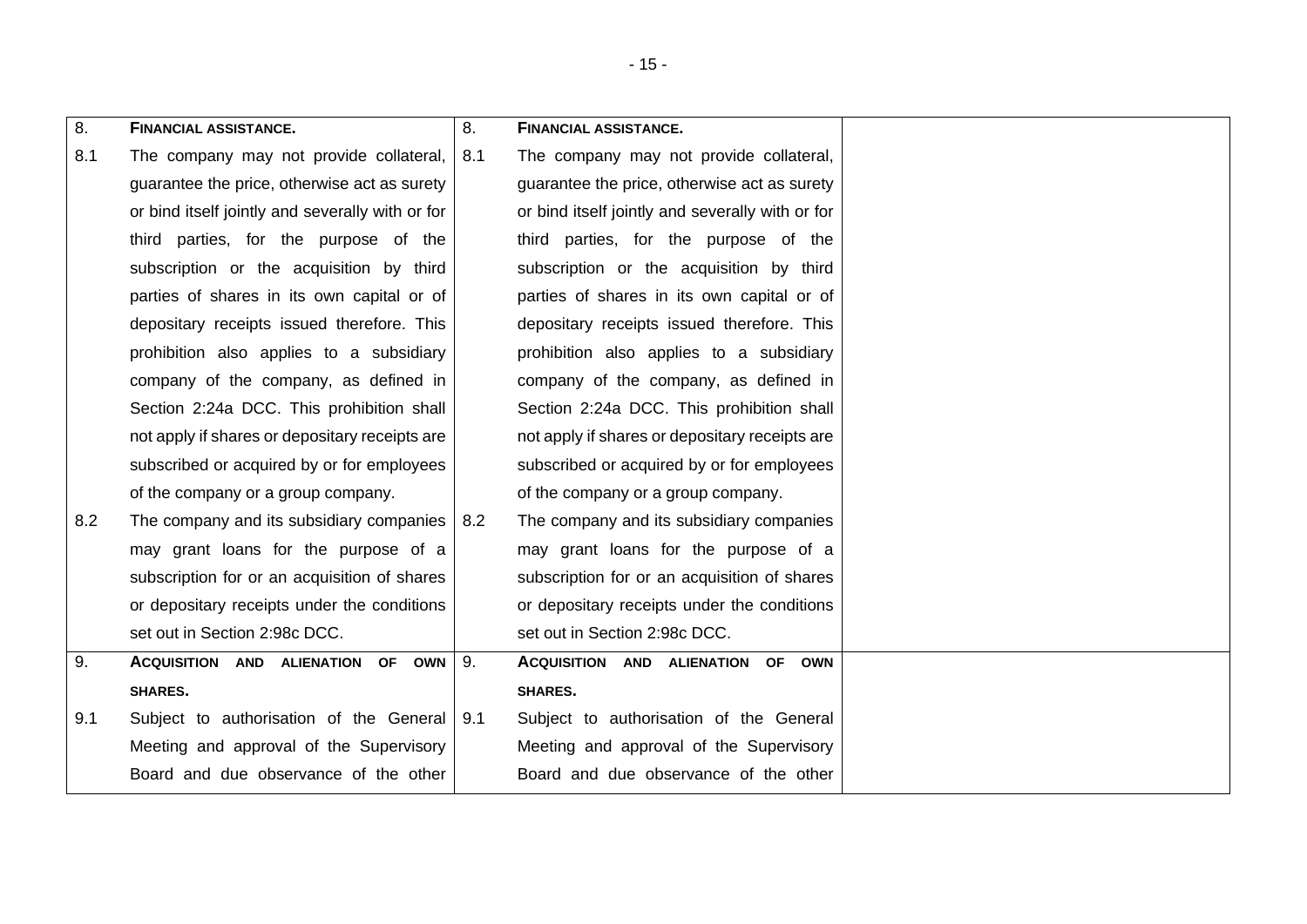relevant legal provisions, the company may acquire fully paid up shares in its share capital for consideration.

The authorisation of the General Meeting shall apply for a maximum of eighteen months. When granting the authorisation the General Meeting shall determine the number of shares which may be acquired, the manner in which they may be acquired and the limits within which the price must be set. The authorisation of the General Meeting is not required in so far as the company acquires shares in its own capital in order to transfer those shares to employees of the company or a group company pursuant to a scheme applicable to them as long as such shares are quoted on the official list of a stock exchange.

<span id="page-15-0"></span>9.2 Transfer of shares in the share capital of the company by the company shall require a resolution of the Managing Board that has been approved by the Supervisory Board. No pre-emptive right shall exist in case of such transfer.

relevant legal provisions, the company may acquire fully paid up shares in its share capital for consideration.

The authorisation of the General Meeting shall apply for a maximum of eighteen months. When granting the authorisation the General Meeting shall determine the number of shares which may be acquired, the manner in which they may be acquired and the limits within which the price must be set. The authorisation of the General Meeting is not required in so far as the company acquires shares in its own capital in order to transfer those shares to employees of the company or a group company pursuant to a scheme applicable to them as long as such shares are quoted on the official list of a stock exchange.

9.2 Transfer of shares in the share capital of the company by the company shall require a resolution of the Managing Board that has been approved by the Supervisory Board. No pre-emptive right shall exist in case of such transfer.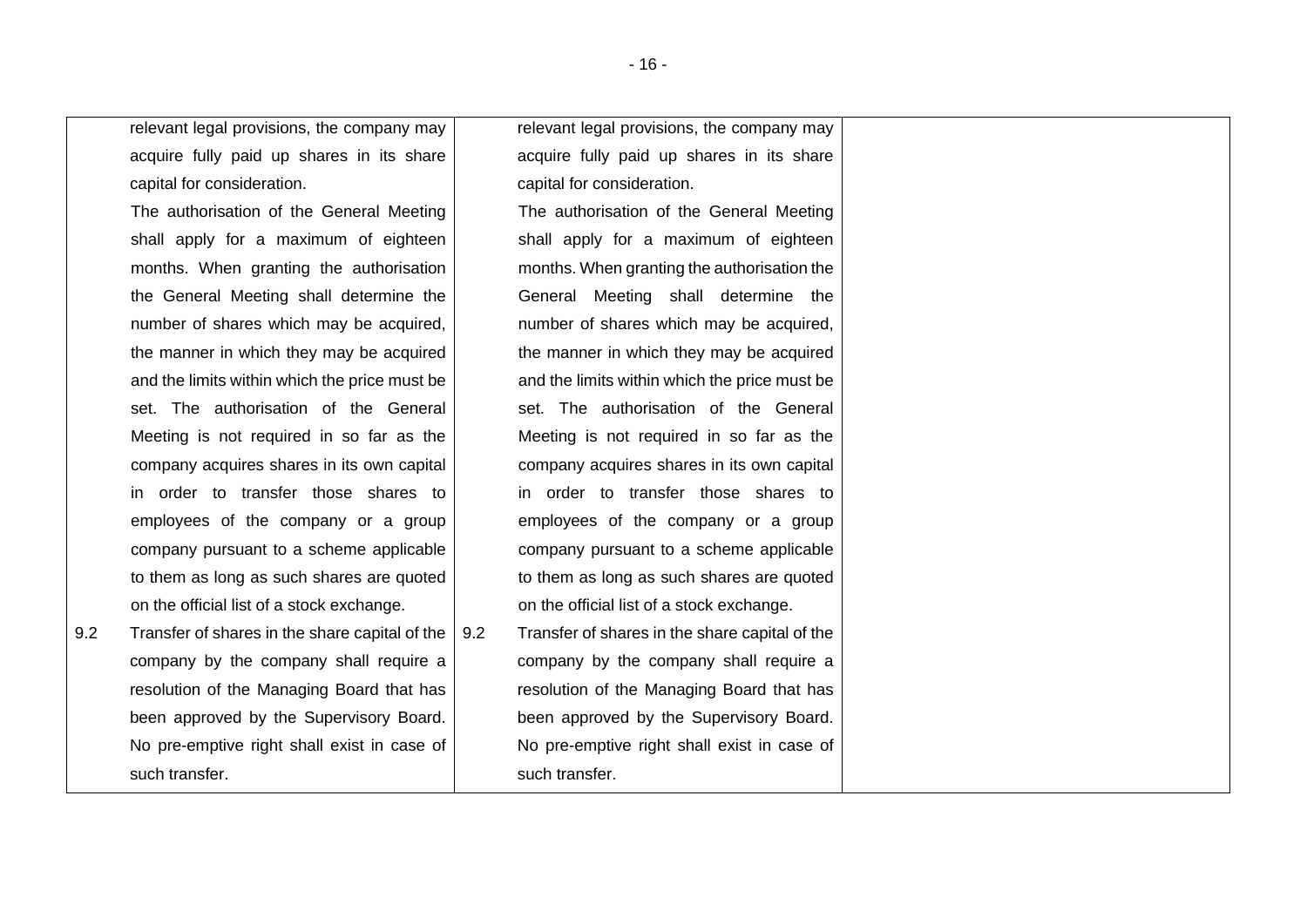| 9.3  | Depositary receipts in the company shall be $\vert$ 9.3 |      | Depositary receipts in the company shall be    |  |
|------|---------------------------------------------------------|------|------------------------------------------------|--|
|      | considered equivalent to shares for the                 |      | considered equivalent to shares for the        |  |
|      | purposes of the provisions of article 9.1 and           |      | purposes of the provisions of article 9.1 and  |  |
|      | 9.2.                                                    |      | 9.2.                                           |  |
| 9.4  | No vote can be cast at a General Meeting in   9.4       |      | No vote can be cast at a General Meeting in    |  |
|      | respect of a share that is owned by the                 |      | respect of a share that is owned by the        |  |
|      | company or a subsidiary; nor can the vote               |      | company or a subsidiary; nor can the vote      |  |
|      | be cast for a share of which the company or             |      | be cast for a share of which the company or    |  |
|      | a subsidiary hold the depositary receipts.              |      | a subsidiary hold the depositary receipts.     |  |
|      | Usufructuaries and pledgees of shares                   |      | Usufructuaries and pledgees of shares          |  |
|      | which are owned by the company or a                     |      | which are owned by the company or a            |  |
|      | subsidiary shall not be excluded from their             |      | subsidiary shall not be excluded from their    |  |
|      | voting right if the usufruct or pledge was              |      | voting right if the usufruct or pledge was     |  |
|      | established before the share was owned by               |      | established before the share was owned by      |  |
|      | the company or a subsidiary. The company                |      | the company or a subsidiary. The company       |  |
|      | or a subsidiary cannot cast the vote for a              |      | or a subsidiary cannot cast the vote for a     |  |
|      | share in respect of which it has a usufruct or          |      | share in respect of which it has a usufruct or |  |
|      | pledge.                                                 |      | pledge.                                        |  |
| 10.  | <b>REDUCTION OF CAPITAL.</b>                            | 10.  | <b>REDUCTION OF CAPITAL.</b>                   |  |
| 10.1 | The General Meeting can, upon the                       | 10.1 | The General Meeting can, upon the              |  |
|      | proposal of the Managing Board, which                   |      | proposal of the Managing Board, which          |  |
|      | proposal is subject to the prior approval of            |      | proposal is subject to the prior approval of   |  |
|      | the Supervisory Board, resolve to reduce the            |      | the Supervisory Board, resolve to reduce the   |  |
|      | issued share capital in accordance with the             |      | issued share capital in accordance with the    |  |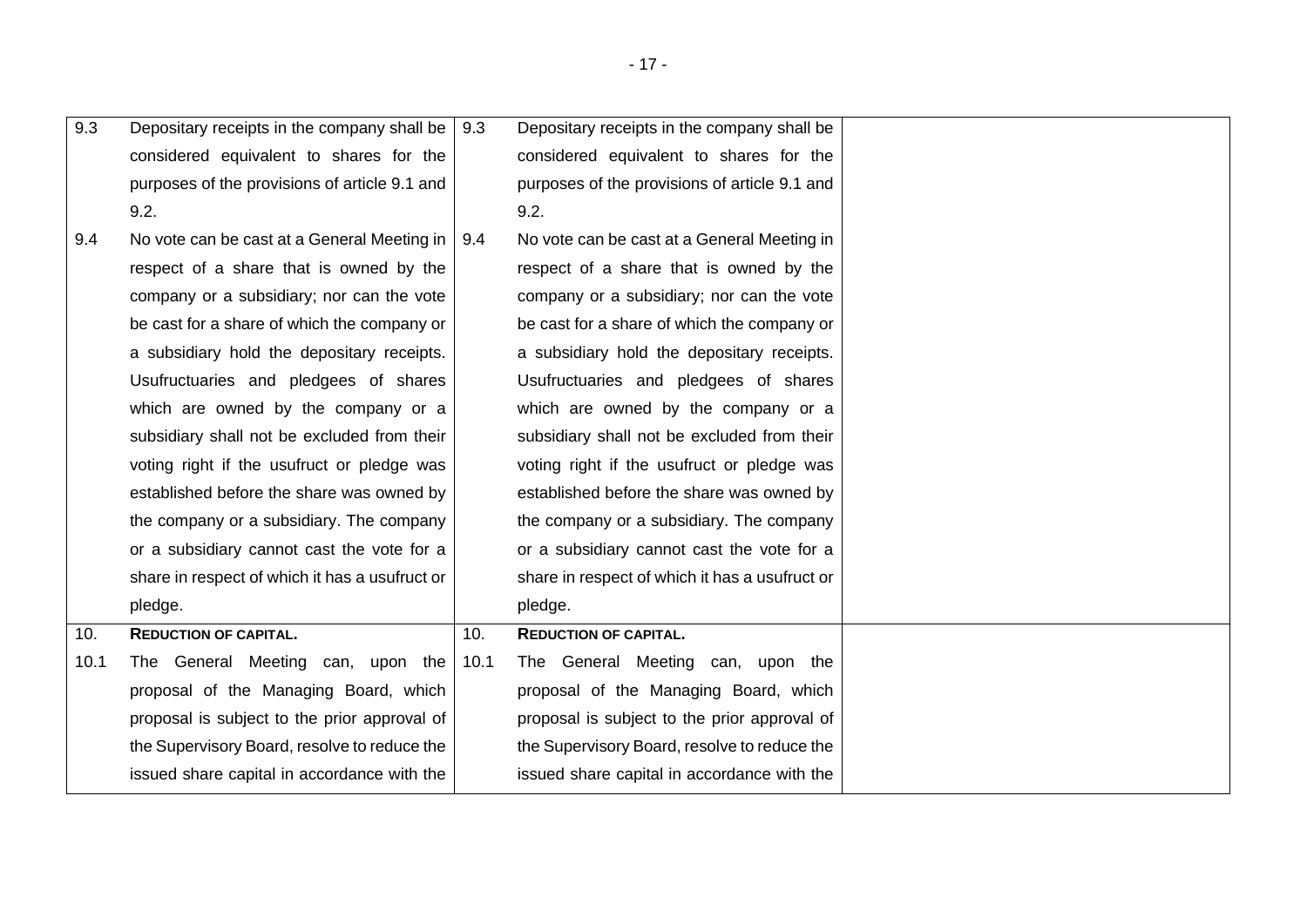|      | relevant provisions of the law, either by        |      | relevant provisions of the law, either by        |  |
|------|--------------------------------------------------|------|--------------------------------------------------|--|
|      | cancelling shares held by the company or by      |      | cancelling shares held by the company or by      |  |
|      | reducing the par value of shares in its own      |      | reducing the par value of shares in its own      |  |
|      | capital by an amendment to the articles of       |      | capital by an amendment to the articles of       |  |
|      | association.                                     |      | association.                                     |  |
| 10.2 | The notice of the General Meeting at which       | 10.2 | The notice of the General Meeting at which       |  |
|      | any resolution referred to in this article shall |      | any resolution referred to in this article shall |  |
|      |                                                  |      |                                                  |  |
|      | be proposed, shall mention the purpose of        |      | be proposed, shall mention the purpose of        |  |
|      | the capital reduction and the manner in          |      | the capital reduction and the manner in          |  |
|      | which it is to be achieved.                      |      | which it is to be achieved.                      |  |
| 11.  | <b>USUFRUCT ON SHARES.</b>                       | 11.  | <b>USUFRUCT ON SHARES.</b>                       |  |
| 11.1 | The shareholder shall have the voting rights     | 11.1 | The shareholder shall have the voting rights     |  |
|      | on shares on which a right of usufruct has       |      | on shares on which a right of usufruct has       |  |
|      | been established. The usufructuary shall,        |      | been established. The usufructuary shall,        |  |
|      | however, have the voting rights if so            |      | however, have the voting rights if so            |  |
|      | provided for upon the establishment of the       |      | provided for upon the establishment of the       |  |
|      | right of usufruct.                               |      | right of usufruct.                               |  |
| 11.2 | A shareholder without voting rights and a        | 11.2 | A shareholder without voting rights and a        |  |
|      | usufructuary with voting rights shall have the   |      | usufructuary with voting rights shall have the   |  |
|      | rights conferred by the law upon Depository      |      | rights conferred by the law upon Depository      |  |
|      | Receipt Holders. A usufructuary without          |      | Receipt Holders. A usufructuary without          |  |
|      | voting rights shall not have the rights          |      | voting rights shall not have the rights          |  |
|      | referred to in the preceding sentence.           |      | referred to in the preceding sentence.           |  |
| 12.  | <b>PLEDGE ON SHARES.</b>                         | 12.  | <b>PLEDGE ON SHARES.</b>                         |  |
|      |                                                  |      |                                                  |  |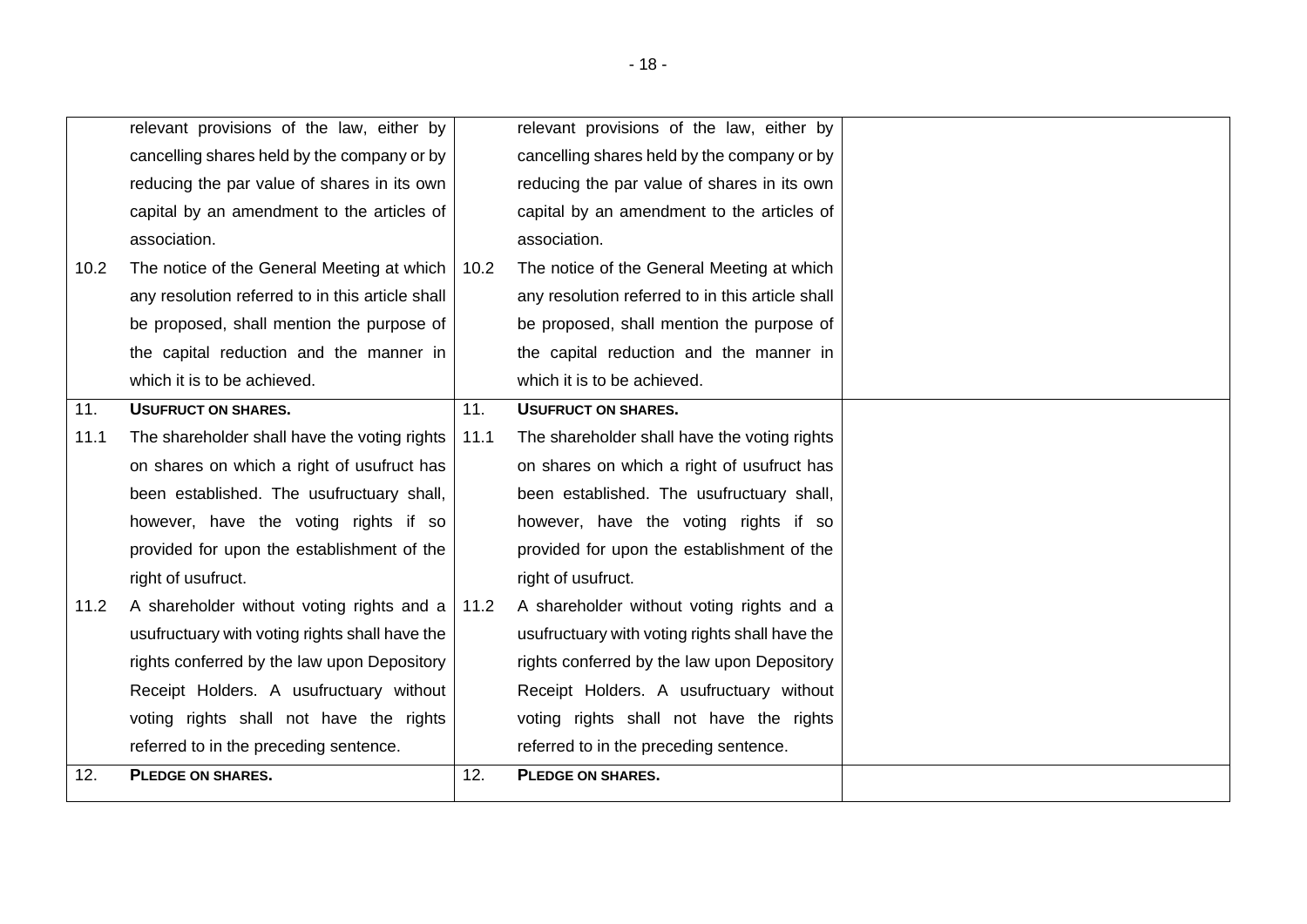| 12.1 | Upon the establishment of a pledge on a $\vert$ 12.1    |      | Upon the establishment of a pledge on a                 |                                                    |
|------|---------------------------------------------------------|------|---------------------------------------------------------|----------------------------------------------------|
|      | share, the right to vote may be vested in the           |      | share, the right to vote may be vested in the           |                                                    |
|      | pledgee if the voting right has been granted            |      | pledgee if the voting right has been granted            |                                                    |
|      | to the pledgee at the creation of the pledge.           |      | to the pledgee at the creation of the pledge.           |                                                    |
| 12.2 | The creation of a right of pledge in book               | 12.2 | The creation of a right of pledge in book               |                                                    |
|      | entry rights will be effected in accordance             |      | entry rights will be effected in accordance             |                                                    |
|      | with the provisions of the German Deposit               |      | with the provisions of the German Deposit               |                                                    |
|      | Act (Depotgesetz), as amended or replaced               |      | Act (Depotgesetz), as amended or replaced               |                                                    |
|      | from time to time.                                      |      | from time to time.                                      |                                                    |
| 12.3 | A shareholder without voting rights and a $\vert$ 12.3  |      | A shareholder without voting rights and a               |                                                    |
|      | pledgee with voting rights shall have the               |      | pledgee with voting rights shall have the               |                                                    |
|      | rights conferred by the law upon Depository             |      | rights conferred by the law upon Depository             |                                                    |
|      | Receipt Holders. A pledgee without voting               |      | Receipt Holders. A pledgee without voting               |                                                    |
|      | rights shall not have the rights referred to in         |      | rights shall not have the rights referred to in         |                                                    |
|      | the preceding sentence.                                 |      | the preceding sentence.                                 |                                                    |
| 13.  | <b>DEPOSITARY RECEIPTS.</b>                             | 13.  | <b>DEPOSITARY RECEIPTS.</b>                             |                                                    |
|      | By virtue of a resolution of the Managing               |      | By virtue of a resolution of the Managing               |                                                    |
|      | Board, with the prior approval of the                   |      | Board, with the prior approval of the                   |                                                    |
|      | Supervisory Board, the company may lend                 |      | Supervisory Board, the company may lend                 |                                                    |
|      | its cooperation to the issuance of Depositary           |      | its cooperation to the issuance of Depositary           |                                                    |
|      | Receipts.                                               |      | Receipts.                                               |                                                    |
| 14.  | <b>MANAGING</b><br><b>APPOINTMENT,</b><br><b>BOARD.</b> | 14.  | <b>MANAGING</b><br><b>APPOINTMENT,</b><br><b>BOARD.</b> | A clean-up textual change is proposed in the Dutch |
|      | SUSPENSION AND DISMISSAL.                               |      | SUSPENSION AND DISMISSAL.                               | version of article 14.7 (see the table below).     |
| 14.1 | The company shall be managed by a                       | 14.1 | The company shall be managed by a                       |                                                    |
|      |                                                         |      |                                                         |                                                    |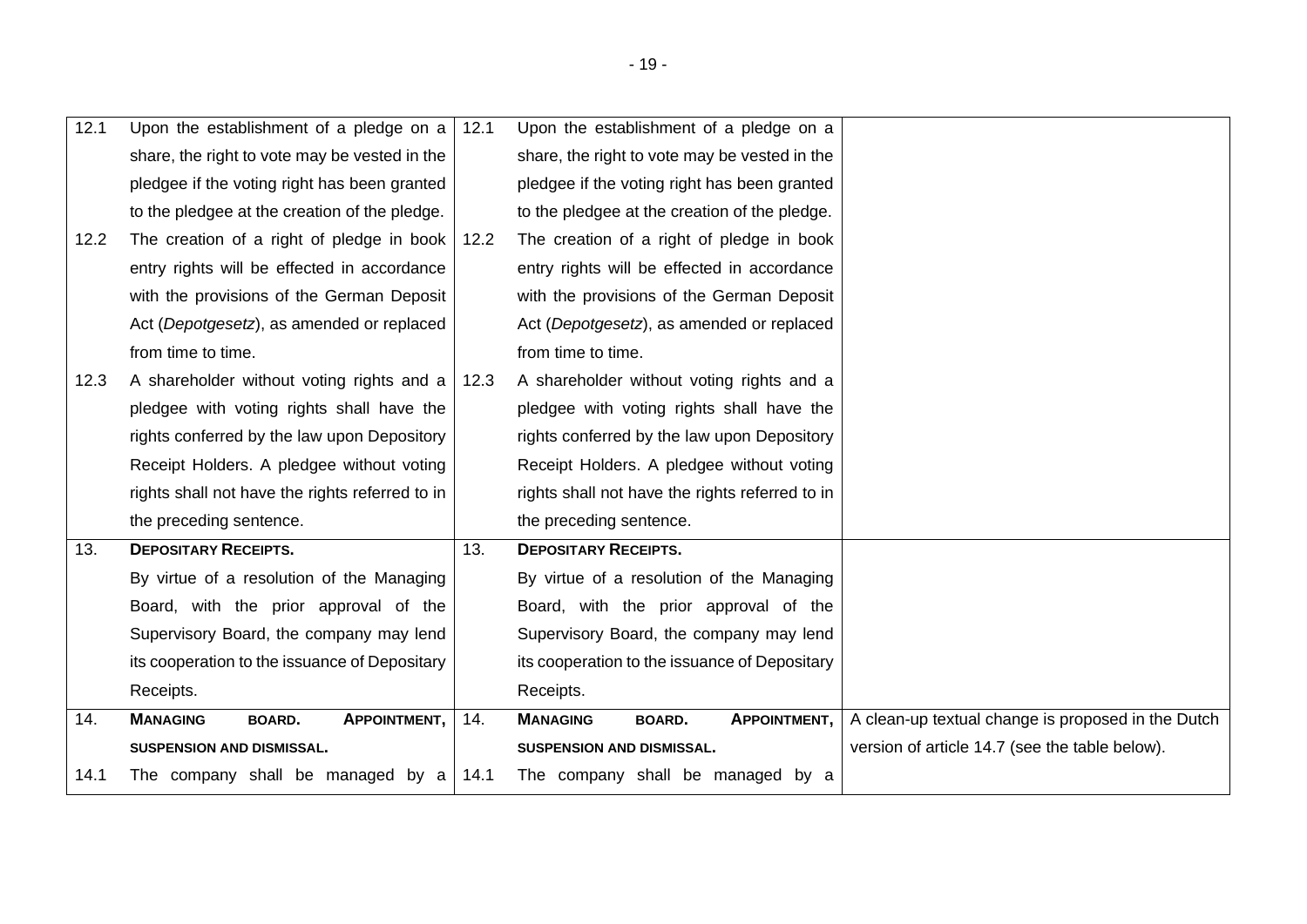|      | Managing Board, under the supervision of a   |      | Managing Board, under the supervision of a   |  |
|------|----------------------------------------------|------|----------------------------------------------|--|
|      | Supervisory Board.                           |      | Supervisory Board.                           |  |
| 14.2 | The Supervisory Board shall determine the    | 14.2 | The Supervisory Board shall determine the    |  |
|      | number of Managing Directors.                |      | number of Managing Directors.                |  |
| 14.3 | Managing directors shall be appointed by     | 14.3 | Managing directors shall be appointed by     |  |
|      | the General Meeting from a non-binding       |      | the General Meeting from a non-binding       |  |
|      | nomination, to be drawn up by the            |      | nomination, to be drawn up by the            |  |
|      | Supervisory Board.                           |      | Supervisory Board.                           |  |
| 14.4 | A person nominated by the Supervisory        | 14.4 | A person nominated by the Supervisory        |  |
|      | Board may be appointed as Managing           |      | Board may be appointed as Managing           |  |
|      | Director by the General Meeting, by          |      | Director by the General Meeting, by          |  |
|      | resolution adopted by an absolute majority   |      | resolution adopted by an absolute majority   |  |
|      | of the votes cast. If a person has not been  |      | of the votes cast. If a person has not been  |  |
|      | nominated for appointment as Managing        |      | nominated for appointment as Managing        |  |
|      | Director by the Supervisory Board, the       |      | Director by the Supervisory Board, the       |  |
|      | resolution of the General Meeting to appoint |      | resolution of the General Meeting to appoint |  |
|      | such Managing Director shall require an      |      | such Managing Director shall require an      |  |
|      | absolute majority of the votes cast          |      | absolute majority of the votes cast          |  |
|      | representing more than one third of the      |      | representing more than one third of the      |  |
|      | issued capital. The notice for any such      |      | issued capital. The notice for any such      |  |
|      | General Meeting shall state if a nomination  |      | General Meeting shall state if a nomination  |  |
|      | has been made by the Supervisory Board.      |      | has been made by the Supervisory Board.      |  |
| 14.5 | Each member of the Managing Board shall      | 14.5 | Each member of the Managing Board shall      |  |
|      | be appointed for a maximum period of four    |      | be appointed for a maximum period of four    |  |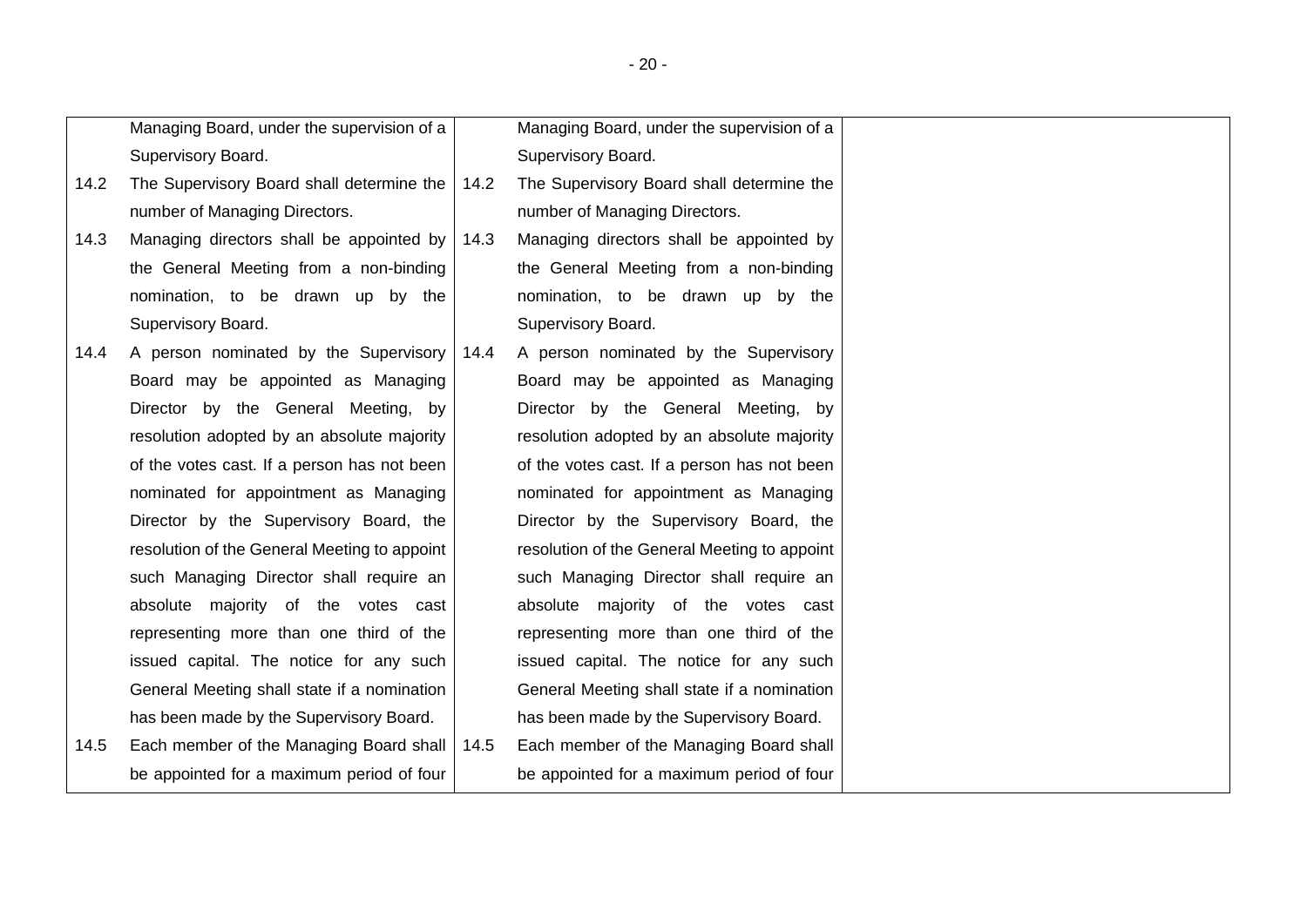<span id="page-20-1"></span><span id="page-20-0"></span>

|      | years, provided that unless a Managing          |      | years, provided that unless a Managing          |  |
|------|-------------------------------------------------|------|-------------------------------------------------|--|
|      | Director retires earlier, his term shall expire |      | Director retires earlier, his term shall expire |  |
|      | on the day following the day of closing of the  |      | on the day following the day of closing of the  |  |
|      | annual General Meeting that will be held in     |      | annual General Meeting that will be held in     |  |
|      | the year in which his term expires. The         |      | the year in which his term expires. The         |  |
|      | Supervisory Board may adopt a rotation          |      | Supervisory Board may adopt a rotation          |  |
|      | schedule for the Managing Directors. A          |      | schedule for the Managing Directors. A          |  |
|      | retiring member of the Managing Board can       |      | retiring member of the Managing Board can       |  |
|      | be re-appointed immediately for a term of       |      | be re-appointed immediately for a term of       |  |
|      | not more than four years at a time.             |      | not more than four years at a time.             |  |
| 14.6 | The General Meeting may suspend and             | 14.6 | The General Meeting may suspend and             |  |
|      | dismiss a Managing Director at any time.        |      | dismiss a Managing Director at any time.        |  |
|      | The Supervisory Board shall be authorised       |      | The Supervisory Board shall be authorised       |  |
|      | to suspend a Managing Director at any time.     |      | to suspend a Managing Director at any time.     |  |
| 14.7 | A Managing Director may be suspended and        | 14.7 | A Managing Director may be suspended and        |  |
|      | dismissed by the General Meeting only on        |      | dismissed by the General Meeting only on        |  |
|      | the basis of a resolution passed by an          |      | the basis of a resolution passed by an          |  |
|      | absolute majority of the votes cast             |      | absolute majority of the votes cast             |  |
|      | representing at least one third of the issued   |      | representing at least one third of the issued   |  |
|      | share capital. The majority referred to in the  |      | share capital. The majority referred to in the  |  |
|      | preceding sentence does not apply if the        |      | preceding sentence does not apply if the        |  |
|      | dismissal or suspension has been proposed       |      | dismissal or suspension has been proposed       |  |
|      | by the Supervisory Board.                       |      | by the Supervisory Board.                       |  |
| 14.8 | If a Managing Director has been suspended,      | 14.8 | If a Managing Director has been suspended,      |  |
|      |                                                 |      |                                                 |  |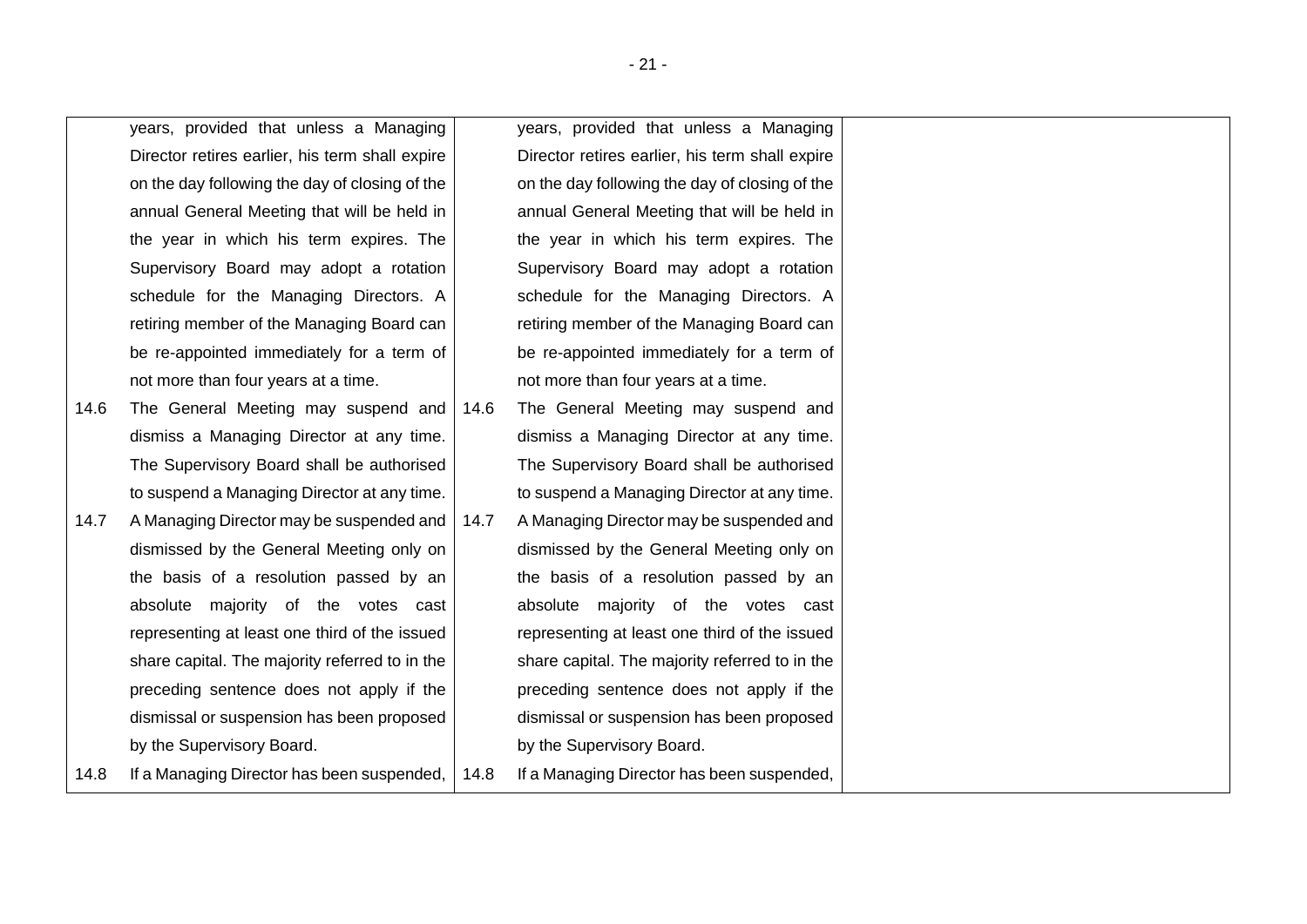the General Meeting shall decide within three months of the start of the suspension either to dismiss the director concerned or to terminate or continue the suspension. Article [14.7](#page-20-0) also applies to a resolution to continue the suspension. If the General Meeting does not take a decision on the termination or the continuation of a suspension in time, the suspension shall cease to have effect. A resolution to continue the suspension may be passed only once and the suspension may be continued for a maximum of three months starting the day on which the General Meeting passes the resolution to continue the suspension. If the General Meeting has not decided within the period specified for suspension to dismiss a suspended Managing Director or to terminate the suspension, the suspension shall cease to have effect. A suspended Managing Director shall be given the opportunity to account for his actions in the General Meeting and to be assisted by counsel at

the General Meeting shall decide within three months of the start of the suspension either to dismiss the director concerned or to terminate or continue the suspension. Article [14.7](#page-20-0) also applies to a resolution to continue the suspension. If the General Meeting does not take a decision on the termination or the continuation of a suspension in time, the suspension shall cease to have effect. A resolution to continue the suspension may be passed only once and the suspension may be continued for a maximum of three months starting the day on which the General Meeting passes the resolution to continue the suspension. If the General Meeting has not decided within the period specified for suspension to dismiss a suspended Managing Director or to terminate the suspension, the suspension shall cease to have effect. A suspended Managing Director shall be given the opportunity to account for his actions in the General Meeting and to be assisted by counsel at such a meeting.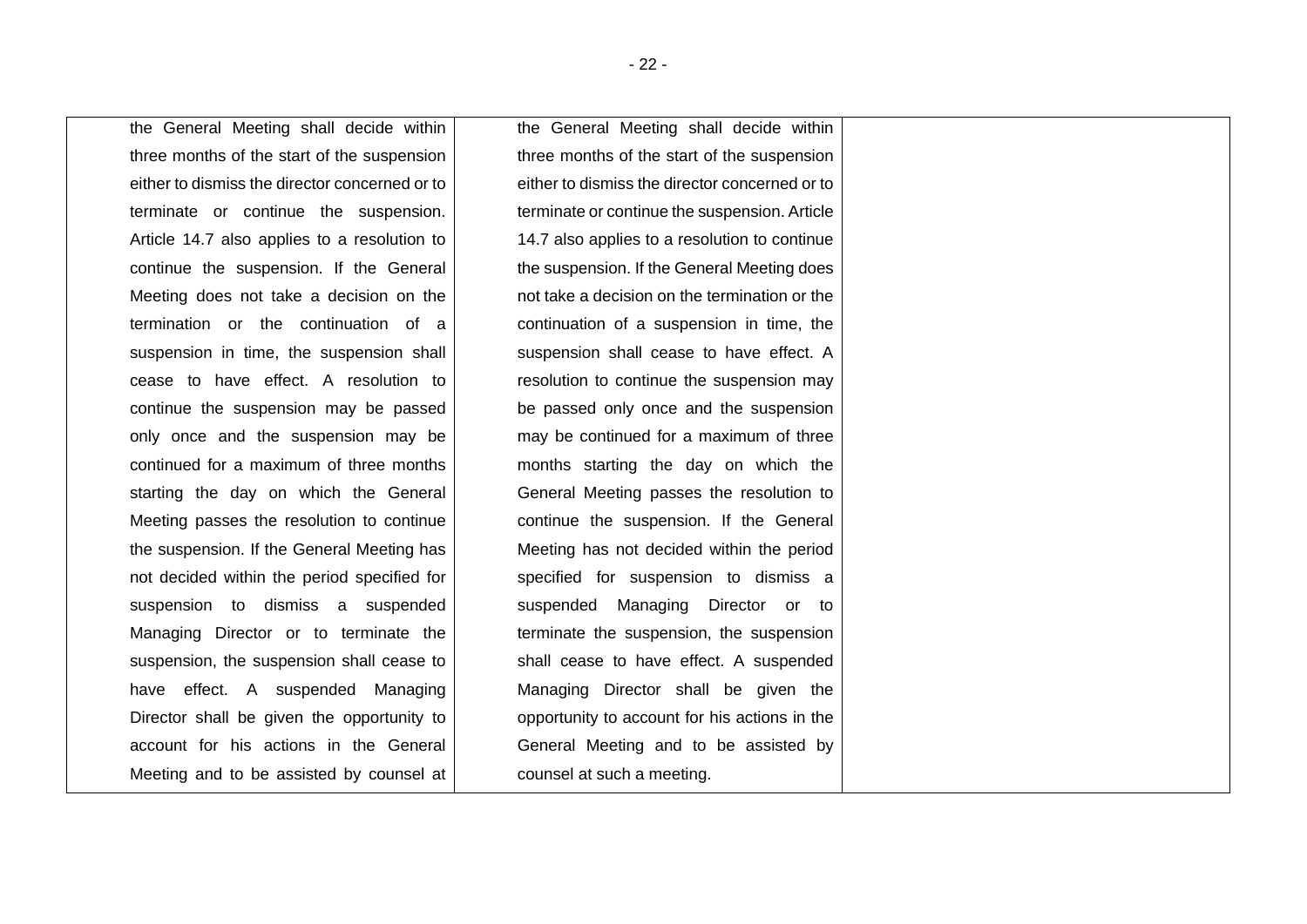|      | such a meeting.                                |             |                                                  |                                                                   |
|------|------------------------------------------------|-------------|--------------------------------------------------|-------------------------------------------------------------------|
| 15.  | <b>REMUNERATION.</b>                           | 15.         | <b>REMUNERATION OF THE MANAGING BOARD.</b>       | Further to the Shareholders Rights Directive II                   |
| 15.1 | The Supervisory Board shall determine the      | 15.1        | Supervisory<br>Board<br>The<br><del>-shall</del> | (Herziene Aandeelhoudersrichtlijn) and the Dutch                  |
|      | remuneration and further conditions of         |             | determinecompany has a policy regarding          | provisions implementing the Shareholders Rights                   |
|      | employment for each Managing Director,         |             | the remuneration and further conditions of       | Directive II, the company must have a remuneration                |
|      | within the remuneration policy adopted by      |             | employment for eachof the Managing               | policy for its Managing Board (adopted by the                     |
|      | the General Meeting on proposal of the         |             | Director, within the Directors.<br><b>The</b>    | General Meeting) and must annually prepare a                      |
|      | Supervisory Board.                             |             | remuneration policy is adopted by the            | remuneration report.                                              |
| 15.2 | The Supervisory Board shall submit a           |             | General Meeting on proposal<br>of the            | It is proposed to align article 15 with the introduction          |
|      | proposal in respect of the granting of share   |             | Supervisory Board.                               | of the legislation referred to above:                             |
|      | schemes or option schemes to Managing          | <u>15.2</u> | The Supervisory Board shall determine the        | amendments to articles 15.1 and 15.2 to clarify<br>$\blacksquare$ |
|      | Directors to the General Meeting for its prior |             | remuneration for each Managing Director          | that the company has a remuneration policy and                    |
|      | approval, which proposal shall at a minimum    |             | within the remuneration policy.                  | that the Supervisory Board determines the                         |
|      | state how many shares or rights to subscribe   | 15.3        | <b>15.2</b> The Supervisory Board shall submit a | remuneration of the Managing Directors within                     |
|      | for shares may be granted to the Managing      |             | proposal in respect of the granting of share     | the remuneration policy;                                          |
|      | Board and which criteria apply thereto.        |             | schemes or option schemes to Managing            | article 15.4 provides for the remuneration report.                |
|      |                                                |             | Directors to the General Meeting for its prior   |                                                                   |
|      |                                                |             | approval, which proposal shall at a minimum      |                                                                   |
|      |                                                |             | state how many shares or rights to subscribe     |                                                                   |
|      |                                                |             | for shares may be granted to the Managing        |                                                                   |
|      |                                                |             | Board and which criteria apply thereto.          |                                                                   |
|      |                                                | 15.4        | Each year the company shall draw up a            |                                                                   |
|      |                                                |             | remuneration report, providing an overview       |                                                                   |
|      |                                                |             | of the total remunerations, awarded or due       |                                                                   |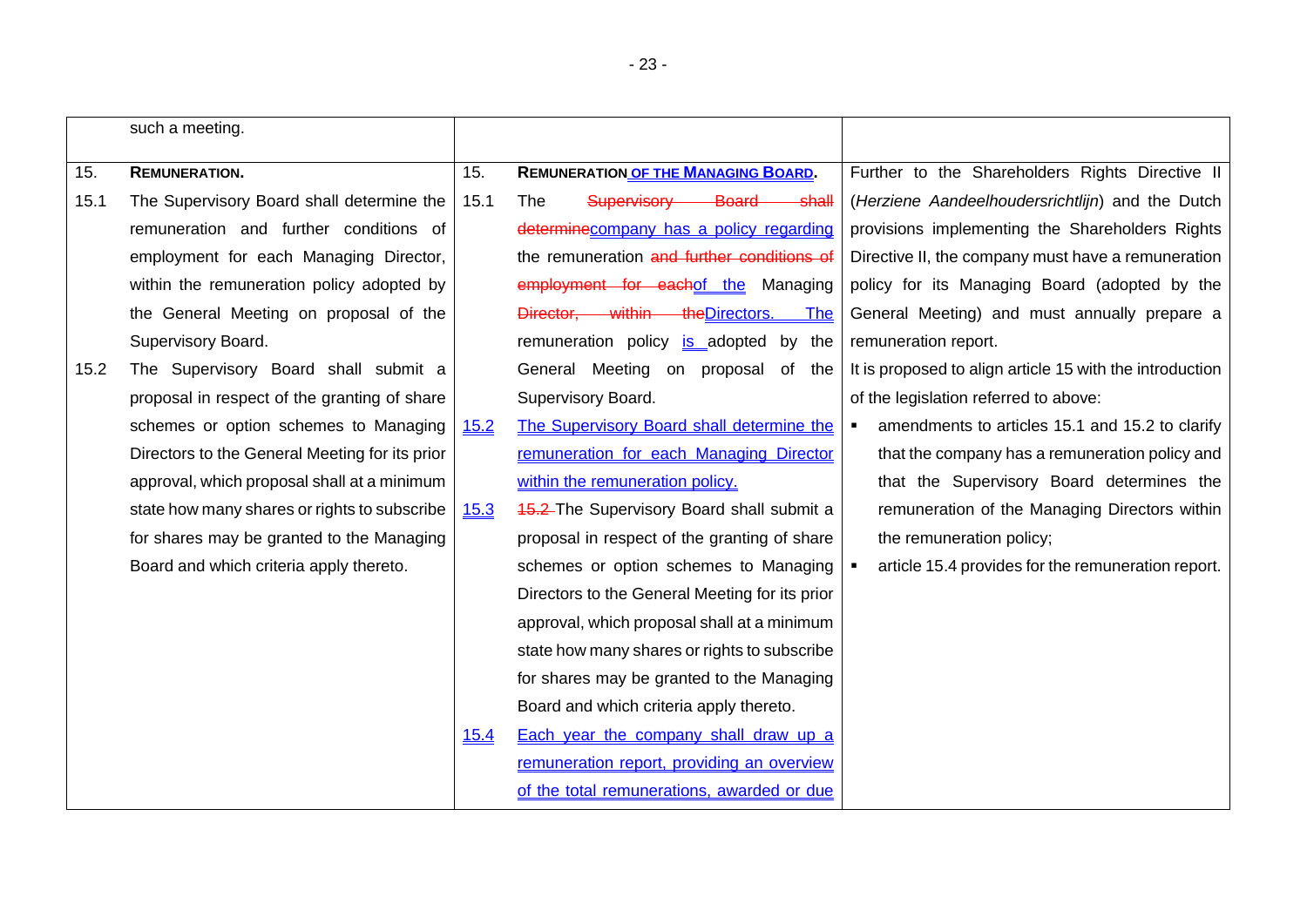<span id="page-23-0"></span>

|      |                                                  |      | during the most recent financial year, to        |
|------|--------------------------------------------------|------|--------------------------------------------------|
|      |                                                  |      | individual<br>Managing Directors and             |
|      |                                                  |      | <b>Supervisory Directors. The remuneration</b>   |
|      |                                                  |      | report shall be submitted to the annual          |
|      |                                                  |      | general meeting for an advisory vote.            |
| 16.  | DUTIES AND POWERS OF THE MANAGING                | 16.  | DUTIES AND POWERS OF THE MANAGING                |
|      | BOARD.                                           |      | BOARD.                                           |
| 16.1 | Subject to the restrictions of these articles of | 16.1 | Subject to the restrictions of these articles of |
|      | association, the Managing Board<br>is            |      | association, the Managing<br>Board is            |
|      | entrusted with the management of the             |      | entrusted with the management of the             |
|      | company.                                         |      | company.                                         |
| 16.2 | Subject to the approval of the Supervisory       | 16.2 | Subject to the approval of the Supervisory       |
|      | Board, the Managing Board may determine          |      | Board, the Managing Board may determine          |
|      | which duties in particular will concern each     |      | which duties in particular will concern each     |
|      | Managing Director.                               |      | Managing Director.                               |
| 16.3 | Resolutions of the Managing Board having         | 16.3 | Resolutions of the Managing Board having         |
|      | an important impact on the identity or nature    |      | an important impact on the identity or nature    |
|      | of the company or its business shall be          |      | of the company or its business shall be          |
|      | subject to the prior approval of the General     |      | subject to the prior approval of the General     |
|      | Meeting. Without prejudice to any other          |      | Meeting. Without prejudice to any other          |
|      | applicable provisions of these articles of       |      | applicable provisions of these articles of       |
|      | association and the provisions of Section        |      | association and the provisions of Section        |
|      | 2:107a DCC, such resolutions include in any      |      | 2:107a DCC, such resolutions include in any      |
|      | event:                                           |      | event:                                           |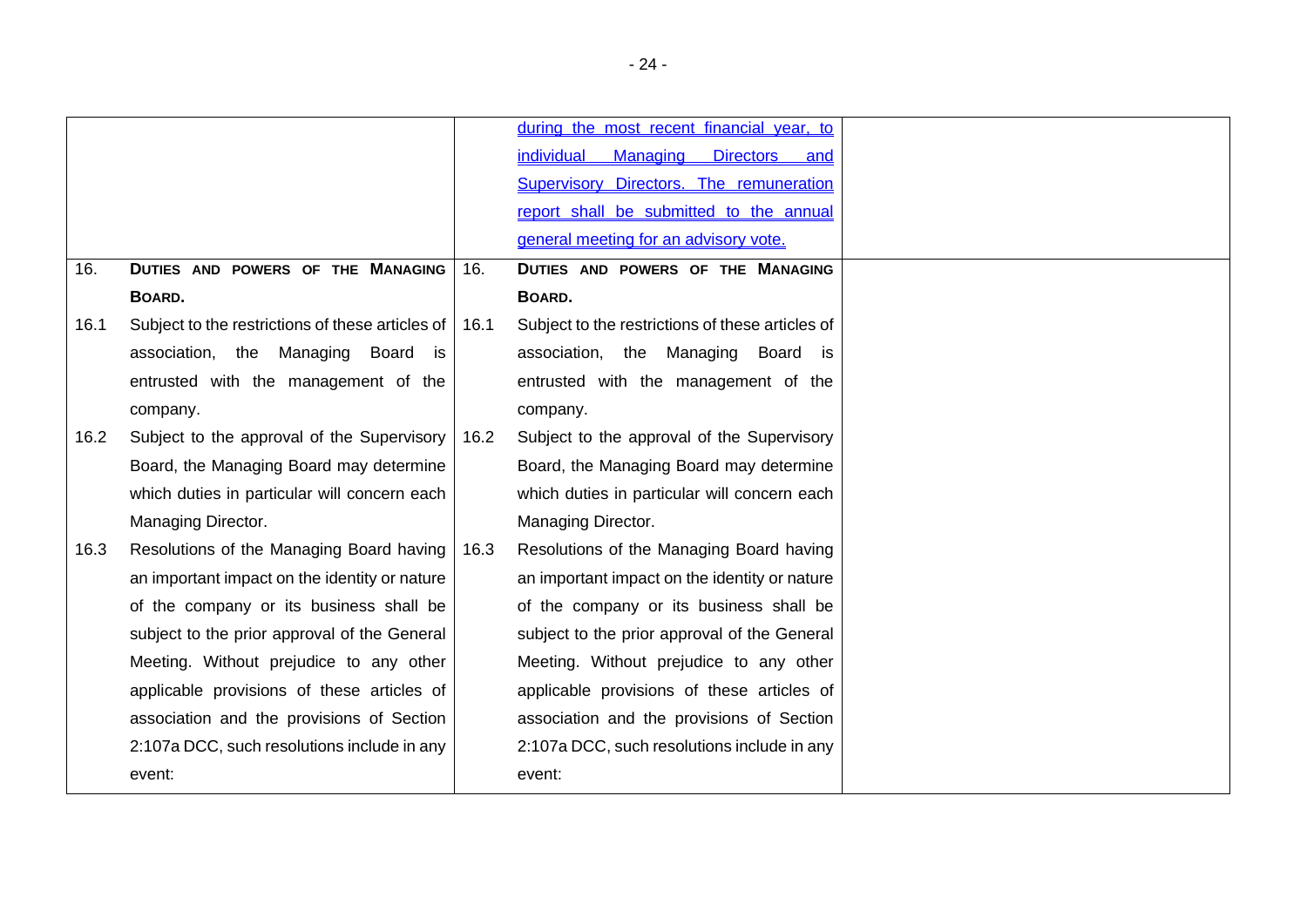| (a) | to transfer the business of the     |
|-----|-------------------------------------|
|     | company or substantially the entire |
|     | business of the company to a third  |
|     | party;                              |

- (b) to enter into or to terminate a longterm cooperation by the company or its subsidiary with any other legal person or company, or as general partner with full liability in a limited partnership or general partnership, if such cooperation or the termination thereof is of far-reaching significance to the company; and
- (c) the acquisition or disposal of a participating interest by the company or a subsidiary in the capital of a company with a value in excess of thirty-three per cent (33%) of the sum of the assets as shown in the consolidated balance sheet with explanatory notes thereto of the company including its subsidiaries according to the most recently adopted Annual Accounts. Any

(a) to transfer the business of the company or substantially the entire business of the company to a third party;

- (b) to enter into or to terminate a longterm cooperation by the company or its subsidiary with any other legal person or company, or as general partner with full liability in a limited partnership or general partnership, if such cooperation or the termination thereof is of far-reaching significance to the company; and
- (c) the acquisition or disposal of a participating interest by the company or a subsidiary in the capital of a company with a value in excess of thirty-three per cent (33%) of the sum of the assets as shown in the consolidated balance sheet with explanatory notes thereto of the company including its subsidiaries according to the most recently adopted Annual Accounts. Any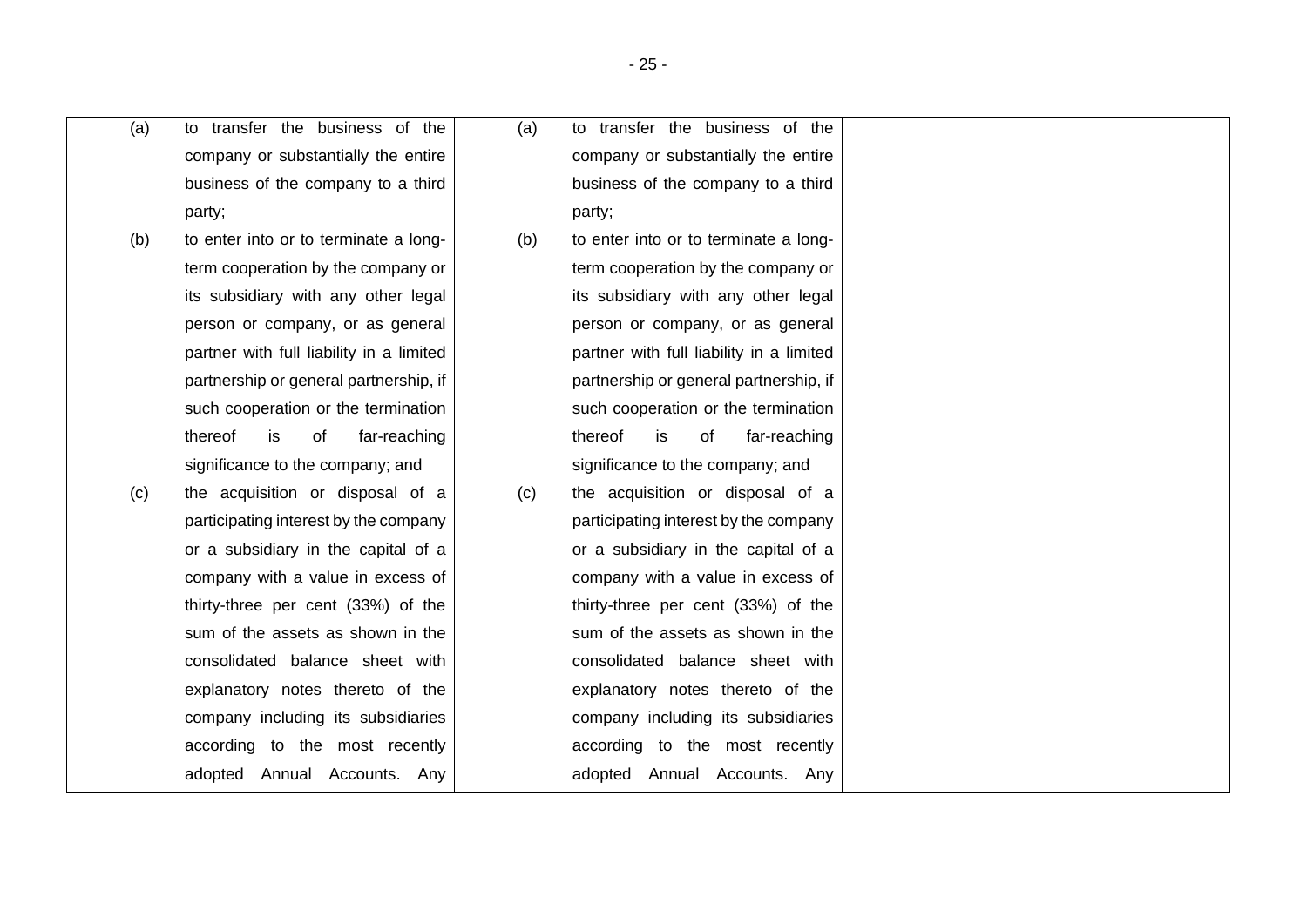<span id="page-25-0"></span>

|      | transaction within the scope of this           |      | transaction within the scope of this           |                                                     |
|------|------------------------------------------------|------|------------------------------------------------|-----------------------------------------------------|
|      | paragraph c between the company                |      | paragraph c between the company                |                                                     |
|      | and its direct or indirect wholly              |      | and its direct or indirect wholly              |                                                     |
|      | owned subsidiaries, or between two             |      | owned subsidiaries, or between two             |                                                     |
|      | or more direct or indirect wholly              |      | or more direct or indirect wholly              |                                                     |
|      | owned subsidiaries of the company,             |      | owned subsidiaries of the company,             |                                                     |
|      | will not require the prior approval of         |      | will not require the prior approval of         |                                                     |
|      | the General Meeting                            |      | the General Meeting                            |                                                     |
| 16.4 | The Supervisory Board is authorised to         | 16.4 | The Supervisory Board is authorised to         |                                                     |
|      | submit resolutions of the Managing Board       |      | submit resolutions of the Managing Board       |                                                     |
|      | other than referred to in article 16.3 to its  |      | other than referred to in article 16.3 to its  |                                                     |
|      | approval. These resolutions must be clearly    |      | approval. These resolutions must be clearly    |                                                     |
|      | defined and be notified to the Managing        |      | defined and be notified to the Managing        |                                                     |
|      | Board.                                         |      | Board.                                         |                                                     |
| 16.5 | The absence of the approval of the             | 16.5 | The absence of the approval of the             |                                                     |
|      | Supervisory Board and the General Meeting      |      | Supervisory Board and the General Meeting      |                                                     |
|      | respectively of a resolution as referred to in |      | respectively of a resolution as referred to in |                                                     |
|      | article 16.3 or 16.4 shall not affect the      |      | article 16.3 or 16.4 shall not affect the      |                                                     |
|      | authority of the Managing Board or the         |      | authority of the Managing Board or the         |                                                     |
|      | Managing Directors to represent the            |      | Managing Directors to represent the            |                                                     |
|      | company.                                       |      | company.                                       |                                                     |
| 17.  | <b>MEETINGS OF THE MANAGING BOARD.</b>         | 17.  | MEETINGS OF THE MANAGING BOARD.                | It is proposed to amend article 17.2 in view of the |
|      | <b>DECISIONS BY THE MANAGING BOARD.</b>        |      | <b>DECISIONS BY THE MANAGING BOARD.</b>        | proposed changes to article 24; reference is made   |
| 17.1 | The Managing Board shall meet whenever a       | 17.1 | The Managing Board shall meet whenever a       | to the explanation set out next to article 24.      |
|      |                                                |      |                                                |                                                     |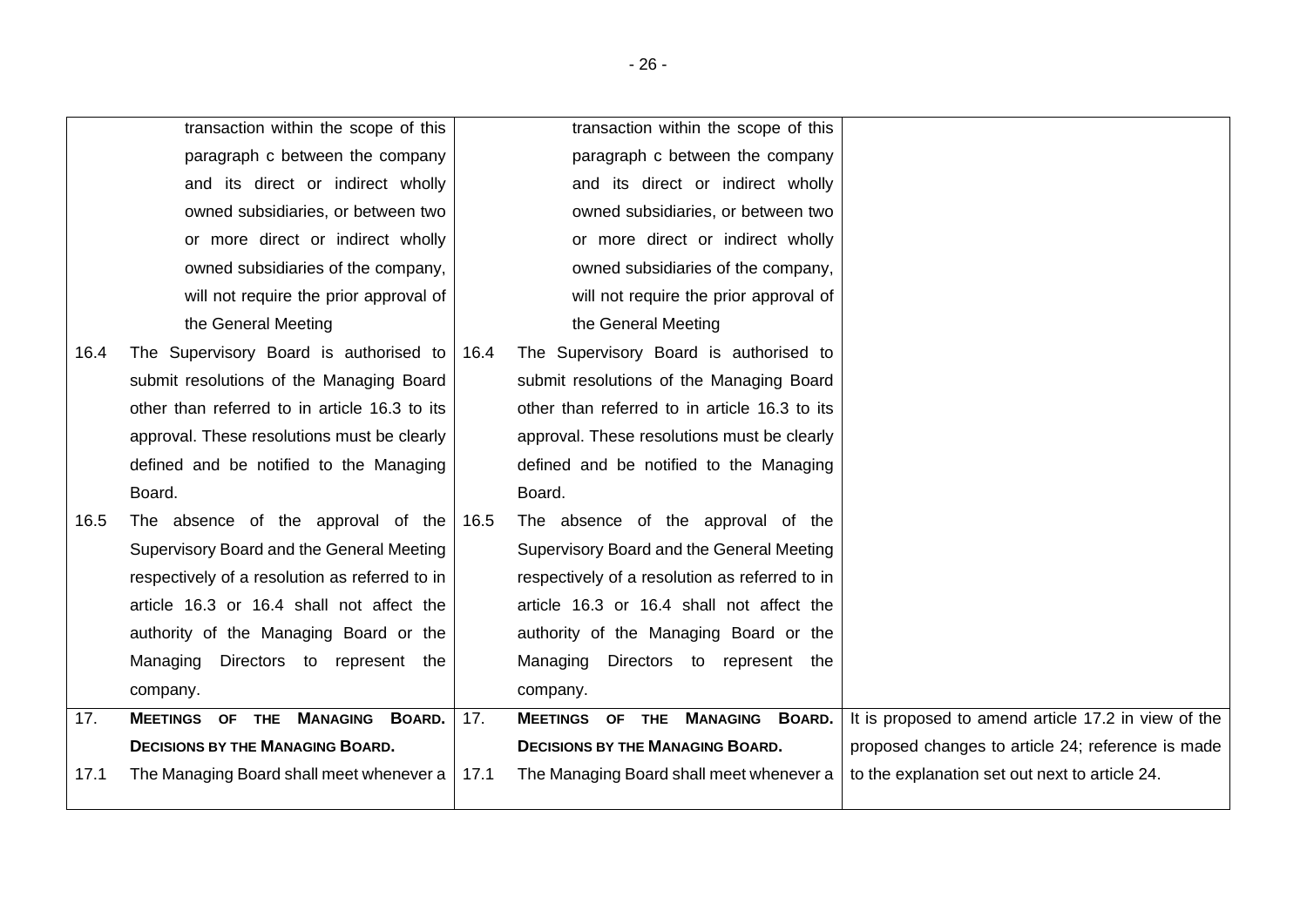Managing Director requests for a meeting. In the board meeting a Managing Director may have himself represented by another Managing Director through a power of attorney made in writing or by electronic means of communication.

<span id="page-26-0"></span>17.2 A Managing Director who believes that he has or may have a direct or indirect personal interest which conflicts with the interest of the company and its business (a "**conflict of interest**") with respect to a proposed decision of the Managing Board, shall forthwith notify the other Managing Directors and the Supervisory Board thereof. If one or more but not all Managing Directors have made a notice referred to in the previous sentence, the Supervisory Board shall as soon as possible after such notice decide if each relevant Managing Director has a conflict of interest which prevents him from participation in the consultation and decision-making of the Managing Board with respect to the relevant subject.

Managing Director requests for a meeting. In the board meeting a Managing Director may have himself represented by another Managing Director through a power of attorney made in writing or by electronic means of communication.

17.2 A Managing Director who believes that he has or may have a direct or indirect personal interest which conflicts with the interest of the company and its business (a "**conflict of interest**") with respect to a proposed decision of the Managing Board, shall forthwith notify the other Managing Directors and the Supervisory Board thereof. If one or more but not all Managing Directors have made a notice referred to in the previous sentence, the Supervisory Board shall as soon as possible after such notice decide if each relevant Managing Director has a conflict of interest which prevents him from participation in the consultation and decision-making of the Managing Board with respect to the relevant subject.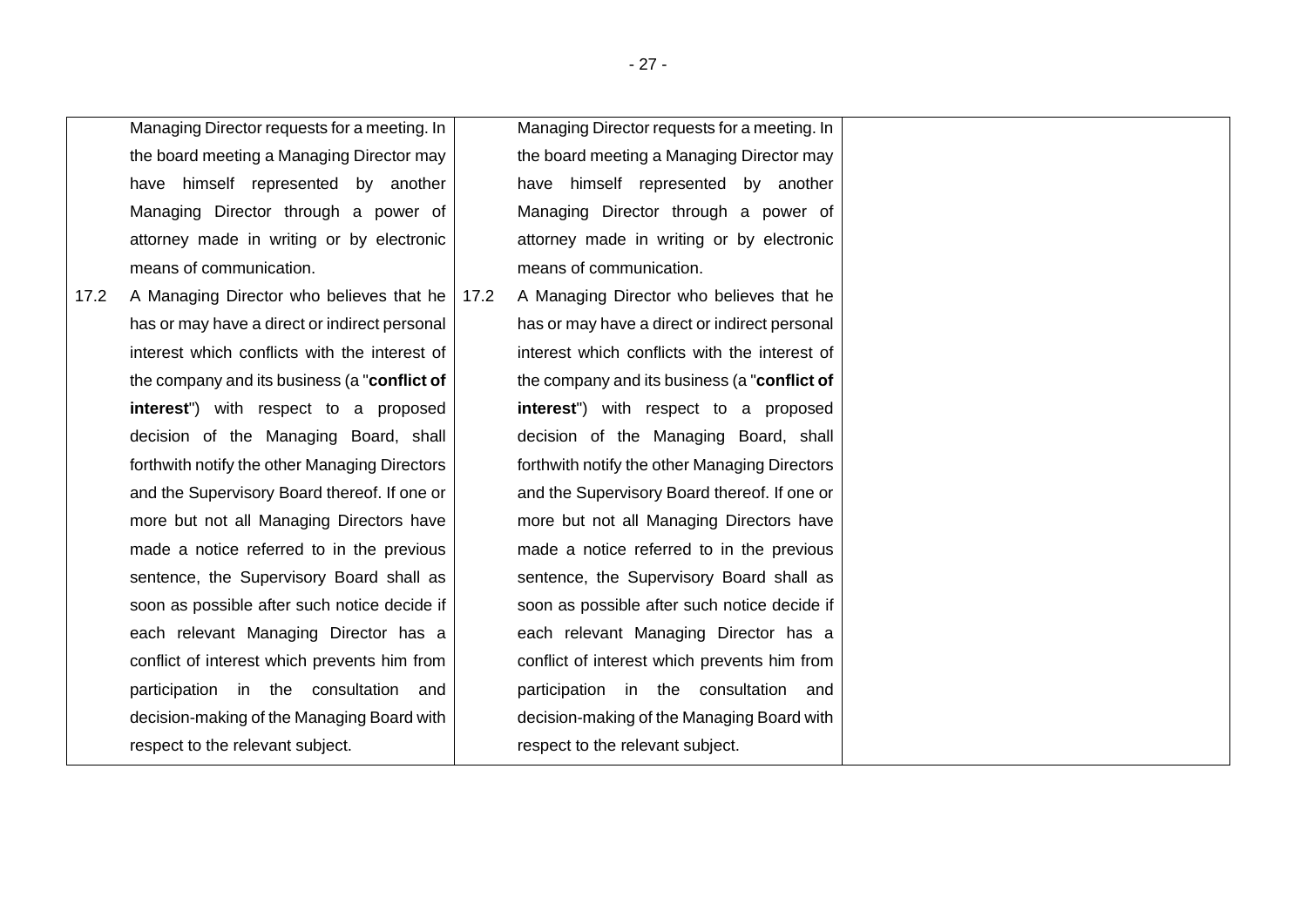|      | If the sole Managing Director has or if all       | If the sole Managing Director has or if all          |
|------|---------------------------------------------------|------------------------------------------------------|
|      | Managing Directors have a conflict of             | Managing Directors have a conflict of                |
|      | interest, the relevant decision shall be made     | interest, the relevant decision shall be made        |
|      | by the Supervisory Board, or, in case of          | by the Supervisory Board <del>, or, in case of</del> |
|      | vacancy or prevention from acting of all          | vacancy or prevention from acting of all             |
|      | Supervisory Directors, by the General             | Supervisory Directors, by the General                |
|      | Meeting.                                          | Meeting.                                             |
| 17.3 | In the meeting of the Managing Board each   17.3  | In the meeting of the Managing Board each            |
|      | Managing Director has the right to cast one       | Managing Director has the right to cast one          |
|      | vote, without prejudice to the provisions of      | vote, without prejudice to the provisions of         |
|      | article 17.2. The Managing Board decides          | article 17.2. The Managing Board decides             |
|      | by an absolute majority of the votes cast. In     | by an absolute majority of the votes cast. In        |
|      | case of a tie vote, the Supervisory Board         | case of a tie vote, the Supervisory Board            |
|      | shall decide.                                     | shall decide.                                        |
| 17.4 | A Managing Director can participate in a   17.4   | A Managing Director can participate in a             |
|      | board meeting by telephone or by other            | board meeting by telephone or by other               |
|      | means of communication, provided that             | means of communication, provided that                |
|      | Managing Director can at all times                | Managing Director can at all times                   |
|      | Managing<br>understand<br>all<br><b>Directors</b> | all<br>Managing<br>understand<br><b>Directors</b>    |
|      | participating in that meeting, and can be         | participating in that meeting, and can be            |
|      | understood by these Managing Directors.           | understood by these Managing Directors.              |
|      | The Managing Board may hold a board               | The Managing Board may hold a board                  |
|      | meeting by telephone or by other means of         | meeting by telephone or by other means of            |
|      | communication, provided all Managing              | communication, provided all Managing                 |
|      |                                                   |                                                      |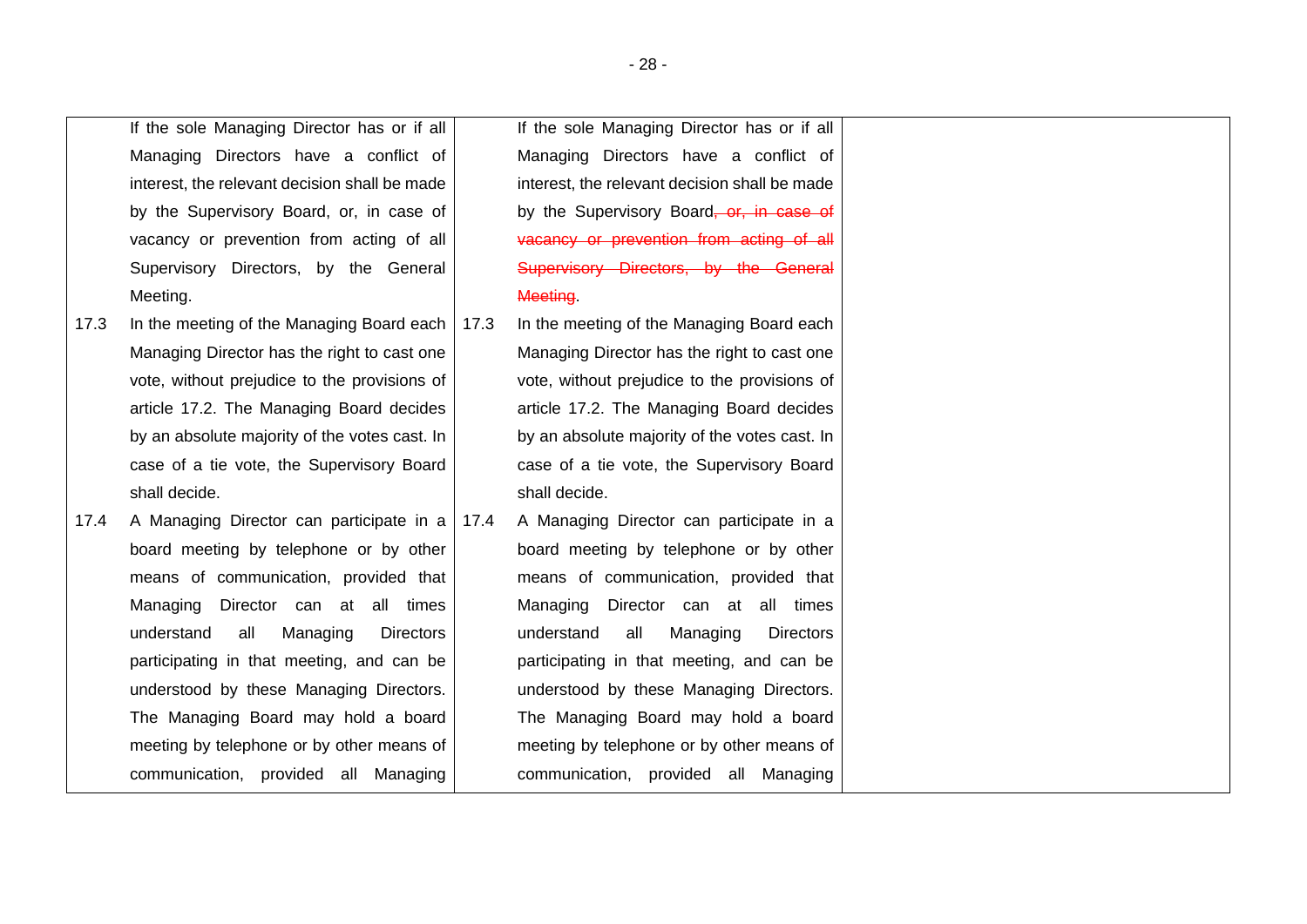|      | Directors participating in such meeting can        |      | Directors participating in such meeting can   |  |
|------|----------------------------------------------------|------|-----------------------------------------------|--|
|      | understand each other.                             |      | understand each other.                        |  |
| 17.5 | The Managing Board may also adopt                  | 17.5 | The Managing Board may also adopt             |  |
|      | resolutions without holding a meeting,             |      | resolutions without holding a meeting,        |  |
|      | provided all Managing Directors entitled to        |      | provided all Managing Directors entitled to   |  |
|      | vote have expressed themselves in writing          |      | vote have expressed themselves in writing     |  |
|      | electronic<br>through<br>means<br>0f<br>or         |      | electronic<br>through<br>means<br>0f<br>or    |  |
|      | communication.                                     |      | communication.                                |  |
| 17.6 | The Managing Board may adopt a set of $\vert$ 17.6 |      | The Managing Board may adopt a set of         |  |
|      | rules, regarding, among other things, the          |      | rules, regarding, among other things, the     |  |
|      | allocation of duties of the Managing               |      | allocation of duties of the Managing          |  |
|      | Directors, the decision-making of the              |      | Directors, the decision-making of the         |  |
|      | Managing Board, informing the Supervisory          |      | Managing Board, informing the Supervisory     |  |
|      | Board and conflicts of interest between the        |      | Board and conflicts of interest between the   |  |
|      | company and the Managing Directors. The            |      | company and the Managing Directors. The       |  |
|      | board rules are subject to the prior approval      |      | board rules are subject to the prior approval |  |
|      | of the Supervisory Board. Board rules              |      | of the Supervisory Board. Board rules         |  |
|      | dealing with matters concerning the General        |      | dealing with matters concerning the General   |  |
|      | Meeting and/or General Meetings will be            |      | Meeting and/or General Meetings will be       |  |
|      | placed on the company's website.                   |      | placed on the company's website.              |  |
| 18.  | <b>REPRESENTATION.</b><br><b>AUTHORISED</b>        | 18.  | <b>REPRESENTATION.</b><br><b>AUTHORISED</b>   |  |
|      | SIGNATORIES.                                       |      | <b>SIGNATORIES.</b>                           |  |
| 18.1 | The company may be represented by:                 | 18.1 | The company may be represented by:            |  |
|      | the Managing Board; and<br>(a)                     |      | the Managing Board; and<br>(a)                |  |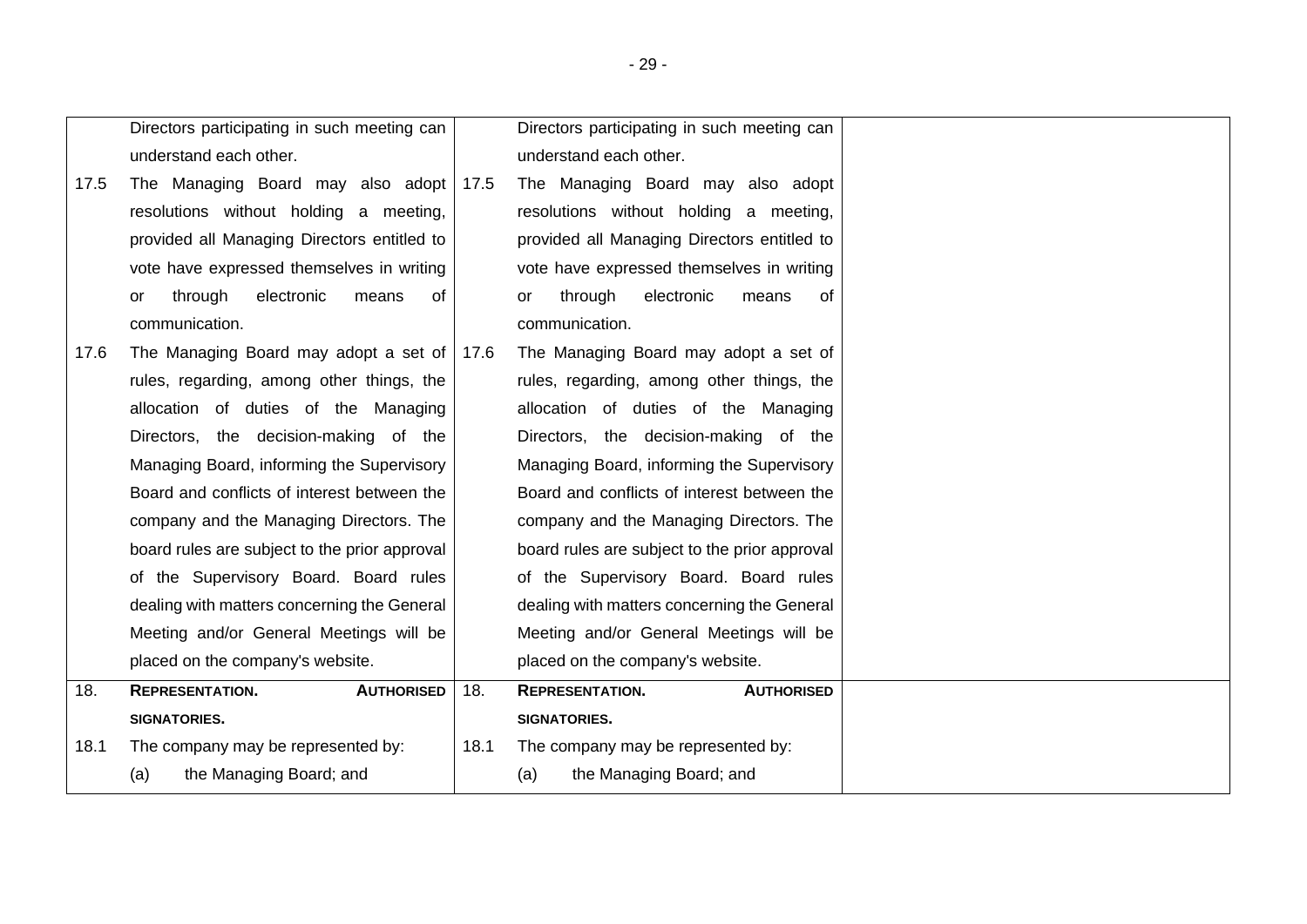<span id="page-29-0"></span>

|      | (b)<br>Managing<br>Directors acting<br>two    |      | Managing<br>Directors acting<br>(b)<br>two    |  |
|------|-----------------------------------------------|------|-----------------------------------------------|--|
|      | jointly.                                      |      | jointly.                                      |  |
| 18.2 | The Managing Board may grant one or more      | 18.2 | The Managing Board may grant one or more      |  |
|      | persons general or restricted power to        |      | persons general or restricted power to        |  |
|      | represent the company. These persons may      |      | represent the company. These persons may      |  |
|      | represent the company within the powers of    |      | represent the company within the powers of    |  |
|      | their authorities.                            |      | their authorities.                            |  |
| 18.3 | The Managing Board may grant a title to the   | 18.3 | The Managing Board may grant a title to the   |  |
|      | persons mentioned in article 18.2.            |      | persons mentioned in article 18.2.            |  |
| 19.  | <b>VACANCY. PREVENTION FROM ACTING.</b>       | 19.  | <b>VACANCY. PREVENTION FROM ACTING.</b>       |  |
|      | In the event one or more Managing Directors   |      | In the event one or more Managing Directors   |  |
|      | are prevented from acting or there is a       |      | are prevented from acting or there is a       |  |
|      | vacancy for the position of one or more       |      | vacancy for the position of one or more       |  |
|      | Managing<br>Directors,<br>the<br>remaining    |      | Managing<br>Directors,<br>the<br>remaining    |  |
|      | Managing Directors or the only remaining      |      | Managing Directors or the only remaining      |  |
|      | Managing Director shall be in charge of the   |      | Managing Director shall be in charge of the   |  |
|      | management. In case all Managing              |      | management. In case all Managing              |  |
|      | Directors are or the only Managing Director   |      | Directors are or the only Managing Director   |  |
|      | is prevented from acting or as a result of    |      | is prevented from acting or as a result of    |  |
|      | vacancy there is no Managing Director         |      | vacancy there is no Managing Director         |  |
|      | appointed, the Supervisory Board shall be     |      | appointed, the Supervisory Board shall be     |  |
|      | temporarily<br>entrusted<br>with<br>be<br>the |      | temporarily<br>entrusted<br>with<br>be<br>the |  |
|      | management. In that case the Supervisory      |      | management. In that case the Supervisory      |  |
|      | Board shall be entitled to appoint one or     |      | Board shall be entitled to appoint one or     |  |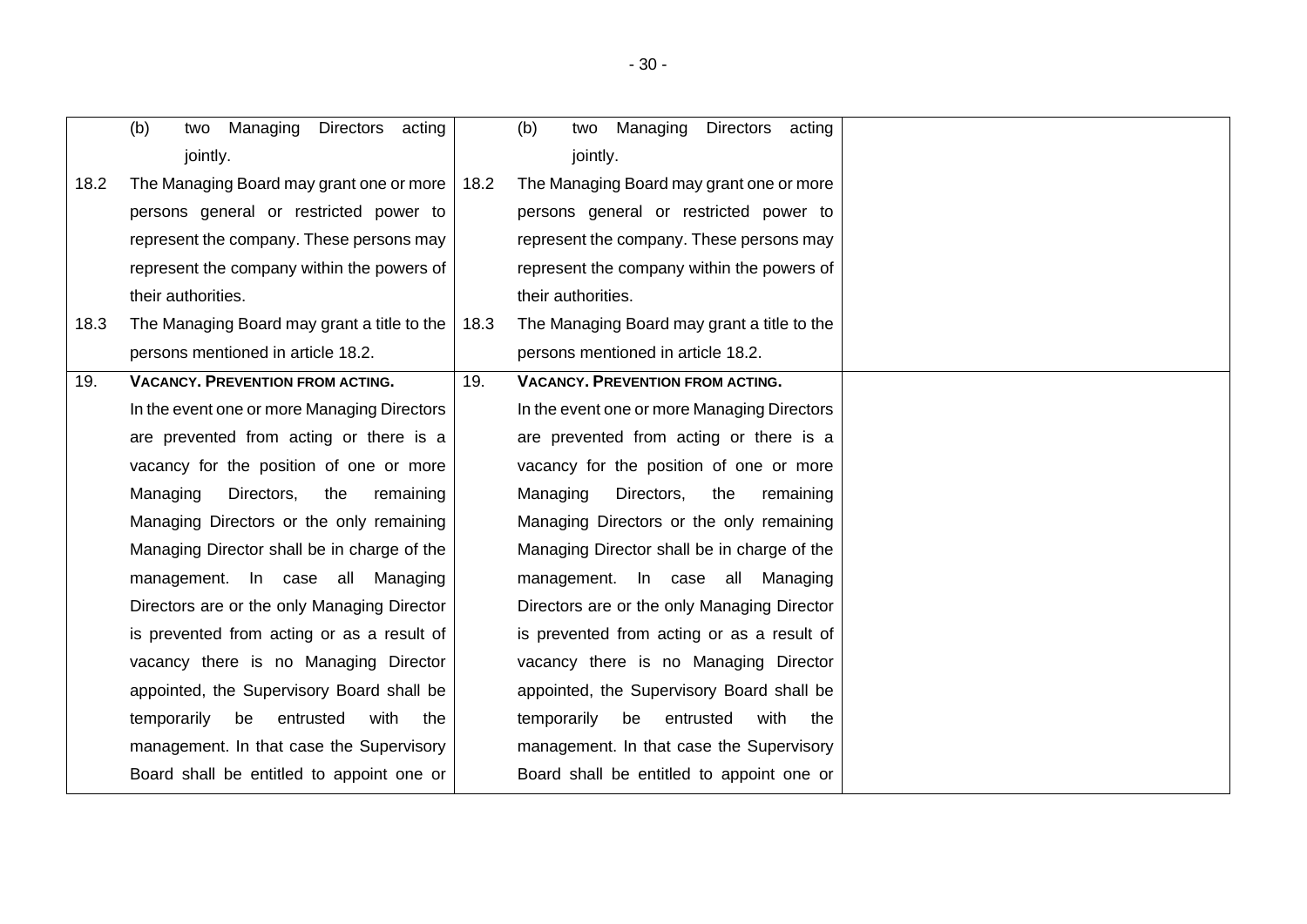<span id="page-30-0"></span>

|      | more temporal Managing Directors whether                   |      | more temporal Managing Directors whether                   |                                                    |
|------|------------------------------------------------------------|------|------------------------------------------------------------|----------------------------------------------------|
|      | or not among the Supervisory Directors.                    |      | or not among the Supervisory Directors.                    |                                                    |
|      | In case of vacancy, the Supervisory Board                  |      | In case of vacancy, the Supervisory Board                  |                                                    |
|      | shall take the steps necessary in order to                 |      | shall take the steps necessary in order to                 |                                                    |
|      | have a definitive arrangement made as soon                 |      | have a definitive arrangement made as soon                 |                                                    |
|      | as possible.                                               |      | as possible.                                               |                                                    |
| 20.  | <b>SUPERVISORY</b><br><b>APPOINTMENT,</b><br><b>BOARD.</b> | 20.  | <b>SUPERVISORY</b><br><b>APPOINTMENT,</b><br><b>BOARD.</b> | A clean-up textual change is proposed in the Dutch |
|      | SUSPENSION AND DISMISSAL.                                  |      | SUSPENSION AND DISMISSAL.                                  | version of article 20.8 (see the table below).     |
| 20.1 | The company shall have a Supervisory                       | 20.1 | The company shall have a Supervisory                       |                                                    |
|      | Board consisting of one or more individuals.               |      | Board consisting of one or more individuals.               |                                                    |
| 20.2 | The General Meeting shall determine the                    | 20.2 | The General Meeting shall determine the                    |                                                    |
|      | number of the Supervisory Directors.                       |      | number of the Supervisory Directors.                       |                                                    |
| 20.3 | Supervisory Directors shall<br>The<br>be                   | 20.3 | The Supervisory Directors shall<br>be                      |                                                    |
|      | appointed by the General Meeting from a                    |      | appointed by the General Meeting from a                    |                                                    |
|      | non-binding nomination, to be drawn up by                  |      | non-binding nomination, to be drawn up by                  |                                                    |
|      | the Supervisory Board.                                     |      | the Supervisory Board.                                     |                                                    |
| 20.4 | A person nominated by the Supervisory 20.4                 |      | A person nominated by the Supervisory                      |                                                    |
|      | Board may be appointed as Supervisory                      |      | Board may be appointed as Supervisory                      |                                                    |
|      | Director by the General Meeting, by                        |      | Director by the General Meeting, by                        |                                                    |
|      | resolution adopted by an absolute majority                 |      | resolution adopted by an absolute majority                 |                                                    |
|      | of the votes cast. If a person has not been                |      | of the votes cast. If a person has not been                |                                                    |
|      | nominated for appointment as Supervisory                   |      | nominated for appointment as Supervisory                   |                                                    |
|      | Director by the Supervisory Board, the                     |      | Director by the Supervisory Board, the                     |                                                    |
|      | resolution of the General Meeting to appoint               |      | resolution of the General Meeting to appoint               |                                                    |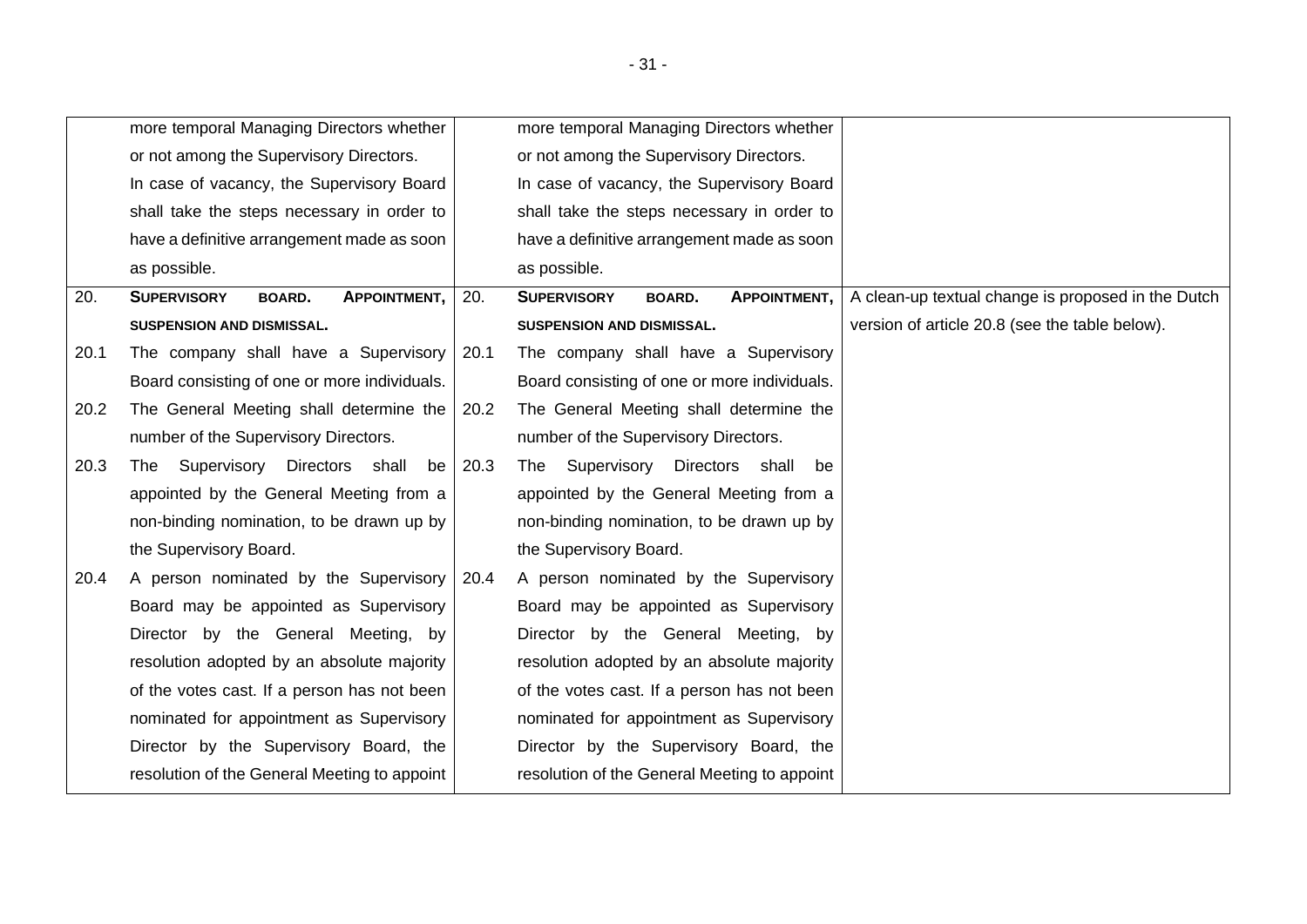|      | such Supervisory Director shall require an      |      | such Supervisory Director shall require an      |  |
|------|-------------------------------------------------|------|-------------------------------------------------|--|
|      | absolute majority representing at least one     |      | absolute majority representing at least one     |  |
|      | third of the issued capital. The notice for any |      | third of the issued capital. The notice for any |  |
|      | such General Meeting shall state if a           |      | such General Meeting shall state if a           |  |
|      | nomination has been made by the                 |      | nomination has been made by the                 |  |
|      | Supervisory Board.                              |      | Supervisory Board.                              |  |
| 20.5 | When a proposal or recommendation for           | 20.5 | When a proposal or recommendation for           |  |
|      | appointment of a person as a Supervisory        |      | appointment of a person as a Supervisory        |  |
|      | Director is made, the following details shall   |      | Director is made, the following details shall   |  |
|      | be stated: his age, his profession, the         |      | be stated: his age, his profession, the         |  |
|      | number of shares he holds in the share          |      | number of shares he holds in the share          |  |
|      | capital of the company and the positions he     |      | capital of the company and the positions he     |  |
|      | holds or has held, insofar as these are         |      | holds or has held, insofar as these are         |  |
|      | relevant for the performance of the duties of   |      | relevant for the performance of the duties of   |  |
|      | a Supervisory Director. Furthermore, the        |      | a Supervisory Director. Furthermore, the        |  |
|      | names of the legal entities of which he is      |      | names of the legal entities of which he is      |  |
|      | already a supervisory director shall be         |      | already a supervisory director shall be         |  |
|      | indicated; if those include legal entities      |      | indicated; if those include legal entities      |  |
|      | which belong to the same group, a reference     |      | which belong to the same group, a reference     |  |
|      | to that group will be sufficient. The           |      | to that group will be sufficient. The           |  |
|      | recommendation and proposal must state          |      | recommendation and proposal must state          |  |
|      | the reasons on which it is based.               |      | the reasons on which it is based.               |  |
| 20.6 | Each member of the Supervisory Board            | 20.6 | Each member of the Supervisory Board            |  |
|      | shall be appointed for a maximum period of      |      | shall be appointed for a maximum period of      |  |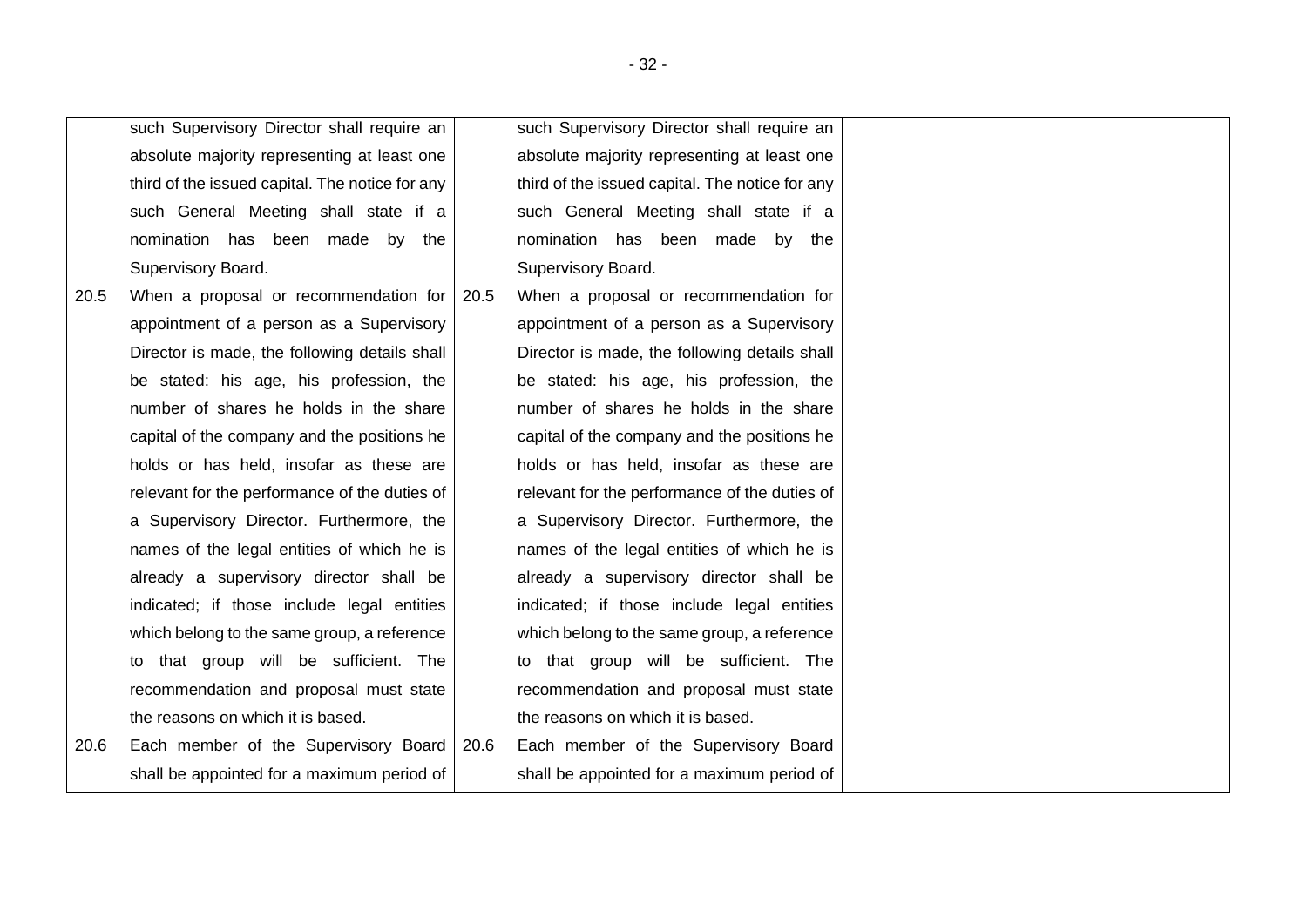four years, provided that unless a Supervisory Director retires earlier, his term shall expire on the day following the day of closing of the annual General Meeting that will be held in the year in which his term expires. Supervisory Directors retire periodically in accordance with a rotation schedule adopted by the Supervisory Board. A retiring member of the Supervisory Board can be re-appointed immediately for a term of not more than four years at a time.

- 20.7 The General Meeting may suspend and dismiss a Supervisory Director at any time.
- 20.8 A Supervisory Director may be suspended and dismissed by the General Meeting only on the basis of a resolution passed by an absolute majority of the votes cast representing at least one third of the issued share capital. The majority referred to in the preceding sentence does not apply if the dismissal or suspension has been proposed by the Supervisory Board.
- 20.9 The provisions of article [14.8](#page-20-1) shall also apply to the (continuation of a) suspension

four years, provided that unless a Supervisory Director retires earlier, his term shall expire on the day following the day of closing of the annual General Meeting that will be held in the year in which his term expires. Supervisory Directors retire periodically in accordance with a rotation schedule adopted by the Supervisory Board. A retiring member of the Supervisory Board can be re-appointed immediately for a term of not more than four years at a time.

- 20.7 The General Meeting may suspend and dismiss a Supervisory Director at any time.
- 20.8 A Supervisory Director may be suspended and dismissed by the General Meeting only on the basis of a resolution passed by an absolute majority of the votes cast representing at least one third of the issued share capital. The majority referred to in the preceding sentence does not apply if the dismissal or suspension has been proposed by the Supervisory Board.
- 20.9 The provisions of article [14.8](#page-20-1) shall also apply to the (continuation of a) suspension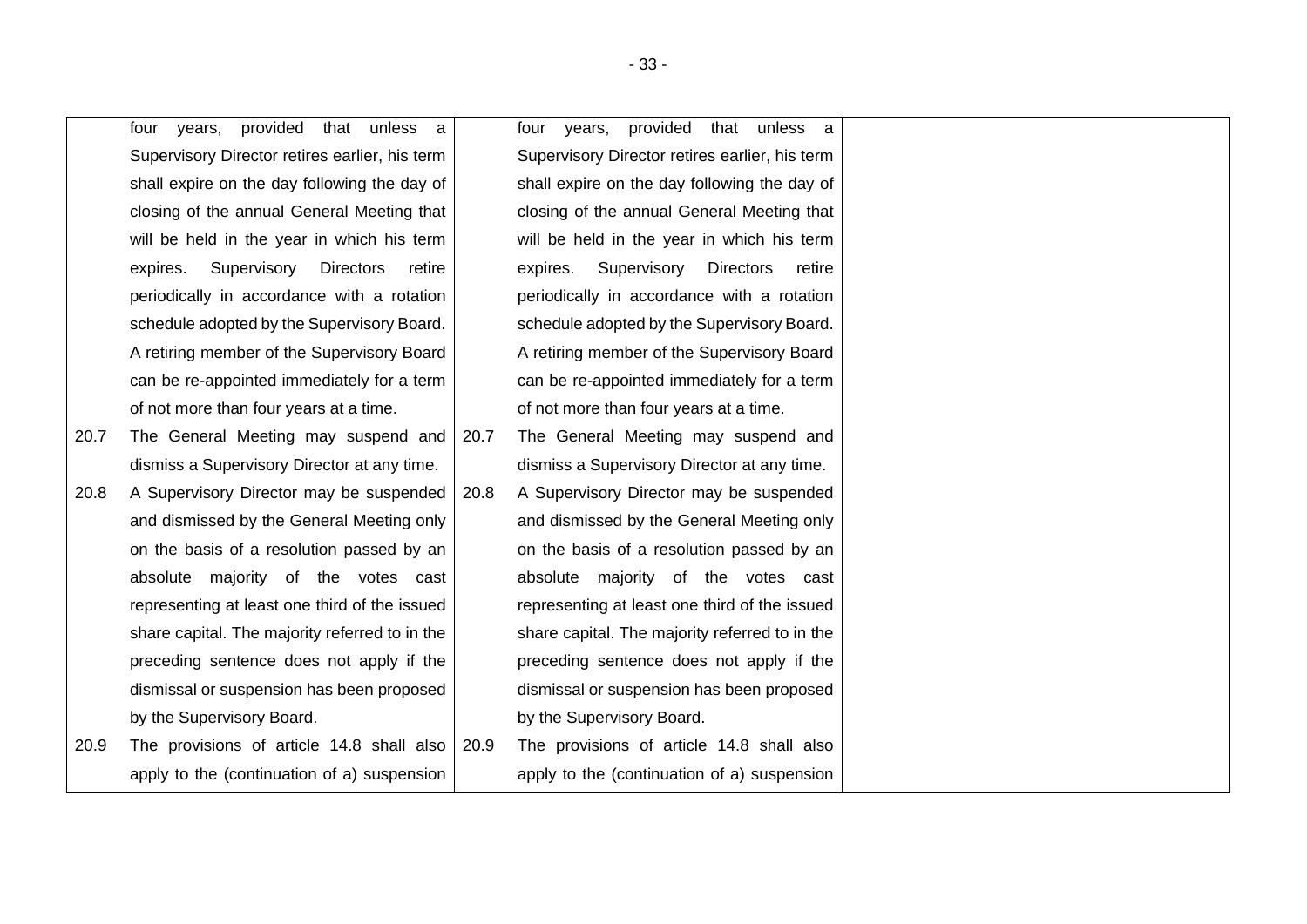|      | of a Supervisory Director.                     |      | of a Supervisory Director.                     |                                                          |
|------|------------------------------------------------|------|------------------------------------------------|----------------------------------------------------------|
|      |                                                |      |                                                |                                                          |
|      |                                                |      |                                                |                                                          |
| 21.  | <b>REMUNERATION SUPERVISORY BOARD.</b>         | 21.  | <b>REMUNERATION SUPERVISORY BOARD.</b>         | Further to the Shareholders Rights Directive II          |
|      | The General Meeting shall determine the        | 21.1 | The company has a policy regarding the         | (Herziene Aandeelhoudersrichtlijn) and the Dutch         |
|      | remuneration of the Supervisory Directors.     |      | remuneration of the Supervisory Directors.     | provisions implementing the Shareholders Rights          |
|      |                                                |      | The remuneration policy is adopted by the      | Directive II, the company must have a remuneration       |
|      |                                                |      | General Meeting on proposal of the             | policy for its Supervisory Board (adopted by the         |
|      |                                                |      | <b>Supervisory Board.</b>                      | General Meeting).                                        |
|      |                                                | 21.2 | The General Meeting shall determine the        | It is proposed to align article 21 with the introduction |
|      |                                                |      | remuneration of the Supervisory Directors      | of the legislation referred to above:                    |
|      |                                                |      | with due observance of the remuneration        |                                                          |
|      |                                                |      | policy.                                        |                                                          |
| 22.  | <b>DUTIES AND POWERS OF THE SUPERVISORY</b>    | 22.  | <b>DUTIES AND POWERS OF THE SUPERVISORY</b>    |                                                          |
|      | BOARD.                                         |      | BOARD.                                         |                                                          |
| 22.1 | The duty of the Supervisory Board is to        | 22.1 | The duty of the Supervisory Board is to        |                                                          |
|      | supervise the policy of the Managing Board     |      | supervise the policy of the Managing Board     |                                                          |
|      | and the general course of business in the      |      | and the general course of business in the      |                                                          |
|      | company and the business associated with       |      | company and the business associated with       |                                                          |
|      | it. The Supervisory Directors shall assist the |      | it. The Supervisory Directors shall assist the |                                                          |
|      | Managing Board by providing advice. In         |      | Managing Board by providing advice. In         |                                                          |
|      | fulfilling their duties the Supervisory        |      | fulfilling their duties the Supervisory        |                                                          |
|      | Directors shall act in accordance with the     |      | Directors shall act in accordance with the     |                                                          |
|      | interests of the company and the business      |      | interests of the company and the business      |                                                          |
|      | enterprise it operates.                        |      | enterprise it operates.                        |                                                          |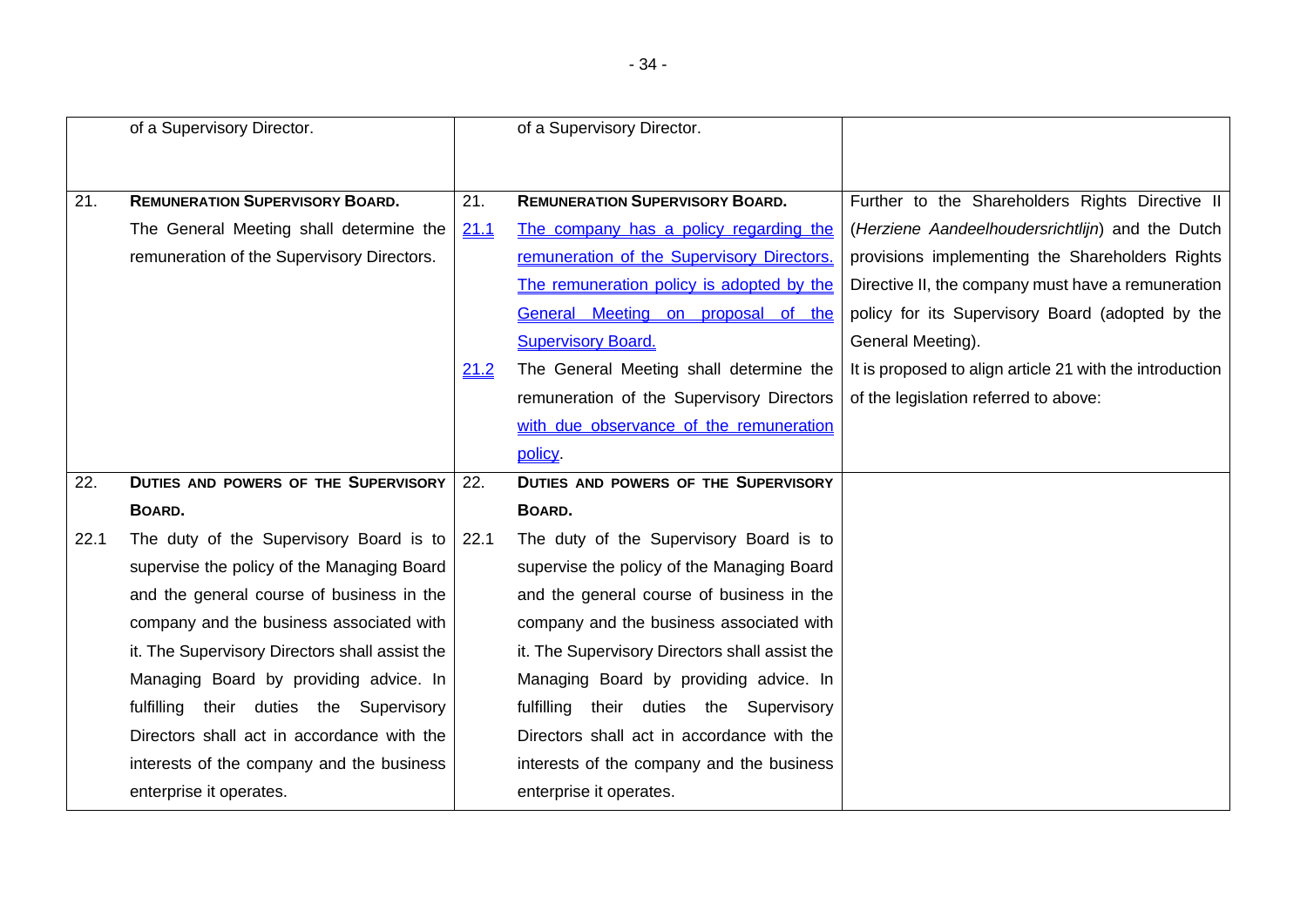| 22.2 | The Managing Board shall timely provide the    | 22.2 | The Managing Board shall timely provide the    |
|------|------------------------------------------------|------|------------------------------------------------|
|      | Supervisory Board with the information it      |      | Supervisory Board with the information it      |
|      | needs to carry out its duties.                 |      | needs to carry out its duties.                 |
| 22.3 | At least once a year, the Managing Board       | 22.3 | At least once a year, the Managing Board       |
|      | shall inform the Supervisory Board in writing  |      | shall inform the Supervisory Board in writing  |
|      | of the principles of the strategic policy, the |      | of the principles of the strategic policy, the |
|      | general and financial risks, and the           |      | general and financial risks, and the           |
|      | management and control system of the           |      | management and control system of the           |
|      | company.                                       |      | company.                                       |
| 22.4 | In fulfilling its duties the Supervisory Board | 22.4 | In fulfilling its duties the Supervisory Board |
|      | may decide to be assisted by one or more       |      | may decide to be assisted by one or more       |
|      | experts at the expense of the company.         |      | experts at the expense of the company.         |
| 22.5 | The Supervisory Board may delegate one or      | 22.5 | The Supervisory Board may delegate one or      |
|      | more of its powers or activities wholly or     |      | more of its powers or activities wholly or     |
|      | partly to one or more of its members. A        |      | partly to one or more of its members. A        |
|      | resolution to that effect shall require the    |      | resolution to that effect shall require the    |
|      | approval of all Supervisory Directors.         |      | approval of all Supervisory Directors.         |
| 22.6 | The Supervisory Board may determine that 22.6  |      | The Supervisory Board may determine that       |
|      | one or more of its members shall have          |      | one or more of its members shall have          |
|      | access to all premises of the company and      |      | access to all premises of the company and      |
|      | shall be authorised to inspect all books,      |      | shall be authorised to inspect all books,      |
|      | correspondence, papers and other data          |      | correspondence, papers and other data          |
|      | carriers and shall be authorised to take       |      | carriers and shall be authorised to take       |
|      | notice of all acts which have taken place.     |      | notice of all acts which have taken place.     |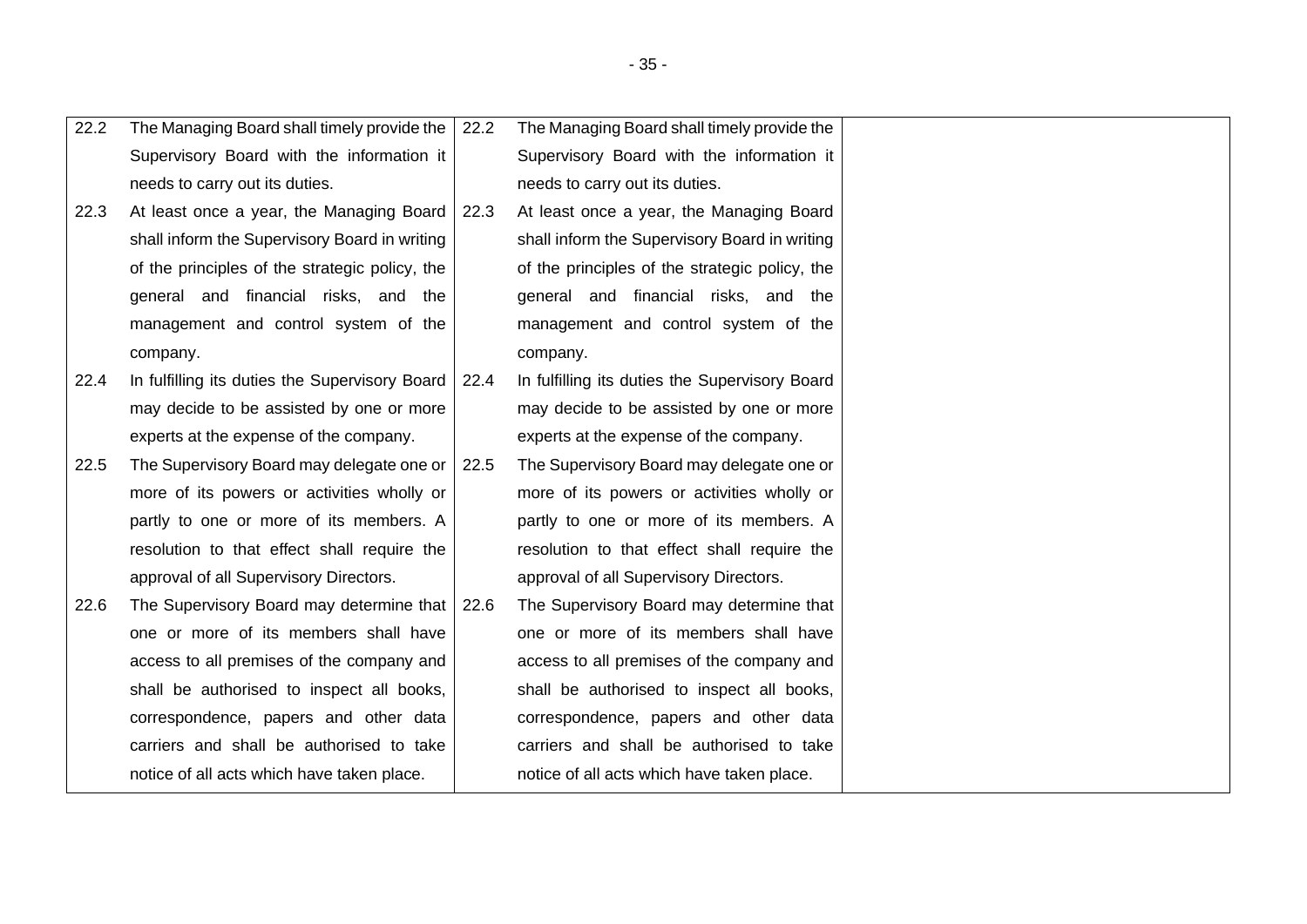| 22.7 | The Supervisory Board may establish one or       | 22.7 | The Supervisory Board may establish one or     |                                                         |
|------|--------------------------------------------------|------|------------------------------------------------|---------------------------------------------------------|
|      | more committees from among its members.          |      | more committees from among its members.        |                                                         |
|      | If the Supervisory Board consists of more        |      | If the Supervisory Board consists of more      |                                                         |
|      | than four members, it shall appoint from         |      | than four members, it shall appoint from       |                                                         |
|      | among its members an audit committee, a          |      | among its members an audit committee, a        |                                                         |
|      | nomination committee and a remuneration          |      | nomination committee and a remuneration        |                                                         |
|      | committee. The Supervisory Board may,            |      | committee. The Supervisory Board may,          |                                                         |
|      | subject to the articles of association,          |      | subject to the articles of association,        |                                                         |
|      | determine by means of by-laws what duties        |      | determine by means of by-laws what duties      |                                                         |
|      | are entrusted to a particular Supervisory        |      | are entrusted to a particular Supervisory      |                                                         |
|      | Director.                                        |      | Director.                                      |                                                         |
| 23.  | <b>ORGANISATION AND DECISION-MAKING OF THE</b>   | 23.  | <b>ORGANISATION AND DECISION-MAKING OF THE</b> | "Chairman" is replaced by the gender-neutral            |
|      | <b>SUPERVISORY BOARD.</b>                        |      | <b>SUPERVISORY BOARD.</b>                      | "chairperson". The Dutch text will not change in this   |
|      |                                                  |      |                                                |                                                         |
| 23.1 | The Supervisory Board shall appoint one of       | 23.1 | The Supervisory Board shall appoint one of     | respect, as it refers to "voorzitter" (gender-neutral). |
|      | its members as chairman of the Supervisory       |      | its members as chairmanchairperson of the      | It is proposed to delete the reference to the           |
|      | Board. The Supervisory Board shall appoint       |      | Supervisory Board. The Supervisory Board       | appointment of a secretary from article 23.1 to keep    |
|      | a secretary, whether or not from among its       |      | shall appoint a secretary, whether or not      | flexibility on the appointment of a secretary of the    |
|      | members.                                         |      | from among its members.                        | Supervisory Board. Further rules on the secretary       |
| 23.2 | The Supervisory Board shall meet whenever   23.2 |      | The Supervisory Board shall meet whenever      | are set out in the Supervisory Board Rules.             |
|      | a Supervisory Director requests for a            |      | a Supervisory Director requests for a          |                                                         |
|      | meeting. In the Supervisory Board meeting        |      | meeting. In the Supervisory Board meeting      |                                                         |
|      | a Supervisory Director may have himself          |      | a Supervisory Director may have himself        |                                                         |
|      | by another<br>Supervisory<br>represented         |      | another<br>represented<br>by<br>Supervisory    |                                                         |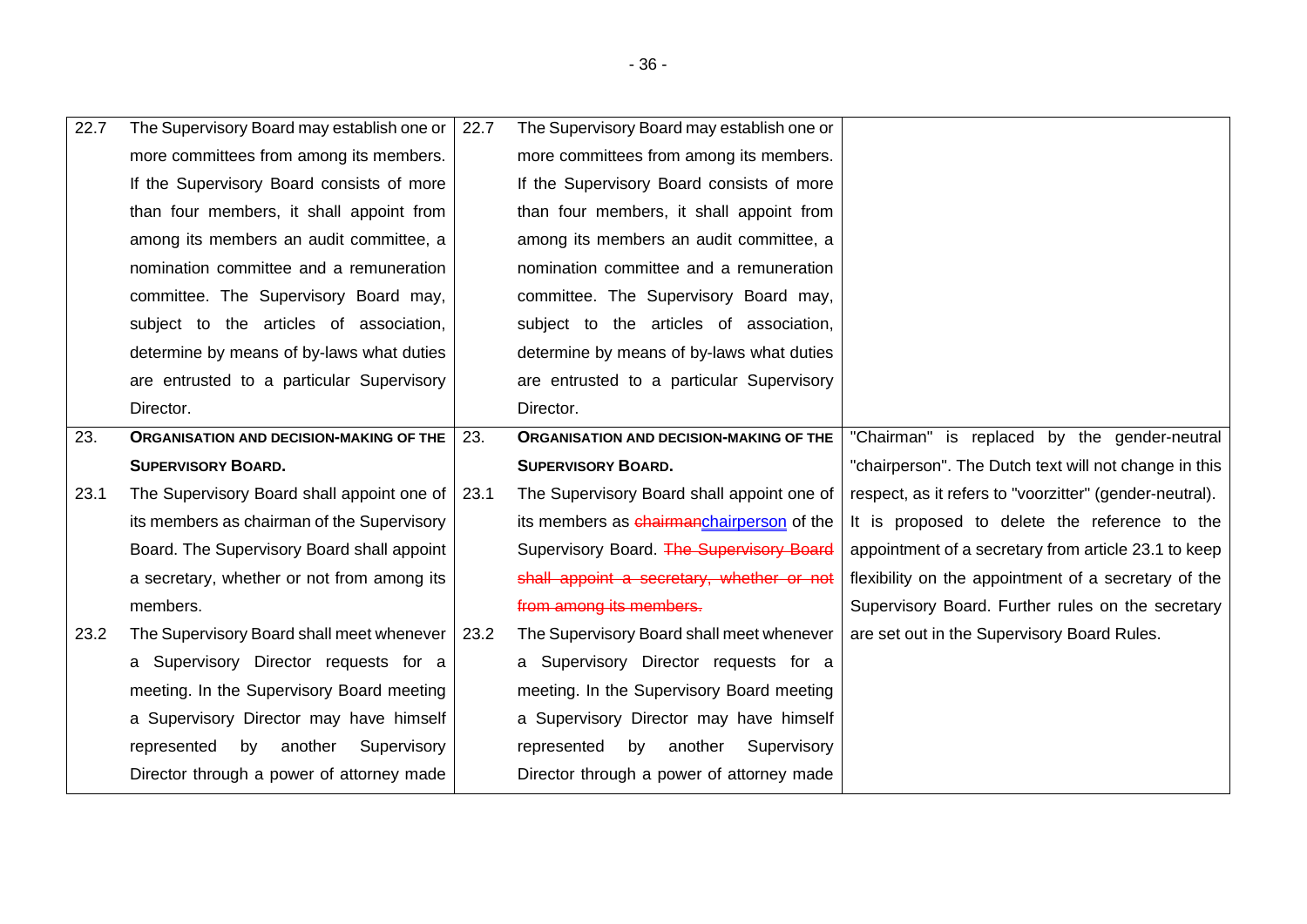<span id="page-36-0"></span>

|      | in writing or by electronic means of           |      | in writing or by electronic means of           |
|------|------------------------------------------------|------|------------------------------------------------|
|      | communication.                                 |      | communication.                                 |
| 23.3 | The Managing Directors will attend the         | 23.3 | The Managing Directors will attend the         |
|      | meetings of the Supervisory Board, unless      |      | meetings of the Supervisory Board, unless      |
|      | the Supervisory Board resolves otherwise.      |      | the Supervisory Board resolves otherwise.      |
| 23.4 | A Supervisory Director who believes that he    | 23.4 | A Supervisory Director who believes that he    |
|      | has or may have a conflict of interest with    |      | has or may have a conflict of interest with    |
|      | respect to a proposed decision of the          |      | respect to a proposed decision of the          |
|      | Supervisory Board, shall forthwith notify the  |      | Supervisory Board, shall forthwith notify the  |
|      | other Supervisory Directors. If one or more    |      | other Supervisory Directors. If one or more    |
|      | but not all Supervisory Directors have a       |      | but not all Supervisory Directors have a       |
|      | conflict of interest, the other Supervisory    |      | conflict of interest, the other Supervisory    |
|      | Directors shall as soon as possible after the  |      | Directors shall as soon as possible after the  |
|      | notice referred to in the previous sentence    |      | notice referred to in the previous sentence    |
|      | decide if the relevant Supervisory Director    |      | decide if the relevant Supervisory Director    |
|      | has a conflict of interest which prevents him  |      | has a conflict of interest which prevents him  |
|      | from participation in the consultation and     |      | from participation in the consultation and     |
|      | decision-making of the Supervisory Board       |      | decision-making of the Supervisory Board       |
|      | with respect to the relevant subject.          |      | with respect to the relevant subject.          |
|      | If the sole Supervisory Director has or if all |      | If the sole Supervisory Director has or if all |
|      | Supervisory Directors have a conflict of       |      | Supervisory Directors have a conflict of       |
|      | interest, the Supervisory Board may            |      | interest, the Supervisory Board may            |
|      | nevertheless decide on the relevant subject.   |      | nevertheless decide on the relevant subject.   |
| 23.5 | In the meeting of the Supervisory Board        | 23.5 | In the meeting of the Supervisory Board        |
|      |                                                |      |                                                |

- 37 -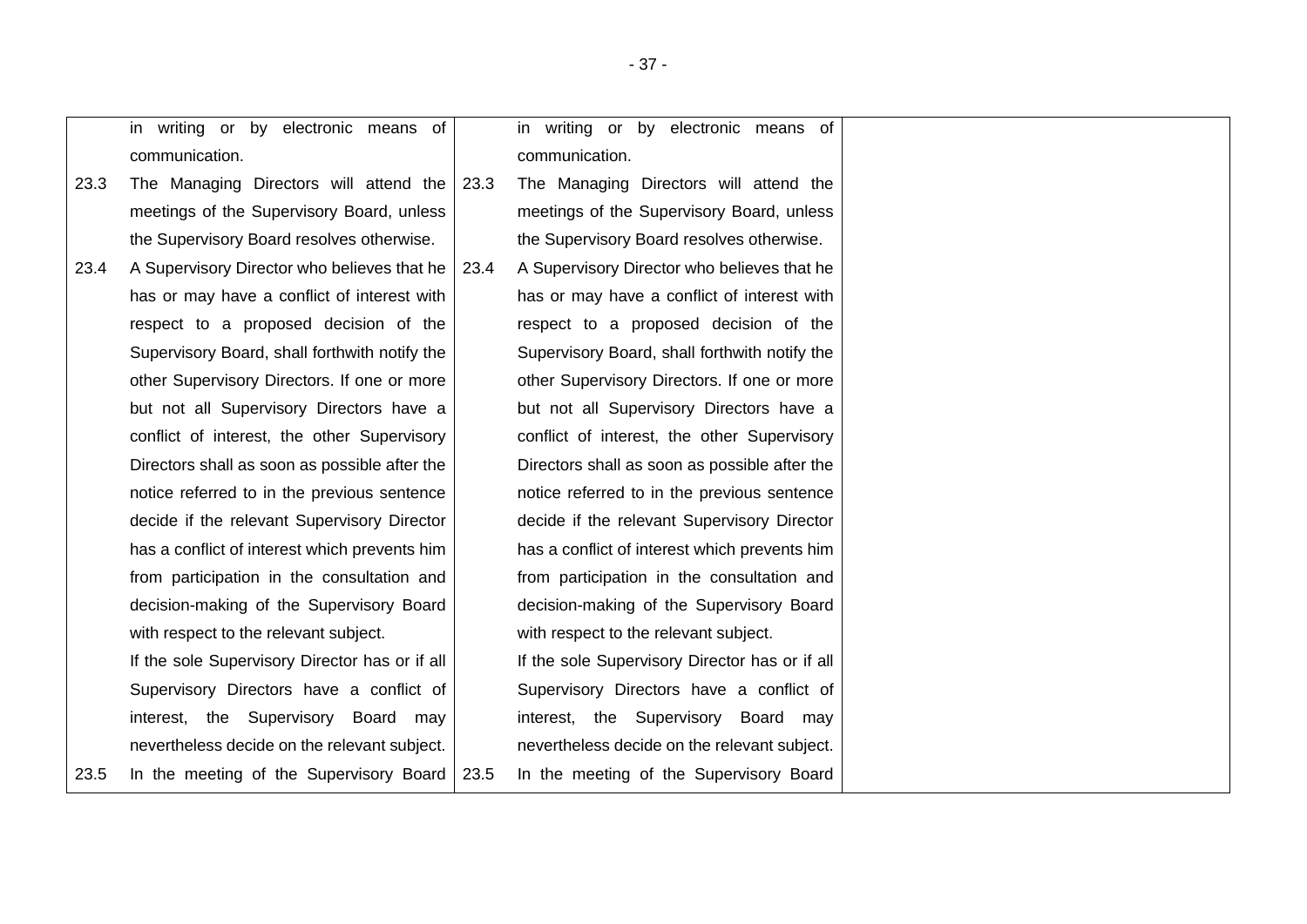each Supervisory Director has the right to cast one vote, without prejudice to the provisions of article [23.4.](#page-36-0) The Supervisory Board decides by an absolute majority of the votes cast. In the event of a tie vote no resolution shall be passed unless there are more than two Supervisory Directors present or represented at the meeting, in which case the chairman of the Supervisory Board shall have the casting vote.

- 23.6 A Supervisory Director can participate in a Supervisory Board meeting by telephone or by other means of communication, provided that Supervisory Director can at all times understand all Supervisory Directors participating in that meeting, and can be understood by these Supervisory Directors. The Supervisory Board may hold a meeting by telephone or by other means of communication, provided all Supervisory Directors participating in such meeting can understand each other.
- 23.7 The Supervisory Board may also adopt resolutions without holding a meeting,

each Supervisory Director has the right to cast one vote, without prejudice to the provisions of article [23.4.](#page-36-0) The Supervisory Board decides by an absolute majority of the votes cast. In the event of a tie vote no resolution shall be passed unless there are more than two Supervisory Directors present or represented at the meeting, in which case the chairmanchairperson of the Supervisory Board shall have the casting vote.

23.6 A Supervisory Director can participate in a Supervisory Board meeting by telephone or by other means of communication, provided that Supervisory Director can at all times understand all Supervisory Directors participating in that meeting, and can be understood by these Supervisory Directors. The Supervisory Board may hold a meeting by telephone or by other means of communication, provided all Supervisory Directors participating in such meeting can understand each other.

23.7 The Supervisory Board may also adopt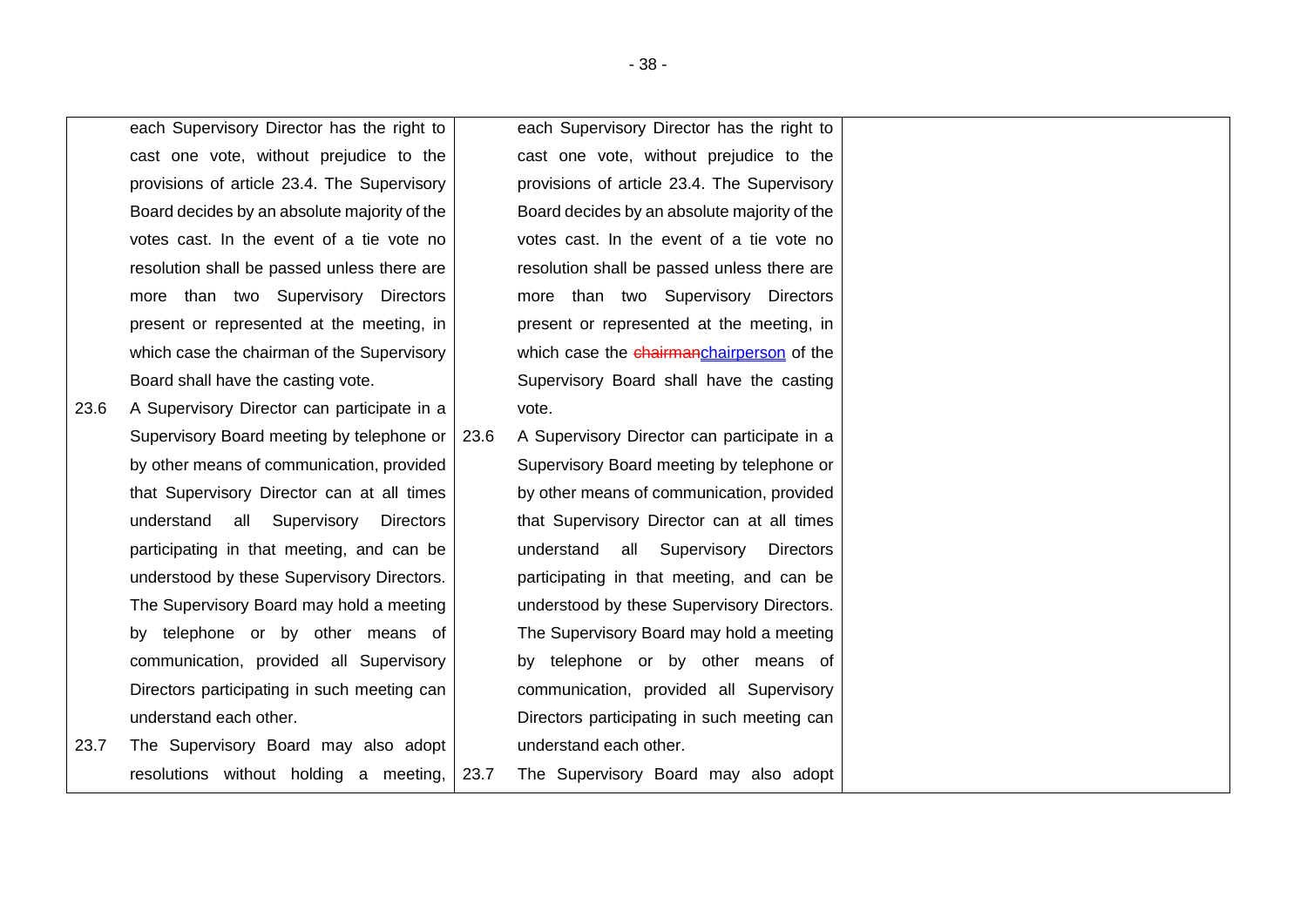|      | provided all Supervisory Directors entitled to |      | resolutions without holding a meeting,            |                                                         |
|------|------------------------------------------------|------|---------------------------------------------------|---------------------------------------------------------|
|      | vote have expressed themselves in writing      |      | provided all Supervisory Directors entitled to    |                                                         |
|      | electronic<br>through<br>means<br>0f<br>or     |      | vote have expressed themselves in writing         |                                                         |
|      | communication in favour of the proposal        |      | electronic<br>through<br>means<br>οf<br><b>or</b> |                                                         |
|      | concerned.                                     |      | communication in favour of the proposal           |                                                         |
| 23.8 | The Supervisory Board shall adopt a set of     |      | concerned.                                        |                                                         |
|      | rules, regarding, amongst other things, the    | 23.8 | The Supervisory Board shall adopt a set of        |                                                         |
|      | allocation of duties of the Supervisory        |      | rules, regarding, amongst other things, the       |                                                         |
|      | Directors, the decision-making of the          |      | allocation of duties of the Supervisory           |                                                         |
|      | Supervisory Board and the relationship with    |      | Directors, the decision-making of the             |                                                         |
|      | the Managing Board and the General             |      | Supervisory Board and the relationship with       |                                                         |
|      | Meeting.                                       |      | the Managing Board and the General                |                                                         |
|      |                                                |      | Meeting.                                          |                                                         |
|      |                                                |      |                                                   |                                                         |
| 24.  | <b>VACANCY. PREVENTION FROM ACTING.</b>        | 24.  | <b>VACANCY. PREVENTION FROM ACTING.</b>           | Pursuant to the current text of article 24, the General |
|      | In the event one or more Supervisory           |      | In the event one or more Supervisory              | Meeting must appoint one or more person(s) who          |
|      | Directors are prevented from acting or there   |      | Directors are prevented from acting or there      | are temporarily entrusted with the task of the          |
|      | is a vacancy for the position of one or more   |      | is a vacancy for the position of one or more      | Supervisory Board if no Supervisory Directors are in    |
|      | Supervisory<br>Directors, the remaining        |      | Supervisory<br>Directors, the remaining           | office. As this will require a General Meeting to be    |
|      | Supervisory Directors or the only remaining    |      | Supervisory Directors or the only remaining       | held, taking into account the relevant notice period,   |
|      | Supervisory Director shall be in charge of     |      | Supervisory Director shall be in charge of        | the company considers that this is not the most         |
|      | the task of the Supervisory Board. In case all |      | the task of the Supervisory Board. In case all    | pragmatic approach.                                     |
|      | Supervisory Directors are or the only          |      | Supervisory Directors are or the only             | It is proposed that the Supervisory Board can, in       |
|      | Supervisory Director is prevented from         |      | Supervisory Director is prevented from            | advance, designate person(s)<br>who will be             |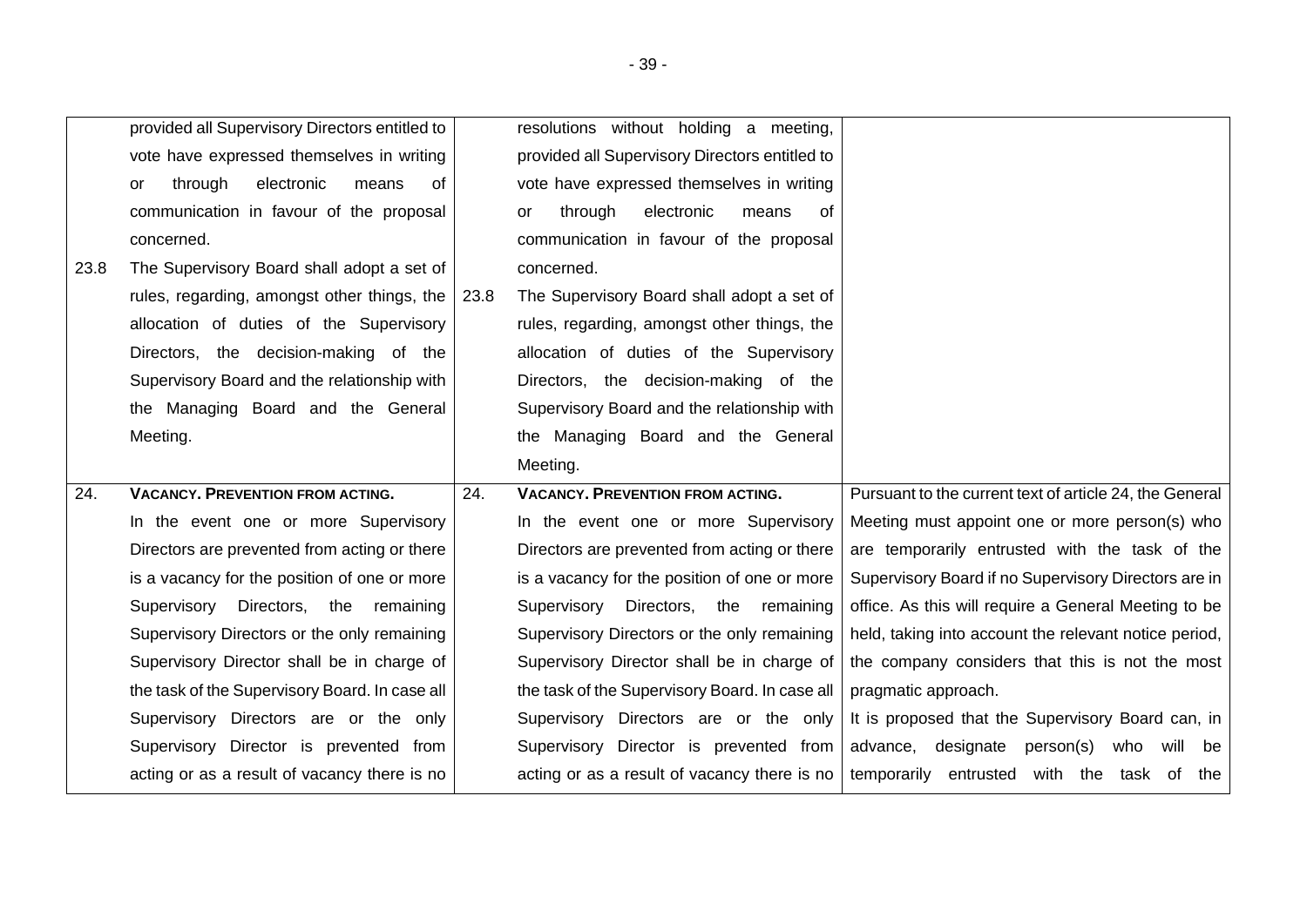<span id="page-39-0"></span>

|      | Supervisory<br>Director<br>appointed,<br>the  |      | Supervisory<br>Director<br>appointed,<br>the   | Supervisory Board in case no Supervisory Directors     |
|------|-----------------------------------------------|------|------------------------------------------------|--------------------------------------------------------|
|      | person(s) the General Meeting designated      |      | person(s) the General MeetingSupervisory       | are in office. If the Supervisory Board has not        |
|      | or will designate thereto will temporarily be |      | Board designated or will designate thereto     | designated such person(s), the Managing Board          |
|      | entrusted with the task of the Supervisory    |      | will temporarily be entrusted with the task of | shall designate one or more temporary Supervisory      |
|      | Board.                                        |      | the Supervisory Board. If the Supervisory      | Directors.                                             |
|      | The Managing Board shall take the steps       |      | Board has not designated a person as           |                                                        |
|      | necessary to have a definitive arrangement    |      | referred to in the previous sentence, the      |                                                        |
|      | made as soon as possible.                     |      | Managing Board shall designate one or          |                                                        |
|      |                                               |      | more temporary Supervisory Directors.          |                                                        |
|      |                                               |      | The Managing Boardtemporary Supervisory        |                                                        |
|      |                                               |      | Directors shall take the steps necessary to    |                                                        |
|      |                                               |      | have a definitive arrangement made as soon     |                                                        |
|      |                                               |      | as possible.                                   |                                                        |
| 25.  | <b>INDEMNIFICATION OF MANAGING DIRECTORS</b>  | 25.  | <b>INDEMNIFICATION OF MANAGING DIRECTORS</b>   | It is proposed to extend the scope of the              |
|      | <b>AND SUPERVISORY DIRECTORS.</b>             |      | AND SUPERVISORY DIRECTORS.                     | indemnification<br>also<br>include<br>officers,<br>to  |
| 25.1 | Unless and to the extent Dutch law provides   | 25.1 | Unless and to the extent Dutch law provides    | representatives and other holders of a power of        |
|      | otherwise, the company shall reimburse        |      | otherwise, the company shall reimburse         | attorney of the Company. Additionally there is a       |
|      | current and former Managing Directors and     |      | current and former Managing Directors-and.     | clarification of the types of costs and expenses to be |
|      | <b>Supervisory Directors:</b>                 |      | Supervisory<br>Directors,<br>officers,         | reimbursed. Pursuant to the newly added article        |
|      | the reasonable costs of conducting a<br>(a)   |      | representatives or other holders of a power    | 25.4 any future changes to article 25 which            |
|      | defense<br>against<br>threatened,             |      | of attorney of the Company:                    | prejudice the rights of the persons<br>being           |
|      | pending or completed claims or                |      | the reasonable costs and expenses<br>(a)       | indemnified, will not require the approval of such     |
|      | discovery procedures, whether                 |      | (including but not limited<br>to               | persons.                                               |
|      | civil-, criminal, investigative<br>or         |      | attorneys' fees and legal costs) of            |                                                        |
|      |                                               |      |                                                |                                                        |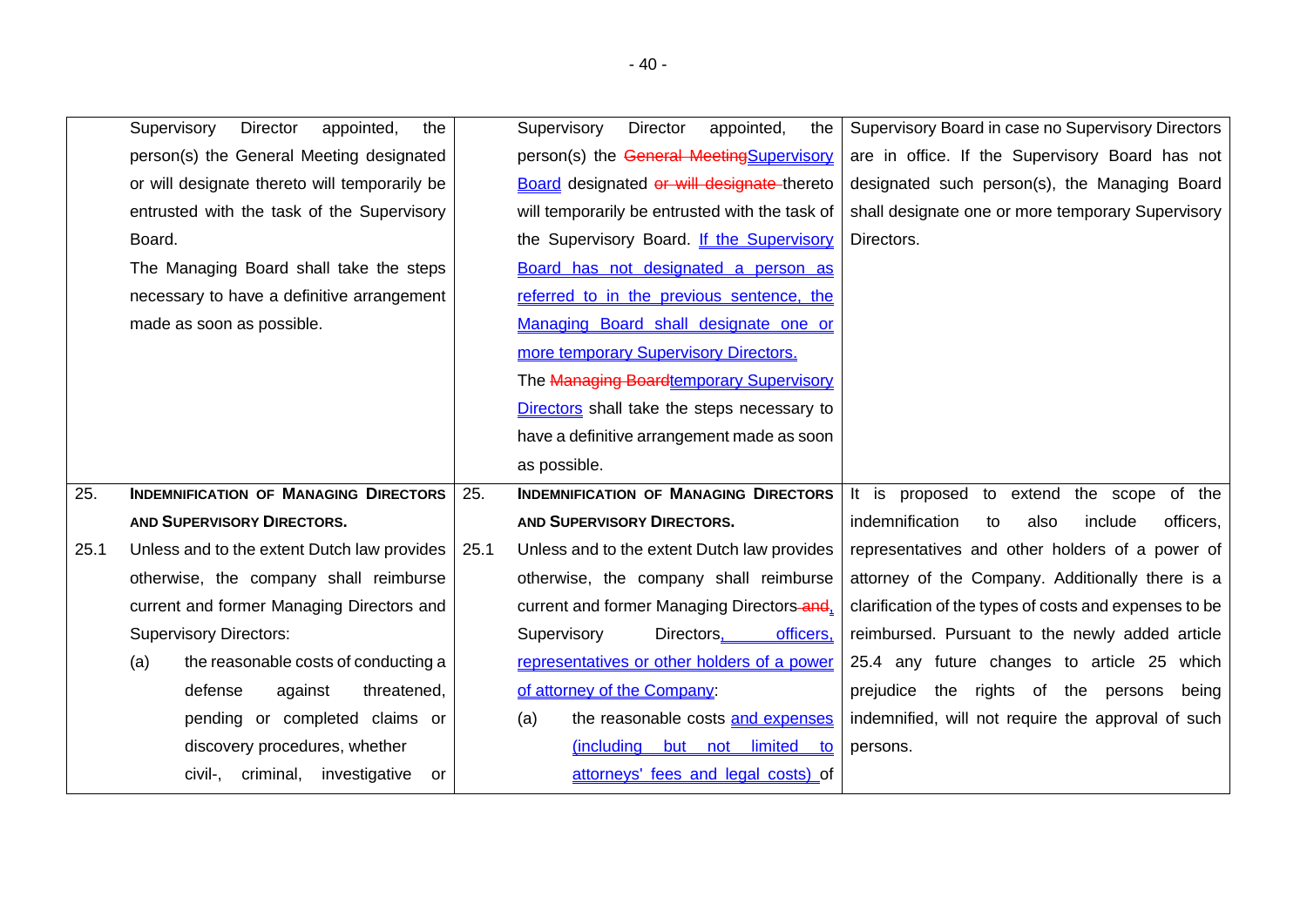|      |              | administrative, based on acts or                |     | conducting<br>defense<br>a<br>against    |
|------|--------------|-------------------------------------------------|-----|------------------------------------------|
|      |              | failures to act in the exercise of their        |     | threatened, pending or completed         |
|      |              | duties or any other duties currently            |     | claims or discovery procedures,          |
|      |              | or previously performed by them at              |     | whether civil-, criminal, investigative  |
|      |              | the company's request;                          |     | or administrative, based on acts or      |
|      | (b)          | any expenses, damages, amounts                  |     | failures to act in the exercise of their |
|      |              | paid in settlement or fines payable             |     | duties or any other duties currently     |
|      |              | by them as a result of an act or                |     | or previously performed by them at       |
|      |              | failure to act as referred under (a);           |     | the company's request;                   |
|      | (c)          | the reasonable costs of appearing in            | (b) | any expenses, damages, amounts           |
|      |              | other legal proceedings in which                |     | paid in settlement or fines payable      |
|      |              | they are involved as current or                 |     | by them as a result of an act or         |
|      |              | Managing<br><b>Directors</b><br>former<br>or    |     | failure to act as referred under (a);    |
|      |              | Supervisory Directors, with the                 | (c) | the reasonable costs and expenses        |
|      |              | exception of proceedings primarily              |     | (including but not limited to            |
|      |              | aimed at pursuing a claim on their              |     | attorneys' fees and legal costs) of      |
|      |              | own behalf.                                     |     | appearing in other legal proceedings     |
| 25.2 | <b>There</b> | shall<br>entitlement<br>be<br>no<br>to          |     | in which they are involved as current    |
|      |              | reimbursement as referred to in this article    |     | or former Managing Directors-or,         |
|      |              | 25 if and to the extent that (i) a Dutch court  |     | Supervisory<br>Directors,<br>officers,   |
|      |              | has established in a final and conclusive       |     | representatives or other holders of a    |
|      |              | decision that the act or failure of the persons |     | power of attorney of the Company,        |
|      |              | concerned may be characterized as willful       |     | with the exception of proceedings        |
|      |              | (opzettelijk) intentionally reckless (bewust    |     |                                          |
|      |              |                                                 |     |                                          |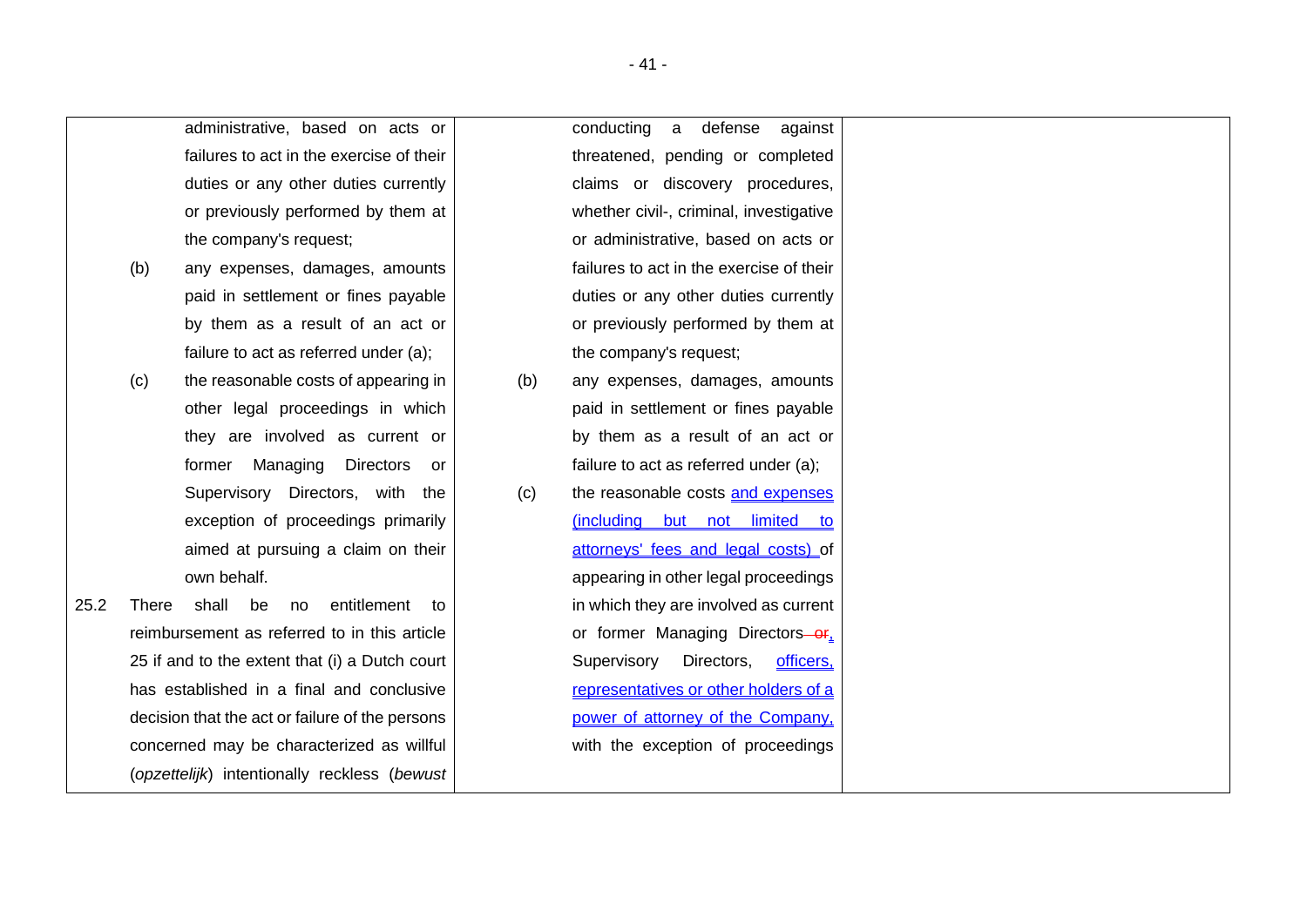|      | roekeloos), or seriously culpable (ernstig     |      | primarily aimed at pursuing a claim             |
|------|------------------------------------------------|------|-------------------------------------------------|
|      | verwijtbaar) conduct, unless Dutch law         |      | on their own behalf.                            |
|      | provides otherwise or (ii) the costs or        | 25.2 | There shall be no entitlement<br>to             |
|      | financial loss of the persons concerned are    |      | reimbursement as referred to in this article    |
|      | covered by an insurance and the insurer has    |      | 25 if and to the extent that (i) a Dutch court  |
|      | paid the costs or financial loss.              |      | has established in a final and conclusive       |
| 25.3 | The company may provide for liability          |      | decision that the act or failure of the persons |
|      | insurance for the benefit of the persons       |      | concerned may be characterized as willful       |
|      | concerned. The Supervisory Board may           |      | (opzettelijk), intentionally reckless (bewust   |
|      | give further implementation to the issues      |      | roekeloos), or seriously culpable (ernstig      |
|      | referred to in this article 25 with respect to |      | verwijtbaar) conduct, unless Dutch law          |
|      | Managing Directors and the Managing            |      | provides otherwise or (ii) the costs or         |
|      | Board may give further implementation to       |      | financial loss of the persons concerned are     |
|      | the issues referred to in this article 25 with |      | covered by an insurance and the insurer has     |
|      | respect to Supervisory Directors.              |      | paid the costs or financial loss.               |
|      |                                                | 25.3 | The company may provide for liability           |
|      |                                                |      | insurance for the benefit of the persons        |
|      |                                                |      | concerned. The Supervisory Board may give       |
|      |                                                |      | further implementation to the issues referred   |
|      |                                                |      | to in this article 25 with respect to Managing  |
|      |                                                |      | Directors and the Managing Board may give       |
|      |                                                |      | further implementation to the issues referred   |
|      |                                                |      | to in this article 25 with respect to           |
|      |                                                |      | Supervisory<br>Directors,<br>officers,          |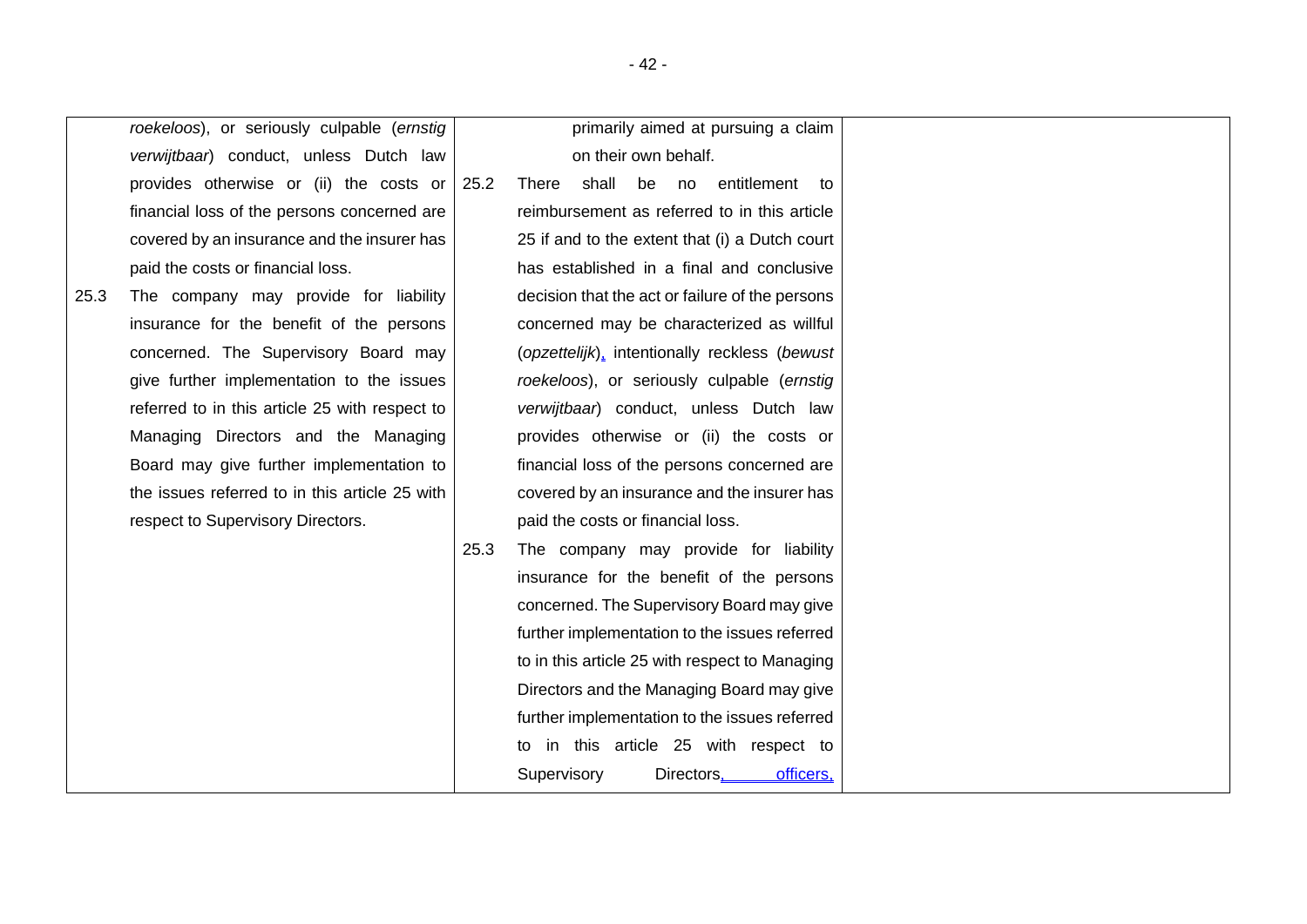<span id="page-42-0"></span>

|      |                                              |      | representatives or other holders of a power  |
|------|----------------------------------------------|------|----------------------------------------------|
|      |                                              |      | of attorney of the Company.                  |
|      |                                              | 25.4 | The proviso of section 2:122 of the DCC      |
|      |                                              |      | shall apply to this article 25.              |
| 26.  | <b>FINANCIAL YEAR, ANNUAL ACCOUNTS.</b>      | 26.  | <b>FINANCIAL YEAR, ANNUAL ACCOUNTS.</b>      |
| 26.1 | The financial year of company shall coincide | 26.1 | The financial year of company shall coincide |
|      | with the calendar year.                      |      | with the calendar year.                      |
| 26.2 | If the company has issued securities which   | 26.2 | If the company has issued securities which   |
|      | are traded on a regulated market as          |      | are traded on a regulated market as          |
|      | mentioned<br>in<br>the<br>Dutch<br>Financial |      | Financial<br>mentioned<br>in the Dutch       |
|      | Supervision Act, the Managing Board shall    |      | Supervision Act, the Managing Board shall    |
|      | draw up Annual Accounts and shall make       |      | draw up Annual Accounts and shall make       |
|      | these available for inspection to the        |      | these available for inspection to the        |
|      | shareholders and the Depository Receipt      |      | shareholders and the Depository Receipt      |
|      | Holders no later than four (4) months after  |      | Holders no later than four (4) months after  |
|      | the end of the financial year, which period  |      | the end of the financial year, which period  |
|      | cannot be extended. If the company has not   |      | cannot be extended. If the company has not   |
|      | issued securities as mentioned in the        |      | issued securities as mentioned in the        |
|      | previous sentence, the period mentioned in   |      | previous sentence, the period mentioned in   |
|      | that sentence shall be five (5) months,      |      | that sentence shall be five (5) months,      |
|      | subject to extension of this period by not   |      | subject to extension of this period by not   |
|      | more than five (5) months by the General     |      | more than five (5) months by the General     |
|      | Meeting<br>extraordinary<br>in<br>of<br>case |      | Meeting<br>extraordinary<br>in<br>case<br>of |
|      | circumstances.                               |      | circumstances.                               |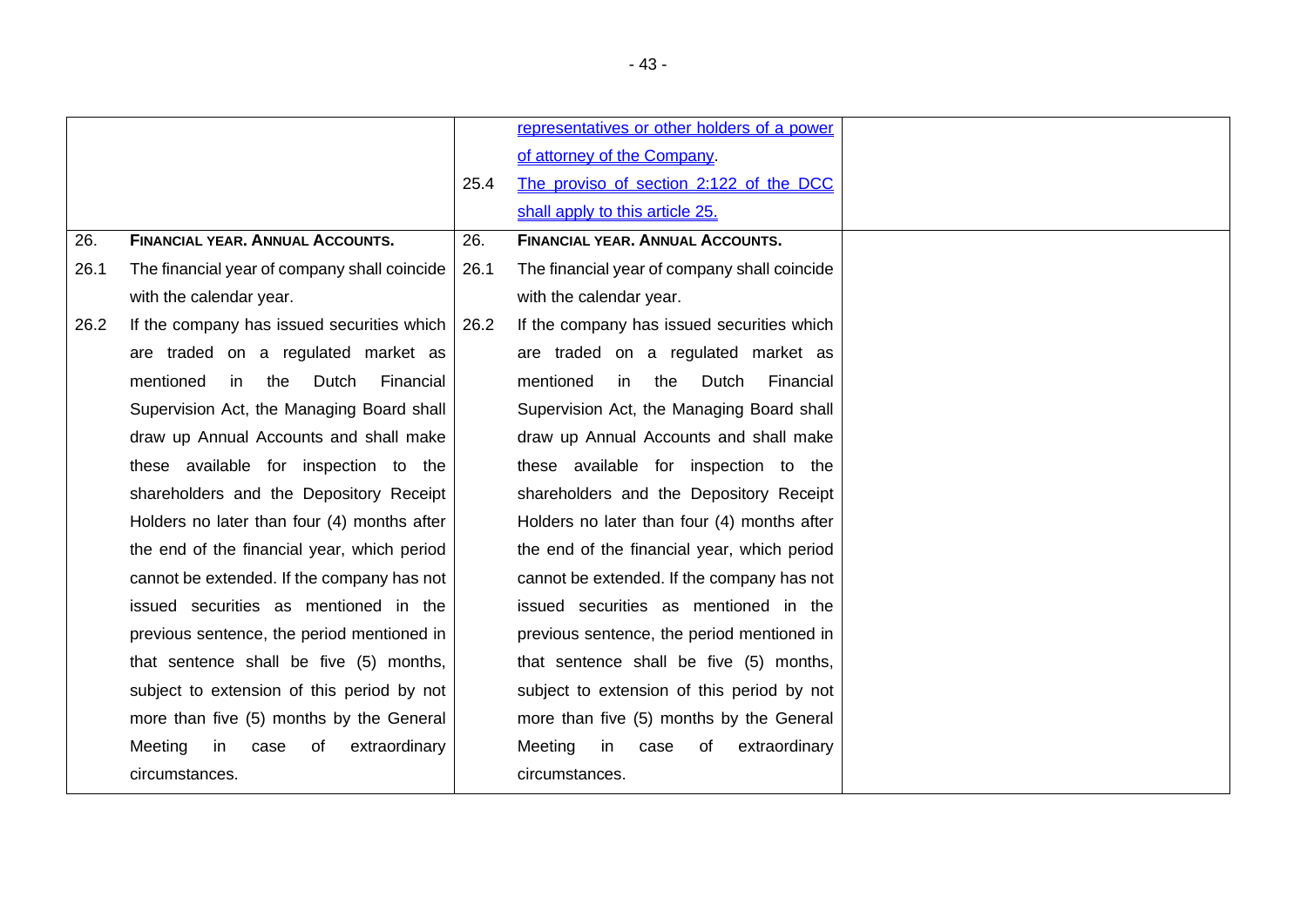| 26.3 | Within the period mentioned in article 26.2,      | 26.3 | Within the period mentioned in article 26.2,  |  |
|------|---------------------------------------------------|------|-----------------------------------------------|--|
|      | the Managing Board shall also make the            |      | the Managing Board shall also make the        |  |
|      | Annual Report available for inspection by         |      | Annual Report available for inspection by     |  |
|      | the shareholders and the Depository               |      | the shareholders and the Depository           |  |
|      | Receipt Holders. If the company has issued        |      | Receipt Holders. If the company has issued    |  |
|      | securities which are traded on a regulated        |      | securities which are traded on a regulated    |  |
|      | market as mentioned in the Dutch Financial        |      | market as mentioned in the Dutch Financial    |  |
|      | Supervision Act, the Annual Accounts and          |      | Supervision Act, the Annual Accounts and      |  |
|      | the Annual Report will also be made publicly      |      | the Annual Report will also be made publicly  |  |
|      | available by the company within four (4)          |      | available by the company within four (4)      |  |
|      | months after the end of the financial year.       |      | months after the end of the financial year.   |  |
| 26.4 | The Annual Accounts shall be signed by all        | 26.4 | The Annual Accounts shall be signed by all    |  |
|      | the Managing Directors and the Supervisory        |      | the Managing Directors and the Supervisory    |  |
|      | Directors; if the signature of one or more of     |      | Directors; if the signature of one or more of |  |
|      | them is missing, this shall be stated and         |      | them is missing, this shall be stated and     |  |
|      | reasons therefore shall be given.                 |      | reasons therefore shall be given.             |  |
| 27.  | AUDITOR.                                          | 27.  | AUDITOR.                                      |  |
| 27.1 | The company shall instruct an auditor as          | 27.1 | The company shall instruct an auditor as      |  |
|      | referred to in Section 2:393 paragraph 1          |      | referred to in Section 2:393 paragraph 1      |  |
|      | DCC to audit the Annual Accounts prepared         |      | DCC to audit the Annual Accounts prepared     |  |
|      | by the Managing Board in accordance with          |      | by the Managing Board in accordance with      |  |
|      | the provisions of Section 2:393 paragraph 3       |      | the provisions of Section 2:393 paragraph 3   |  |
|      | DCC.                                              |      | DCC.                                          |  |
| 27.2 | The General Meeting is authorised to grant   27.2 |      | The General Meeting is authorised to grant    |  |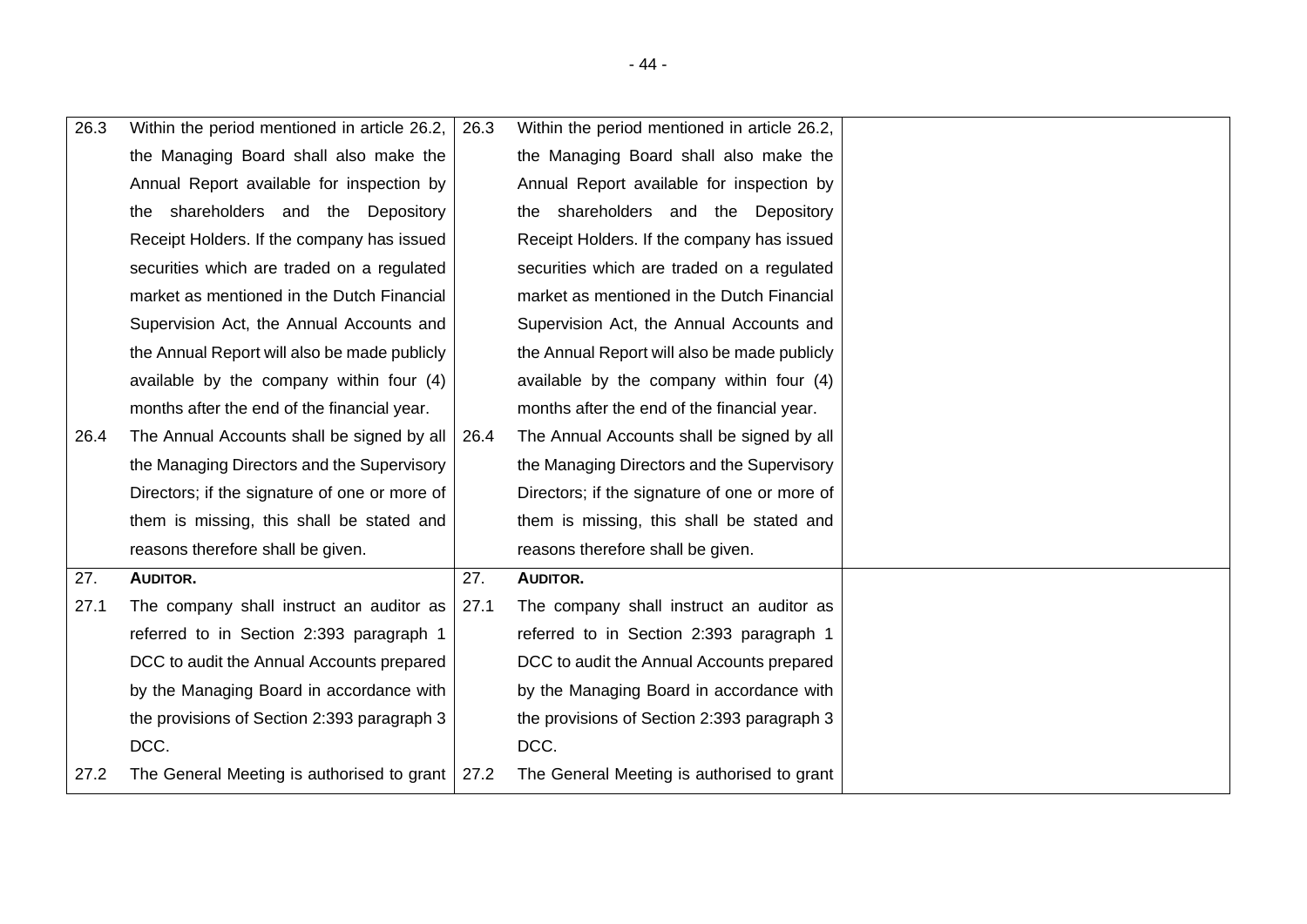this instruction. If the General Meeting has not given the instruction, the Supervisory Board shall be authorised to do so or, if there are no Supervisory Directors in office or the Supervisory Director has failed to do so, the Managing Board shall be authorised to give the instruction. The instruction of the auditor may be revoked at any time by the General Meeting and by the corporate body that has given the instructions; the instructions given by the Managing Board may also be revoked by the Supervisory Board.

- 27.3 The auditor shall report on his audit to the Supervisory Board and the Managing Board and shall report on the results of his audit concerning the true and fair nature of the Annual Accounts.
- 27.4 In the General Meeting, the auditor may, in  $\vert$ relation to his report concerning the true and fair value of the Annual Accounts, be questioned by shareholders and Depositary Receipt Holders. The auditor shall therefore be invited to attend the General Meeting and be entitled to address this meeting.

this instruction. If the General Meeting has not given the instruction, the Supervisory Board shall be authorised to do so or, if there are no Supervisory Directors in office or the Supervisory Director has failed to do so, the Managing Board shall be authorised to give the instruction. The instruction of the auditor may be revoked at any time by the General Meeting and by the corporate body that has given the instructions; the instructions given by the Managing Board may also be revoked by the Supervisory Board.

- 27.3 The auditor shall report on his audit to the Supervisory Board and the Managing Board and shall report on the results of his audit concerning the true and fair nature of the Annual Accounts.
- 27.4 In the General Meeting, the auditor may, in relation to his report concerning the true and fair value of the Annual Accounts, be questioned by shareholders and Depositary Receipt Holders. The auditor shall therefore be invited to attend the General Meeting and be entitled to address this meeting.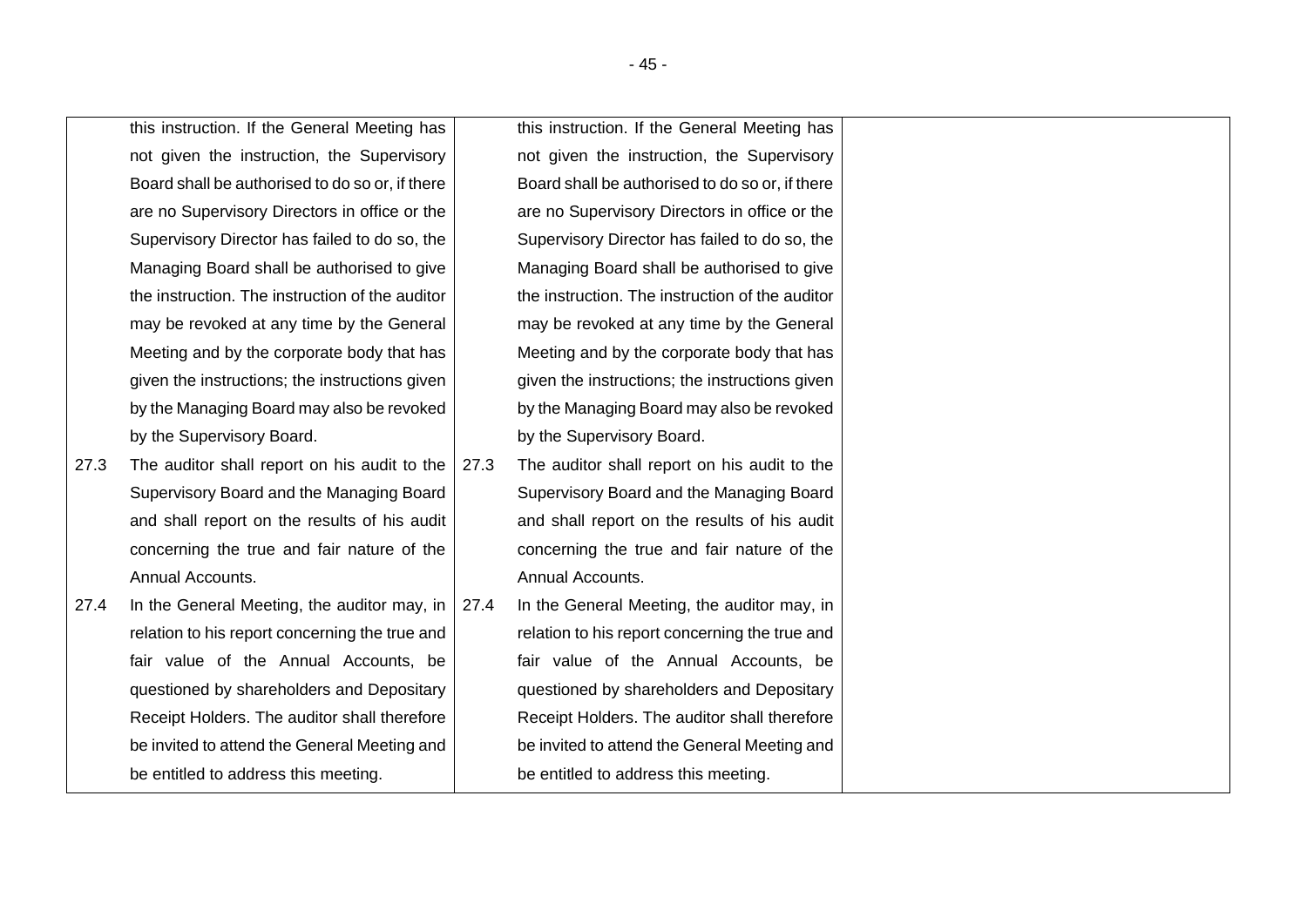<span id="page-45-1"></span><span id="page-45-0"></span>

| 28.  | <b>ADOPTION OF ANNUAL ACCOUNTS.</b>           | 28.  | <b>ADOPTION OF ANNUAL ACCOUNTS.</b>           |  |
|------|-----------------------------------------------|------|-----------------------------------------------|--|
| 28.1 | The Annual Accounts shall be adopted by       | 28.1 | The Annual Accounts shall be adopted by       |  |
|      | the General Meeting.                          |      | the General Meeting.                          |  |
| 28.2 | The company shall ensure that the Annual      | 28.2 | The company shall ensure that the Annual      |  |
|      | Accounts, the Annual Report and the           |      | Accounts, the Annual Report and the           |  |
|      | additional information that should be made    |      | additional information that should be made    |  |
|      | generally available together with the Annual  |      | generally available together with the Annual  |  |
|      | Accounts pursuant to or in accordance with    |      | Accounts pursuant to or in accordance with    |  |
|      | the law, are made generally available from    |      | the law, are made generally available from    |  |
|      | the day of the convocation of the General     |      | the day of the convocation of the General     |  |
|      | Meeting at which they are to be dealt with.   |      | Meeting at which they are to be dealt with.   |  |
| 28.3 | The Annual Accounts cannot be adopted if      | 28.3 | The Annual Accounts cannot be adopted if      |  |
|      | the General Meeting has not been able to      |      | the General Meeting has not been able to      |  |
|      | take notice of the auditor's report, unless a |      | take notice of the auditor's report, unless a |  |
|      | valid ground for the absence of the auditor's |      | valid ground for the absence of the auditor's |  |
|      | report is given under the other additional    |      | report is given under the other additional    |  |
|      | information referred to in article 28.2.      |      | information referred to in article 28.2.      |  |
| 29.  | <b>PROFITS. DISTRIBUTIONS.</b>                | 29.  | <b>PROFITS. DISTRIBUTIONS.</b>                |  |
| 29.1 | Each year the Managing Board, subject to      | 29.1 | Each year the Managing Board, subject to      |  |
|      | the prior approval of the Supervisory Board,  |      | the prior approval of the Supervisory Board,  |  |
|      | may determine which part of the profits shall |      | may determine which part of the profits shall |  |
|      | be reserved.                                  |      | be reserved.                                  |  |
| 29.2 | The General Meeting may resolve to            | 29.2 | The General Meeting may resolve to            |  |
|      | distribute any part of the profits remaining  |      | distribute any part of the profits remaining  |  |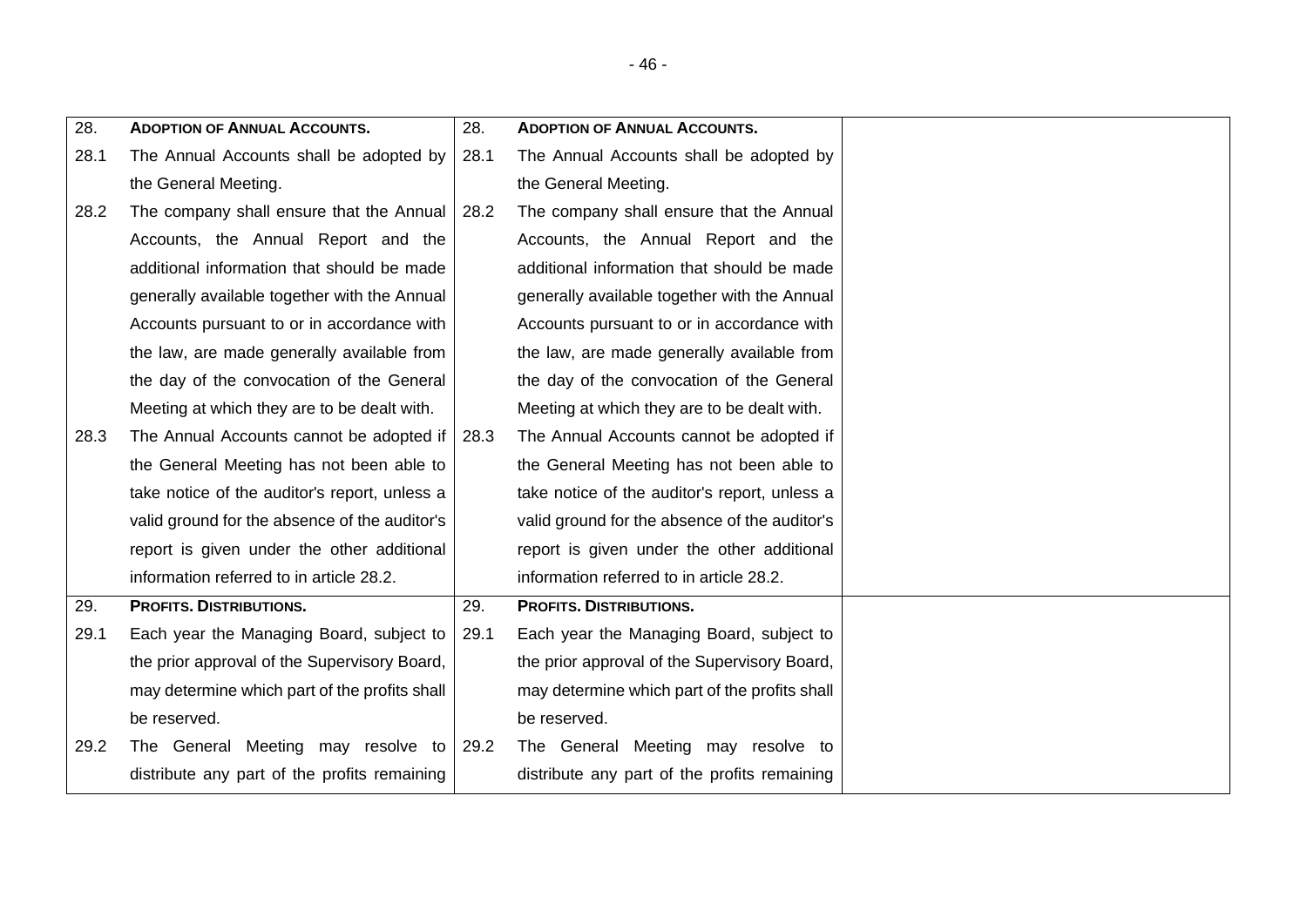<span id="page-46-0"></span>

|      | after reservation in accordance with article    |      | after reservation in accordance with article    |
|------|-------------------------------------------------|------|-------------------------------------------------|
|      | 29.1. If the General Meeting does not           |      | 29.1. If the General Meeting does not           |
|      | resolve to distribute these profits in whole or |      | resolve to distribute these profits in whole or |
|      | in part, such profits (or any profits remaining |      | in part, such profits (or any profits remaining |
|      | after distribution) shall also be reserved.     |      | after distribution) shall also be reserved.     |
| 29.3 | Distributions can only take place to the        | 29.3 | Distributions can only take place to the        |
|      | extent the shareholders equity (eigen           |      | extent the shareholders equity (eigen           |
|      | vermogen) exceeds the aggregate of the          |      | vermogen) exceeds the aggregate of the          |
|      | issued capital and the reserves that should     |      | issued capital and the reserves that should     |
|      | be maintained according to law.                 |      | be maintained according to law.                 |
| 29.4 | Distribution of profits shall take place after  | 29.4 | Distribution of profits shall take place after  |
|      | the adoption of the Annual Accounts from        |      | the adoption of the Annual Accounts from        |
|      | which it appears that distribution of such      |      | which it appears that distribution of such      |
|      | profits is admissible.                          |      | profits is admissible.                          |
| 29.5 | Provided it appears from an interim             | 29.5 | Provided it appears from an interim             |
|      | statement of assets as referred to in Section   |      | statement of assets as referred to in Section   |
|      | 2:105 paragraph 4 DCC signed by the             |      | 2:105 paragraph 4 DCC signed by the             |
|      | Managing Board that the requirement             |      | Managing Board that the requirement             |
|      | mentioned in article 29.3 concerning the        |      | mentioned in article 29.3 concerning the        |
|      | position of the company's assets has been       |      | position of the company's assets has been       |
|      | fulfilled, the Managing Board, subject to the   |      | fulfilled, the Managing Board, subject to the   |
|      | prior approval of the Supervisory Board,        |      | prior approval of the Supervisory Board,        |
|      | may resolve to pay an interim dividend. If the  |      | may resolve to pay an interim dividend. If the  |
|      | signature of one or more of the Managing        |      | signature of one or more of the Managing        |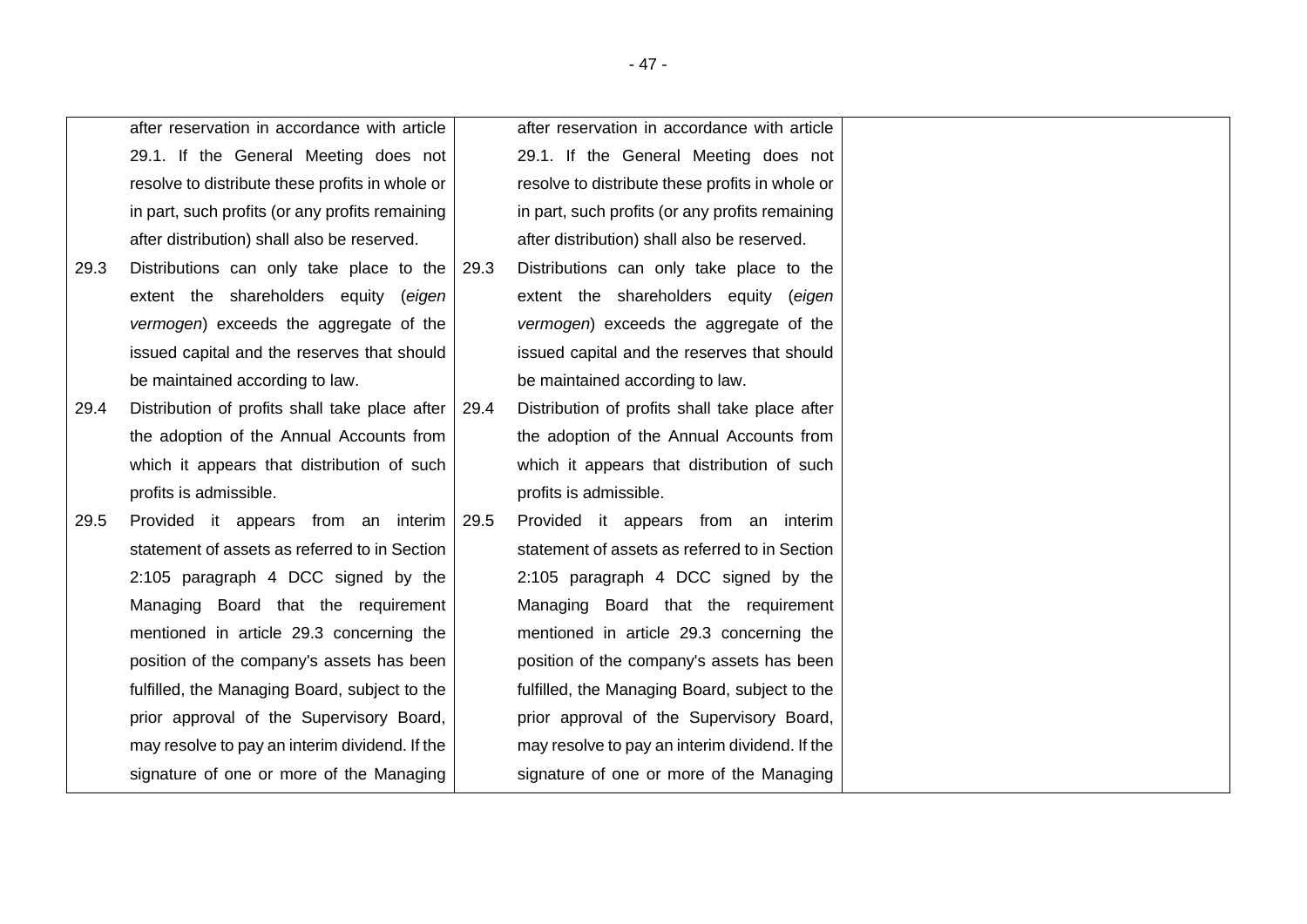|      | Directors is lacking, this shall be stated and  |      | Directors is lacking, this shall be stated and  |
|------|-------------------------------------------------|------|-------------------------------------------------|
|      | the reasons given. The company shall file       |      | the reasons given. The company shall file       |
|      | the interim financial statements with the       |      | the interim financial statements with the       |
|      | trade register within eight days after the      |      | trade register within eight days after the      |
|      | resolution to pay interim dividend is           |      | resolution to pay interim dividend is           |
|      | announced.                                      |      | announced.                                      |
| 29.6 | In calculating the amount of any distribution   | 29.6 | In calculating the amount of any distribution   |
|      | on shares, shares held by the company, or       |      | on shares, shares held by the company, or       |
|      | shares for which the company holds the          |      | shares for which the company holds the          |
|      | depository receipts shall be disregarded,       |      | depository receipts shall be disregarded,       |
|      | unless such shares or depository receipts       |      | unless such shares or depository receipts       |
|      | are encumbered with a right of usufruct or      |      | are encumbered with a right of usufruct or      |
|      | pledge.                                         |      | pledge.                                         |
| 29.7 | Subject to the prior approval of the 29.7       |      | Subject to the prior approval of the            |
|      | Supervisory Board and due observance of         |      | Supervisory Board and due observance of         |
|      | article 29.3, the Managing Board may            |      | article 29.3, the Managing Board may            |
|      | resolve to make distribution payments on        |      | resolve to make distribution payments on        |
|      | the account of any reserve which need not       |      | the account of any reserve which need not       |
|      | to be maintained by virtue of the law.          |      | to be maintained by virtue of the law.          |
| 29.8 | The Managing Board may, subject to the          | 29.8 | The Managing Board may, subject to the          |
|      | prior approval of the Supervisory Board,        |      | prior approval of the Supervisory Board,        |
|      | resolve that a distribution on shares shall not |      | resolve that a distribution on shares shall not |
|      | be paid in whole or in part in cash but in      |      | be paid in whole or in part in cash but in      |
|      | shares or in any other form.                    |      | shares or in any other form.                    |

- 48 -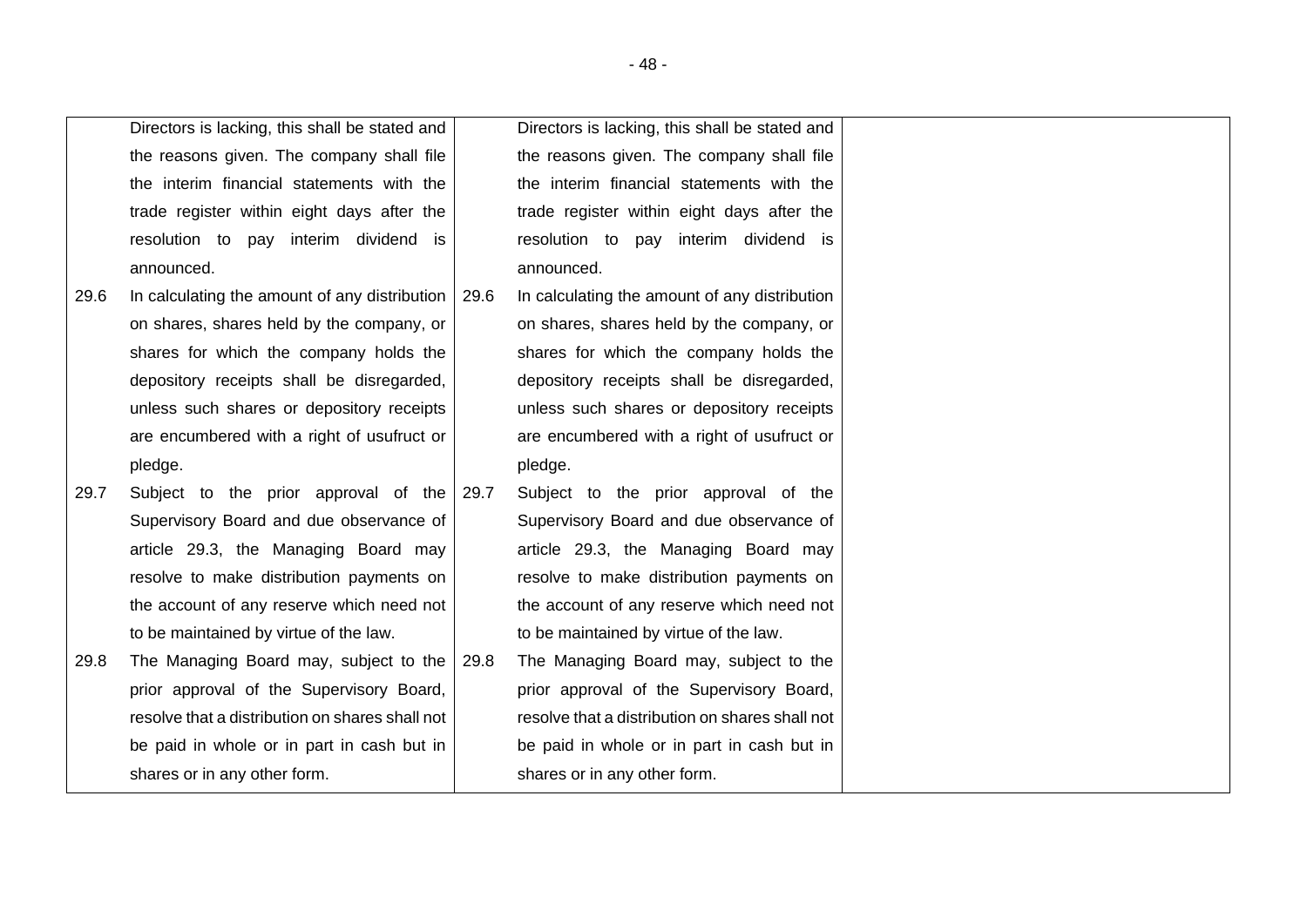| 29.9 |     | A claim of a shareholder for payment of a         | 29.9 |     | A claim of a shareholder for payment of a         |                                                       |
|------|-----|---------------------------------------------------|------|-----|---------------------------------------------------|-------------------------------------------------------|
|      |     | dividend shall be time barred after five (5)      |      |     | dividend shall be time barred after five (5)      |                                                       |
|      |     | years have elapsed.                               |      |     | years have elapsed.                               |                                                       |
| 30.  |     | <b>GENERAL MEETINGS.</b>                          | 30.  |     | <b>GENERAL MEETINGS.</b>                          | Further to the Shareholders Rights Directive II       |
| 30.1 |     | The annual General Meeting shall be held          | 30.1 |     | The annual General Meeting shall be held          | (Herziene Aandeelhoudersrichtlijn) and the Dutch      |
|      |     | annually within six (6) months of the end of      |      |     | annually within six (6) months of the end of      | provisions implementing the Shareholders Rights       |
|      |     | the financial year.                               |      |     | the financial year.                               | Directive II, the company must annually prepare a     |
| 30.2 |     | The agenda for the annual General Meeting         | 30.2 |     | The agenda for the annual General Meeting         | remuneration report which must be submitted to the    |
|      |     | shall contain inter alia the following points for |      |     | shall contain inter alia the following points for | annual General Meeting for an advisory vote.          |
|      |     | discussion (if applicable):                       |      |     | discussion (if applicable):                       | It is proposed to include a reference to the          |
|      | (a) | Annual Report;                                    |      | (a) | Annual Report;                                    | remuneration report in article 30.2 to align with the |
|      | (b) | substantial changes to corporate                  |      | (b) | substantial changes to corporate                  | introduction of the legislation referred to above.    |
|      |     | governance;                                       |      |     | governance;                                       |                                                       |
|      | (c) | the remuneration policy;                          |      | (c) | remuneration<br>policy and<br>the                 |                                                       |
|      | (d) | adoption of the Annual Accounts;                  |      |     | remuneration report;                              |                                                       |
|      | (e) | the reservation and dividend policy;              |      | (d) | adoption of the Annual Accounts;                  |                                                       |
|      | (f) | allocation of accrued profits;                    |      | (e) | the reservation and dividend policy;              |                                                       |
|      | (g) | of discharge to<br>granting<br>the                |      | (f) | allocation of accrued profits;                    |                                                       |
|      |     | Managing<br>Directors<br>for<br>their             |      | (g) | granting of discharge to<br>the                   |                                                       |
|      |     | management during the financial                   |      |     | Managing<br>Directors<br>for<br>their             |                                                       |
|      |     | concerned<br>the<br>and<br>to<br>year             |      |     | management during the financial                   |                                                       |
|      |     | Supervisory Directors<br>their<br>for             |      |     | concerned<br>the<br>and<br>to<br>vear             |                                                       |
|      |     | supervision thereon; and                          |      |     | <b>Directors</b><br>Supervisory<br>for<br>their   |                                                       |
|      | (h) | other proposals brought up for                    |      |     | supervision thereon; and                          |                                                       |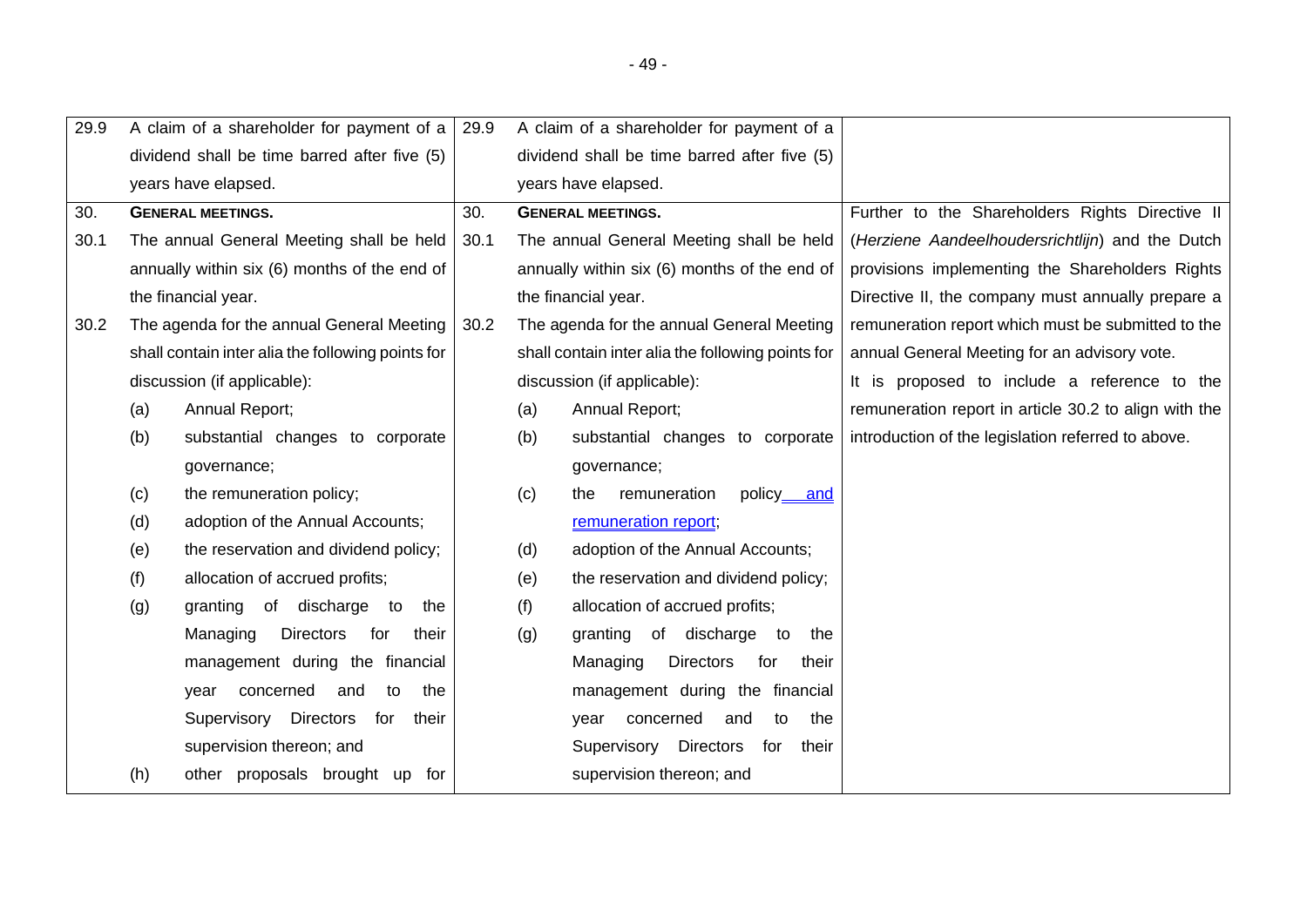|      | discussion by the Managing Board                 |      | (h)<br>other proposals brought up for      |
|------|--------------------------------------------------|------|--------------------------------------------|
|      | or the Supervisory Board, or by                  |      | discussion by the Managing Board           |
|      | shareholders or Depository Receipt               |      | or the Supervisory Board, or by            |
|      | Holders in accordance with the                   |      | shareholders or Depository Receipt         |
|      | provisions of article 31.9.                      |      | Holders in accordance with the             |
| 30.3 | Other General Meetings shall be held as          |      | provisions of article 31.9.                |
|      | often as the Managing Board or the               | 30.3 | Other General Meetings shall be held as    |
|      | Supervisory Board deems such necessary,          |      | often as the Managing Board or the         |
|      | without prejudice to the provisions of           |      | Supervisory Board deems such necessary,    |
|      | Sections 2:110, 2:111 and 2:112 DCC.             |      | without prejudice to the provisions of     |
| 30.4 | Shareholders and/or Depository Receipt           |      | Sections 2:110, 2:111 and 2:112 DCC.       |
|      | Holders, representing in the aggregate at   30.4 |      | Shareholders and/or Depository Receipt     |
|      | least one tenth of the issued capital, may       |      | Holders, representing in the aggregate at  |
|      | request the Managing Board or the                |      | least one tenth of the issued capital, may |
|      | Supervisory Board to convene a General           |      | request the Managing Board or the          |
|      | Meeting, stating the subjects to be              |      | Supervisory Board to convene a General     |
|      | discussed. If the Managing Board or the          |      | Meeting, stating the subjects to be        |
|      | Supervisory Board has not convened a             |      | discussed. If the Managing Board or the    |
|      | meeting within eight (8) weeks after the         |      | Supervisory Board has not convened a       |
|      | request, the persons who made the request        |      | meeting within eight (8) weeks after the   |
|      | shall be authorised to convene a meeting         |      | request, the persons who made the request  |
|      | themselves, subject to the applicable            |      | shall be authorised to convene a meeting   |
|      | provisions of the law.                           |      | themselves, subject to the applicable      |
|      |                                                  |      | provisions of the law.                     |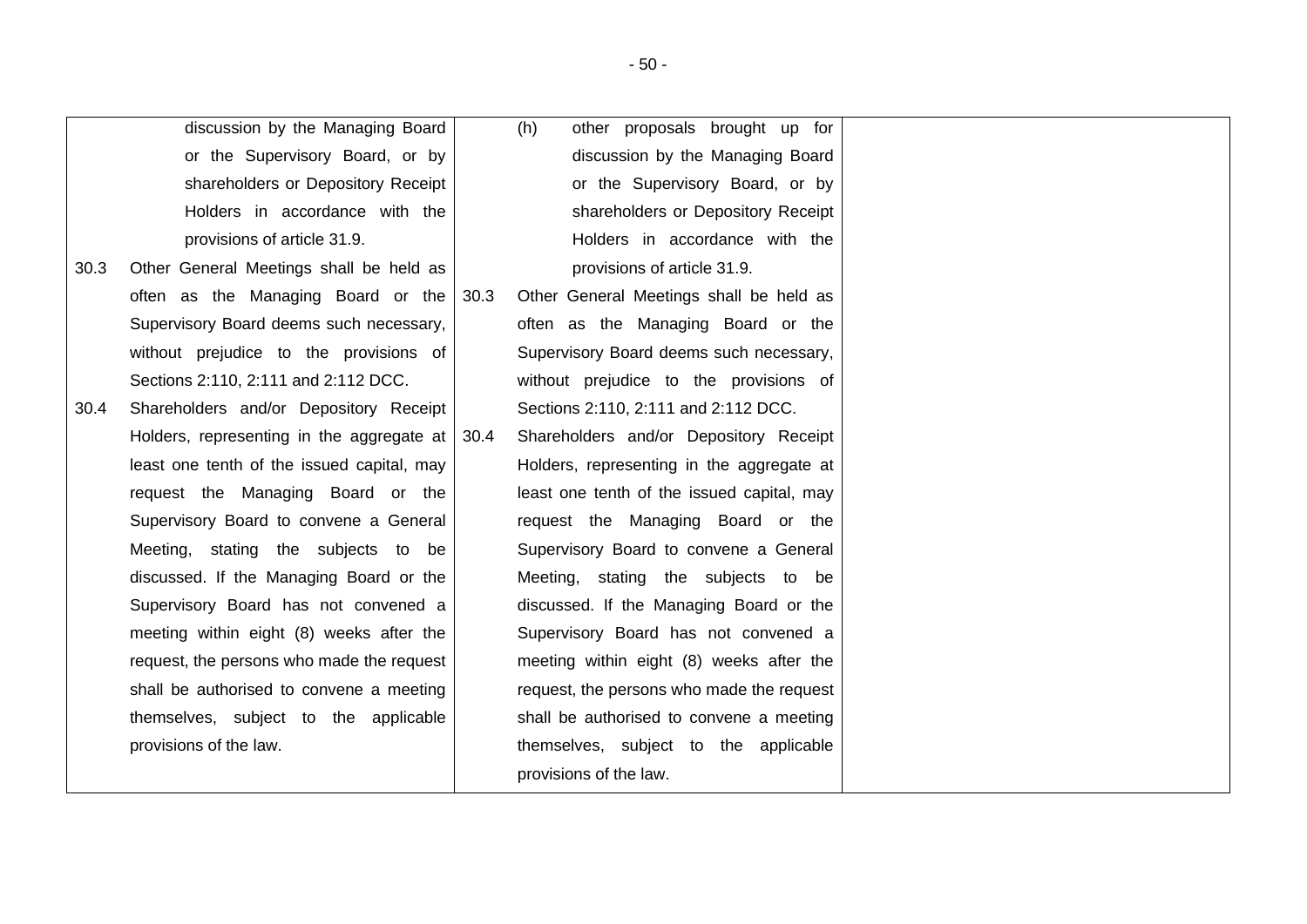| 31.  | PLACE OF THE MEETING. CONVOCATION.             | 31.  | PLACE OF THE MEETING. CONVOCATION.             | It is proposed to move the corporate seat of the    |
|------|------------------------------------------------|------|------------------------------------------------|-----------------------------------------------------|
| 31.1 | The General Meeting shall be held in the       | 31.1 | The General Meeting shall be held in the       | company to Sevenum (see article 1.2). In order to   |
|      | municipality where the company has its         |      | municipality where the company has its         | allow the company to still hold General Meetings in |
|      | corporate seat or in Amsterdam<br>or           |      | corporate seat or in Venlo, Amsterdam or       | Venlo, it is proposed to add Venlo to article 31.1  |
|      | Haarlemmermeer<br>(Schiphol),<br>at<br>the     |      | Haarlemmermeer<br>(Schiphol),<br>at<br>the     | In addition, it is proposed to make some clean-up   |
|      | discretion of the person convening the         |      | discretion of the person convening the         | changes to the Dutch version of article 31 (see the |
|      | meeting.                                       |      | meeting.                                       | table below).                                       |
| 31.2 | General Meetings shall be convened by the      | 31.2 | General Meetings shall be convened by the      |                                                     |
|      | Managing Board or the Supervisory Board,       |      | Managing Board or the Supervisory Board,       |                                                     |
|      | without prejudice to article 30.4.             |      | without prejudice to article 30.4.             |                                                     |
| 31.3 | The convocation of the General Meeting         | 31.3 | The convocation of the General Meeting         |                                                     |
|      | shall take place taking into account the       |      | shall take place taking into account the       |                                                     |
|      | relevant notice period set out in Section      |      | relevant notice period set out in Section      |                                                     |
|      | 2:115 DCC.                                     |      | 2:115 DCC.                                     |                                                     |
| 31.4 | The convocation to the General Meeting         | 31.4 | The convocation to the General Meeting         |                                                     |
|      | shall be made by notice made public through    |      | shall be made by notice made public through    |                                                     |
|      | electronic means of communication, which       |      | electronic means of communication, which       |                                                     |
|      | must be directly and permanently accessible    |      | must be directly and permanently accessible    |                                                     |
|      | until the time of the meeting. If no shares or |      | until the time of the meeting. If no shares or |                                                     |
|      | Depository Receipts have been admitted to      |      | Depository Receipts have been admitted to      |                                                     |
|      | the trade on a regulated market as             |      | the trade on a regulated market as             |                                                     |
|      | mentioned in Section 1:1 of the Dutch          |      | mentioned in Section 1:1 of the Dutch          |                                                     |
|      | Financial Supervision Act, in deviation from   |      | Financial Supervision Act, in deviation from   |                                                     |
|      | the<br>previous<br>notice<br>of<br>sentence,   |      | the<br>previous<br>notice<br>of<br>sentence,   |                                                     |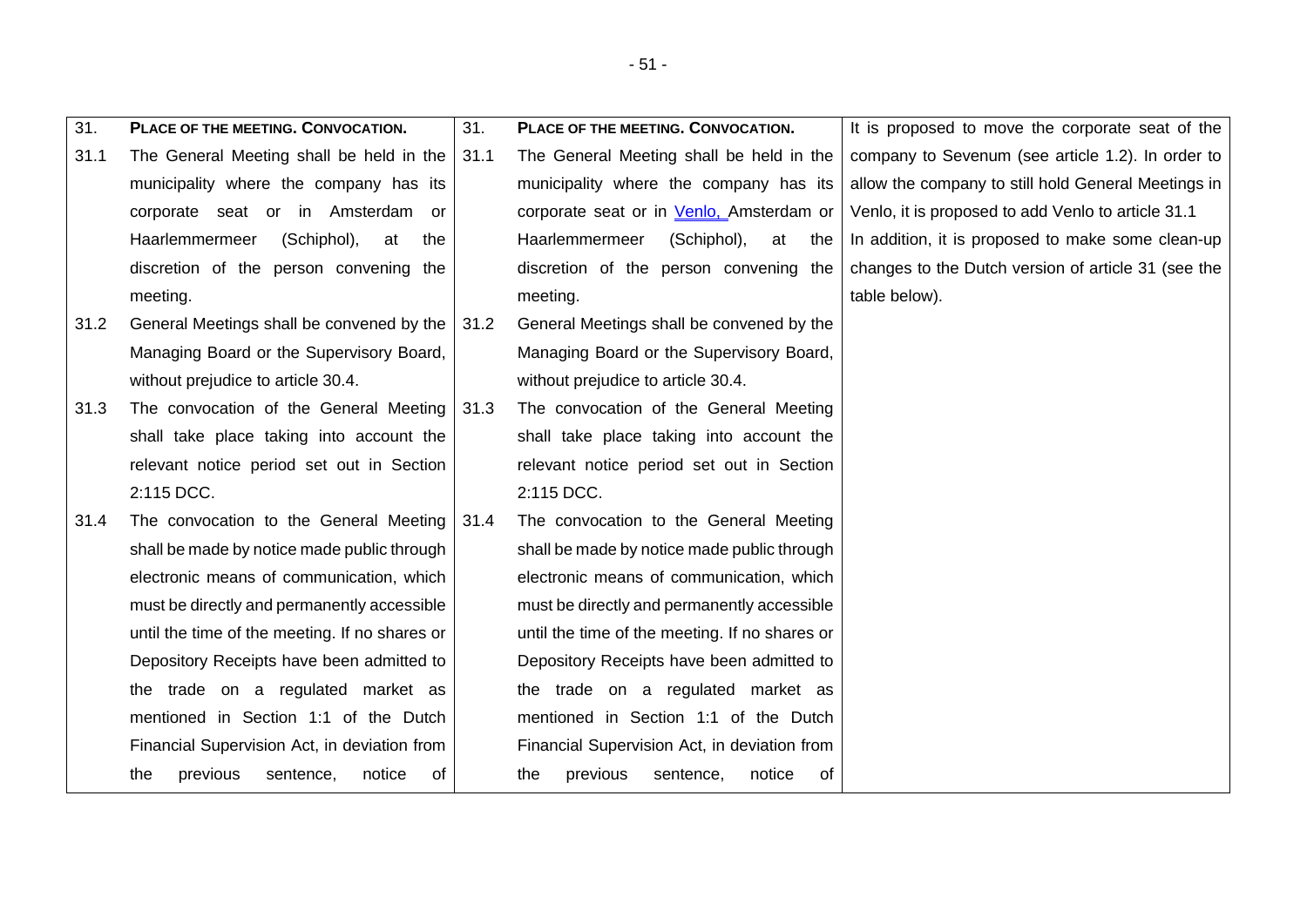|      |           | convocation to shareholders could be made      |      | convocation to shareholders could be made      |                                             |  |  |  |
|------|-----------|------------------------------------------------|------|------------------------------------------------|---------------------------------------------|--|--|--|
|      | by        | an announcement in a national                  |      | by                                             | an announcement in a national               |  |  |  |
|      |           | newspaper. If no shares in registered form     |      |                                                | newspaper. If no shares in registered form  |  |  |  |
|      |           | are issued, in deviation from the previous     |      |                                                | are issued, in deviation from the previous  |  |  |  |
|      | sentence, | of<br>convocation<br>notice<br>to              |      | sentence,                                      | notice<br>of<br>convocation to              |  |  |  |
|      |           | shareholders could be made on the              |      |                                                | shareholders could be made on the           |  |  |  |
|      |           | company's website.                             |      | company's website.                             |                                             |  |  |  |
| 31.5 |           | If the General Meeting has a right of $ 31.5$  |      | If the General Meeting has a right of          |                                             |  |  |  |
|      |           | approval by law or these articles of           |      |                                                | approval by law or these articles of        |  |  |  |
|      |           | association or if the Managing Board           |      |                                                | association or if the Managing Board        |  |  |  |
|      |           | requests a delegation of powers or             |      |                                                | requests a delegation of powers or          |  |  |  |
|      |           | authorisation, the Managing Board shall        |      |                                                | authorisation, the Managing Board shall     |  |  |  |
|      |           | inform the General Meeting by means of a       |      | inform the General Meeting by means of a       |                                             |  |  |  |
|      |           | circular or explanatory notes to the agenda    |      |                                                | circular or explanatory notes to the agenda |  |  |  |
|      |           | of all facts and circumstances relevant to the |      | of all facts and circumstances relevant to the |                                             |  |  |  |
|      |           | approval, delegation or authorisation to be    |      |                                                | approval, delegation or authorisation to be |  |  |  |
|      | granted.  |                                                |      | granted.                                       |                                             |  |  |  |
| 31.6 |           | The notice of convocation to the General       | 31.6 |                                                | The notice of convocation to the General    |  |  |  |
|      |           | Meeting shall specify:                         |      |                                                | Meeting shall specify:                      |  |  |  |
|      | (a)       | the subjects to be dealt with;                 |      | (a)                                            | the subjects to be dealt with;              |  |  |  |
|      | (b)       | the place and time of the meeting;             |      | (b)                                            | the place and time of the meeting;          |  |  |  |
|      | (c)       | the procedure for participating in the         |      | (c)                                            | the procedure for participating in the      |  |  |  |
|      |           | meeting;                                       |      |                                                | meeting;                                    |  |  |  |
|      | (d)       | the procedure for participating in the         |      | (d)                                            | the procedure for participating in the      |  |  |  |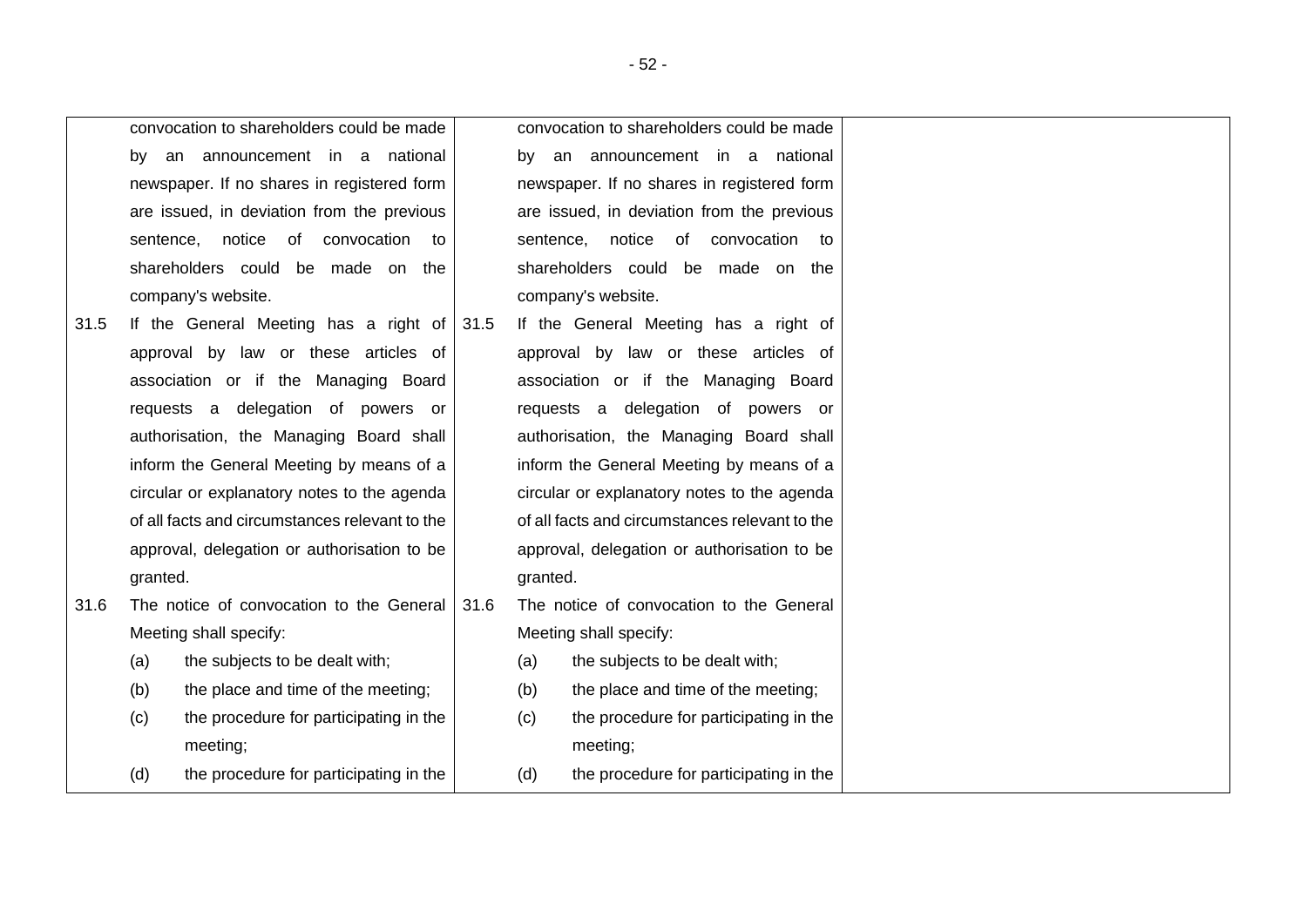|      | meeting<br>through<br>attorney<br>an           |      | through<br>meeting<br>attorney<br>an              |
|------|------------------------------------------------|------|---------------------------------------------------|
|      | authorised in writing;                         |      | authorised in writing;                            |
|      | the website address of the company.<br>(e)     |      | the website address of the company.<br>(e)        |
|      | Subjects which were not specified in the       |      | Subjects which were not specified in the          |
|      | notice of convocation may be announced at      |      | notice of convocation may be announced at         |
|      | a later date with due observance of the        |      | a later date with due observance of the           |
|      | provisions of this article.                    |      | provisions of this article.                       |
| 31.7 | Further communications which must be           | 31.7 | Further communications which must be              |
|      | made to the General Meeting pursuant to        |      | made to the General Meeting pursuant to           |
|      | the law or these articles of association can   |      | the law or these articles of association can      |
|      | be made by including such communications       |      | be made by including such communications          |
|      | either in the notice or in a document which is |      | either in the notice or in a document which is    |
|      | deposited at the company's office for          |      | deposited at the company's office for             |
|      | inspection, provided a reference thereto is    |      | inspection, provided a reference thereto is       |
|      | made in the notice itself.                     |      | made in the notice itself.                        |
| 31.8 | The notice of the meeting shall also state the | 31.8 | The notice of the meeting shall also state the    |
|      | requirement for admission to the meeting as    |      | requirement for admission to the meeting as       |
|      | described in article 32.                       |      | described in article 32.                          |
| 31.9 | Shareholders or Depository Receipt Holders     | 31.9 | <b>Shareholders or Depository Receipt Holders</b> |
|      | who are authorised thereto according to        |      | who are authorised thereto according to           |
|      | Section 2:114a DCC, may request the            |      | Section 2:114a DCC, may request the               |
|      | company in writing that an item shall be       |      | company in writing that an item shall be          |
|      | included in the convocation of the General     |      | included in the convocation of the General        |
|      | Meeting or shall be announced in the same      |      | Meeting or shall be announced in the same         |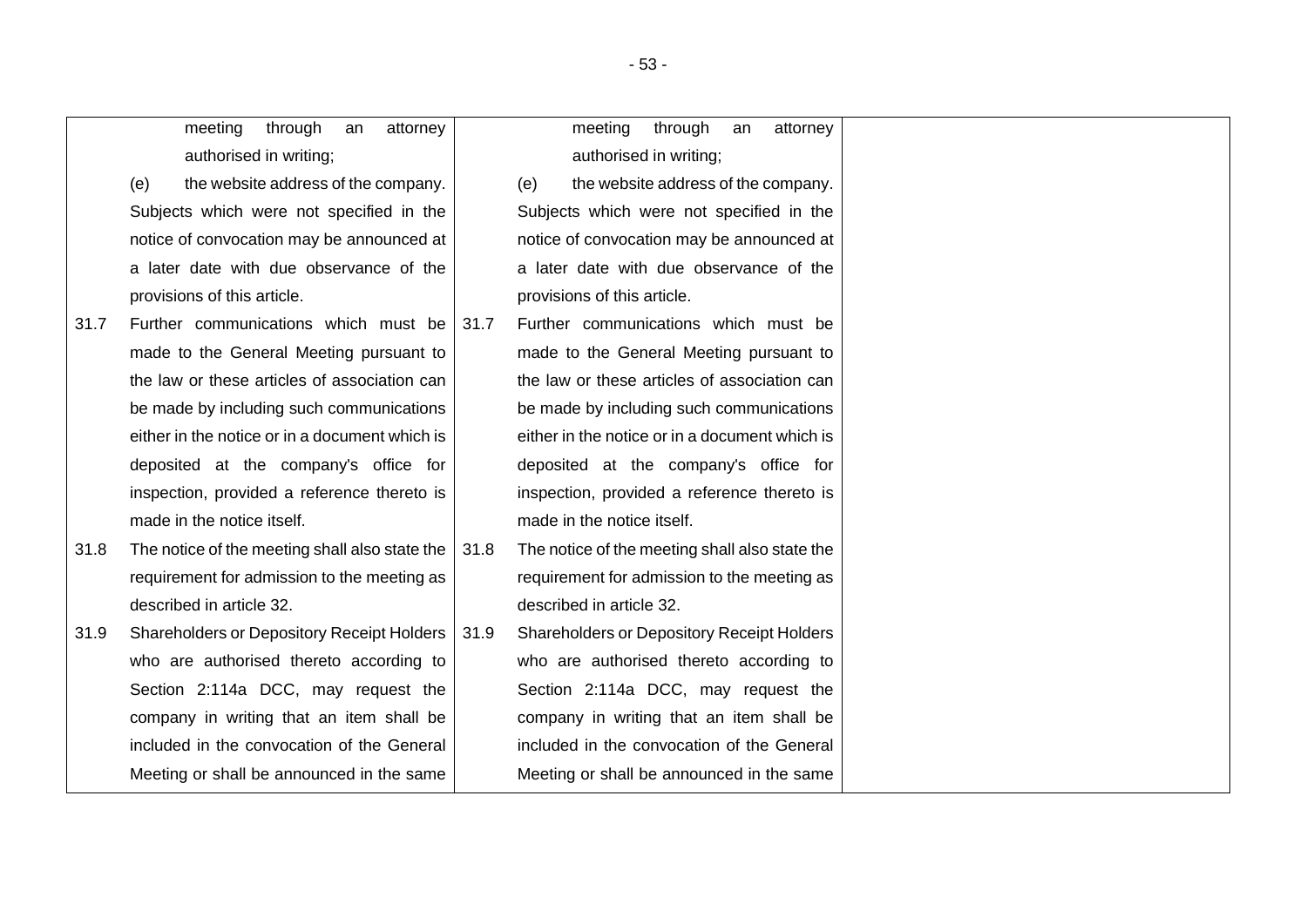<span id="page-53-1"></span><span id="page-53-0"></span>

|      | manner, if the company has received the         |      | manner, if the company has received the         |                                                          |
|------|-------------------------------------------------|------|-------------------------------------------------|----------------------------------------------------------|
|      | request setting forth the reasons for the       |      | request setting forth the reasons for the       |                                                          |
|      | request no later than on the sixtieth day       |      | request no later than on the sixtieth day       |                                                          |
|      | before the day of the General Meeting.          |      | before the day of the General Meeting.          |                                                          |
| 32.  | <b>ADMISSION TO A GENERAL MEETING.</b>          | 32.  | <b>ADMISSION TO A GENERAL MEETING.</b>          | "Chairman" is replaced by the gender-neutral             |
| 32.1 | Each shareholder and Depository Receipt         | 32.1 | Each shareholder and Depository Receipt         | "chairperson". The Dutch text will not change in this    |
|      | Holder shall be entitled to attend the General  |      | Holder shall be entitled to attend the General  | respect, as it refers to "voorzitter" (gender-neutral).  |
|      | Meeting, to address the meeting and, to the     |      | Meeting, to address the meeting and, to the     | The Shareholders Rights Directive II (Herziene           |
|      | extent that the voting rights accrue to him, to |      | extent that the voting rights accrue to him, to | Aandeelhoudersrichtlijn) and the Dutch provisions        |
|      | exercise his voting rights. As long as shares   |      | exercise his voting rights. As long as shares   | implementing the Shareholders Rights Directive II        |
|      | or depository receipts have been admitted to    |      | or depository receipts have been admitted to    | introduce the obligation for the company to send the     |
|      | the trade on a regulated market as              |      | the trade on a regulated market as              | person who voted electronically, an electronic           |
|      | mentioned in Section 1:1 of the Dutch           |      | mentioned in Section 1:1 of the Dutch           | confirmation of receipt. It is proposed to align article |
|      | Financial Supervision Act, for the purpose of   |      | Financial Supervision Act, for the purpose of   | 32.5 with the introduction of the legislation referred   |
|      | the preceding sentence the person who has       |      | the preceding sentence the person who has       | to above.                                                |
|      | the voting or meeting rights are deemed to      |      | the voting or meeting rights are deemed to      |                                                          |
|      | be the person who at the registration date      |      | be the person who at the registration date      |                                                          |
|      | mentioned in the next sentence has those        |      | mentioned in the next sentence has those        |                                                          |
|      | rights and who has been registered as such      |      | rights and who has been registered as such      |                                                          |
|      | in a register determined by the Managing        |      | in a register determined by the Managing        |                                                          |
|      | Board, irrespective who at the time of the      |      | Board, irrespective who at the time of the      |                                                          |
|      | General Meeting were entitled to the shares     |      | General Meeting were entitled to the shares     |                                                          |
|      | or the depository receipts. The Managing        |      | or the depository receipts. The Managing        |                                                          |
|      | Board shall set the date of registration shall  |      | Board shall set the date of registration shall  |                                                          |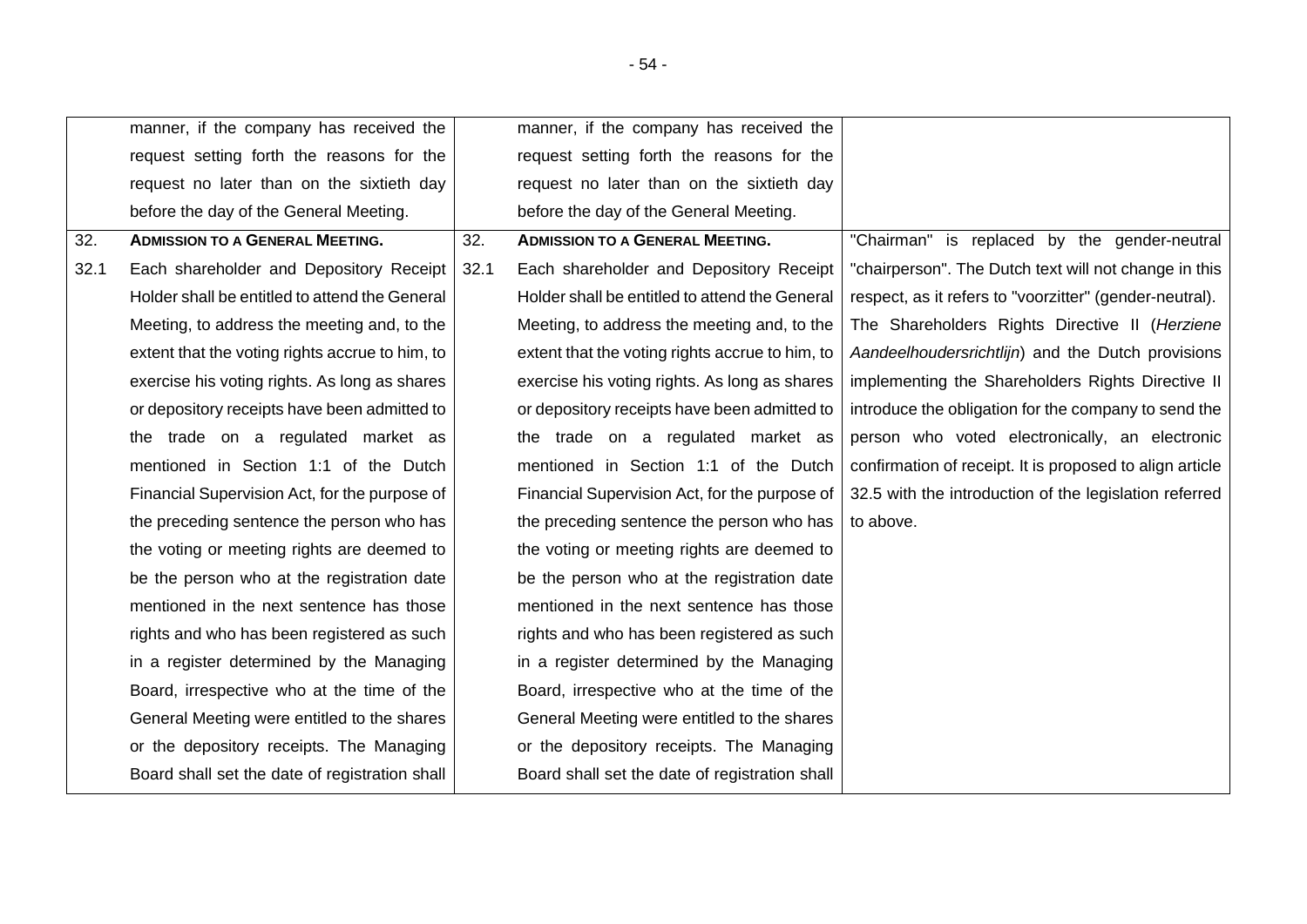on the twenty-eighth day before the day of the meeting.

- 32.2 Each shareholder, Depositary Receipts Holder or their attorney will only be admitted to the General Meeting if he has notified the company of his intention to attend the meeting in writing or by electronic means of communication at the address and by the date specified in the notice of the meeting.
- 32.3 Prior to being allowed admittance to a General Meeting, each shareholder and each Depositary Receipts Holder, or their attorney, shall sign an attendance list, while stating his name and, to the extent applicable, the number of votes to which he is entitled. Each shareholder and other person attending a General Meeting by means of electronic communication in accordance with article 32.4 shall be registered on the attendance list by the Managing Board. In the event that it concerns an attorney of a shareholder or a Depositary Receipt Holder, the name(s) of the person(s) on whose behalf the attorney

on the twenty-eighth day before the day of the meeting.

32.2 Each shareholder, Depositary Receipts Holder or their attorney will only be admitted to the General Meeting if he has notified the company of his intention to attend the meeting in writing or by electronic means of communication at the address and by the date specified in the notice of the meeting.

32.3 Prior to being allowed admittance to a General Meeting, each shareholder and each Depositary Receipts Holder, or their attorney, shall sign an attendance list, while stating his name and, to the extent applicable, the number of votes to which he is entitled. Each shareholder and other person attending a General Meeting by means of electronic communication in accordance with article 32.4 shall be registered on the attendance list by the Managing Board. In the event that it concerns an attorney of a shareholder or a Depositary Receipt Holder, the name(s) of the person(s) on whose behalf the attorney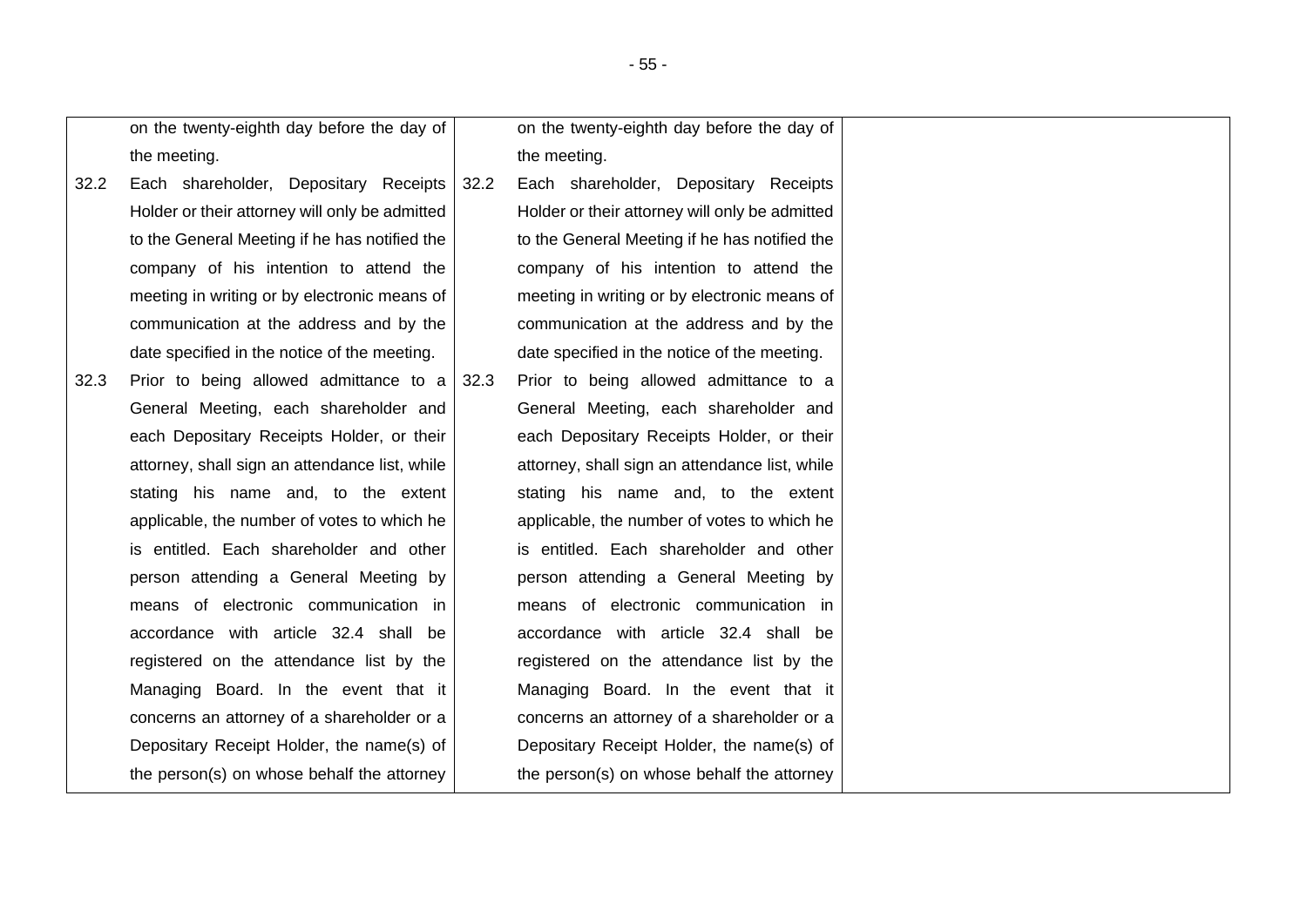is acting, shall also be stated. The chairman of the meeting may decide that the attendance list must also be signed by other persons present at the meeting.

32.4 The Managing Board may determine that the powers set out in the first sentence of article [32.1](#page-53-1) may be exercised by means of electronic communication. If a shareholder or Depositary Receipts Holder participates by means of electronic communication, it shall be required that the electronic communication allows for identification of such person, for such person to directly take notice of the proceedings in the meeting and for the casting of votes. Furthermore, it shall be required that the electronic communication allows for the person entitled to attend meetings to participate in discussions in the meeting. The Managing Board may subject the use of the electronic communication and the manner in which the requirements mentioned in article [32.1](#page-53-1) should be satisfied to further conditions, provided that these conditions are

is acting, shall also be stated. The chairmanchairperson of the meeting may decide that the attendance list must also be signed by other persons present at the meeting.

32.4 The Managing Board may determine that the powers set out in the first sentence of article [32.1](#page-53-1) may be exercised by means of electronic communication. If a shareholder or Depositary Receipts Holder participates by means of electronic communication, it shall be required that the electronic communication allows for identification of such person, for such person to directly take notice of the proceedings in the meeting and for the casting of votes. Furthermore, it shall be required that the electronic communication allows for the person entitled to attend meetings to participate in discussions in the meeting. The Managing Board may subject the use of the electronic communication and the manner in which the requirements mentioned in article [32.1](#page-53-1) should be satisfied to further conditions,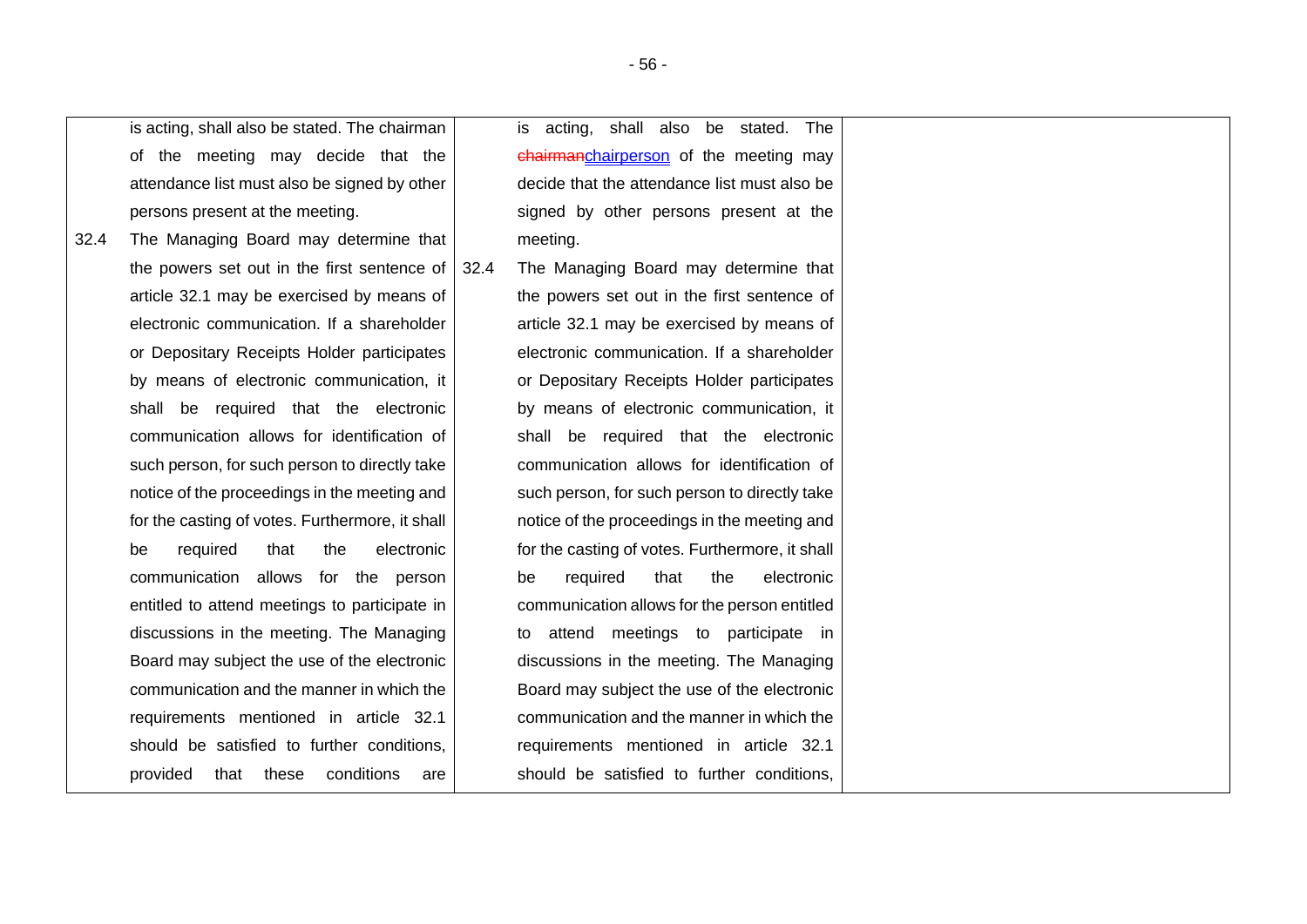reasonable and necessary to establish the identity of the shareholder and the reliability and security of the communication and are included in the notice of the meeting.

- 32.5 Each share confers the right to cast one vote. The Managing Board may determine in the convocation that any vote cast prior to the meeting by means of electronic communication or by means of a letter, shall be deemed to be a vote cast in the meeting. Such a vote may not be cast prior to the registration date mentioned in article [32.1.](#page-53-1) A shareholder who has cast his vote prior to the meeting by means of electronic communication, remains entitled to, whether or not represented by a holder of a written proxy, participate in the meeting and to address the meeting. Once cast, a vote cannot be revoked.
- 32.6 The right to take part in the meeting in accordance with article [32.1](#page-53-1) may be exercised on the basis of a written or electronic power of attorney, duly executed and legalised in accordance with the laws

provided that these conditions are reasonable and necessary to establish the identity of the shareholder and the reliability and security of the communication and are included in the notice of the meeting.

32.5 Each share confers the right to cast one vote. The Managing Board may determine in the convocation that any vote cast prior to the meeting by means of electronic communication or by means of a letter, shall be deemed to be a vote cast in the meeting. Such a vote may not be cast prior to the registration date mentioned in article [32.1.](#page-53-1) A shareholder who has cast his vote prior to the meeting by means of electronic communication, remains entitled to, whether or not represented by a holder of a written proxy, participate in the meeting and to address the meeting. Once cast, a vote cannot be revoked. The company shall send an electronic confirmation of receipt of a vote that was cast electronically to the person who voted.

32.6 The right to take part in the meeting in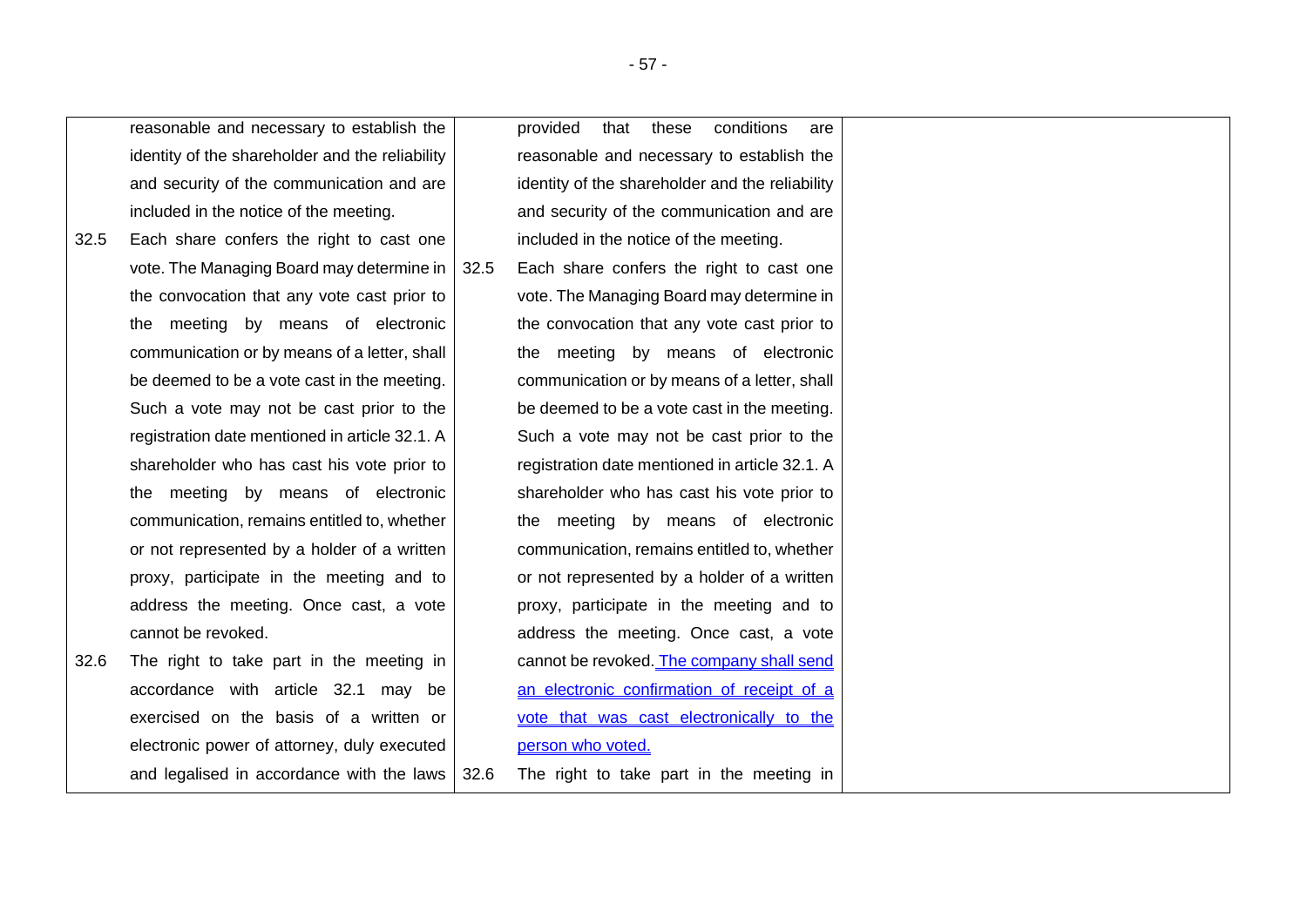applicable to the power of attorney. The company shall be authorised (i) to admit to the General Meeting an attorney whose power of attorney has not been legalised in accordance with the laws applicable to the power of attorney and (ii) to allow such attorney to exercise the meeting rights in accordance with article [32.1](#page-53-1). The company shall allow the shareholders and the Depository Receipt Holders to present the power of attorney to the company by electronic means of communication.

- 32.7 The Managing Directors and the Supervisory Directors shall, as such, have the right to give advice in the General Meeting.
- 32.8 The chairperson of the General Meeting shall decide on the admittance of persons other than those mentioned above in this article.

accordance with article [32.1](#page-53-1) may be exercised on the basis of a written or electronic power of attorney, duly executed and legalised in accordance with the laws applicable to the power of attorney. The company shall be authorised (i) to admit to the General Meeting an attorney whose power of attorney has not been legalised in accordance with the laws applicable to the power of attorney and (ii) to allow such attorney to exercise the meeting rights in accordance with article [32.1.](#page-53-1) The company shall allow the shareholders and the Depository Receipt Holders to present the power of attorney to the company by electronic means of communication.

- 32.7 The Managing Directors and the Supervisory Directors shall, as such, have the right to give advice in the General Meeting.
- 32.8 The chairperson of the General Meeting shall decide on the admittance of persons other than those mentioned above in this article.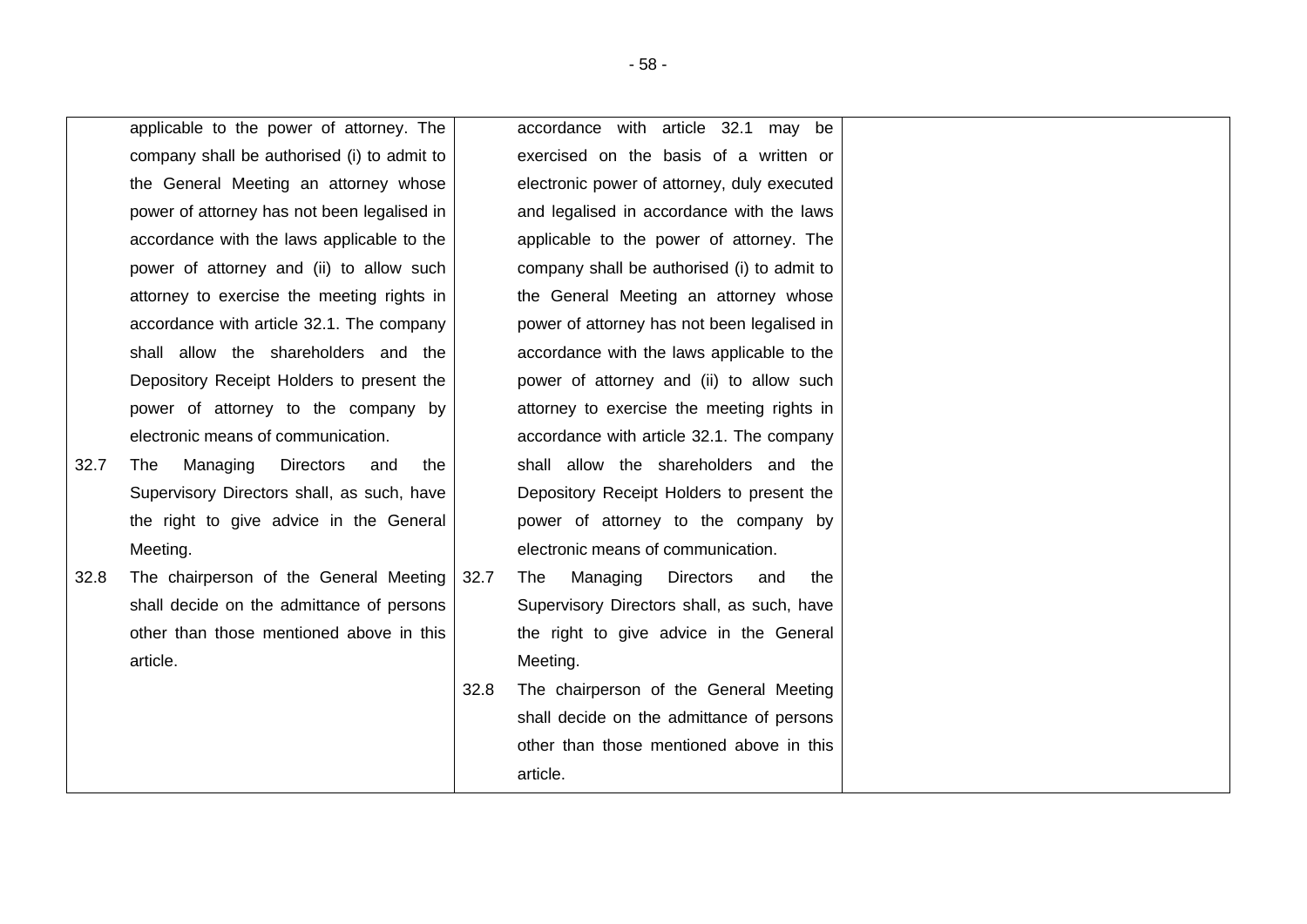| 33.  | <b>PRESIDING GENERAL MEETINGS. MINUTES.</b>   | 33.  | <b>PRESIDING GENERAL MEETINGS. MINUTES.</b>     | "Chairman" is replaced by the gender-neutral            |
|------|-----------------------------------------------|------|-------------------------------------------------|---------------------------------------------------------|
| 33.1 | The General Meeting shall be presided over    | 33.1 | The General Meeting shall be presided over      | "chairperson". The Dutch text will not change in this   |
|      | by the chairman of the Supervisory Board      |      | the <del>chairmanchairperson</del> of the<br>bv | respect, as it refers to "voorzitter" (gender-neutral). |
|      | who, even if he is present at the meeting,    |      | Supervisory Board who, even if he is present    |                                                         |
|      | may designate another person as chairman      |      | at the meeting, may designate another           |                                                         |
|      | of the meeting. If in the absence of the      |      | person as chairmanchairperson of the            |                                                         |
|      | chairman of the Supervisory Board the         |      | meeting. If in the absence of the               |                                                         |
|      | chairman has not designated another           |      | chairmanchairperson of the Supervisory          |                                                         |
|      | person as chairman of the meeting, the        |      | Board the chairmanchairperson has not           |                                                         |
|      | Supervisory Directors present at the          |      | designated<br>another<br>person<br>as           |                                                         |
|      | meeting shall appoint one of them as          |      | chairmanchairperson of the meeting, the         |                                                         |
|      | chairman. In the absence of all Supervisory   |      | Supervisory Directors<br>present at the         |                                                         |
|      | Directors the meeting shall appoint its own   |      | meeting shall appoint one of them as            |                                                         |
|      | chairman. The chairman shall designate the    |      | chairmanchairperson. In the absence of all      |                                                         |
|      | secretary of the meeting.                     |      | Supervisory Directors the meeting shall         |                                                         |
| 33.2 | Unless a notarial record of the proceedings   |      | appoint its own chairmanchairperson. The        |                                                         |
|      | at the meeting is drawn up, minutes thereof   |      | chairmanchairperson shall designate the         |                                                         |
|      | shall be kept. The minutes shall be approved  |      | secretary of the meeting.                       |                                                         |
|      | and, in confirmation thereof, signed by the   | 33.2 | Unless a notarial record of the proceedings     |                                                         |
|      | chairman and the secretary of the relevant    |      | at the meeting is drawn up, minutes thereof     |                                                         |
|      | meeting or approved by a subsequent           |      | shall be kept. The minutes shall be approved    |                                                         |
|      | meeting. In the latter case the minutes shall |      | and, in confirmation thereof, signed by the     |                                                         |
|      | be signed in confirmation of approval by the  |      | chairmanchairperson and the secretary of        |                                                         |
|      | chairman and the secretary of that meeting.   |      | the relevant meeting or approved by a           |                                                         |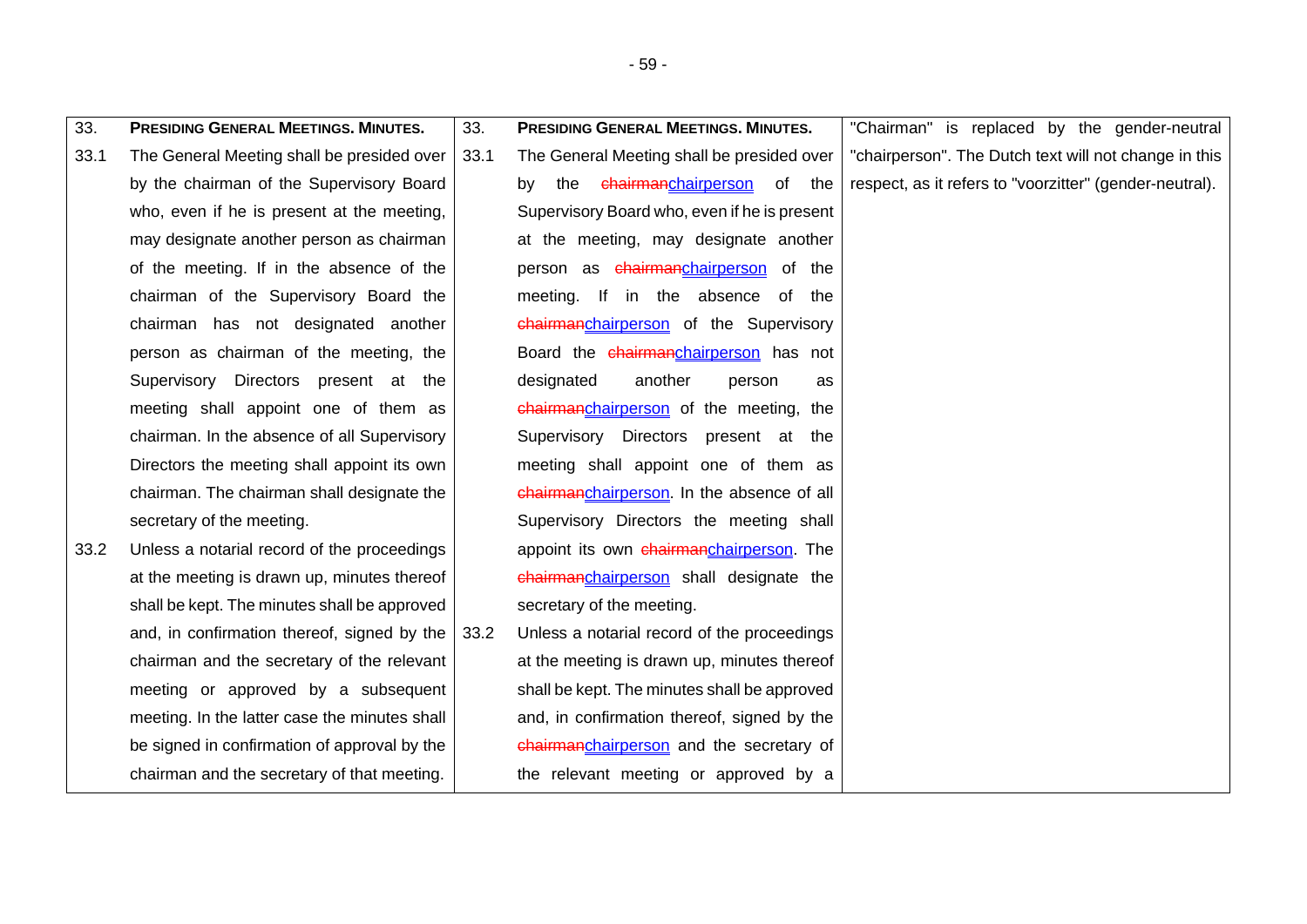| 33.3 | The chairman of the meeting, the Managing     |      | subsequent meeting. In the latter case the   |  |
|------|-----------------------------------------------|------|----------------------------------------------|--|
|      | Board or the Supervisory Board may at all     |      | minutes shall be signed in confirmation of   |  |
|      | times give instructions for the drawing up of |      | approval by the chairmanchairperson and      |  |
|      | a notarial record at the expense of the       |      | the secretary of that meeting.               |  |
|      | company.                                      | 33.3 | The chairmanchairperson of the meeting,      |  |
| 33.4 | All questions concerning admission to the     |      | the Managing Board or the Supervisory        |  |
|      | General Meeting, the exercise of the voting   |      | Board may at all times give instructions for |  |
|      | rights and the result of the votes and all    |      | the drawing up of a notarial record at the   |  |
|      | matters<br>connected<br>with<br>other<br>the  |      | expense of the company.                      |  |
|      | proceedings at the meeting shall be decided   | 33.4 | All questions concerning admission to the    |  |
|      | by the chairman of the relevant meeting.      |      | General Meeting, the exercise of the voting  |  |
| 33.5 | The chairman of the meeting is authorised to  |      | rights and the result of the votes and all   |  |
|      | admit third parties to the General Meeting.   |      | matters<br>other<br>connected<br>with<br>the |  |
|      |                                               |      | proceedings at the meeting shall be decided  |  |
|      |                                               |      | by the chairmanchairperson of the relevant   |  |
|      |                                               |      | meeting.                                     |  |
|      |                                               | 33.5 | The chairmanchairperson of the meeting is    |  |
|      |                                               |      | authorised to admit third parties to the     |  |
|      |                                               |      | General Meeting.                             |  |
| 34.  | <b>VOTING RIGHT.</b>                          | 34.  | <b>VOTING RIGHT.</b>                         |  |
| 34.1 | Resolutions of the General Meeting shall be   | 34.1 | Resolutions of the General Meeting shall be  |  |
|      | adopted by a simple majority of the votes     |      | adopted by a simple majority of the votes    |  |
|      | cast in the meeting, unless the law or the    |      | cast in the meeting, unless the law or the   |  |
|      | articles of association explicitly require a  |      | articles of association explicitly require a |  |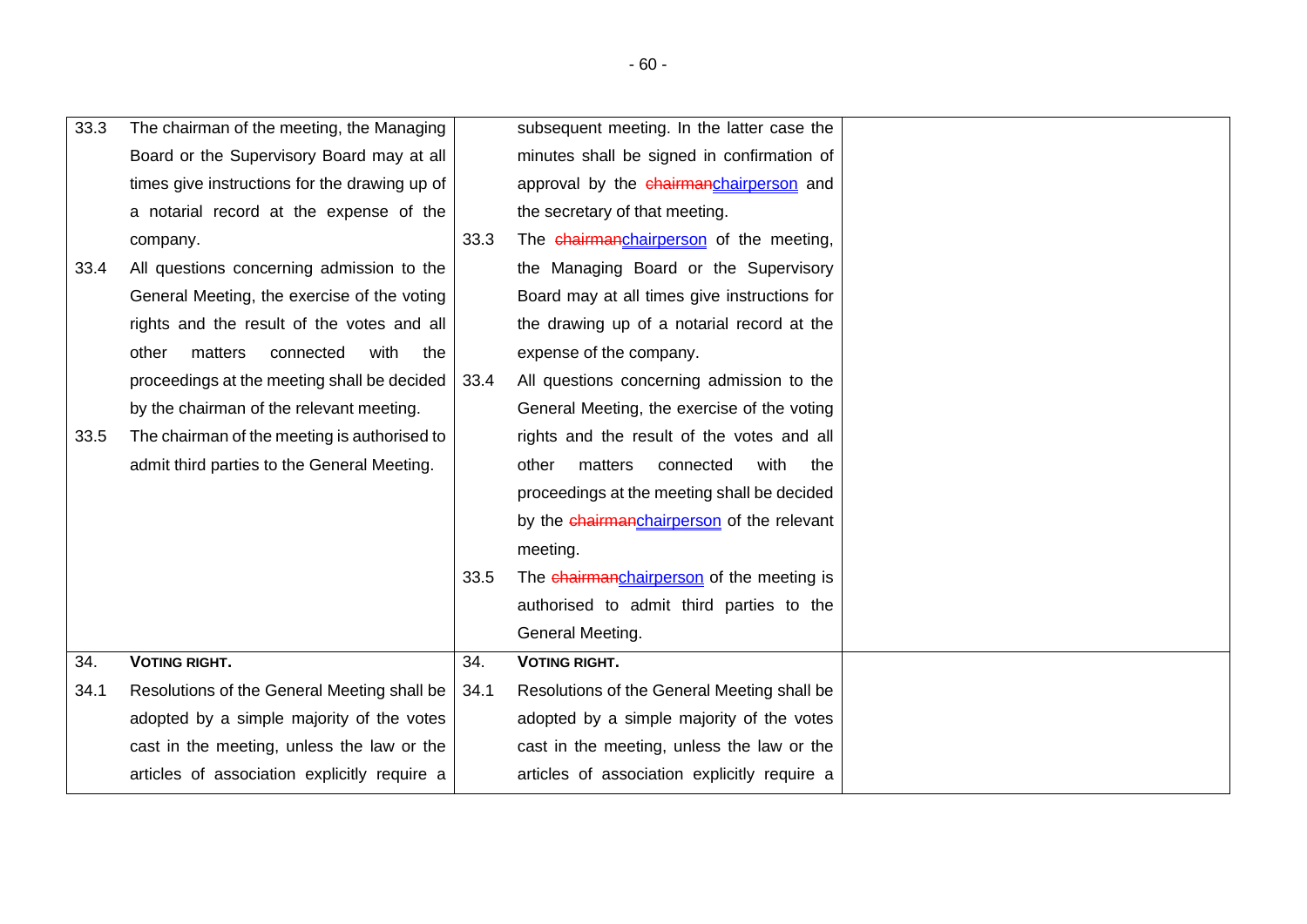|      | greater majority.                               |      | greater majority.                               |
|------|-------------------------------------------------|------|-------------------------------------------------|
| 34.2 | The chairperson shall decide on the method      | 34.2 | The chairperson shall decide on the method      |
|      | of voting.                                      |      | of voting.                                      |
| 34.3 | If there is a tie of votes in a vote other than | 34.3 | If there is a tie of votes in a vote other than |
|      | a vote for the election of persons, the         |      | a vote for the election of persons, the         |
|      | proposal is thus rejected.                      |      | proposal is thus rejected.                      |
| 34.4 | Abstentions and invalid votes shall not be      | 34.4 | Abstentions and invalid votes shall not be      |
|      | counted as votes.                               |      | counted as votes.                               |
| 34.5 | The chairperson's decision at the General       | 34.5 | The chairperson's decision at the General       |
|      | Meeting on the result of a vote shall be final  |      | Meeting on the result of a vote shall be final  |
|      | and binding. The same shall apply to the        |      | and binding. The same shall apply to the        |
|      | contents of an adopted resolution insofar as    |      | contents of an adopted resolution insofar as    |
|      | the same arises out of an unwritten             |      | the same arises out of an unwritten             |
|      | proposal. If, however, the correctness of that  |      | proposal. If, however, the correctness of that  |
|      | decision is challenged immediately after its    |      | decision is challenged immediately after its    |
|      | pronouncement, a new vote shall be taken if     |      | pronouncement, a new vote shall be taken if     |
|      | either the majority of the persons present      |      | either the majority of the persons present      |
|      | and entitled to vote, or, if the original vote  |      | and entitled to vote, or, if the original vote  |
|      | was not taken by roll call or in writing, any   |      | was not taken by roll call or in writing, any   |
|      | person present and entitled to vote, so         |      | person present and entitled to vote, so         |
|      | desires. The original vote shall have no legal  |      | desires. The original vote shall have no legal  |
|      | consequences as a result of the new vote.       |      | consequences as a result of the new vote.       |
| 34.6 | In the General Meeting, no voting rights may    | 34.6 | In the General Meeting, no voting rights may    |
|      | be exercised for any share held by the          |      | be exercised for any share held by the          |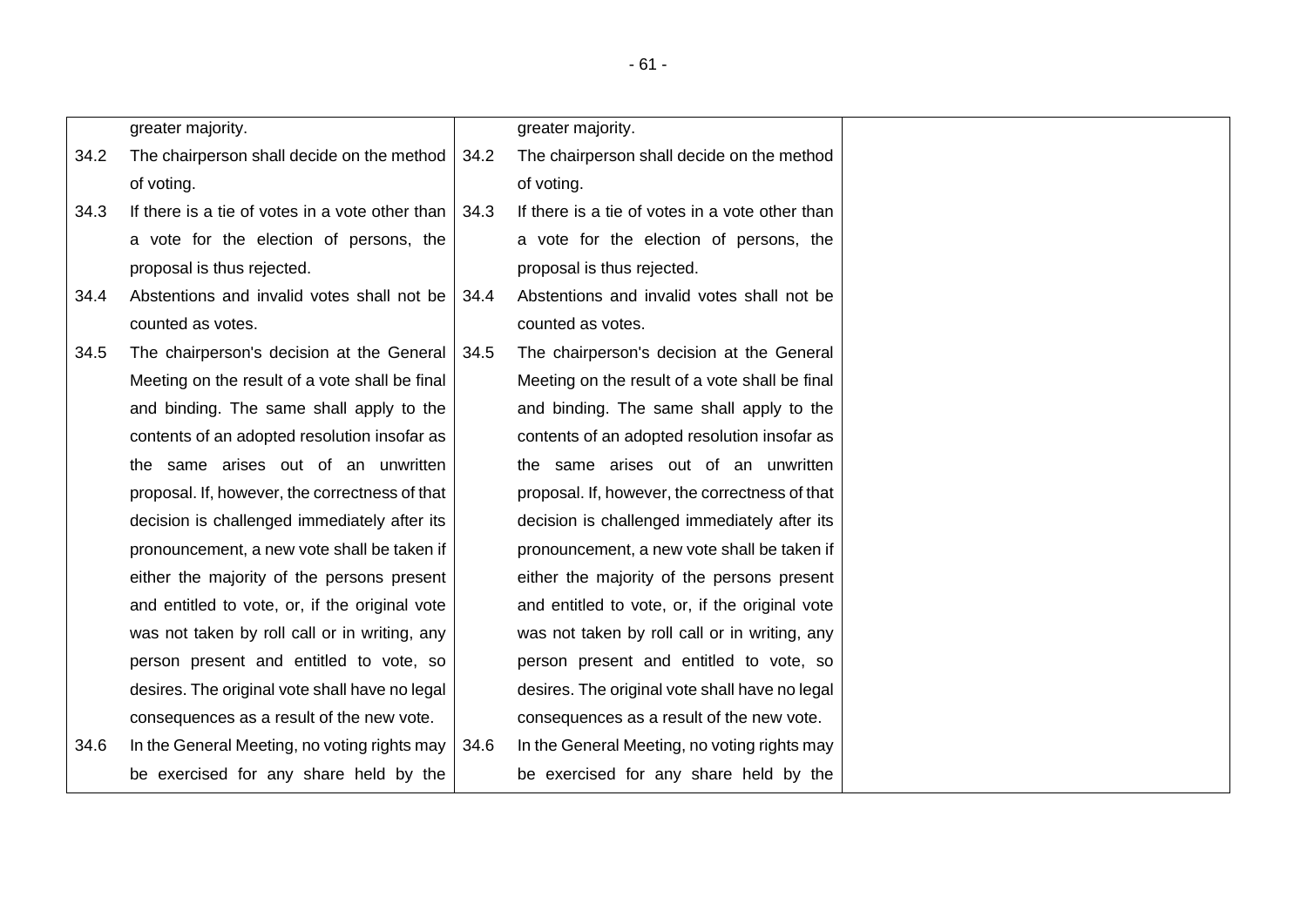company or a subsidiary, or for any share for which the company or a subsidiary holds the Depository Receipts. However, usufructuaries of shares owned by the company or a subsidiary are not excluded from exercising the voting rights if the right of usufruct was created before the share was owned by the company or such subsidiary. The company or a subsidiary may not exercise voting rights for a share in respect of which it holds a right of pledge or usufruct.

- 34.7 When determining how many votes are cast by shareholders, how many shareholders are present or represented, or which part of the company's issued capital is represented, no account shall be taken of shares for which, pursuant to the law or these articles of association, no vote can be cast.
- 34.8 Without prejudice to the other provisions of this article 34, the company shall determine for each resolution passed:
	- (a) the number of shares on which valid votes have been cast;

company or a subsidiary, or for any share for which the company or a subsidiary holds the Depository Receipts. However, usufructuaries of shares owned by the company or a subsidiary are not excluded from exercising the voting rights if the right of usufruct was created before the share was owned by the company or such subsidiary. The company or a subsidiary may not exercise voting rights for a share in respect of which it holds a right of pledge or usufruct.

- 34.7 When determining how many votes are cast by shareholders, how many shareholders are present or represented, or which part of the company's issued capital is represented, no account shall be taken of shares for which, pursuant to the law or these articles of association, no vote can be cast.
- 34.8 Without prejudice to the other provisions of this article 34, the company shall determine for each resolution passed:
	- (a) the number of shares on which valid votes have been cast;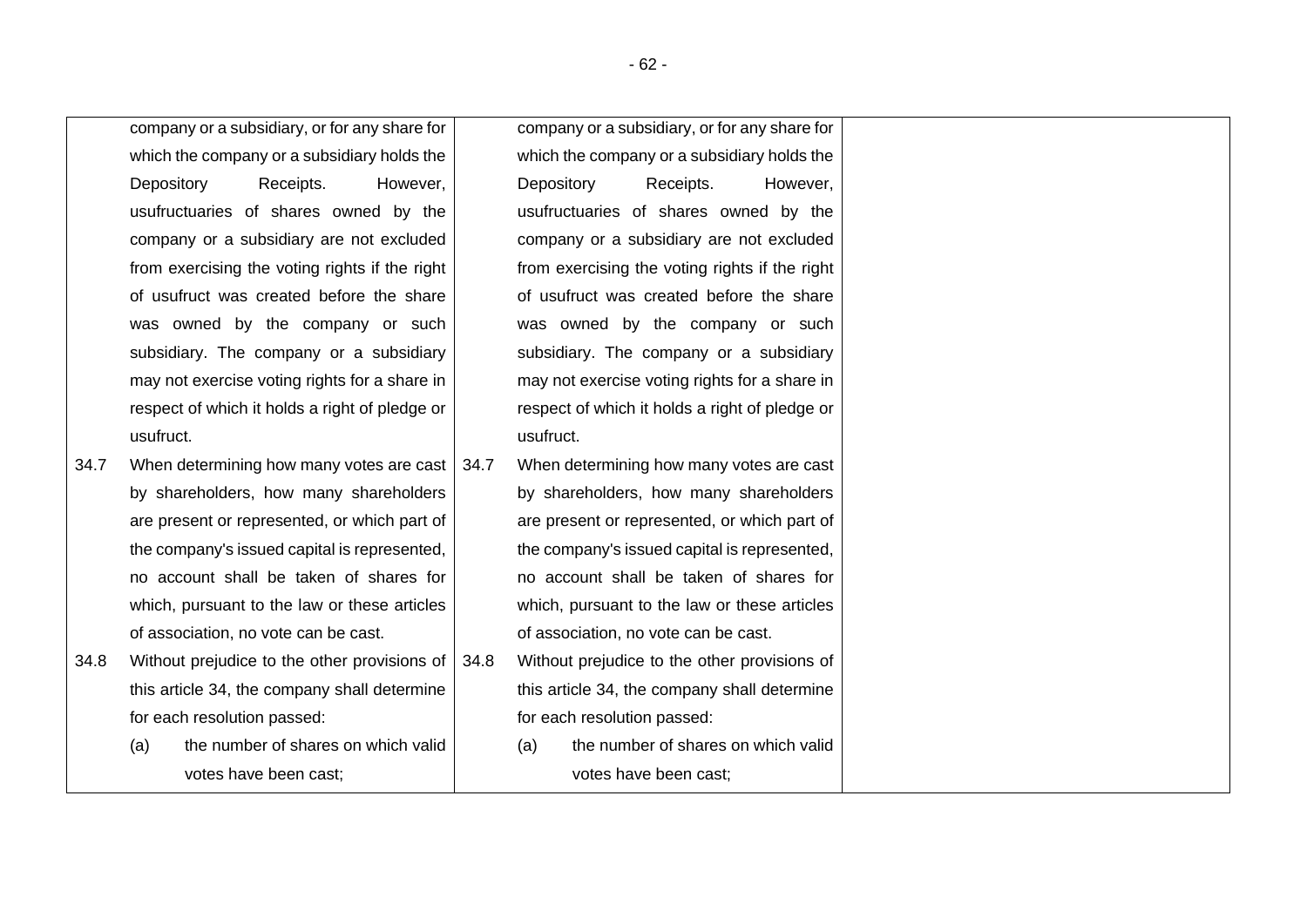<span id="page-62-0"></span>

|      | (b)      | the percentage that the number of                   |      | (b)      | the percentage that the number of               |                                                    |
|------|----------|-----------------------------------------------------|------|----------|-------------------------------------------------|----------------------------------------------------|
|      |          | shares as referred to under (a)                     |      |          | shares as referred to under (a)                 |                                                    |
|      |          | represents in the issued share                      |      |          | represents in the issued share                  |                                                    |
|      |          | capital;                                            |      |          | capital;                                        |                                                    |
|      | (c)      | the aggregate number of votes                       |      | (c)      | the aggregate number of votes                   |                                                    |
|      |          | validly cast; and                                   |      |          | validly cast; and                               |                                                    |
|      | (d)      | the aggregate number of votes cast                  |      | (d)      | the aggregate number of votes cast              |                                                    |
|      |          | in favour of and against a resolution,              |      |          | in favour of and against a resolution,          |                                                    |
|      |          | number<br>well<br>the<br>0f<br>as<br>as             |      |          | well<br>number of<br>the<br>as<br>as            |                                                    |
|      |          | abstentions.                                        |      |          | abstentions.                                    |                                                    |
| 35.  |          | <b>SPECIAL RESOLUTIONS.</b>                         | 35.  |          | <b>SPECIAL RESOLUTIONS.</b>                     | It is proposed to extend the term for holding a    |
| 35.1 |          | On a proposal of the Managing Board which           | 35.1 |          | On a proposal of the Managing Board which       | second General Meeting as referred to in article   |
|      |          | has been approved by the Supervisory                |      |          | has been approved by the Supervisory            | 35.4 to eight weeks, to allow sufficient time to   |
|      |          | Board the General Meeting is authorised to          |      |          | Board the General Meeting is authorised to      | convene the meeting with due observance of the     |
|      |          | resolve to amend the articles of association,       |      |          | resolve to amend the articles of association,   | notice period of forty-two days set out in Section |
|      |          | to dissolve the company or to conclude a            |      |          | to dissolve the company or to conclude a        | 2:115 of the Dutch Civil Code.                     |
|      |          | legal merger (juridische fusie) or a demerger       |      |          | legal merger (juridische fusie) or a demerger   |                                                    |
|      |          | (splitsing) as referred to in title 7 of book 2     |      |          | (splitsing) as referred to in title 7 of book 2 |                                                    |
|      |          | DCC, unless the company acts as acquiring           |      |          | DCC, unless the company acts as acquiring       |                                                    |
|      | company. |                                                     |      | company. |                                                 |                                                    |
| 35.2 |          | A resolution of the General Meeting referred   35.2 |      |          | A resolution of the General Meeting referred    |                                                    |
|      |          | to in article 35.1 which has not been taken         |      |          | to in article 35.1 which has not been taken     |                                                    |

on proposal of the Managing Board and prior approval of the Supervisory Board should be

<span id="page-62-1"></span>on proposal of the Managing Board and prior approval of the Supervisory Board should be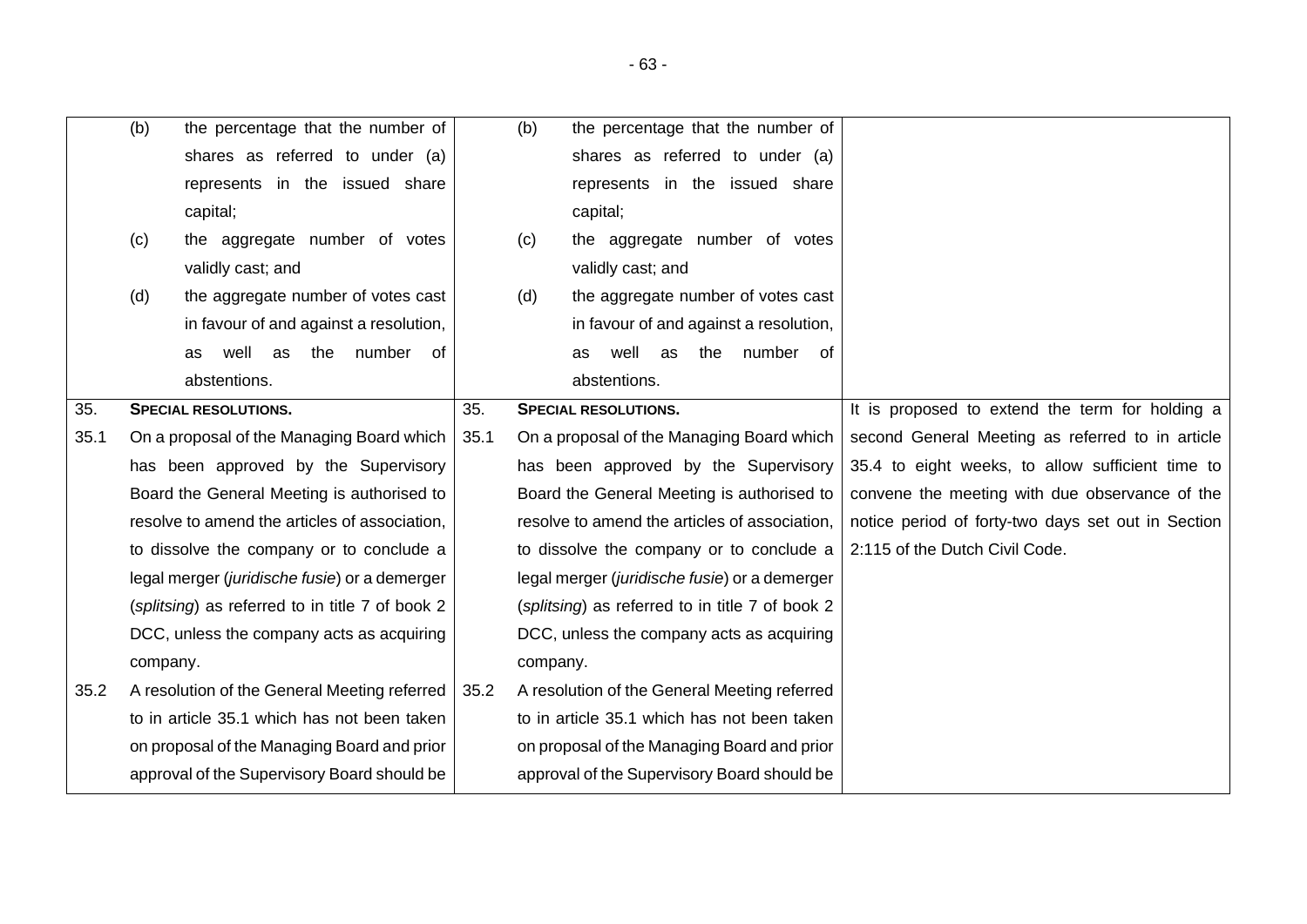taken by a majority of at least two thirds of the votes cast in a meeting in which at least fifty per cent (50%) of the issued capital is represented.

- 35.3 A resolution of the General Meeting to conclude a legal merger or a demerger as referred to in title 7 of book 2 DCC which has been taken on proposal of the Managing Board and with the prior approval of the Supervisory Board should be taken by a majority of two thirds of the votes cast if less than fifty per cent (50%) of the issued capital is represented.
- 35.4 In the event in a meeting as referred to in article [35.2](#page-62-1) not at least fifty per cent (50%) of the issued share capital is represented, a second meeting shall be convened, to be held no later than six weeks after the first meeting.

In the second meeting valid resolutions can be adopted with respect to the proposals placed on the agenda for the first meeting, regardless the share capital represented in the second meeting, provided with a majority taken by a majority of at least two thirds of the votes cast in a meeting in which at least fifty per cent (50%) of the issued capital is represented.

35.3 A resolution of the General Meeting to conclude a legal merger or a demerger as referred to in title 7 of book 2 DCC which has been taken on proposal of the Managing Board and with the prior approval of the Supervisory Board should be taken by a majority of two thirds of the votes cast if less than fifty per cent (50%) of the issued capital is represented.

35.4 In the event in a meeting as referred to in article [35.2](#page-62-1) not at least fifty per cent (50%) of the issued share capital is represented, a second meeting shall be convened, to be held no later than sixeight weeks after the first meeting.

> In the second meeting valid resolutions can be adopted with respect to the proposals placed on the agenda for the first meeting, regardless the share capital represented in the second meeting, provided with a majority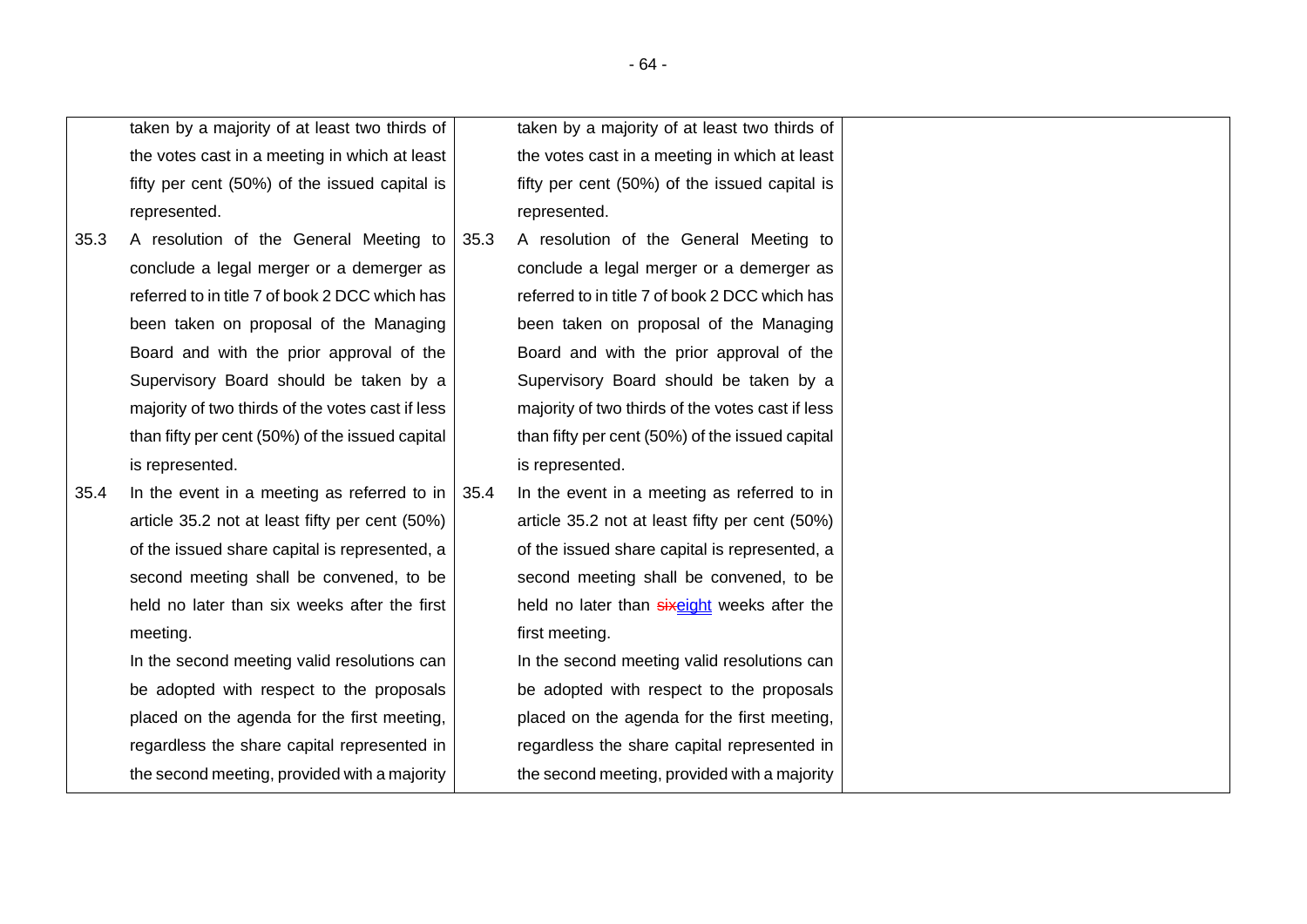|      | of at least two thirds of the votes cast. The |      | of at least two thirds of the votes cast. The |
|------|-----------------------------------------------|------|-----------------------------------------------|
|      | notice convening the second meeting shall     |      | notice convening the second meeting shall     |
|      | indicate and set forth the reasons why at     |      | indicate and set forth the reasons why at     |
|      | such second meeting a resolution may be       |      | such second meeting a resolution may be       |
|      | adopted irrespective of the share capital     |      | adopted irrespective of the share capital     |
|      | represented at the meeting.                   |      | represented at the meeting.                   |
| 36.  | <b>LIQUIDATION.</b>                           | 36.  | <b>LIQUIDATION.</b>                           |
| 36.1 | If the company is dissolved as a result of a  | 36.1 | If the company is dissolved as a result of a  |
|      | resolution of the General Meeting, the        |      | resolution of the General Meeting, the        |
|      | Managing Directors shall act as liquidators   |      | Managing Directors shall act as liquidators   |
|      | of the assets of the company, subject to the  |      | of the assets of the company, subject to the  |
|      | supervision of the Supervisory Board.         |      | supervision of the Supervisory Board.         |
| 36.2 | During the liquidation these articles of 36.2 |      | During the liquidation these articles of      |
|      | association shall remain in force as far as   |      | association shall remain in force as far as   |
|      | possible.                                     |      | possible.                                     |
| 36.3 | Anything remaining of the assets of the 36.3  |      | Anything remaining of the assets of the       |
|      | company after the creditors have been paid    |      | company after the creditors have been paid    |
|      | shall be distributed to the shareholders in   |      | shall be distributed to the shareholders in   |
|      | proportion to the nominal amount of their     |      | proportion to the nominal amount of their     |
|      | shareholdings.                                |      | shareholdings.                                |
| 36.4 | After the completion of the liquidation, the  | 36.4 | After the completion of the liquidation, the  |
|      | books, papers and other data media of the     |      | books, papers and other data media of the     |
|      | company shall be kept for the term as         |      | company shall be kept for the term as         |
|      | described by law by the person designated     |      | described by law by the person designated     |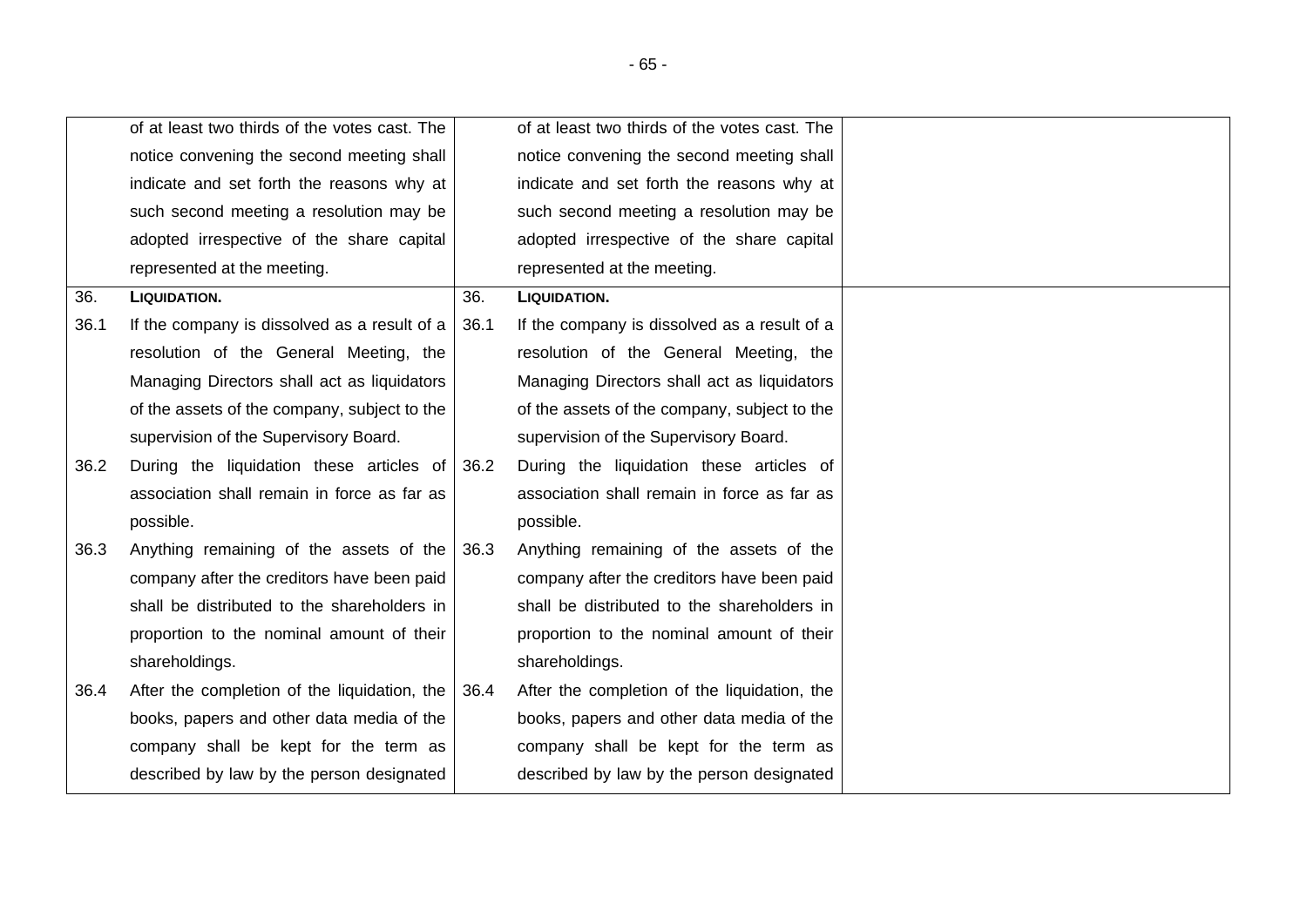| "dators.<br>τn<br>tο<br>nose<br>* this burl<br>. nv<br>. | ≅liɑuidators.<br>purpose<br>this<br>ΙOΙ<br>TNE.<br>. OV |  |
|----------------------------------------------------------|---------------------------------------------------------|--|
|                                                          |                                                         |  |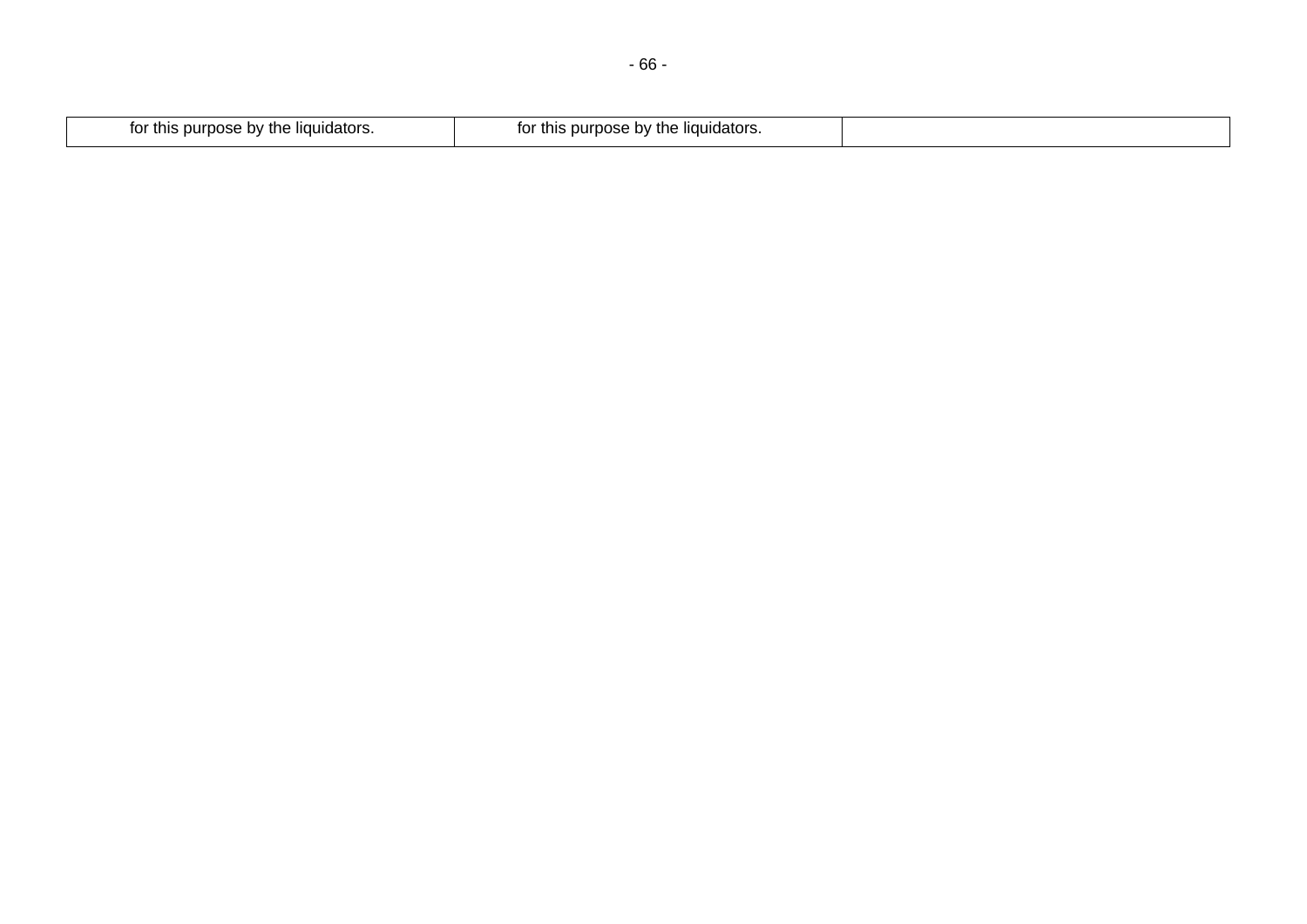|     |                    | <b>Huidige tekst statuten</b>                               |                |                                                           | Voorgestelde gewijzigde tekst                               |  |
|-----|--------------------|-------------------------------------------------------------|----------------|-----------------------------------------------------------|-------------------------------------------------------------|--|
| 1.  |                    | NAAM. ZETEL.                                                | 1 <sub>1</sub> |                                                           | NAAM. ZETEL.                                                |  |
| 1.1 |                    | De vennootschap draagt de naam: Shop Apotheke Europe N.V.   | 1.1            | De vennootschap draagt de naam: Shop Apotheke Europe N.V. |                                                             |  |
| 1.2 |                    | Zij is gevestigd te Venlo.                                  | 1.2            |                                                           | Zij is gevestigd te VenloSevenum.                           |  |
| 2.  | <b>DEFINITIES.</b> |                                                             | 2.             | <b>DEFINITIES.</b>                                        |                                                             |  |
|     |                    | In deze statuten wordt verstaan onder:                      |                |                                                           | In deze statuten wordt verstaan onder:                      |  |
|     | (a)                | Algemene Vergadering: het orgaan van de vennootschap dat    |                | (a)                                                       | Algemene Vergadering: het orgaan van de vennootschap dat    |  |
|     |                    | gevormd wordt door de stemgerechtigden en de                |                |                                                           | gevormd wordt door de stemgerechtigden en<br>de             |  |
|     |                    | Certificaathouders;                                         |                |                                                           | Certificaathouders;                                         |  |
|     | (b)                | BW: het Burgerlijk Wetboek;                                 |                | (b)                                                       | BW: het Burgerlijk Wetboek;                                 |  |
|     | (c)                | Certificaathouders: houders van Certificaten en zij die als |                | (c)                                                       | Certificaathouders: houders van Certificaten en zij die als |  |
|     |                    | gevolg van een op een aandeel gevestigd vruchtgebruik of    |                |                                                           | gevolg van een op een aandeel gevestigd vruchtgebruik of    |  |
|     |                    | pandrecht de rechten hebben die de wet toekent aan houders  |                |                                                           | pandrecht de rechten hebben die de wet toekent aan houders  |  |
|     |                    | van Certificaten, hieronder uitdrukkelijk begrepen de       |                |                                                           | van Certificaten, hieronder uitdrukkelijk begrepen de       |  |
|     |                    | aandeelhouders die als gevolg van een op diens aandeel      |                |                                                           | aandeelhouders die als gevolg van een op diens aandeel      |  |
|     |                    | gevestigd recht van vruchtgebruik geen stemrecht hebben;    |                |                                                           | gevestigd recht van vruchtgebruik geen stemrecht hebben;    |  |
|     | (d)                | Certificaten: met medewerking van de vennootschap           |                | (d)                                                       | Certificaten: met medewerking van de vennootschap           |  |
|     |                    | uitgegeven certificaten op naam van aandelen in de          |                |                                                           | uitgegeven certificaten op naam van aandelen in de          |  |
|     |                    | vennootschap;                                               |                |                                                           | vennootschap;                                               |  |
|     | (e)                | Commissaris: een lid van de Raad van Commissarissen;        |                | (e)                                                       | Commissaris: een lid van de Raad van Commissarissen;        |  |
|     | (f)                | Directie: het orgaan belast met het bestuur van de          |                | (f)                                                       | Directie: het orgaan belast met het bestuur van de          |  |
|     |                    | vennootschap bedoeld in artikel 14;                         |                |                                                           | vennootschap bedoeld in artikel 14;                         |  |
|     | (g)                | Directeur: een lid van de Directie;                         |                | (g)                                                       | Directeur: een lid van de Directie;                         |  |
|     | (h)                | elektronisch: een door een elektronisch communicatiemiddel  |                |                                                           |                                                             |  |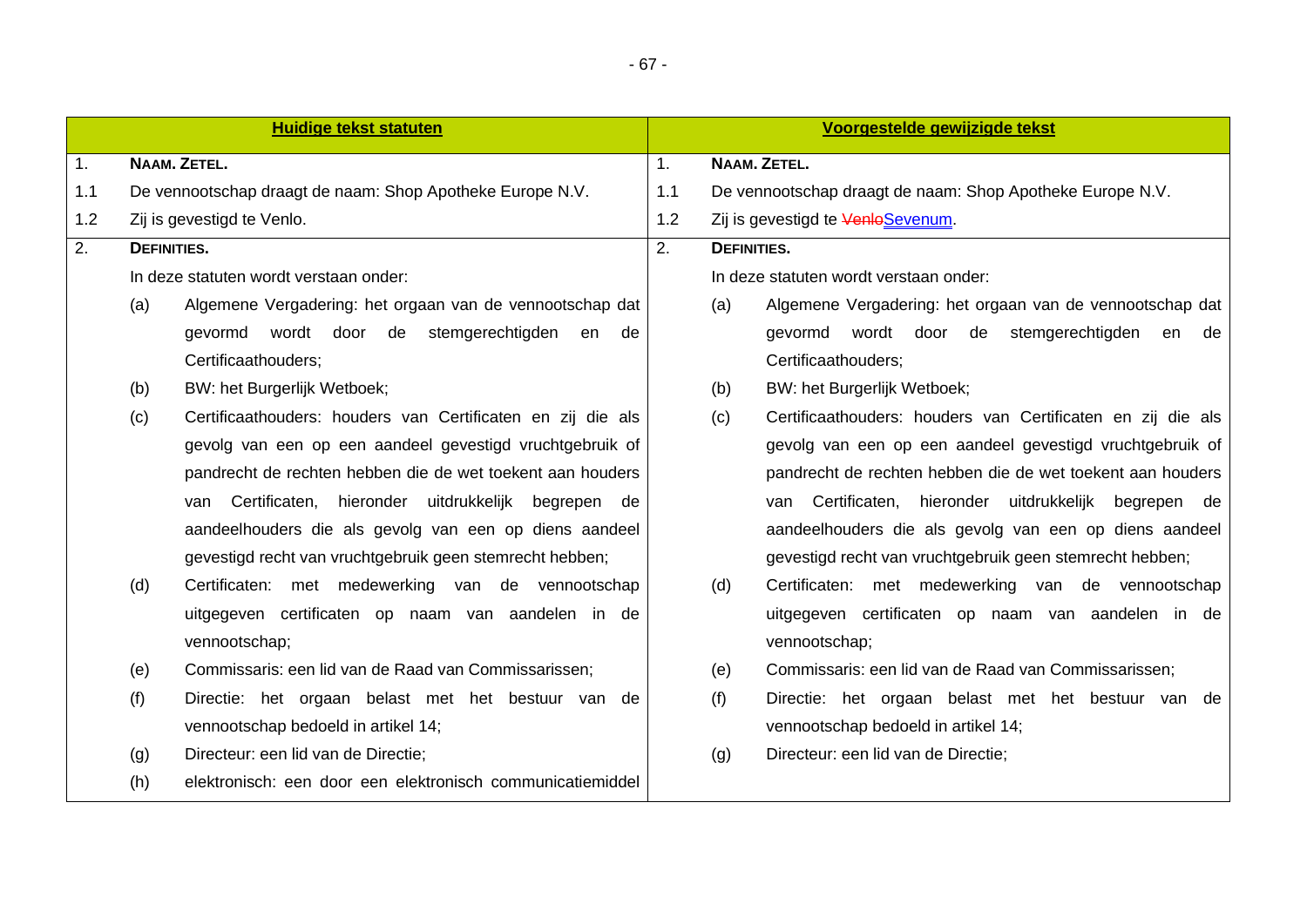|    | (i)   | Jaarrekening: de balans en de winst- en verliesrekening met de     |    |       | verzonden bericht dat leesbaar en reproduceerbaar is;              |
|----|-------|--------------------------------------------------------------------|----|-------|--------------------------------------------------------------------|
|    |       | toelichting, en de geconsolideerde jaarrekening indien de          |    | (i)   | Jaarrekening: de balans en de winst- en verliesrekening met de     |
|    |       | vennootschap een geconsolideerde jaarrekening opstelt;             |    |       | toelichting, en de geconsolideerde jaarrekening indien de          |
|    | (j)   | Jaarverslag: het jaarlijkse bestuursverslag als bedoeld in artikel |    |       | vennootschap een geconsolideerde jaarrekening opstelt;             |
|    |       | 2:391 BW;                                                          |    | (j)   | Jaarverslag: het jaarlijkse bestuursverslag als bedoeld in artikel |
|    | (k)   | Raad van Commissarissen: het orgaan belast met het toezicht        |    |       | 2:391 BW;                                                          |
|    |       | op de vennootschap bedoeld in artikel 20;                          |    | (k)   | Raad van Commissarissen: het orgaan belast met het toezicht        |
|    | (1)   | schriftelijk: bij brief, akte of ander geschrift;                  |    |       | op de vennootschap bedoeld in artikel 20;                          |
|    | (m)   | stemgerechtigden:<br>stemgerechtigde<br>aandeelhouders,            |    | (1)   | schriftelijk: bij brief, akte of ander geschrift;                  |
|    |       | stemgerechtigde<br>vruchtgebruikers<br>stemgerechtigde<br>en       |    | (m)   | stemgerechtigden:<br>stemgerechtigde<br>aandeelhouders,            |
|    |       | pandhouders. Voor de toepassing van deze statuten worden           |    |       | stemgerechtigde<br>vruchtgebruikers<br>stemgerechtigde<br>en       |
|    |       | met betrekking tot aandelen die behoren tot een verzameldepot      |    |       | pandhouders. Voor de toepassing van deze statuten worden           |
|    |       | of een girodepot als stemgerechtigde aandeelhouders,               |    |       | met betrekking tot aandelen die behoren tot een verzameldepot      |
|    |       | stemgerechtigde<br>vruchtgebruikers<br>en<br>stemgerechtigde       |    |       | of een girodepot als stemgerechtigde aandeelhouders,               |
|    |       | pandhouders beschouwd degenen die als zodanig zijn                 |    |       | stemgerechtigde<br>vruchtgebruikers<br>stemgerechtigde<br>en       |
|    |       | opgenomen in de administratie van de aangesloten instelling        |    |       | pandhouders beschouwd degenen die als zodanig zijn                 |
|    |       | die het desbetreffende verzameldepot beheert;                      |    |       | opgenomen in de administratie van de aangesloten instelling die    |
|    |       |                                                                    |    |       | het desbetreffende verzameldepot beheert;                          |
| 3. | DOEL. |                                                                    | 3. | DOEL. |                                                                    |
|    |       | De vennootschap heeft ten doel:                                    |    |       | De vennootschap heeft ten doel:                                    |
|    | (a)   | het verkrijgen, vervreemden, deelnemen in, het voeren van          |    | (a)   | het verkrijgen, vervreemden, deelnemen in, het voeren van          |
|    |       | beheer over, en het financieren van andere vennootschappen         |    |       | beheer over, en het financieren van andere vennootschappen         |

en ondernemingen van welke aard ook;

verzonden bericht dat leesbaar en reproduceerbaar is;

- 68 -

(h) elektronisch: een door een elektronisch communicatiemiddel

en ondernemingen van welke aard ook;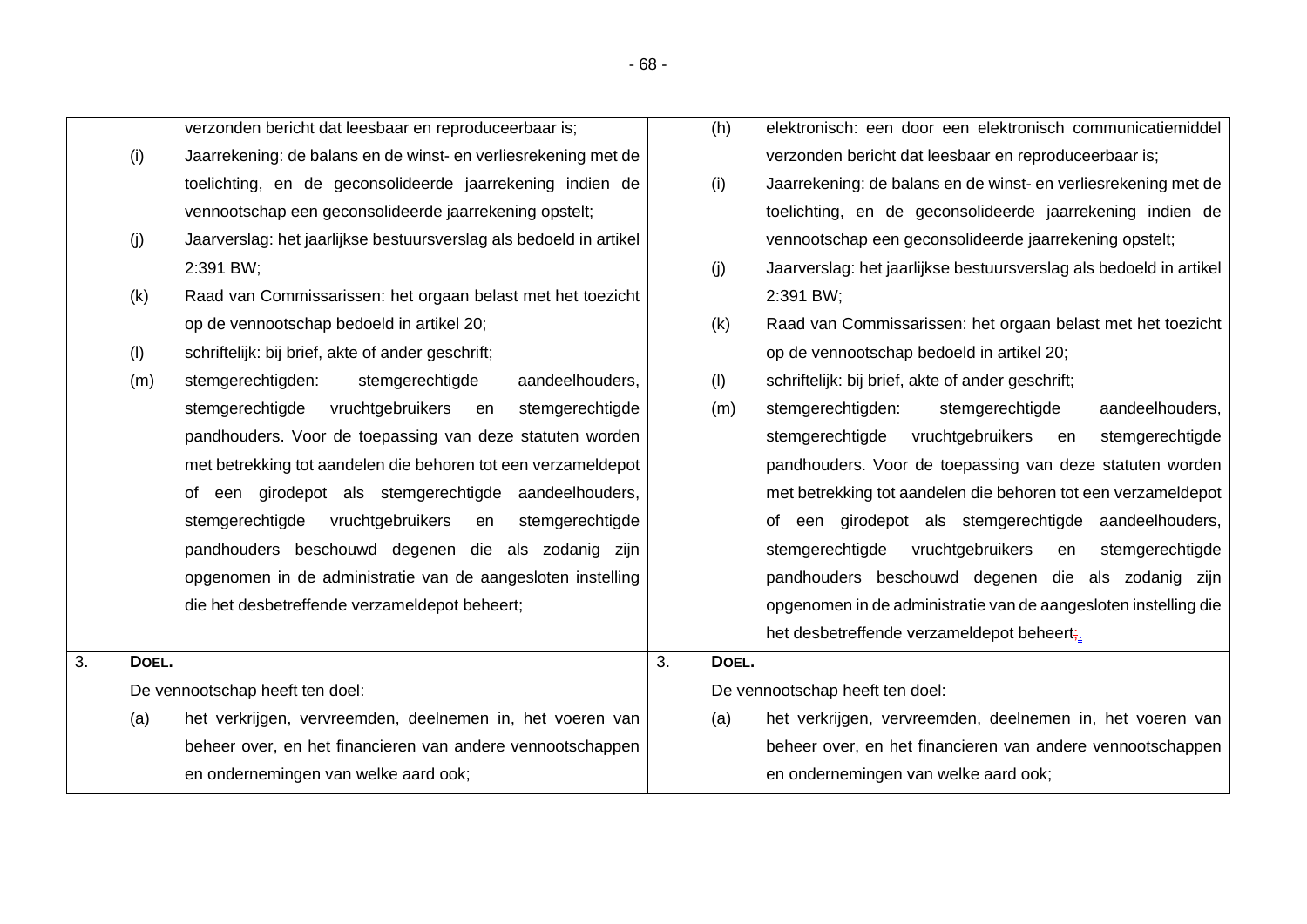- (b) het verkrijgen, beheren, houden, exploiteren, bezwaren en vervreemden van bedrijfsmiddelen en andere vermogenswaarden;
	- (c) het lenen en ter leen verstrekken van gelden en het aangaan van alle soorten financiële transacties, daaronder mede begrepen het uitgeven van obligaties, schuldbekentenissen of andere waardepapieren;
	- (d) het verhandelen van valuta, effecten en vermogenswaarden en aangaan van alle soorten afgeleide transacties en dekkingstransacties;
	- (e) het verstrekken van garanties en het verbinden van de vennootschap en het bezwaren van activa van de vennootschap ten behoeve van groepsmaatschappijen en van derden;
	- (f) het verlenen van diensten en het geven van andere ondersteuning aan rechtspersonen en groepsmaatschappijen;
	- (g) het exploiteren en verhandelen van octrooien, merkrechten, vergunningen, knowhow andere industriële eigendomsrechten;
	- (h) het verrichten van alle soorten industriële, financiële en commerciële activiteiten,

en voorts het verrichten van al hetgeen met het vorenstaande verband houdt of daartoe bevorderlijk kan zijn.

- (b) het verkrijgen, beheren, houden, exploiteren, bezwaren en vervreemden van bedrijfsmiddelen en andere vermogenswaarden;
- (c) het lenen en ter leen verstrekken van gelden en het aangaan van alle soorten financiële transacties, daaronder mede begrepen het uitgeven van obligaties, schuldbekentenissen of andere waardepapieren;
- (d) het verhandelen van valuta, effecten en vermogenswaarden en aangaan van alle soorten afgeleide transacties en dekkingstransacties;
- (e) het verstrekken van garanties en het verbinden van de vennootschap en het bezwaren van activa van de vennootschap ten behoeve van groepsmaatschappijen en van derden;
- (f) het verlenen van diensten en het geven van andere ondersteuning aan rechtspersonen en groepsmaatschappijen;
- (g) het exploiteren en verhandelen van octrooien, merkrechten, vergunningen, knowhow andere industriële eigendomsrechten;
- (h) het verrichten van alle soorten industriële, financiële en commerciële activiteiten,

en voorts het verrichten van al hetgeen met het vorenstaande verband houdt of daartoe bevorderlijk kan zijn.

| KAPITAAL EN AANDELEN. BLOKKERINGSREGELING VOOR AANDELEN OP <sup>1</sup> | KAPITAAL EN AANDELEN. BLOKKERINGSREGELING VOOR AANDELEN OP |
|-------------------------------------------------------------------------|------------------------------------------------------------|
| NAAM.                                                                   | NAAM.                                                      |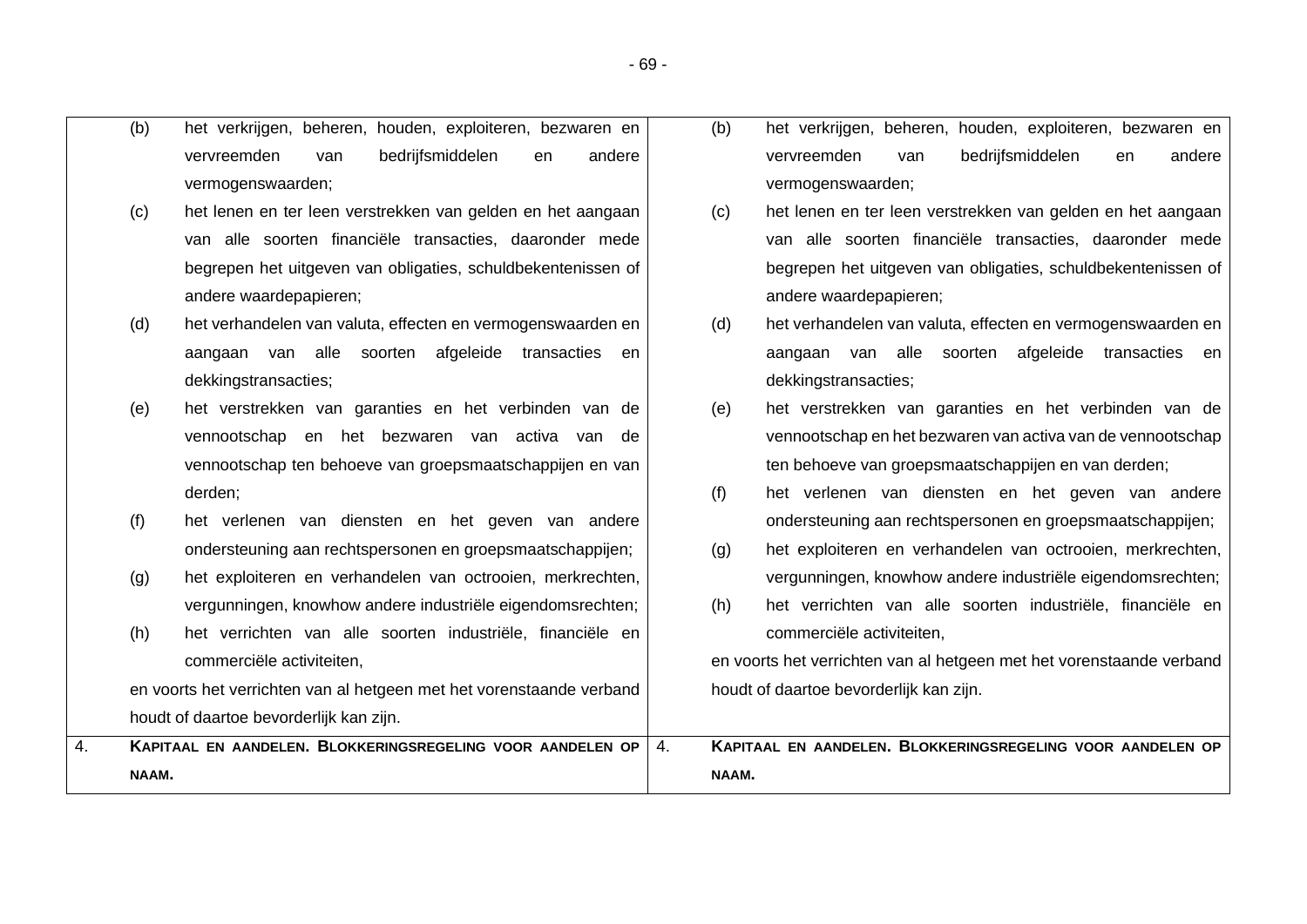| 4.1 | Het maatschappelijk kapitaal bedraagt vijfhonderdduizend Euro (EUR               | 4.1 | Het maatschappelijk kapitaal bedraagt vijfhonderdduizendéén miljoen         |
|-----|----------------------------------------------------------------------------------|-----|-----------------------------------------------------------------------------|
|     | 500.000). Het is verdeeld in vijfentwintig miljoen (25.000.000) aandelen         |     | zevenhonderdduizend Euro (EUR 500.0001.700.000,--). Het is                  |
|     | van twee Eurocent (EUR 0,02) elk.                                                |     | verdeeld in vijfentwintigvijfentachtig miljoen (25.000.00085.000.000)       |
| 4.2 | De aandelen luiden op naam of aan toonder.                                       |     | aandelen van twee Eurocent (EUR 0,02) elk.                                  |
| 4.3 | De aandelen zijn op een door de directie te bepalen wijze genummerd              | 4.2 | De aandelen luiden op naam of aan toonder.                                  |
|     | en eventueel ter nadere onderscheiding voorzien van een of meer                  | 4.3 | De aandelen zijn op een door de directie te bepalen wijze genummerd         |
|     | letters.                                                                         |     | en eventueel ter nadere onderscheiding voorzien van een of meer             |
| 4.4 | De aandeelhouder die één of meer van zijn toonderaandelen in                     |     | letters.                                                                    |
|     | aandelen op naam wenst om te zetten, of visa versa, doet hiertoe een $\vert$ 4.4 |     | De aandeelhouder die één of meer van zijn toonderaandelen in                |
|     | schriftelijk verzoek aan de Directie. De Directie is bevoegd het verzoek         |     | aandelen op naam wenst om te zetten, of visa versa, doet hiertoe een        |
|     | af te wijzen, zulks ter uitsluitende beoordeling van de Directie. Indien de      |     | schriftelijk verzoek aan de Directie. De Directie is bevoegd het verzoek    |
|     | Directie het verzoek goedkeurt, kan zij aan de omzetting nadere                  |     | af te wijzen, zulks ter uitsluitende beoordeling van de Directie. Indien de |
|     | voorwaarden stellen, daaronder mede begrepen het in rekening                     |     | Directie het verzoek goedkeurt, kan zij aan de omzetting nadere             |
|     | brengen van de kosten van de omzetting aan de aandeelhouder.                     |     | voorwaarden stellen, daaronder mede begrepen het in rekening                |
| 4.5 | Een aandeelhouder behoeft voor de overdracht van een aandeel op                  |     | brengen van de kosten van de omzetting aan de aandeelhouder.                |
|     | naam de voorafgaande goedkeuring van de Directie en de Raad van                  | 4.5 | Een aandeelhouder behoeft voor de overdracht van een aandeel op             |
|     | Commissarissen, onverminderd het bepaalde in artikel 2:87 lid 2 BW.              |     | naam de voorafgaande goedkeuring van de Directie en de Raad van             |
|     |                                                                                  |     | Commissarissen, onverminderd het bepaalde in artikel 2:87 lid 2 BW.         |
| 5.  | AANDELEN. AANDEELHOUDERSREGISTER.                                                | 5.  | AANDELEN. AANDEELHOUDERSREGISTER.                                           |
| 5.1 | Voor aandelen op naam worden geen aandeelbewijzen uitgegeven.                    | 5.1 | Voor aandelen op naam worden geen aandeelbewijzen uitgegeven.               |
|     | Voor aandelen aan toonder worden aandeelbewijzen uitgegeven.                     | 5.2 | Voor Alle aandelen aan toonder worden aandeelbewijzen                       |
| 5.2 | Een aandeelbewijs kan meer dan één aandeel aan toonder belichamen.               |     | uitgegeven. belichaamd in een of Een aandeelbewijs kan meer dan één         |
|     | De aandeelbewijzen worden eigenhandig of bij facsimile getekend door             |     | aandeel aan toonder belichamen. Demeer (global) aandeelbewijzen             |
|     | de Directie met inachtneming van artikel 18.1. Aandeelbewijzen zijn op           |     | worden, die eigenhandig of bij facsimile worden getekend door de            |
|     |                                                                                  |     |                                                                             |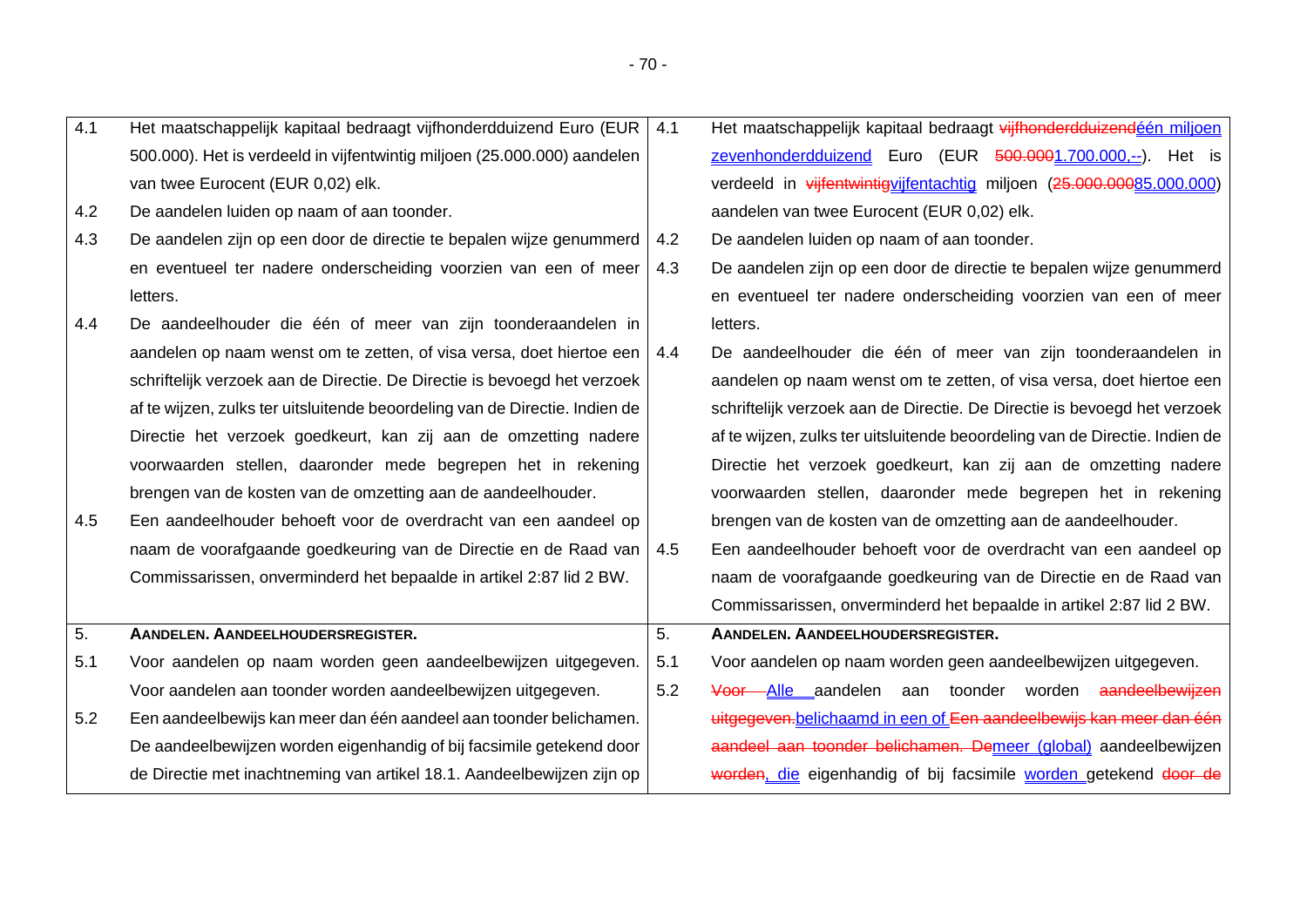een door de Directie te bepalen wijze genummerd en eventueel ter nadere onderscheiding voorzien van een of meer letters of andere aanduidingen. De vorm, de tekst en de indeling van de aandeelbewijzen worden bepaald door de Directie.

- 5.3 Alle aandelen aan toonder worden belichaamd in een of meer (global) aandeelbewijzen. Zodanige aandeelbewijzen worden aan een door de Directie aan te wijzen internationaal centraal instituut (*Zentralverwahrer*) in bewaring gegeven. Het centraal instituut houdt een dergelijk aandeelbewijs voor en namens de rechthebbenden in een girodepot (*Girosammelverwahrung*). Het centraal instituut is onherroepelijk belast met beheer van deze aandeelbewijzen en is onherroepelijk gevolmachtigd om in verband daarmee al hetgeen te verrichten namens de rechthebbenden tot de aandelen dat zij daartoe nodig acht, daaronder mede begrepen het aanvaarden en leveren en – namens de vennootschap – het verlenen van medewerking aan het bijen afschrijven van aandelen van het desbetreffende aandeelbewijs. Voor de toepassing van deze statuten wordt de als deelgenoot gerechtigde in een verzameldepot van aandelen aan toonder als aandeelhouder aangemerkt.
- 5.4 Het centrale instituut is slechts bevoegd tot uitlevering uit het girodepot voorzover de Duitse Depot Wet (*Depotgesetz*), zoals die van tijd tot tijd zal zijn gewijzigd of vervangen, dit toestaat. Een tussenpersoon is slechts bevoegd tot uitlevering uit het verzameldepot (*Konten der Depotbanken*) voorzover de Duitse Depot Wet (*Depotgesetz*), zoals die

Directie met inachtneming van artikel 18.1. Aandeelbewijzen zijn op een door de Directie te bepalen wijze genummerd en eventueel ter nadere onderscheiding voorzien van een of meer letters of andere aanduidingen. De vorm, de tekst en de indeling van de aandeelbewijzen worden bepaald door de Directie.

- 5.3 Alle aandelen aan toonder worden belichaamd in een of meer (global) aandeelbewijzen. Zodanige aandeelbewijzen worden aan een door de Directie aan te wijzen internationaal centraal instituut (*Zentralverwahrer*) in bewaring gegeven. Het centraal instituut houdt een dergelijk aandeelbewijsaandeelbewijzen voor en namens de rechthebbenden in een girodepot (*Girosammelverwahrung*). Het centraal instituut is onherroepelijk belast met beheer van dezede aandeelbewijzen en is onherroepelijk gevolmachtigd om in verband daarmee al hetgeen te verrichten namens de rechthebbenden tot de aandelen dat zij daartoe nodig acht, daaronder mede begrepen het aanvaarden en leveren en – namens de vennootschap – het verlenen van medewerking aan het bij- en afschrijven van aandelen van het desbetreffende aandeelbewijs. Voor de toepassing van deze statuten wordt de als deelgenoot gerechtigde in een verzameldepot van aandelen aan toonder als aandeelhouder aangemerkt.
- 5.4 Het centrale instituut is slechts bevoegd tot uitlevering uit het girodepot voorzover de Duitse Depot Wet (*Depotgesetz*), zoals die van tijd tot tijd zal zijn gewijzigd of vervangen, dit toestaat. Een tussenpersoon is slechts bevoegd tot uitlevering uit het verzameldepot (*Konten der*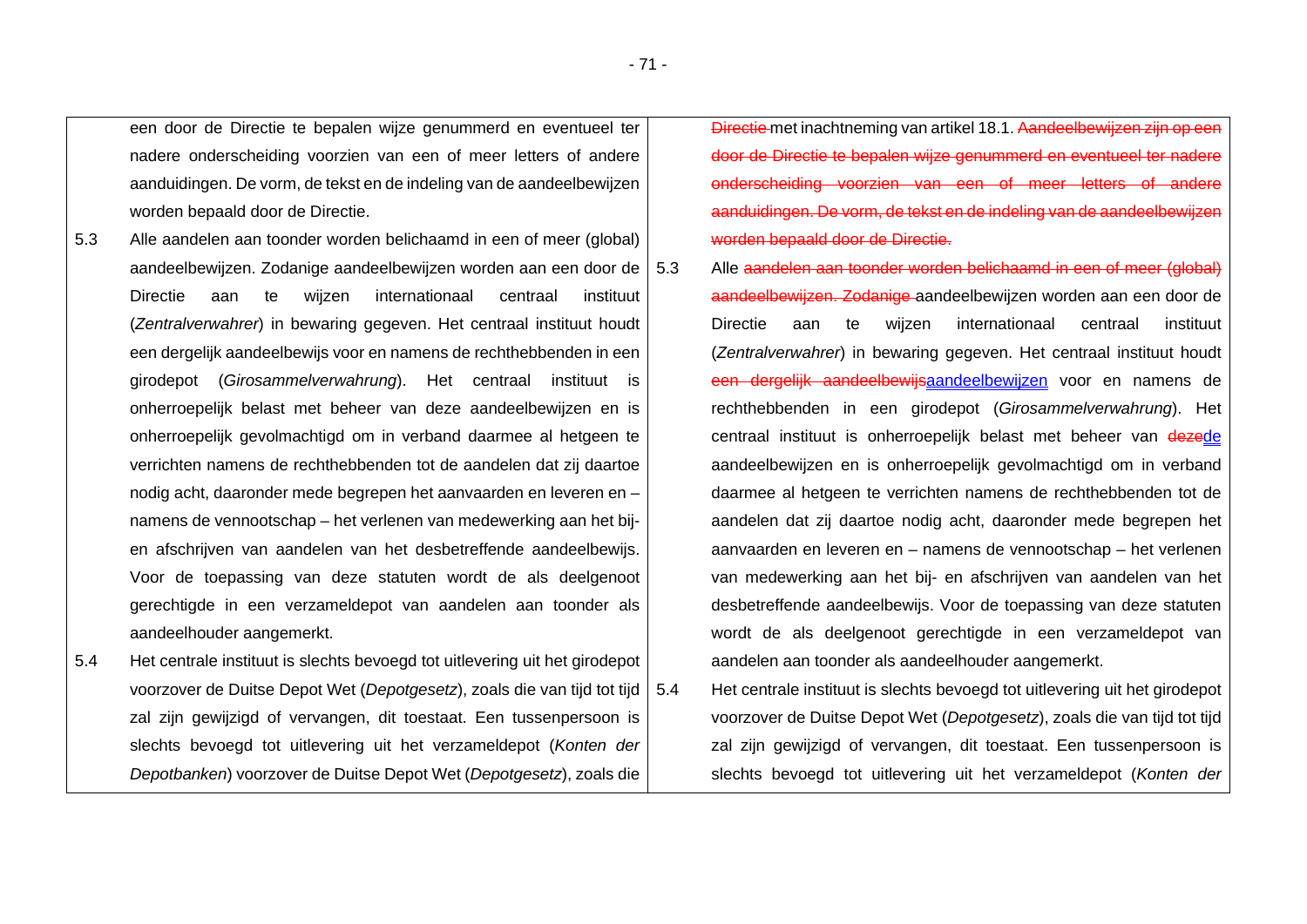van tijd tot tijd zal zijn gewijzigd of vervangen, dit toestaat. Indien een levering zoals bedoeld in de eerste of tweede zin van dit artikel plaatsvindt, wordt het desbetreffende aantal toonderaandelen omgezet in eenzelfde aantal aandelen op naam, en:

- (a) zal de vennootschap bewerkstellingen dat het centraal instituut deze aandelen van het aandeelbewijs afschrijft;
- (b) zal het centraal instituut of de desbetreffende tussenpersoon (*Depotbanken*) de rechthebbende dienovereenkomstig als deelgenoot in haar verzameldepot respectievelijk girodepot debiteren;
- (c) zal het centraal instituut deze aandelen aan de gerechtigde toekennen door middel van levering, met inachtneming van de daarvoor geldende leveringsvereisten;
- (d) zal de vennootschap deze levering erkennen; en
- (e) zal de Directie deze gerechtigde als houder van aandelen op naam opnemen in het register van aandeelhouders.
- 5.5 De Directie houdt met inachtneming van de toepasselijke wettelijke bepalingen een register van aandeelhouders waarin de namen en adressen van alle houders van aandelen op naam worden opgenomen. Artikel 2:85 BW is van toepassing op het register van aandeelhouders.
- 5.6 In het register worden eveneens de namen en adressen van vruchtgebruikers en pandhouders op aandelen op naam opgenomen, met vermelding of het stemrecht op zulke aandelen, zoals vermeld in artikel 11 en artikel 12 aan hen toekomt.

*Depotbanken*) voorzover de Duitse Depot Wet (*Depotgesetz*), zoals die van tijd tot tijd zal zijn gewijzigd of vervangen, dit toestaat. Indien een levering zoals bedoeld in de eerste of tweede zin van dit artikel plaatsvindt, wordt het desbetreffende aantal toonderaandelen omgezet in eenzelfde aantal aandelen op naam, en:

- (a) zal de vennootschap bewerkstellingen dat het centraal instituut deze aandelen van het desbetreffende aandeelbewijs afschrijft;
- (b) zal het centraal instituut of de desbetreffende tussenpersoon (*Depotbanken*) de rechthebbende dienovereenkomstig als deelgenoot in haar verzameldepot respectievelijk girodepot debiteren;
- (c) zal het centraal instituut deze aandelen aan de gerechtigde toekennen door middel van leveringleveren, met inachtneming van de daarvoor geldende leveringsvereisten;
- (d) zal de vennootschap deze levering erkennen; en
- (e) zal de Directie deze gerechtigde als houder van aandelen op naam opnemen in het register van aandeelhouders.
- 5.5 De Directie houdt met inachtneming van de toepasselijke wettelijke bepalingen een register van aandeelhouders waarin de namen en adressen van alle houders van aandelen op naam worden opgenomen. Artikel 2:85 BW is van toepassing op het register van aandeelhouders. 5.6 In het register worden eveneens de namen en adressen van vruchtgebruikers en pandhouders op aandelen op naam opgenomen,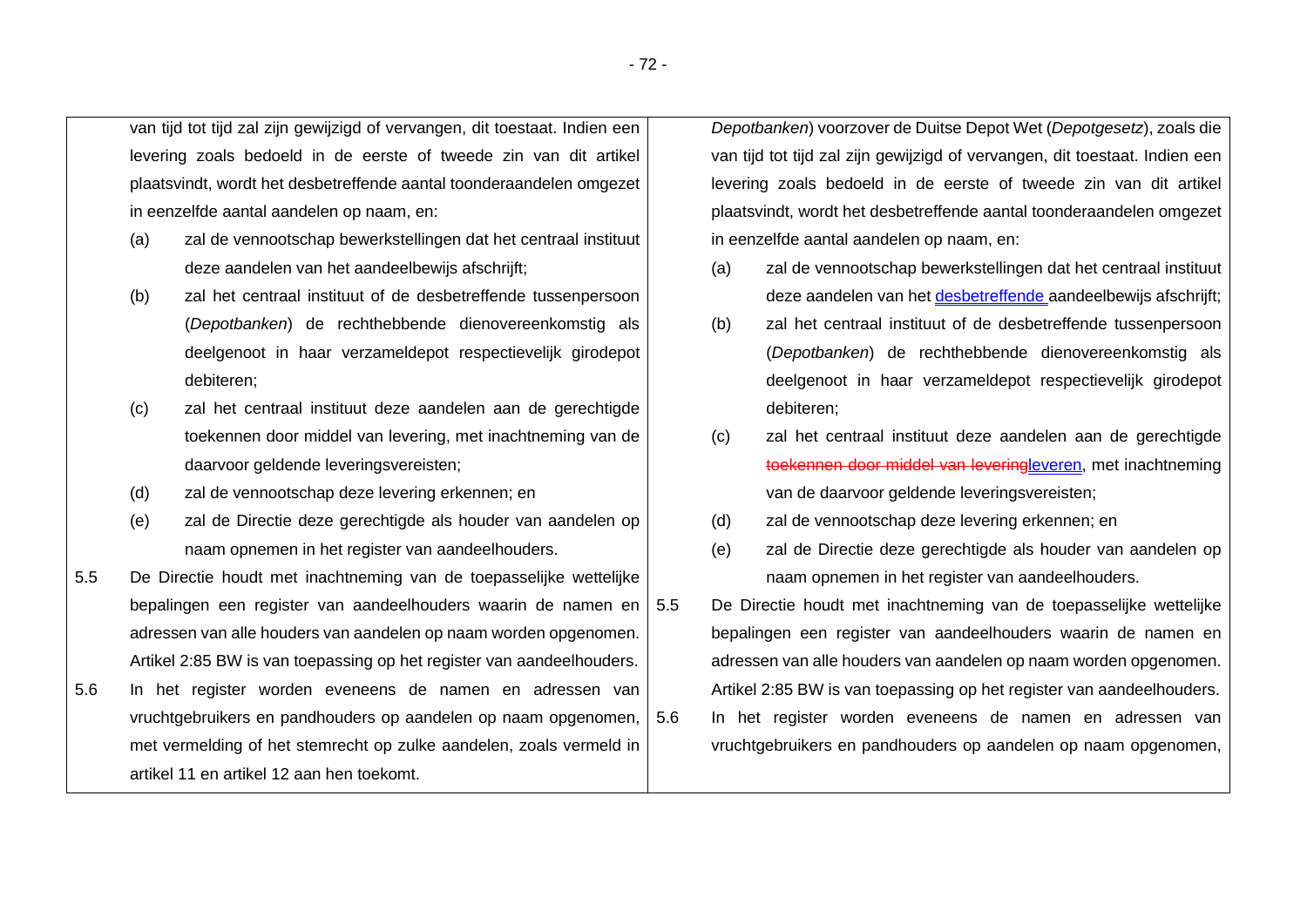| $\overline{5.7}$ | ledere houder van aandelen op naam, vruchtgebruiker en pandhouder             |     | met vermelding of het stemrecht op zulke aandelen, zoals vermeld in     |
|------------------|-------------------------------------------------------------------------------|-----|-------------------------------------------------------------------------|
|                  | van aandelen op naam is verplicht aan de vennootschap zijn adres op           |     | artikel 11 en artikel 12 aan hen toekomt.                               |
|                  | te geven.                                                                     | 5.7 | ledere houder van aandelen op naam, vruchtgebruiker en pandhouder       |
| 5.8              | Alle oproepingen en mededelingen door de vennootschap aan de                  |     | van aandelen op naam is verplicht aan de vennootschap zijn adres op     |
|                  | houders van aandelen op naam worden gedaan aan het adres zoals is             |     | te geven.                                                               |
|                  | opgenomen in het register van aandeelhouders.                                 | 5.8 | Alle oproepingen en mededelingen door de vennootschap aan de            |
|                  |                                                                               |     | houders van aandelen op naam worden gedaan aan het adres zoals is       |
|                  |                                                                               |     | opgenomen in het register van aandeelhouders.                           |
| 6.               | UITGIFTE VAN AANDELEN. VOORKEURSRECHT.                                        | 6.  | UITGIFTE VAN AANDELEN. VOORKEURSRECHT.                                  |
| 6.1              | Uitgifte van aandelen geschiedt ingevolge een besluit van de Algemene         | 6.1 | Uitgifte van aandelen geschiedt ingevolge een besluit van de Algemene   |
|                  | Vergadering op voorstel van de Directie en met voorafgaande                   |     | Vergadering op voorstel van de Directie en met voorafgaande             |
|                  | goedkeuring van de Raad van Commissarissen, of ingevolge een                  |     | goedkeuring van de Raad van Commissarissen, of ingevolge een            |
|                  | besluit van de Directie met voorafgaande goedkeuring van de Raad van          |     | besluit van de Directie met voorafgaande goedkeuring van de Raad van    |
|                  | Commissarissen, indien de Algemene Vergadering de Directie daartoe            |     | Commissarissen, indien de Algemene Vergadering de Directie daartoe      |
|                  | heeft aangewezen voor een periode van maximaal vijf (5) jaar,                 |     | heeft aangewezen voor een periode van maximaal vijf (5) jaar,           |
|                  | onverminderd het bepaalde in artikel 2:96 BW.                                 |     | onverminderd het bepaalde in artikel 2:96 BW.                           |
| 6.2              | Bij het besluit tot uitgifte van aandelen worden de koers en de verdere   6.2 |     | Bij het besluit tot uitgifte van aandelen worden de koers en de verdere |
|                  | voorwaarden van uitgifte bepaald en wordt besloten of deze uitgifte           |     | voorwaarden van uitgifte bepaald en wordt besloten of deze uitgifte     |
|                  | aandelen op naam of aan toonder betreft.                                      |     | aandelen op naam of aan toonder betreft.                                |
| 6.3              | ledere aandeelhouder heeft bij uitgifte van aandelen een 6.3                  |     | ledere aandeelhouder heeft bij uitgifte van aandelen een                |
|                  | voorkeursrecht om uit te geven aandelen te verkrijgen naar                    |     | voorkeursrecht om uit te geven aandelen te verkrijgen naar              |
|                  | evenredigheid van het gezamenlijke bedrag van zijn aandelen, met              |     | evenredigheid van het gezamenlijke bedrag van zijn aandelen, met        |
|                  | inachtneming van de beperkingen als uiteengezet in artikel 2:96a BW.          |     | inachtneming van de beperkingen als uiteengezet in artikel 2:96a BW.    |
|                  | Een aandeelhouder heeft geen voorkeursrecht op aandelen die worden            |     | Een aandeelhouder heeft geen voorkeursrecht op aandelen die worden      |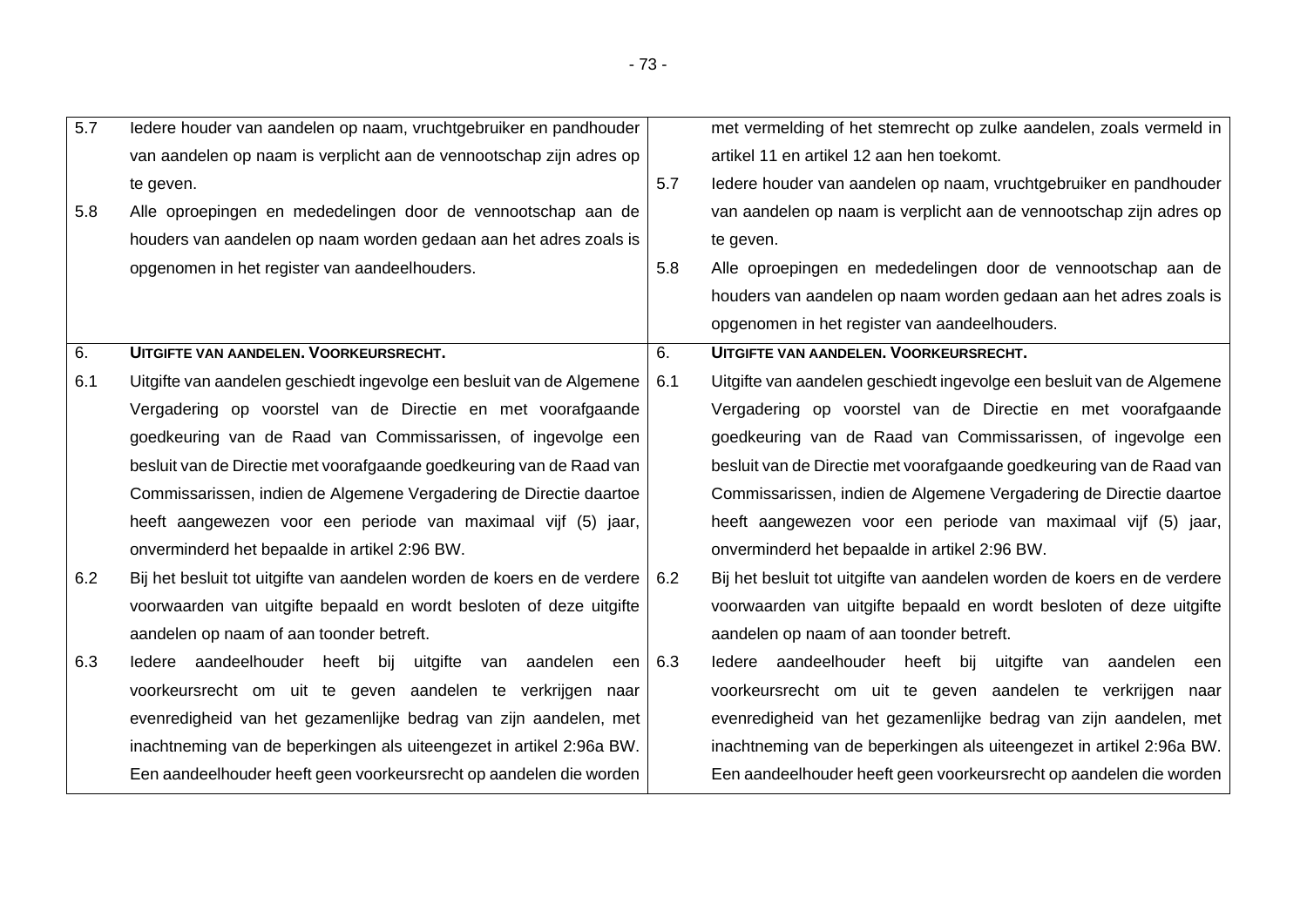uitgegeven aan werknemers van de vennootschap of van een groepsmaatschappij en aandelen die tegen inbreng in natura worden uitgegeven.

- 6.4 Het voorkeursrecht voor het verkrijgen van aandelen kan, telkens voor een enkele uitgifte, worden beperkt of uitgesloten door een besluit van de Algemene Vergadering op voorstel van de Directie en met voorafgaande goedkeuring van de Raad van Commissarissen, of ingevolge een besluit van de Directie met voorafgaande goedkeuring van de Raad van Commissarissen, indien de Algemene Vergadering de Directie daartoe heeft gemachtigd voor een periode van maximaal vijf (5) jaar, onverminderd het bepaalde in respectievelijk artikel 2:96a en 2:97 BW.
- 6.5 De vennootschap doet binnen acht dagen na elk kalenderkwartaal bij het handelsregister opgave van elke uitgifte van aandelen in het afgelopen kalenderkwartaal, met vermelding van aantal en soort.
- 6.6 Bij het verlenen van rechten tot het nemen van aandelen hebben de aandeelhouders een voorkeursrecht tot het verkrijgen van aandelen; de vorige leden van dit artikel zijn van overeenkomstige toepassing. Aandeelhouders hebben geen voorkeursrecht op aandelen die worden uitgegeven aan iemand die een voordien reeds verkregen recht tot het nemen van aandelen uitoefent. 7. **STORTING OP AANDELEN.**
- 7.1 Bij uitgifte van elk aandeel moet daarop ten minste het bedrag waartegen deze aandelen zijn uitgegeven worden gestort,

uitgegeven aan werknemers van de vennootschap of van een groepsmaatschappij en aandelen die tegen inbreng in natura worden uitgegeven.

- 6.4 Het voorkeursrecht voor het verkrijgen van aandelen kan, telkens voor een enkele uitgifte, worden beperkt of uitgesloten door een besluit van de Algemene Vergadering op voorstel van de Directie en met voorafgaande goedkeuring van de Raad van Commissarissen, of ingevolge een besluit van de Directie met voorafgaande goedkeuring van de Raad van Commissarissen, indien de Algemene Vergadering de Directie daartoe heeft gemachtigd voor een periode van maximaal vijf (5) jaar, onverminderd het bepaalde in respectievelijk artikel 2:96a en 2:97 BW.
- 6.5 De vennootschap doet binnen acht dagen na elk kalenderkwartaal bij het handelsregister opgave van elke uitgifte van aandelen in het afgelopen kalenderkwartaal, met vermelding van aantal en soort.
- 6.6 Bij het verlenen van rechten tot het nemen van aandelen hebben de aandeelhouders een voorkeursrecht met betrekking tot het verkrijgen van aandelendie rechten; de vorige leden van dit artikel zijn van overeenkomstige toepassing. Aandeelhouders hebben geen voorkeursrecht op aandelen die worden uitgegeven aan iemand die een voordien reeds verkregen recht tot het nemen van aandelen uitoefent.

7. **STORTING OP AANDELEN.**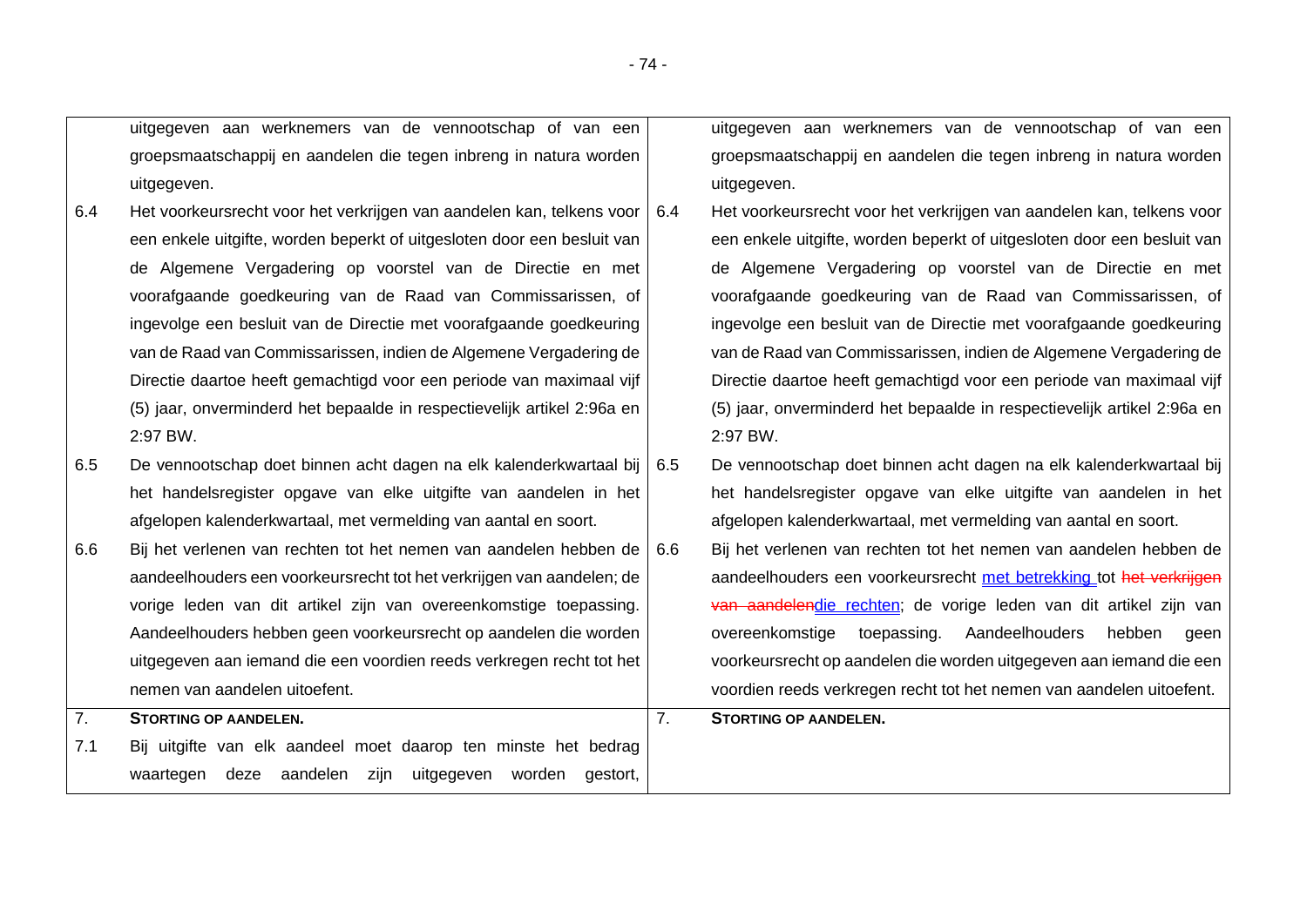|     | onverminderd het bepaalde in artikel 2:80 lid 2 BW.                     | 7.1 | Bij uitgifte van elk aandeel moet daarop ten minste het bedrag          |
|-----|-------------------------------------------------------------------------|-----|-------------------------------------------------------------------------|
| 7.2 | Storting op aandelen moet in geld geschieden voor zover niet een        |     | deze aandelen zijn uitgegeven worden gestort,<br>waartegen              |
|     | andere inbreng is overeengekomen. Storting in een andere valuta dan     |     | onverminderd het bepaalde in artikel 2:80 lid 2 BW.                     |
|     | Euro kan slechts geschieden met toestemming van de vennootschap.        | 7.2 | Storting op aandelen moet in geld geschieden voor zover niet een        |
| 7.3 | De Directie is zonder goedkeuring van de Algemene Vergadering, maar     |     | andere inbreng is overeengekomen. Storting in een andere valuta dan     |
|     | na voorafgaande goedkeuring van de Raad van Commissarissen,             |     | Euro kan slechts geschieden met toestemming van de vennootschap.        |
|     | bevoegd tot het verrichten van rechtshandelingen als bedoeld in artikel | 7.3 | De Directie is zonder goedkeuring van de Algemene Vergadering, maar     |
|     | 2:94 lid 1 BW.                                                          |     | na voorafgaande goedkeuring van de Raad van Commissarissen,             |
|     |                                                                         |     | bevoegd tot het verrichten van rechtshandelingen als bedoeld in artikel |
|     |                                                                         |     | 2:94 lid 1 BW.                                                          |
| 8.  | STEUNVERBOD.                                                            | 8.  | STEUNVERBOD.                                                            |
| 8.1 | De vennootschap mag niet, met het oog op het nemen of verkrijgen        | 8.1 | De vennootschap mag niet, met het oog op het nemen of verkrijgen        |
|     | door anderen van aandelen in haar kapitaal of van certificaten daarvan, |     | door anderen van aandelen in haar kapitaal of van certificaten daarvan, |
|     | zekerheid stellen, een koersgarantie geven, zich op andere wijze sterk  |     | zekerheid stellen, een koersgarantie geven, zich op andere wijze sterk  |
|     | maken of zich hoofdelijk of anderszins naast of voor anderen verbinden. |     | maken of zich hoofdelijk of anderszins naast of voor anderen verbinden. |
|     | Dit verbod geldt eveneens voor dochtermaatschappijen van de             |     | Dit verbod geldt eveneens voor dochtermaatschappijen van de             |
|     | vennootschap als bedoeld in artikel 2:24a BW. Het verbod geldt niet     |     | vennootschap als bedoeld in artikel 2:24a BW. Het verbod geldt niet     |
|     | indien aandelen of certificaten daarvan worden genomen of verkregen     |     | indien aandelen of certificaten daarvan worden genomen of verkregen     |
|     | door of voor werknemers in dienst van de vennootschap of van            |     | door of voor werknemers in dienst van de vennootschap of van            |
|     | groepsmaatschappijen.                                                   |     | groepsmaatschappijen.                                                   |
| 8.2 | De vennootschap en haar dochtermaatschappijen mogen met het oog         | 8.2 | De vennootschap en haar dochtermaatschappijen mogen met het oog         |
|     | op het nemen of verkrijgen van aandelen en certificaten daarvan         |     | op het nemen of verkrijgen van aandelen en certificaten daarvan         |
|     | leningen verstrekken met inachtneming van de voorwaarden genoemd        |     | leningen verstrekken met inachtneming van de voorwaarden genoemd        |
|     | in artikel 2:98c BW.                                                    |     | in artikel 2:98c BW.                                                    |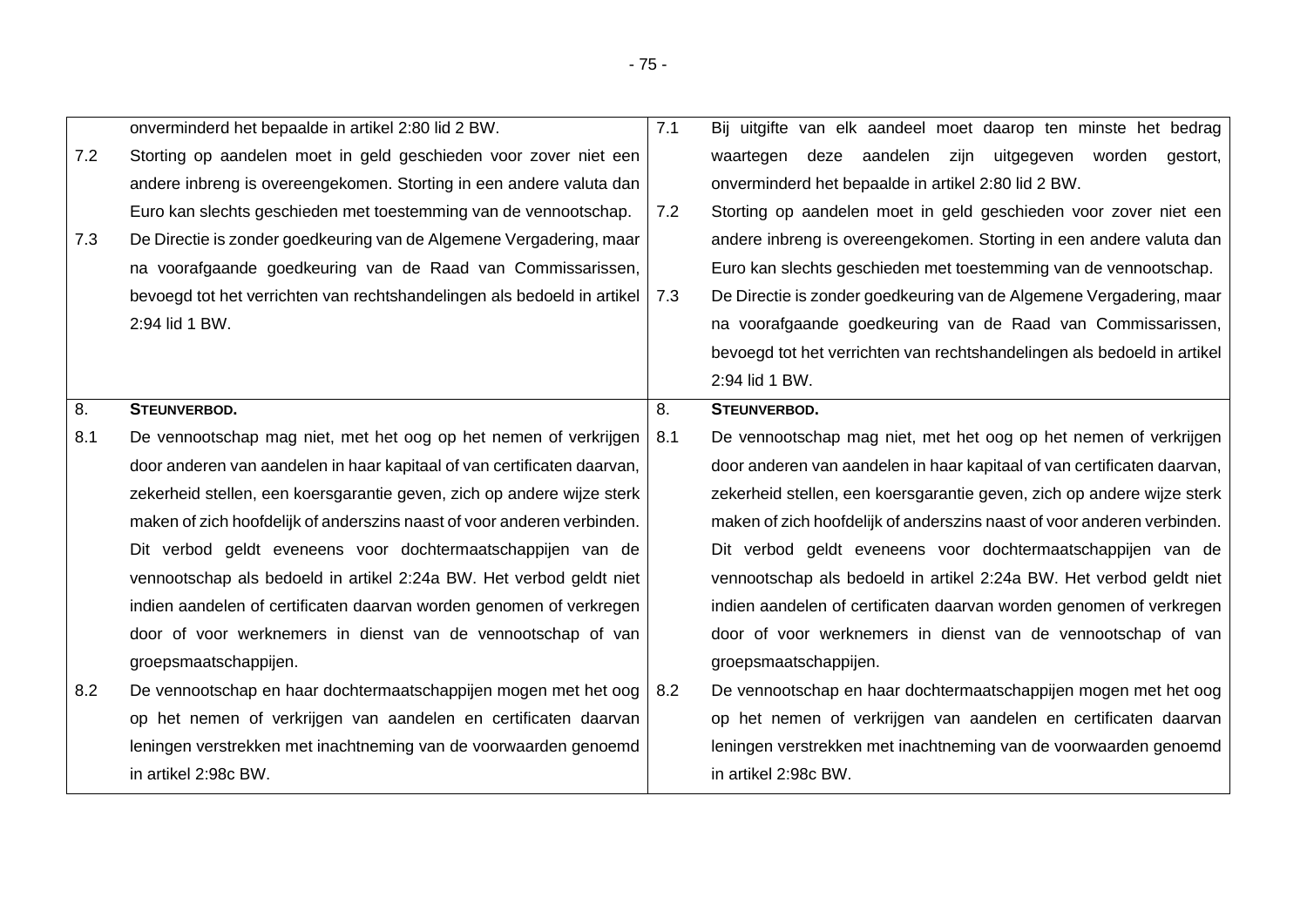- 76 -

| 9.  | <b>VERKRIJGING EN VERVREEMDING VAN EIGEN AANDELEN.</b>                 | 9.  | VERKRIJGING EN VERVREEMDING VAN EIGEN AANDELEN.                        |
|-----|------------------------------------------------------------------------|-----|------------------------------------------------------------------------|
| 9.1 | De vennootschap kan, mits met machtiging van de Algemene               | 9.1 | De vennootschap kan, mits met machtiging van de Algemene               |
|     | Vergadering en goedkeuring van de Raad van Commissarissen en           |     | Vergadering en goedkeuring van de Raad van Commissarissen en           |
|     | voorts met inachtneming van het overigens dienaangaande in de wet      |     | voorts met inachtneming van het overigens dienaangaande in de wet      |
|     | bepaalde, volgestorte aandelen in haar kapitaal onder bezwarende titel |     | bepaalde, volgestorte aandelen in haar kapitaal onder bezwarende titel |
|     | verkrijgen.                                                            |     | verkrijgen.                                                            |
|     | De machtiging van de Algemene Vergadering geldt voor ten hoogste       |     | De machtiging van de Algemene Vergadering geldt voor ten hoogste       |
|     | achttien maanden. Bij de machtiging moet de Algemene Vergadering       |     | achttien maanden. Bij de machtiging moet de Algemene Vergadering       |
|     | bepalen hoeveel aandelen mogen worden verkregen, hoe zij mogen         |     | bepalen hoeveel aandelen mogen worden verkregen, hoe zij mogen         |
|     | worden verkregen en tussen welke grenzen de prijs moet liggen. De      |     | worden verkregen en tussen welke grenzen de prijs moet liggen. De      |
|     | machtiging van de Algemene Vergadering is niet vereist, voorzover de   |     | machtiging van de Algemene Vergadering is niet vereist, voorzover de   |
|     | vennootschap aandelen in haar kapitaal verkrijgt om, krachtens een     |     | vennootschap aandelen in haar kapitaal verkrijgt om, krachtens een     |
|     | voor hen geldende regeling, over te dragen aan werknemers in dienst    |     | voor hen geldende regeling, over te dragen aan werknemers in dienst    |
|     | van de vennootschap of van een groepsmaatschappij. Deze aandelen       |     | van de vennootschap of van een groepsmaatschappij. Deze aandelen       |
|     | moeten zijn opgenomen in de prijscourant van een beurs.                |     | moeten zijn opgenomen in de prijscourant van een beurs.                |
| 9.2 | Vervreemding van door de vennootschap verkregen aandelen in haar   9.2 |     | Vervreemding van door de vennootschap verkregen aandelen in haar       |
|     | kapitaal geschiedt ingevolge een besluit van de Directie onder         |     | kapitaal geschiedt ingevolge een besluit van de Directie onder         |
|     | goedkeuring van de Raad van Commissarissen. Bij zodanige               |     | goedkeuring van de Raad van Commissarissen. Bij zodanige               |
|     | vervreemding bestaat geen voorkeursrecht.                              |     | vervreemding bestaat geen voorkeursrecht.                              |
| 9.3 | Indien certificaten van aandelen in de vennootschap zijn uitgegeven,   | 9.3 | Indien certificaten van aandelen in de vennootschap zijn uitgegeven,   |
|     | worden deze voor de toepassing van het bepaalde in artikel 9.1 en 9.2  |     | worden deze voor de toepassing van het bepaalde in artikel 9.1 en 9.2  |
|     | met aandelen gelijkgesteld.                                            |     | met aandelen gelijkgesteld.                                            |
| 9.4 | Voor een aandeel dat toebehoort aan de vennootschap of aan een   9.4   |     | Voor een aandeel dat toebehoort aan de vennootschap of aan een         |
|     | dochtermaatschappij kan in de Algemene Vergadering geen stem           |     | dochtermaatschappij kan in de Algemene Vergadering geen stem           |
|     |                                                                        |     |                                                                        |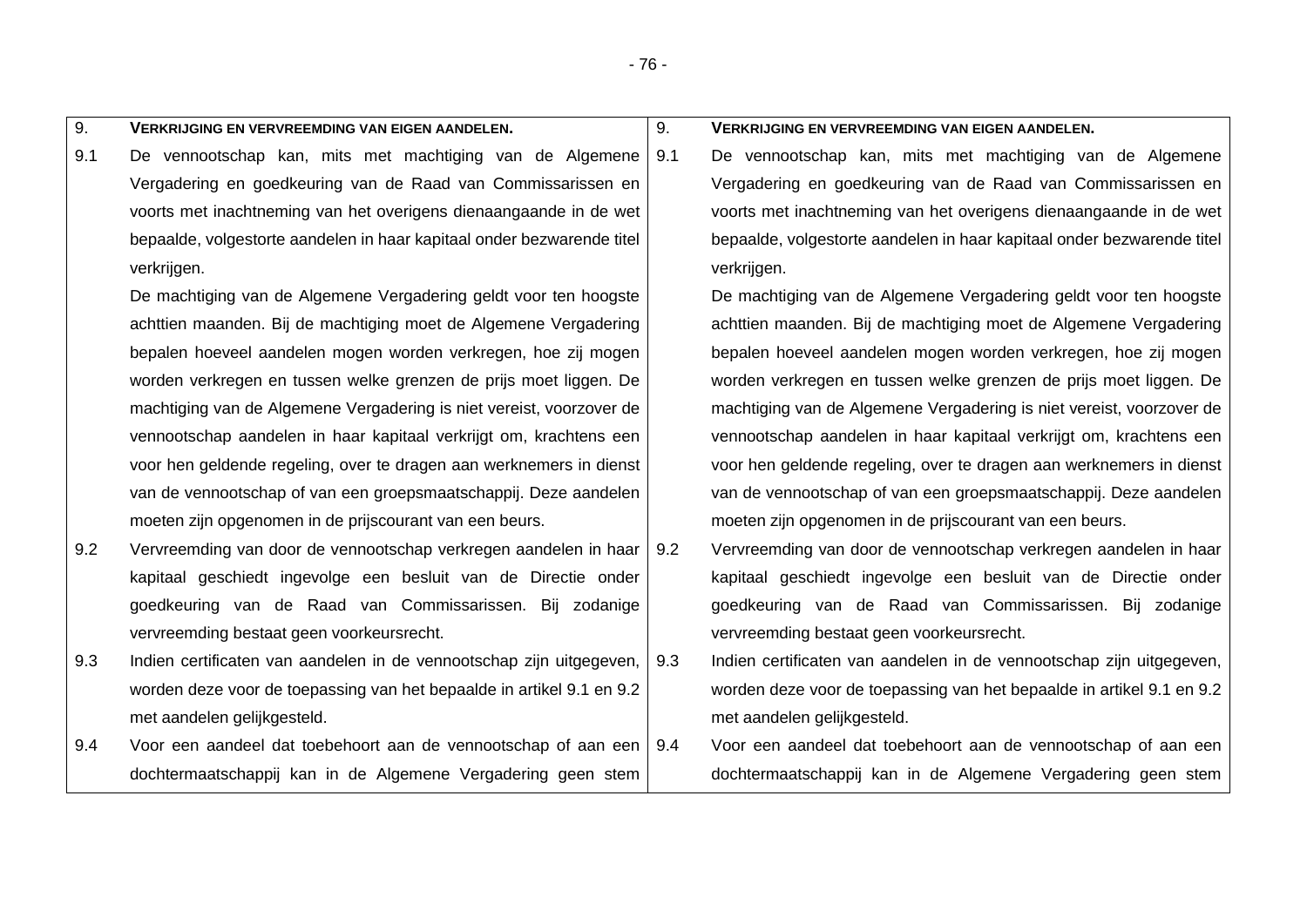|      | worden uitgebracht; evenmin voor een aandeel waarvan een van hen          |      | worden uitgebracht; evenmin voor een aandeel waarvan een van hen          |
|------|---------------------------------------------------------------------------|------|---------------------------------------------------------------------------|
|      | de certificaten houdt. Vruchtgebruikers en pandhouders van aandelen       |      | de certificaten houdt. Vruchtgebruikers en pandhouders van aandelen       |
|      | die aan de vennootschap of een dochtermaatschappij toebehoren, zijn       |      | die aan de vennootschap of een dochtermaatschappij toebehoren, zijn       |
|      | evenwel niet van hun stemrecht uitgesloten, indien het vruchtgebruik of   |      | evenwel niet van hun stemrecht uitgesloten, indien het vruchtgebruik of   |
|      | het pandrecht was gevestigd voordat het aandeel aan de vennootschap       |      | het pandrecht was gevestigd voordat het aandeel aan de vennootschap       |
|      | of een dochtermaatschappij toebehoorde. De vennootschap of een            |      | of een dochtermaatschappij toebehoorde. De vennootschap of een            |
|      | dochtermaatschappij kan geen stem uitbrengen voor een aandeel             |      | dochtermaatschappij kan geen stem uitbrengen voor een aandeel             |
|      | waarop zij een recht van vruchtgebruik of een pandrecht heeft.            |      | waarop zij een recht van vruchtgebruik of een pandrecht heeft.            |
| 10.  | <b>KAPITAALVERMINDERING.</b>                                              | 10.  | KAPITAALVERMINDERING.                                                     |
| 10.1 | De Algemene Vergadering kan, op voorstel van de Directie en met           | 10.1 | De Algemene Vergadering kan, op voorstel van de Directie en met           |
|      | voorafgaande goedkeuring van de Raad van Commissarissen, met              |      | voorafgaande goedkeuring van de Raad van Commissarissen, met              |
|      | inachtneming van het daaromtrent bepaalde in de wet, besluiten tot        |      | inachtneming van het daaromtrent bepaalde in de wet, besluiten tot        |
|      | vermindering van het geplaatste kapitaal door intrekking van aandelen     |      | vermindering van het geplaatste kapitaal door intrekking van aandelen     |
|      | of door het bedrag van de aandelen bij statutenwijziging te verminderen.  |      | of door het bedrag van de aandelen bij statutenwijziging te verminderen.  |
| 10.2 | De oproeping tot een Algemene Vergadering waarin een in dit artikel       | 10.2 | De oproeping tot een Algemene Vergadering waarin een in dit artikel       |
|      | genoemd besluit wordt genomen, vermeldt het doel van de                   |      | genoemd besluit wordt genomen, vermeldt het doel van de                   |
|      | kapitaalvermindering en de wijze van uitvoering.                          |      | kapitaalvermindering en de wijze van uitvoering.                          |
| 11.  | <b>VRUCHTGEBRUIK OP AANDELEN.</b>                                         | 11.  | <b>VRUCHTGEBRUIK OP AANDELEN.</b>                                         |
| 11.1 | De aandeelhouder heeft het stemrecht op de aandelen waarop een            | 11.1 | De aandeelhouder heeft het stemrecht op de aandelen waarop een            |
|      | recht van vruchtgebruik is gevestigd. Het stemrecht op aandelen komt      |      | recht van vruchtgebruik is gevestigd. Het stemrecht op aandelen komt      |
|      | toe aan de vruchtgebruiker, indien dat bij de vestiging van het recht van |      | toe aan de vruchtgebruiker, indien dat bij de vestiging van het recht van |
|      | vruchtgebruik is bepaald.                                                 |      | vruchtgebruik is bepaald.                                                 |
| 11.2 | Een aandeelhouder die geen stemrecht heeft en een vruchtgebruiker   11.2  |      | Een aandeelhouder die geen stemrecht heeft en een vruchtgebruiker         |
|      |                                                                           |      |                                                                           |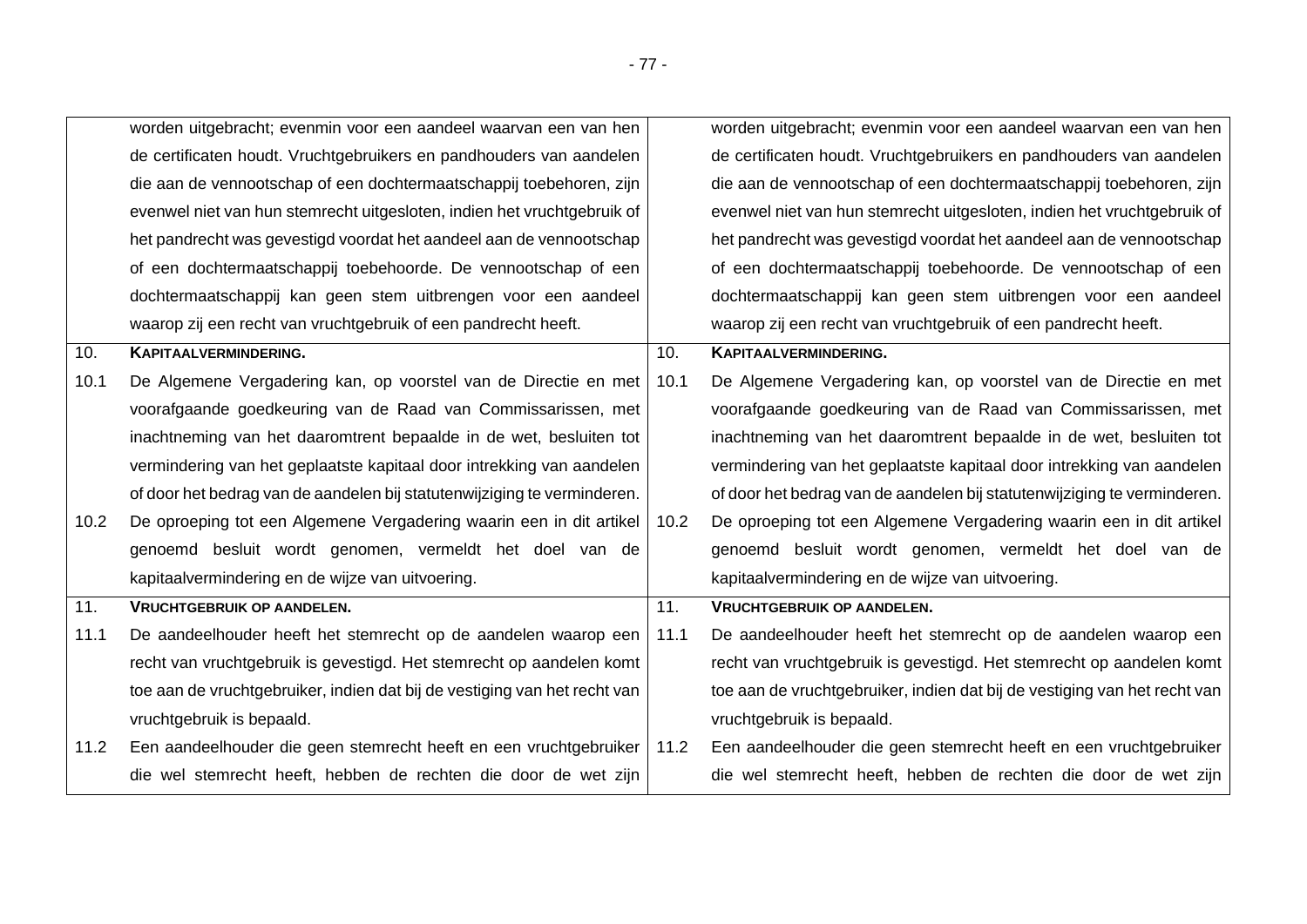|      | toegekend aan Certificaathouders. Een vruchtgebruiker die geen         |      | toegekend aan Certificaathouders. Een vruchtgebruiker die geen         |
|------|------------------------------------------------------------------------|------|------------------------------------------------------------------------|
|      | stemrecht heeft, heeft niet de rechten die door de wet zijn toegekend  |      | stemrecht heeft, heeft niet de rechten die door de wet zijn toegekend  |
|      | aan Certificaathouders.                                                |      | aan Certificaathouders.                                                |
| 12.  | PANDRECHT OP AANDELEN.                                                 | 12.  | PANDRECHT OP AANDELEN.                                                 |
| 12.1 | De pandhouder heeft het stemrecht op de aandelen waarop een            | 12.1 | De pandhouder heeft het stemrecht op de aandelen waarop een            |
|      | pandrecht is gevestigd. Het stemrecht op aandelen komt toe aan de      |      | pandrecht is gevestigd. Het stemrecht op aandelen komt toe aan de      |
|      | pandhouder, indien dat bij de vestiging van het pandrecht is bepaald.  |      | pandhouder, indien dat bij de vestiging van het pandrecht is bepaald.  |
| 12.2 | Het vestigen van een pandrecht op girale effecten rechten vindt plaats | 12.2 | Het vestigen van een pandrecht op girale effecten rechten vindt plaats |
|      | overeenkomstig het bepaalde in de Duitse Depot Wet (Depotgesetz),      |      | overeenkomstig het bepaalde in de Duitse Depot Wet (Depotgesetz),      |
|      | zoals die van tijd tot tijd zal zijn gewijzigd of vervangen.           |      | zoals die van tijd tot tijd zal zijn gewijzigd of vervangen.           |
| 12.3 | Een aandeelhouder die geen stemrecht heeft en een pandhouder die       | 12.3 | Een aandeelhouder die geen stemrecht heeft en een pandhouder die       |
|      | wel stemrecht heeft, hebben de rechten die door de wet zijn toegekend  |      | wel stemrecht heeft, hebben de rechten die door de wet zijn toegekend  |
|      | aan Certificaathouders. Een pandhouder die geen stemrecht heeft,       |      | aan Certificaathouders. Een pandhouder die geen stemrecht heeft,       |
|      | heeft niet de rechten die door de wet zijn toegekend aan               |      | heeft niet de rechten die door de wet zijn toegekend aan               |
|      | Certificaathouders.                                                    |      | Certificaathouders.                                                    |
| 13.  | <b>CERTIFICERING.</b>                                                  | 13.  | <b>CERTIFICERING.</b>                                                  |
|      | De vennootschap kan medewerking verlenen aan de uitgifte van           |      | De vennootschap kan medewerking verlenen aan de uitgifte van           |
|      | Certificaten, krachtens een besluit van de Directie met voorafgaande   |      | Certificaten, krachtens een besluit van de Directie met voorafgaande   |
|      | goedkeuring van de Raad van Commissarissen.                            |      | goedkeuring van de Raad van Commissarissen.                            |
| 14.  | <b>DIRECTIE. BENOEMING, SCHORSING EN ONTSLAG.</b>                      | 14.  | <b>DIRECTIE. BENOEMING, SCHORSING EN ONTSLAG.</b>                      |
| 14.1 | De vennootschap wordt bestuurd door een Directie, onder toezicht van   | 14.1 | De vennootschap wordt bestuurd door een Directie, onder toezicht van   |
|      | een Raad van Commissarissen.                                           |      | een Raad van Commissarissen.                                           |
| 14.2 | De Raad van Commissarissen bepaalt het aantal Directeuren.             | 14.2 | De Raad van Commissarissen bepaalt het aantal Directeuren.             |
| 14.3 | De Directeuren worden benoemd door de Algemene Vergadering uit         |      |                                                                        |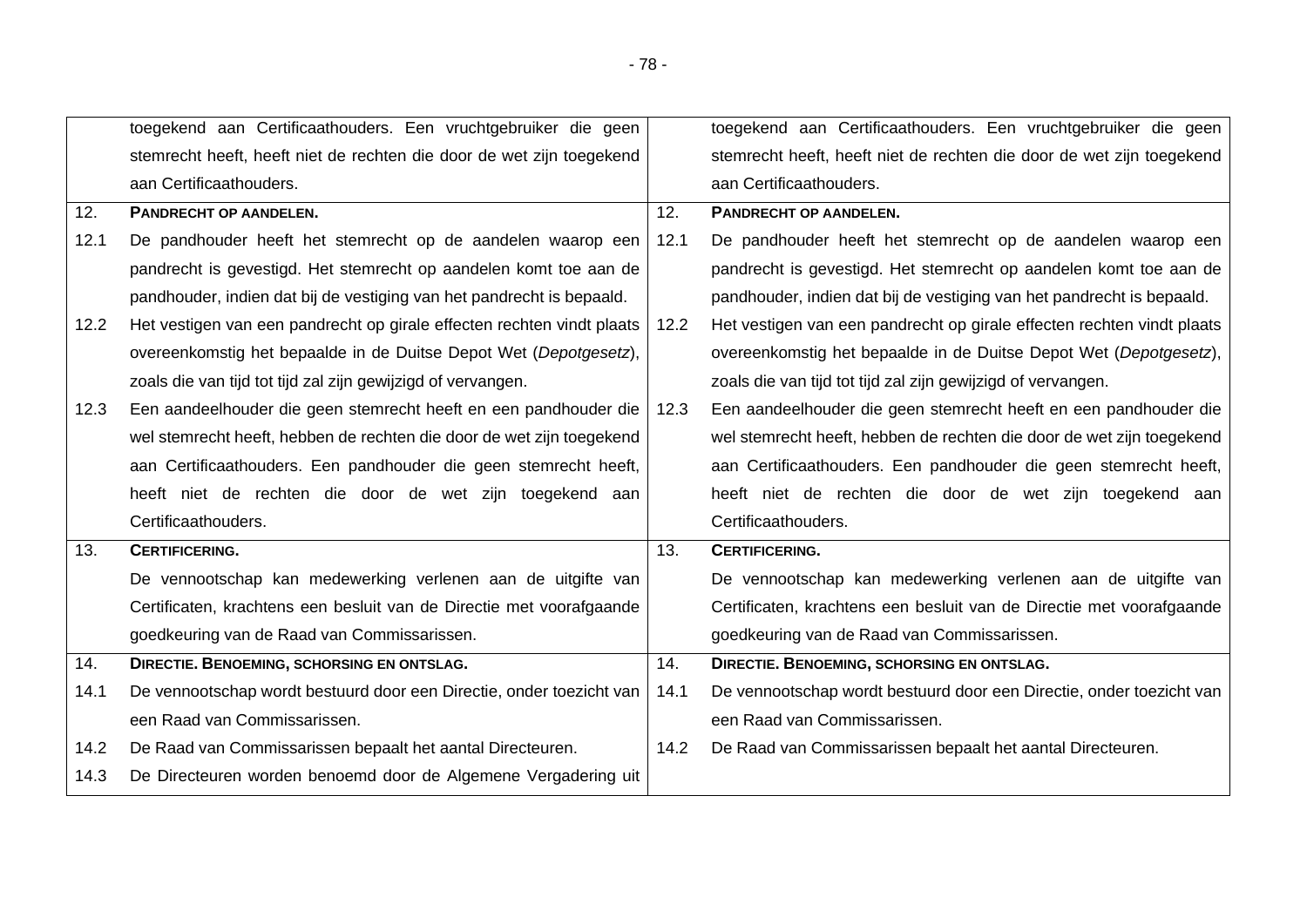|      | een niet-bindende voordracht, op te maken door de Raad van               | 14.3 | De Directeuren worden benoemd door de Algemene Vergadering uit           |
|------|--------------------------------------------------------------------------|------|--------------------------------------------------------------------------|
|      | Commissarissen.                                                          |      | een niet-bindende voordracht, op te maken door de Raad van               |
| 14.4 | Een Directeur wordt door de Algemene Vergadering benoemd bij             |      | Commissarissen.                                                          |
|      | besluit genomen met een volstrekte meerderheid van de uitgebrachte       | 14.4 | Een Directeur wordt door de Algemene Vergadering benoemd bij             |
|      | stemmen, indien de betreffende persoon is voorgedragen door de Raad      |      | besluit genomen met een volstrekte meerderheid van de uitgebrachte       |
|      | van Commissarissen. Indien een persoon niet is voorgedragen door de      |      | stemmen, indien de betreffende persoon is voorgedragen door de Raad      |
|      | Raad van Commissarissen, kan het besluit tot benoeming van deze          |      | van Commissarissen. Indien een persoon niet is voorgedragen door de      |
|      | persoon als Directeur slechts worden genomen met volstrekte              |      | Raad van Commissarissen, kan het besluit tot benoeming van deze          |
|      | meerderheid van de uitgebrachte stemmen, vertegenwoordigend ten          |      | persoon als Directeur slechts worden genomen met volstrekte              |
|      | minste een derde van het geplaatste kapitaal. De oproeping voor de       |      | meerderheid van de uitgebrachte stemmen, vertegenwoordigend ten          |
|      | Algemene Vergadering zal vermelden of de Raad van Commissarissen         |      | minste een derde van het geplaatste kapitaal. De oproeping voor de       |
|      | een voordracht heeft gedaan.                                             |      | Algemene Vergadering zal vermelden of de Raad van Commissarissen         |
| 14.5 | ledere Directeur wordt benoemd voor een periode van maximaal vier        |      | een voordracht heeft gedaan.                                             |
|      | jaar, met dien verstande dat, tenzij een Directeur eerder aftreedt, zijn | 14.5 | ledere Directeur wordt benoemd voor een periode van maximaal vier        |
|      | zittingsperiode eindigt op de dag volgend op de dag van sluiting van de  |      | jaar, met dien verstande dat, tenzij een Directeur eerder aftreedt, zijn |
|      | jaarlijkse Algemene Vergadering die wordt gehouden in het jaar waarin    |      | zittingsperiode eindigt op de dag volgend op de dag van sluiting van de  |
|      | zijn benoemingstermijn afloopt. De Raad van Commissarissen kan een       |      | jaarlijkse Algemene Vergadering die wordt gehouden in het jaar waarin    |
|      | rooster van aftreden vaststellen voor de leden van de Directie.          |      | zijn benoemingstermijn afloopt. De Raad van Commissarissen kan een       |
|      | Herbenoeming kan telkens voor een periode van maximaal vier jaar         |      | rooster van aftreden vaststellen voor de leden van de Directie.          |
|      | plaatsvinden.                                                            |      | Herbenoeming kan telkens voor een periode van maximaal vier jaar         |
| 14.6 | Een Directeur kan te allen tijde worden geschorst en ontslagen door de   |      | plaatsvinden.                                                            |
|      | Algemene Vergadering. De Raad van Commissarissen is bevoegd een          | 14.6 | Een Directeur kan te allen tijde worden geschorst en ontslagen door de   |
|      | Directeur te allen tijde te schorsen.                                    |      | Algemene Vergadering. De Raad van Commissarissen is bevoegd een          |
| 14.7 | Een Directeur mag slechts worden geschorst en ontslagen door de          |      | Directeur te allen tijde te schorsen.                                    |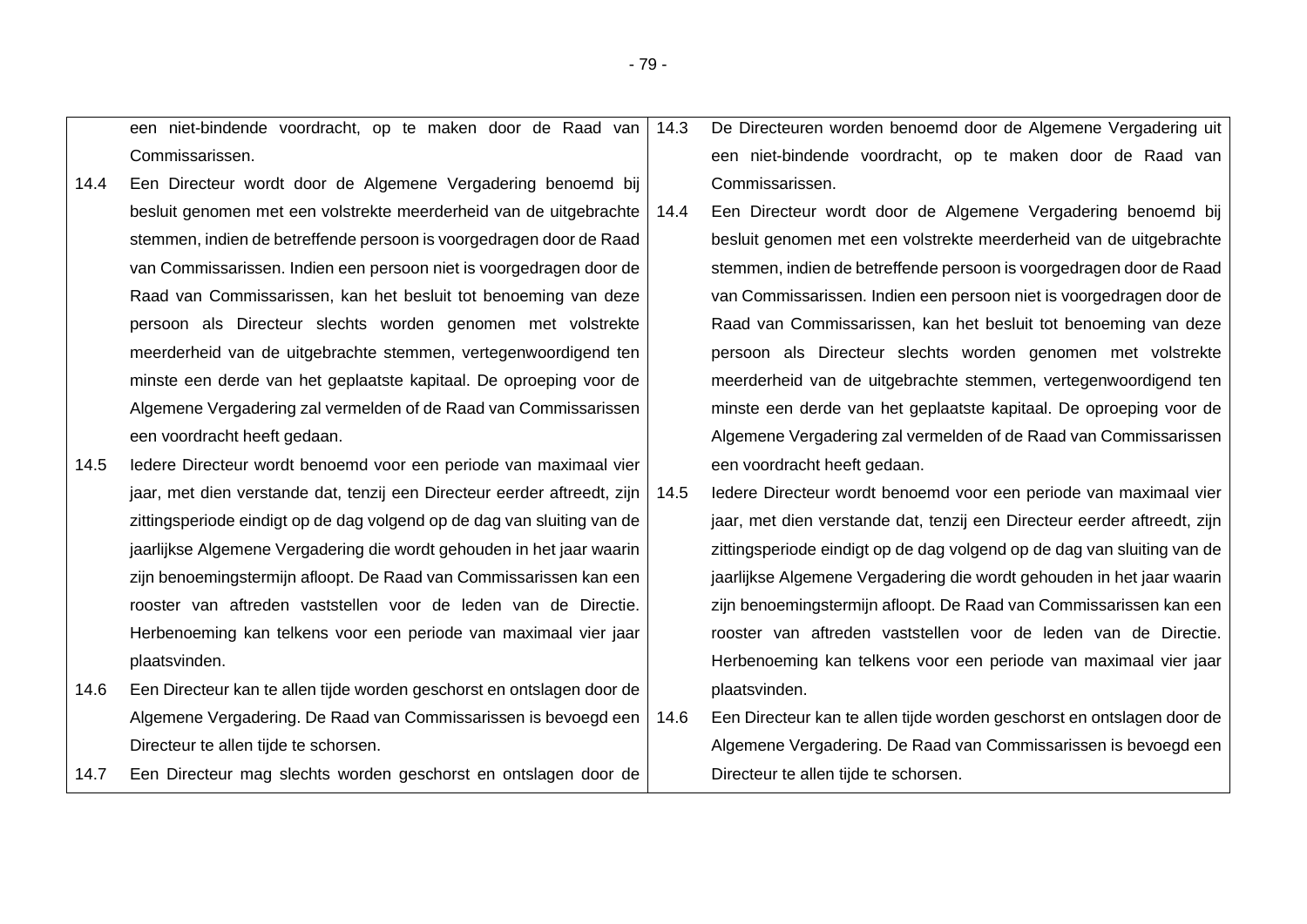|      | Algemene Vergadering bij besluit genomen met een absolute 14.7          |      | Een Directeur mag slechts worden geschorst en ontslagen door de         |
|------|-------------------------------------------------------------------------|------|-------------------------------------------------------------------------|
|      | meerderheid van de uitgebrachte stemmen, vertegenwoordigend ten         |      | Algemene Vergadering bij besluit genomen met een absolutevolstrekte     |
|      | minste een derde van het geplaatste kapitaal. Voornoemde                |      | meerderheid van de uitgebrachte stemmen, vertegenwoordigend ten         |
|      | meerderheid is niet van toepassing indien de schorsing of het ontslag   |      | minste een derde van het geplaatste kapitaal. Voornoemde                |
|      | op voorstel van de Raad van Commissarissen geschiedt.                   |      | meerderheid is niet van toepassing indien de schorsing of het ontslag   |
| 14.8 | Indien een Directeur is geschorst, besluit de Algemene Vergadering      |      | op voorstel van de Raad van Commissarissen geschiedt.                   |
|      | binnen drie maanden na ingang van de schorsing hetzij tot ontslag van   | 14.8 | Indien een Directeur is geschorst, besluit de Algemene Vergadering      |
|      | de desbetreffende Directeur, hetzij tot opheffing of handhaving van de  |      | binnen drie maanden na ingang van de schorsing hetzij tot ontslag van   |
|      | schorsing. Op een besluit tot handhaving van de schorsing is artikel    |      | de desbetreffende Directeur, hetzij tot opheffing of handhaving van de  |
|      | 14.7 van overeenkomstige toepassing. In het geval de Algemene           |      | schorsing. Op een besluit tot handhaving van de schorsing is artikel    |
|      | Vergadering niet tijdig omtrent opheffing of handhaving van de          |      | 14.7 van overeenkomstige toepassing. In het geval de Algemene           |
|      | schorsing besluit, vervalt de schorsing. Een besluit tot handhaving van |      | Vergadering niet tijdig omtrent opheffing of handhaving van de          |
|      | de schorsing kan slechts eenmaal worden genomen en de schorsing         |      | schorsing besluit, vervalt de schorsing. Een besluit tot handhaving van |
|      | kan daarbij ten hoogste worden gehandhaafd voor drie maanden,           |      | de schorsing kan slechts eenmaal worden genomen en de schorsing         |
|      | ingaande op de dag waarop de Algemene Vergadering het besluit tot       |      | kan daarbij ten hoogste worden gehandhaafd voor drie maanden,           |
|      | handhaving heeft genomen. Indien de Algemene Vergadering niet           |      | ingaande op de dag waarop de Algemene Vergadering het besluit tot       |
|      | binnen de voor handhaving bepaalde termijn tot ontslag of tot opheffing |      | handhaving heeft genomen. Indien de Algemene Vergadering niet           |
|      | van de schorsing heeft besloten, vervalt de schorsing. Een geschorste   |      | binnen de voor handhaving bepaalde termijn tot ontslag of tot opheffing |
|      | Directeur wordt in de gelegenheid gesteld zich in de Algemene           |      | van de schorsing heeft besloten, vervalt de schorsing. Een geschorste   |
|      | Vergadering te verantwoorden en zich daarbij door een raadsman te       |      | Directeur wordt in de gelegenheid gesteld zich in de Algemene           |
|      | doen bijstaan.                                                          |      | Vergadering te verantwoorden en zich daarbij door een raadsman te       |
|      |                                                                         |      | doen bijstaan.                                                          |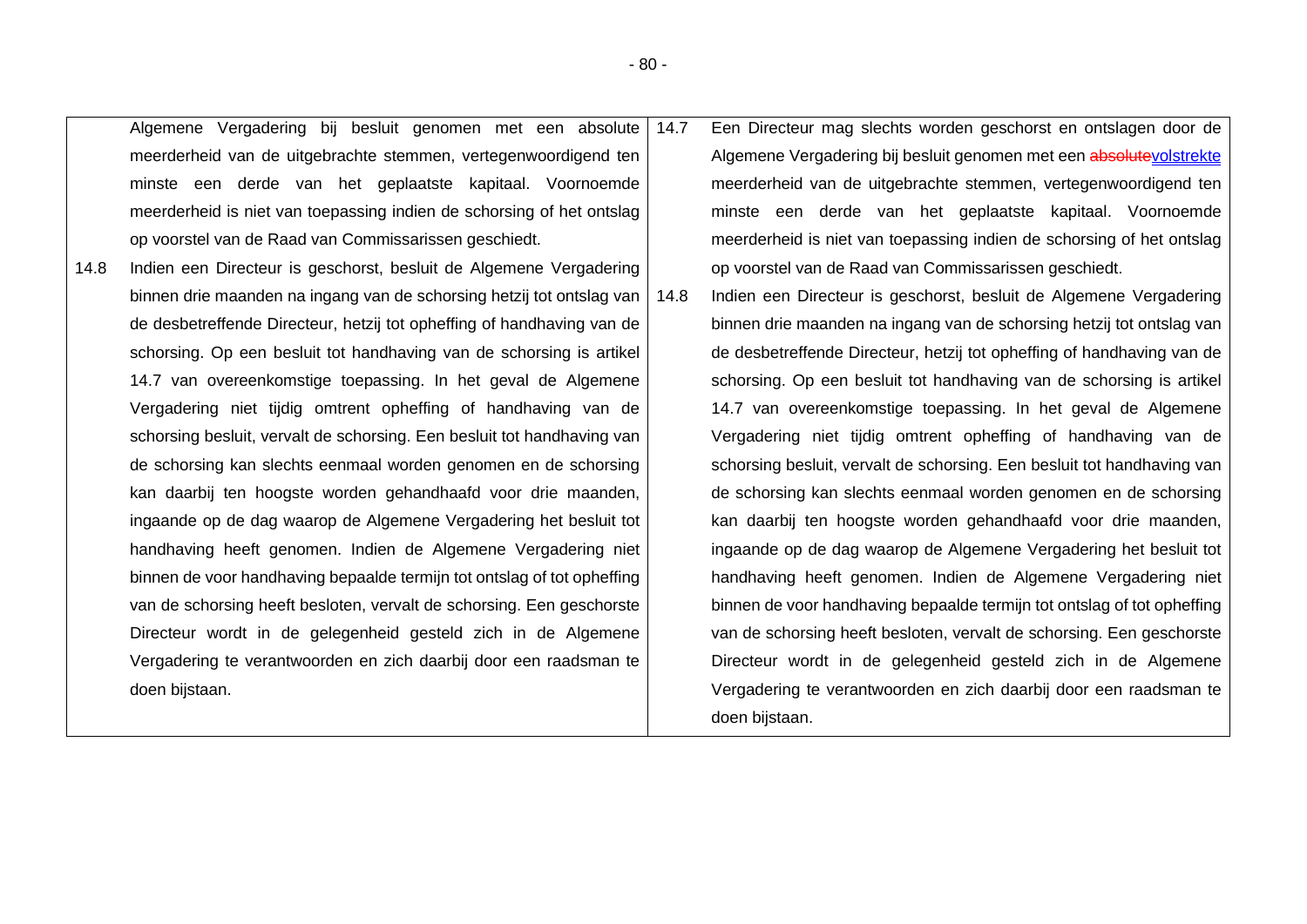| 15.  | <b>BEZOLDIGING.</b>                                                  | 15.         | <b>BEZOLDIGING VAN DE DIRECTIE.</b>                                   |
|------|----------------------------------------------------------------------|-------------|-----------------------------------------------------------------------|
| 15.1 | De bezoldiging en verdere arbeidsvoorwaarden van iedere Directeur    | 15.1        | De Vennootschap heeft een beleid met betrekking tot de bezoldiging    |
|      | wordt vastgesteld door de Raad van Commissarissen met                |             | van Directeuren. Het bezoldigingsbeleid wordt vastgesteld door de     |
|      | inachtneming van het bezoldigingsbeleid als vastgesteld door de      |             | Algemene Vergadering op voorstel van de Raad van Commissarissen.      |
|      | Algemene Vergadering op voorstel van de Raad van Commissarissen.     | 15.2        | 45.1 De bezoldiging en verdere arbeidsvoorwaarden van iedere          |
| 15.2 | De Raad van Commissarissen zal een voorstel tot goedkeuring aan de   |             | Directeur wordt vastgesteld door de Raad van Commissarissen met       |
|      | Algemene Vergadering voorleggen met betrekking tot het verlenen van  |             | inachtneming van het bezoldigingsbeleid als vastgesteld door de       |
|      | aandelen- en optieplannen aan Directeuren, welk voorstel ten minste  |             | Algemene Vergadering op voorstel van de Raad van Commissarissen.      |
|      | zal vermelden hoeveel aandelen of rechten tot het nemen van aandelen | <u>15.3</u> | 45.2 De Raad van Commissarissen zal een voorstel tot goedkeuring      |
|      | mogen worden verleend aan de Directie en welke criteria daarop van   |             | aan de Algemene Vergadering voorleggen met betrekking tot het         |
|      | toepassing zijn.                                                     |             | verlenen van aandelen- en optieplannen aan Directeuren, welk voorstel |
|      |                                                                      |             | ten minste zal vermelden hoeveel aandelen of rechten tot het nemen    |
|      |                                                                      |             | van aandelen mogen worden verleend aan de Directie en welke criteria  |
|      |                                                                      |             | daarop van toepassing zijn.                                           |
|      |                                                                      | 15.4        | De vennootschap stelt jaarlijks een bezoldigingsverslag op met een    |
|      |                                                                      |             | overzicht van alle bezoldigingen die in het voorgaande boekjaar aan   |
|      |                                                                      |             | individuele Directeuren en Commissarissen zijn toegekend of           |
|      |                                                                      |             | verschuldigd zijn. Het bezoldigingsverslag wordt aan de jaarlijkse    |
|      |                                                                      |             | algemene vergadering voorgelegd ter adviserende stemming.             |
| 16.  | <b>TAKEN EN BEVOEGDHEDEN DIRECTIE.</b>                               | 16.         | <b>TAKEN EN BEVOEGDHEDEN DIRECTIE.</b>                                |
| 16.1 | Behoudens de beperkingen volgens deze statuten is de Directie belast | 16.1        | Behoudens de beperkingen volgens deze statuten is de Directie belast  |
|      | met het besturen van de vennootschap.                                |             | met het besturen van de vennootschap.                                 |
| 16.2 | De Directie kan onder goedkeuring van de Raad van Commissarissen     |             |                                                                       |
|      | bepalen met welke taak een Directeur meer in het bijzonder wordt     |             |                                                                       |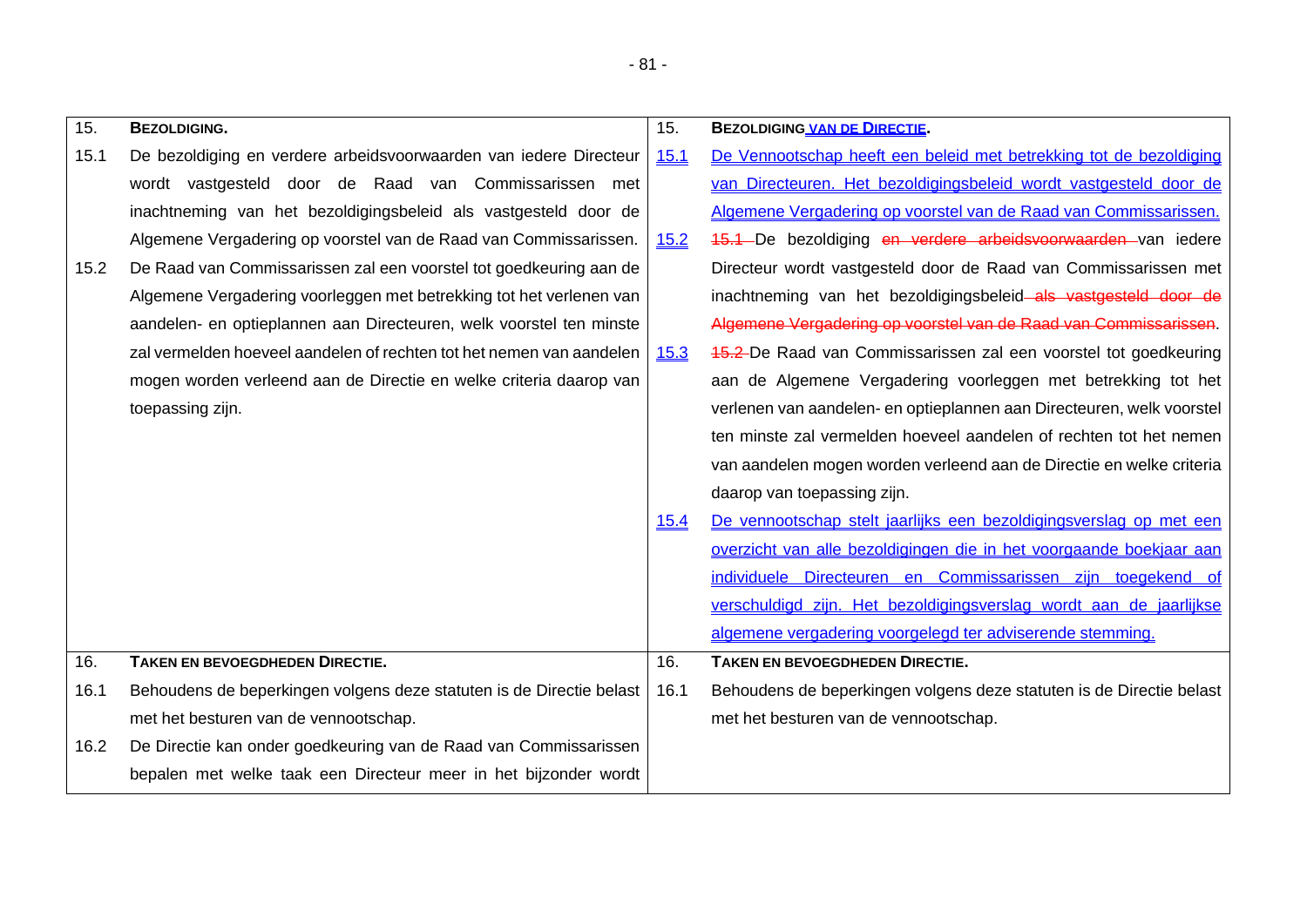|      | belast. |                                                                         | 16.2 |         | De Directie kan onder goedkeuring van de Raad van Commissarissen        |
|------|---------|-------------------------------------------------------------------------|------|---------|-------------------------------------------------------------------------|
| 16.3 |         | Aan de voorafgaande goedkeuring van de Algemene Vergadering zijn        |      |         | bepalen met welke taak een Directeur meer in het bijzonder wordt        |
|      |         | onderworpen de besluiten van de Directie omtrent een belangrijke        |      | belast. |                                                                         |
|      |         | verandering van de identiteit of het karakter van de vennootschap of de | 16.3 |         | Aan de voorafgaande goedkeuring van de Algemene Vergadering zijn        |
|      |         | onderneming. Onverminderd het bepaalde in deze statuten en artikel      |      |         | onderworpen de besluiten van de Directie omtrent een belangrijke        |
|      |         | 2:107a BW is onder deze besluiten in ieder geval begrepen:              |      |         | verandering van de identiteit of het karakter van de vennootschap of de |
|      | (a)     | overdracht van de onderneming of vrijwel de gehele                      |      |         | onderneming. Onverminderd het bepaalde in deze statuten en artikel      |
|      |         | onderneming aan een derde;                                              |      |         | 2:107a BW is onder deze besluiten in ieder geval begrepen:              |
|      | (b)     | het aangaan of verbreken van duurzame samenwerking van de               |      | (a)     | overdracht van de onderneming of vrijwel de gehele                      |
|      |         | vennootschap of een dochtermaatschappij met een andere                  |      |         | onderneming aan een derde;                                              |
|      |         | rechtspersoon of vennootschap dan wel als volledig                      |      | (b)     | het aangaan of verbreken van duurzame samenwerking van de               |
|      |         | aansprakelijke vennoot in een commanditaire vennootschap of             |      |         | vennootschap of een dochtermaatschappij met een andere                  |
|      |         | vennootschap onder firma, indien deze samenwerking of                   |      |         | rechtspersoon of vennootschap dan wel als volledig                      |
|      |         | verbreking van ingrijpende betekenis is voor de vennootschap;           |      |         | aansprakelijke vennoot in een commanditaire vennootschap of             |
|      |         | en                                                                      |      |         | vennootschap onder firma, indien deze samenwerking of                   |
|      | (c)     | het nemen of afstoten van een deelneming in het kapitaal van            |      |         | verbreking van ingrijpende betekenis is voor de vennootschap;           |
|      |         | een vennootschap ter waarde van ten minste een derde van het            |      |         | en                                                                      |
|      |         | bedrag van de activa volgens de balans met toelichting of,              |      | (c)     | het nemen of afstoten van een deelneming in het kapitaal van            |
|      |         | indien de vennootschap een geconsolideerde balans opstelt,              |      |         | een vennootschap ter waarde van ten minste een derde van het            |
|      |         | volgens de geconsolideerde balans met toelichting volgens de            |      |         | bedrag van de activa volgens de balans met toelichting of,              |
|      |         | laatst vastgestelde Jaarrekening van de vennootschap, door              |      |         | indien de vennootschap een geconsolideerde balans opstelt,              |
|      |         | haar of een dochtermaatschappij. Voorafgaande goedkeuring               |      |         | volgens de geconsolideerde balans met toelichting volgens de            |
|      |         | van de Algemene Vergadering als bedoeld onder dit artikel sub           |      |         | laatst vastgestelde Jaarrekening van de vennootschap, door              |
|      |         | c is niet vereist indien deze transactie wordt aangegaan tussen         |      |         | haar of een dochtermaatschappij. Voorafgaande goedkeuring               |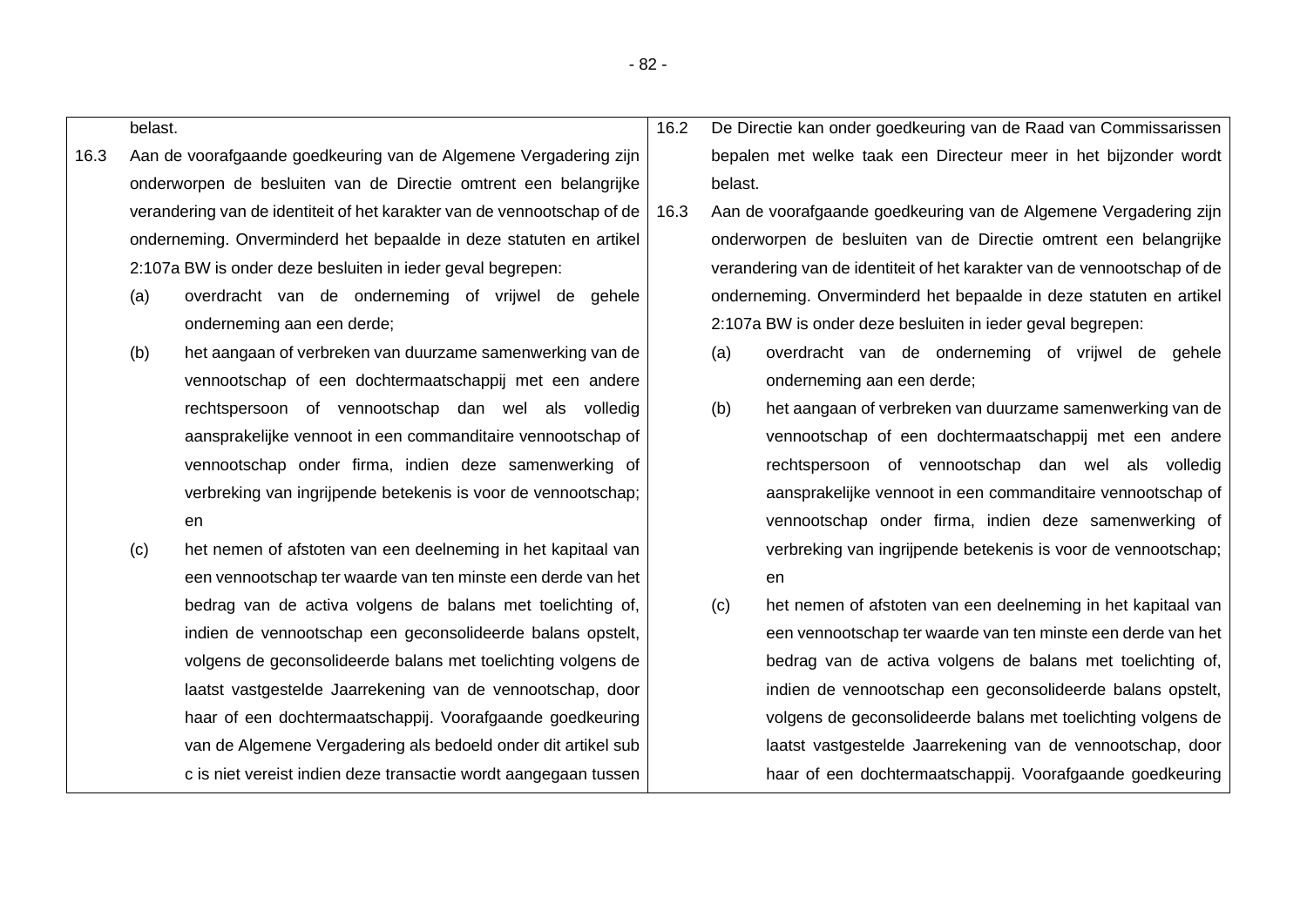|      | de vennootschap en haar (in)directe dochtermaatschappijen, of              |      | van de Algemene Vergadering als bedoeld onder dit artikel sub              |
|------|----------------------------------------------------------------------------|------|----------------------------------------------------------------------------|
|      | indien<br>(in)directe<br>deze<br>tussen<br>0f<br>twee<br>meer              |      | c is niet vereist indien deze transactie wordt aangegaan tussen            |
|      | dochtermaatschappijen wordt aangegaan.                                     |      | de vennootschap en haar (in)directe dochtermaatschappijen, of              |
| 16.4 | De Raad van Commissarissen is bevoegd ook andere dan de in artikel         |      | (in)directe<br>indien<br>deze<br>0f<br>tussen<br>twee<br>meer              |
|      | 16.3 bedoelde besluiten van de Directie aan zijn goedkeuring te            |      | dochtermaatschappijen wordt aangegaan.                                     |
|      | onderwerpen. Deze besluiten dienen duidelijk omschreven te worden          | 16.4 | De Raad van Commissarissen is bevoegd ook andere dan de in artikel         |
|      | en aan de Directie te worden medegedeeld.                                  |      | 16.3 bedoelde besluiten van de Directie aan zijn goedkeuring te            |
| 16.5 | Het ontbreken van de goedkeuring van de Raad van Commissarissen            |      | onderwerpen. Deze besluiten dienen duidelijk omschreven te worden          |
|      | respectievelijk de Algemene Vergadering op een besluit als bedoeld in      |      | en aan de Directie te worden medegedeeld.                                  |
|      | artikel 16.3 of 16.4 tast de vertegenwoordigingsbevoegdheid van de         | 16.5 | Het ontbreken van de goedkeuring van de Raad van Commissarissen            |
|      | Directie en haar leden niet aan.                                           |      | respectievelijk de Algemene Vergadering op een besluit als bedoeld in      |
|      |                                                                            |      | artikel 16.3 of 16.4 tast de vertegenwoordigingsbevoegdheid van de         |
|      |                                                                            |      |                                                                            |
|      |                                                                            |      | Directie en haar leden niet aan.                                           |
| 17.  | <b>DIRECTIEVERGADERINGEN. BESLUITVORMING DIRECTIE.</b>                     | 17.  | <b>DIRECTIEVERGADERINGEN. BESLUITVORMING DIRECTIE.</b>                     |
| 17.1 | De Directie vergadert zo dikwijls een Directeur dat verlangt. Een          | 17.1 | De Directie vergadert zo dikwijls een Directeur dat verlangt. Een          |
|      | Directeur kan zich ter vergadering door een mededirecteur doen             |      | Directeur kan zich ter vergadering door een mededirecteur doen             |
|      | vertegenwoordigen door middel van een schriftelijk of elektronisch         |      | vertegenwoordigen door middel van een schriftelijk of elektronisch         |
|      | vastgelegde volmacht.                                                      |      | vastgelegde volmacht.                                                      |
| 17.2 | Een Directeur die meent dat hij in verband met een voorgenomen 17.2        |      | Een Directeur die meent dat hij in verband met een voorgenomen             |
|      | besluit van de Directie een direct of indirect persoonlijk belang heeft of |      | besluit van de Directie een direct of indirect persoonlijk belang heeft of |
|      | zou kunnen hebben dat tegenstrijdig is met het belang van de               |      | zou kunnen hebben dat tegenstrijdig is met het belang van de               |
|      | vennootschap en de met haar verbonden onderneming (een                     |      | vennootschap en de met haar verbonden onderneming (een                     |
|      | "tegenstrijdig belang") deelt dat onverwijld mede aan de andere            |      | "tegenstrijdig belang") deelt dat onverwijld mede aan de andere            |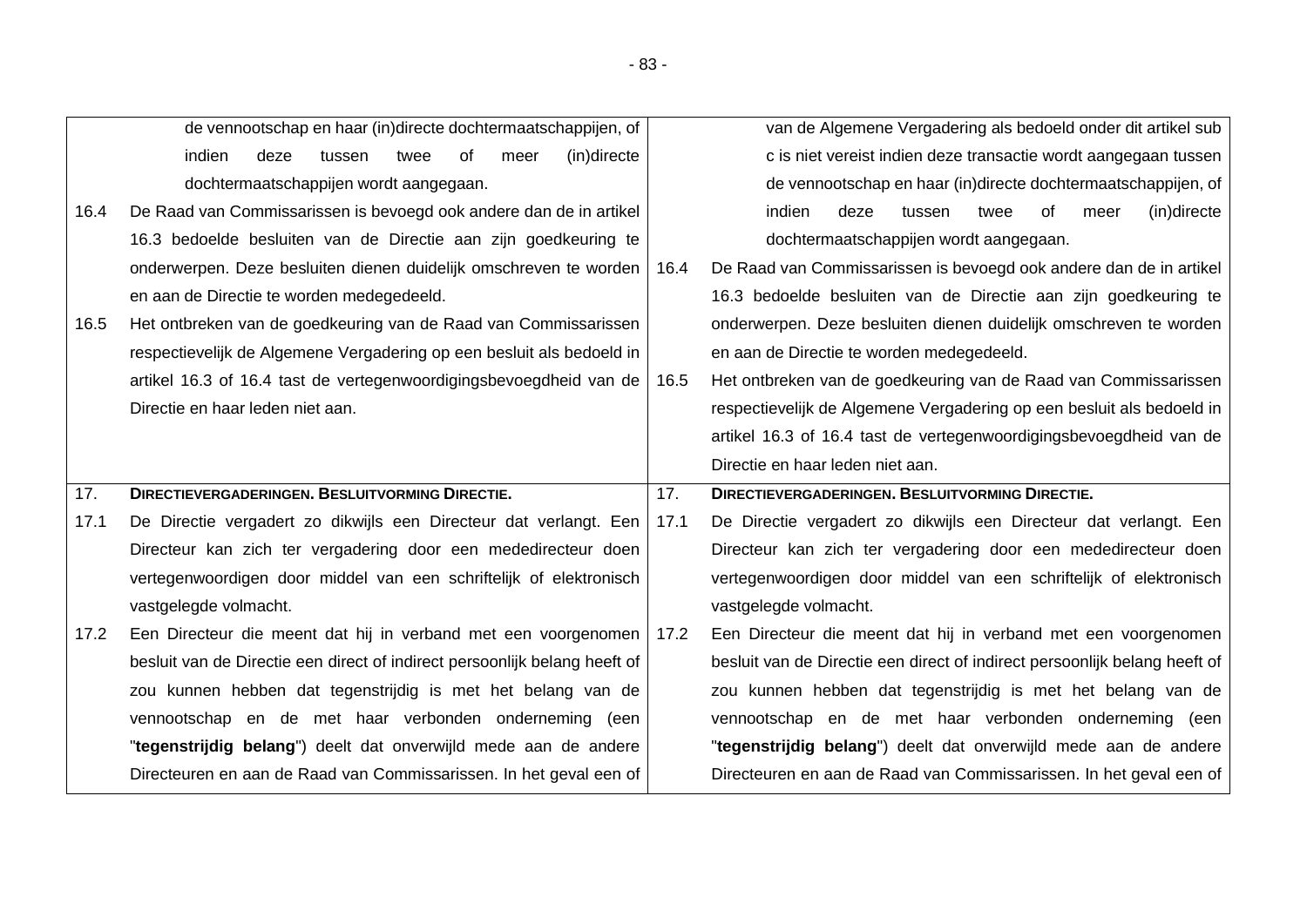meer maar niet alle Directeuren een in de vorige zin bedoelde mededeling hebben gedaan, zal de Raad van Commissarissen zo spoedig mogelijk na die mededeling ten aanzien van iedere Directeur beslissen of die Directeur een zodanig tegenstrijdig belang heeft dat hij niet mag deelnemen aan de beraadslaging en de besluitvorming door de Directie over het desbetreffende onderwerp.

In het geval de enige Directeur of alle Directeuren een tegenstrijdig belang hebben, wordt het desbetreffende besluit door de Raad van Commissarissen genomen, respectievelijk, in geval van belet of ontstentenis van alle Commissarissen, door de Algemene Vergadering.

- 17.3 In de Directievergadering heeft iedere Directeur recht op het uitbrengen van één stem, onverminderd het bepaalde in artikel 17.2. De Directie besluit bij volstrekte meerderheid van de uitgebrachte stemmen. Bij staking van stemmen beslist de Raad van Commissarissen.
- 17.4 Een Directeur kan telefonisch of door een ander communicatiemiddel aan een vergadering van de Directie deelnemen, mits die Directeur steeds alle andere aan die vergadering deelnemende Directeuren kan verstaan en door die andere Directeuren wordt verstaan. De Directie kan telefonisch of door een ander communicatiemiddel vergaderen, mits alle Directeuren die aan zodanige vergadering deelnemen elkaar kunnen verstaan.
- 17.5 De Directie kan buiten vergadering besluiten nemen, mits alle stemgerechtigde Directeuren zich schriftelijk of elektronisch voor het desbetreffende voorstel hebben uitgesproken.

meer maar niet alle Directeuren een in de vorige zin bedoelde mededeling hebben gedaan, zal de Raad van Commissarissen zo spoedig mogelijk na die mededeling ten aanzien van iedere Directeur beslissen of die Directeur een zodanig tegenstrijdig belang heeft dat hij niet mag deelnemen aan de beraadslaging en de besluitvorming door de Directie over het desbetreffende onderwerp.

In het geval de enige Directeur of alle Directeuren een tegenstrijdig belang hebben, wordt het desbetreffende besluit door de Raad van Commissarissen genomen, respectievelijk, in geval van belet of ontstentenis van alle Commissarissen, door de Algemene Vergadering.

- 17.3 In de Directievergadering heeft iedere Directeur recht op het uitbrengen van één stem, onverminderd het bepaalde in artikel 17.2. De Directie besluit bij volstrekte meerderheid van de uitgebrachte stemmen. Bij staking van stemmen beslist de Raad van Commissarissen.
- 17.4 Een Directeur kan telefonisch of door een ander communicatiemiddel aan een vergadering van de Directie deelnemen, mits die Directeur steeds alle andere aan die vergadering deelnemende Directeuren kan verstaan en door die andere Directeuren wordt verstaan. De Directie kan telefonisch of door een ander communicatiemiddel vergaderen, mits alle Directeuren die aan zodanige vergadering deelnemen elkaar kunnen verstaan.
- 17.5 De Directie kan buiten vergadering besluiten nemen, mits alle stemgerechtigde Directeuren zich schriftelijk of elektronisch voor het desbetreffende voorstel hebben uitgesproken.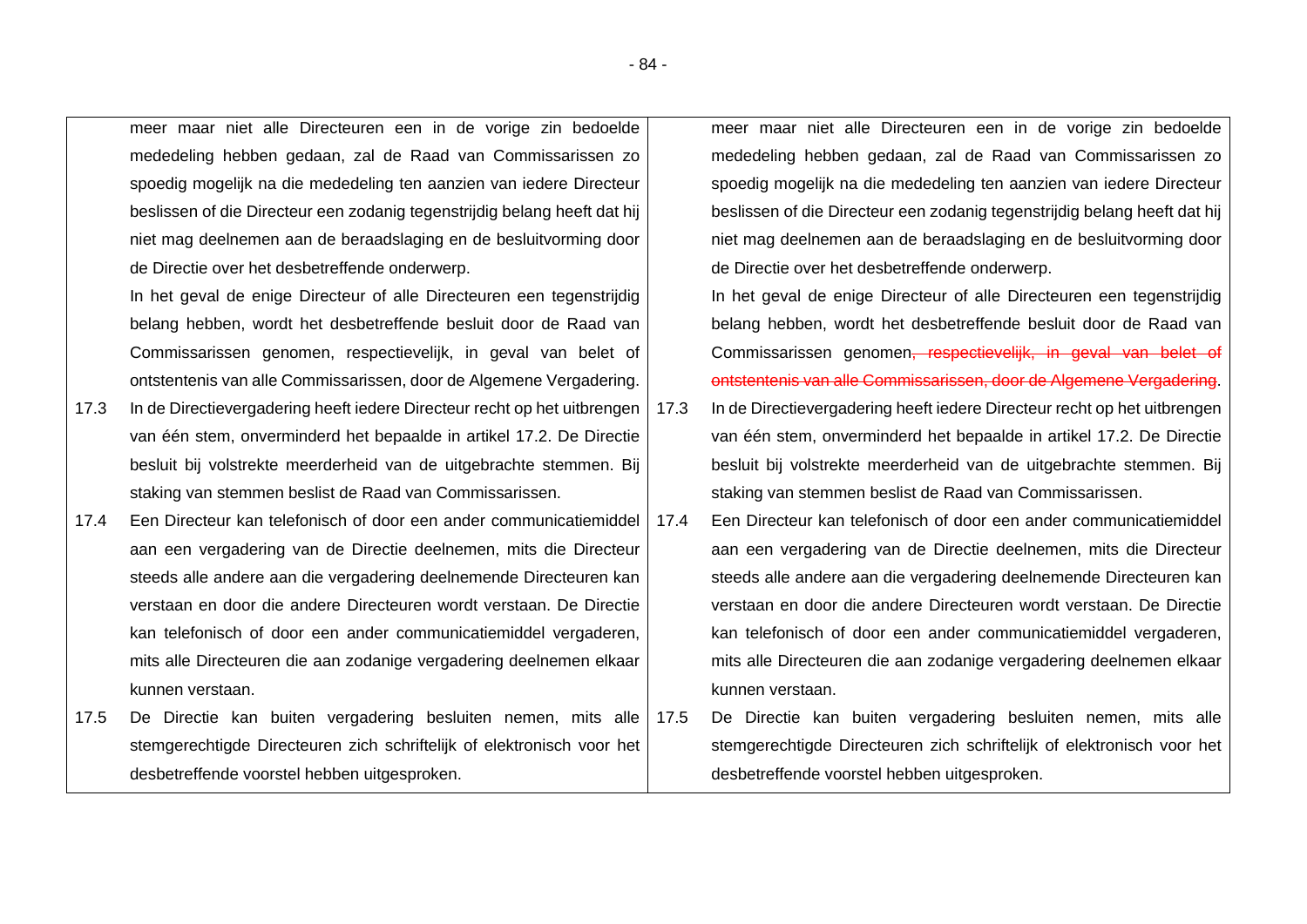| 17.6 | De Directie zal een reglement vaststellen, waarbij nadere regels worden   17.6 |      | De Directie zal een reglement vaststellen, waarbij nadere regels worden   |
|------|--------------------------------------------------------------------------------|------|---------------------------------------------------------------------------|
|      | gegeven omtrent, onder andere, de taakverdeling van de Directeuren,            |      | gegeven omtrent, onder andere, de taakverdeling van de Directeuren,       |
|      | de besluitvorming van de Directie, het informeren van de Raad van              |      | de besluitvorming van de Directie, het informeren van de Raad van         |
|      | Commissarissen en tegenstrijdige belangen tussen de vennootschap               |      | Commissarissen en tegenstrijdige belangen tussen de vennootschap          |
|      | en de Directeuren. Het reglement behoeft de goedkeuring van de Raad            |      | en de Directeuren. Het reglement behoeft de goedkeuring van de Raad       |
|      | van Commissarissen. Reglementen met betrekking tot de Algemene                 |      | van Commissarissen. Reglementen met betrekking tot de Algemene            |
|      | Vergadering en/of Algemene Vergaderingen worden op de website van              |      | Vergadering en/of Algemene Vergaderingen worden op de website van         |
|      | de vennootschap geplaatst.                                                     |      | de vennootschap geplaatst.                                                |
| 18.  | <b>VERTEGENWOORDIGING. PROCURATIEHOUDERS.</b>                                  | 18.  | <b>VERTEGENWOORDIGING. PROCURATIEHOUDERS.</b>                             |
| 18.1 | De vennootschap kan worden vertegenwoordigd door:                              | 18.1 | De vennootschap kan worden vertegenwoordigd door:                         |
|      | de Directie; en<br>(a)                                                         |      | de Directie; en<br>(a)                                                    |
|      | twee Directeuren gezamenlijk handelend.<br>(b)                                 |      | (b)<br>twee Directeuren gezamenlijk handelend.                            |
| 18.2 | De Directie kan aan een of meer personen algemene of beperkte                  | 18.2 | De Directie kan aan een of meer personen algemene of beperkte             |
|      | vertegenwoordigingsbevoegdheid verlenen. Deze personen kunnen de               |      | vertegenwoordigingsbevoegdheid verlenen. Deze personen kunnen de          |
|      | vennootschap vertegenwoordigen binnen de grenzen van hun                       |      | vennootschap vertegenwoordigen binnen de grenzen van hun                  |
|      | bevoegdheid.                                                                   |      | bevoegdheid.                                                              |
| 18.3 | De Directie kan aan de in artikel 18.2 bedoelde personen een titel             | 18.3 | De Directie kan aan de in artikel 18.2 bedoelde personen een titel        |
|      | toekennen.                                                                     |      | toekennen.                                                                |
| 19.  | <b>ONTSTENTENIS. BELET.</b>                                                    | 19.  | <b>ONTSTENTENIS. BELET.</b>                                               |
|      | Ingeval van belet of ontstentenis van een of meer Directeuren zijn de          |      | Ingeval van belet of ontstentenis van een of meer Directeuren zijn de     |
|      | overblijvende Directeuren of is de enige overblijvende Directeur met het       |      | overblijvende Directeuren of is de enige overblijvende Directeur met het  |
|      | bestuur belast. Ingeval van belet of ontstentenis van alle Directeuren of      |      | bestuur belast. Ingeval van belet of ontstentenis van alle Directeuren of |
|      | de enige Directeur, is de Raad van Commissarissen tijdelijk met het            |      | de enige Directeur, is de Raad van Commissarissen tijdelijk met het       |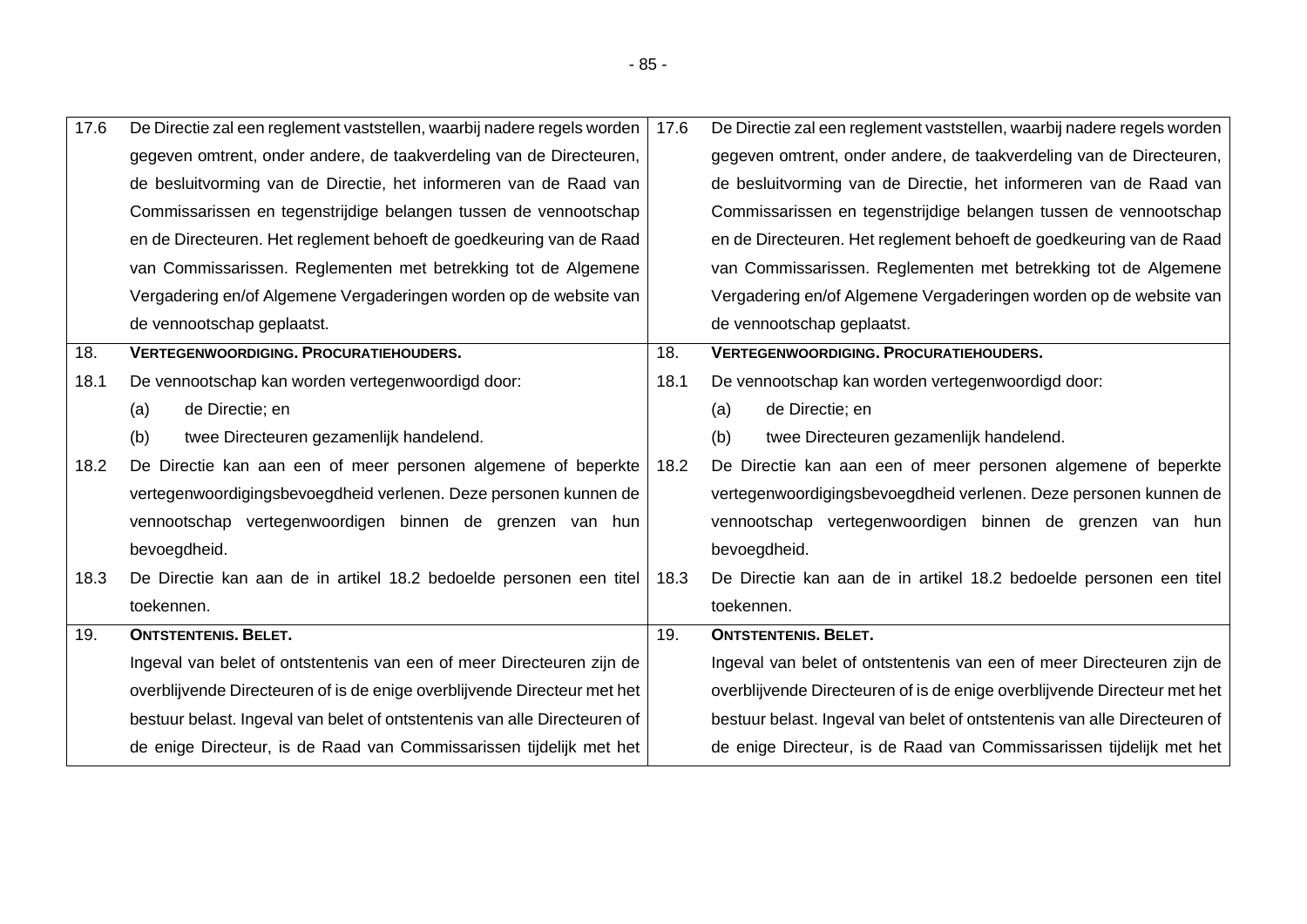|      | bestuur belast. De Raad van Commissarissen is dan bevoegd al dan            |      | bestuur belast. De Raad van Commissarissen is dan bevoegd al dan      |
|------|-----------------------------------------------------------------------------|------|-----------------------------------------------------------------------|
|      | niet uit zijn midden een of meer tijdelijke bestuurders te benoemen.        |      | niet uit zijn midden een of meer tijdelijke bestuurders te benoemen.  |
|      | Ingeval van ontstentenis neemt de Raad van Commissarissen zo                |      | Ingeval van ontstentenis neemt de Raad van Commissarissen zo          |
|      | spoedig mogelijk de nodige maatregelen om een definitieve voorziening       |      | spoedig mogelijk de nodige maatregelen om een definitieve voorziening |
|      | te doen treffen.                                                            |      | te doen treffen.                                                      |
| 20.  | RAAD VAN COMMISSARISSEN. BENOEMING, SCHORSING EN ONTSLAG.                   | 20.  | RAAD VAN COMMISSARISSEN. BENOEMING, SCHORSING EN ONTSLAG.             |
| 20.1 | De vennootschap heeft een Raad van Commissarissen die bestaat uit           | 20.1 | De vennootschap heeft een Raad van Commissarissen die bestaat uit     |
|      | één of meer Commissarissen.                                                 |      | één of meer Commissarissen.                                           |
| 20.2 | De Algemene Vergadering bepaalt het aantal Commissarissen.                  | 20.2 | De Algemene Vergadering bepaalt het aantal Commissarissen.            |
| 20.3 | Commissarissen worden benoemd door de Algemene Vergadering uit              | 20.3 | Commissarissen worden benoemd door de Algemene Vergadering uit        |
|      | een niet-bindende voordracht, op te maken door de Raad van                  |      | een niet-bindende voordracht, op te maken door de Raad van            |
|      | Commissarissen.                                                             |      | Commissarissen.                                                       |
| 20.4 | Een Commissaris wordt door de Algemene Vergadering benoemd bij   20.4       |      | Een Commissaris wordt door de Algemene Vergadering benoemd bij        |
|      | besluit genomen met een volstrekte meerderheid van de uitgebrachte          |      | besluit genomen met een volstrekte meerderheid van de uitgebrachte    |
|      | stemmen, indien de betreffende persoon is voorgedragen door de Raad         |      | stemmen, indien de betreffende persoon is voorgedragen door de Raad   |
|      | van Commissarissen. Indien een persoon niet is voorgedragen door de         |      | van Commissarissen. Indien een persoon niet is voorgedragen door de   |
|      | Raad van Commissarissen, kan het besluit tot benoeming van deze             |      | Raad van Commissarissen, kan het besluit tot benoeming van deze       |
|      | persoon als Commissaris slechts worden genomen met een volstrekte           |      | persoon als Commissaris slechts worden genomen met een volstrekte     |
|      | meerderheid van de uitgebrachte stemmen, vertegenwoordigend ten             |      | meerderheid van de uitgebrachte stemmen, vertegenwoordigend ten       |
|      | minste een derde van het geplaatste kapitaal. De oproeping voor de          |      | minste een derde van het geplaatste kapitaal. De oproeping voor de    |
|      | Algemene Vergadering zal vermelden of de Raad van Commissarissen            |      | Algemene Vergadering zal vermelden of de Raad van Commissarissen      |
|      | een voordracht heeft gedaan.                                                |      | een voordracht heeft gedaan.                                          |
| 20.5 | Als een voorstel of voordracht voor de benoeming van een Commissaris   20.5 |      | Als een voorstel of voordracht voor de benoeming van een Commissaris  |
|      | wordt opgemaakt, worden de volgende gegevens vermeld: leeftijd,             |      | wordt opgemaakt, worden de volgende gegevens vermeld: leeftijd,       |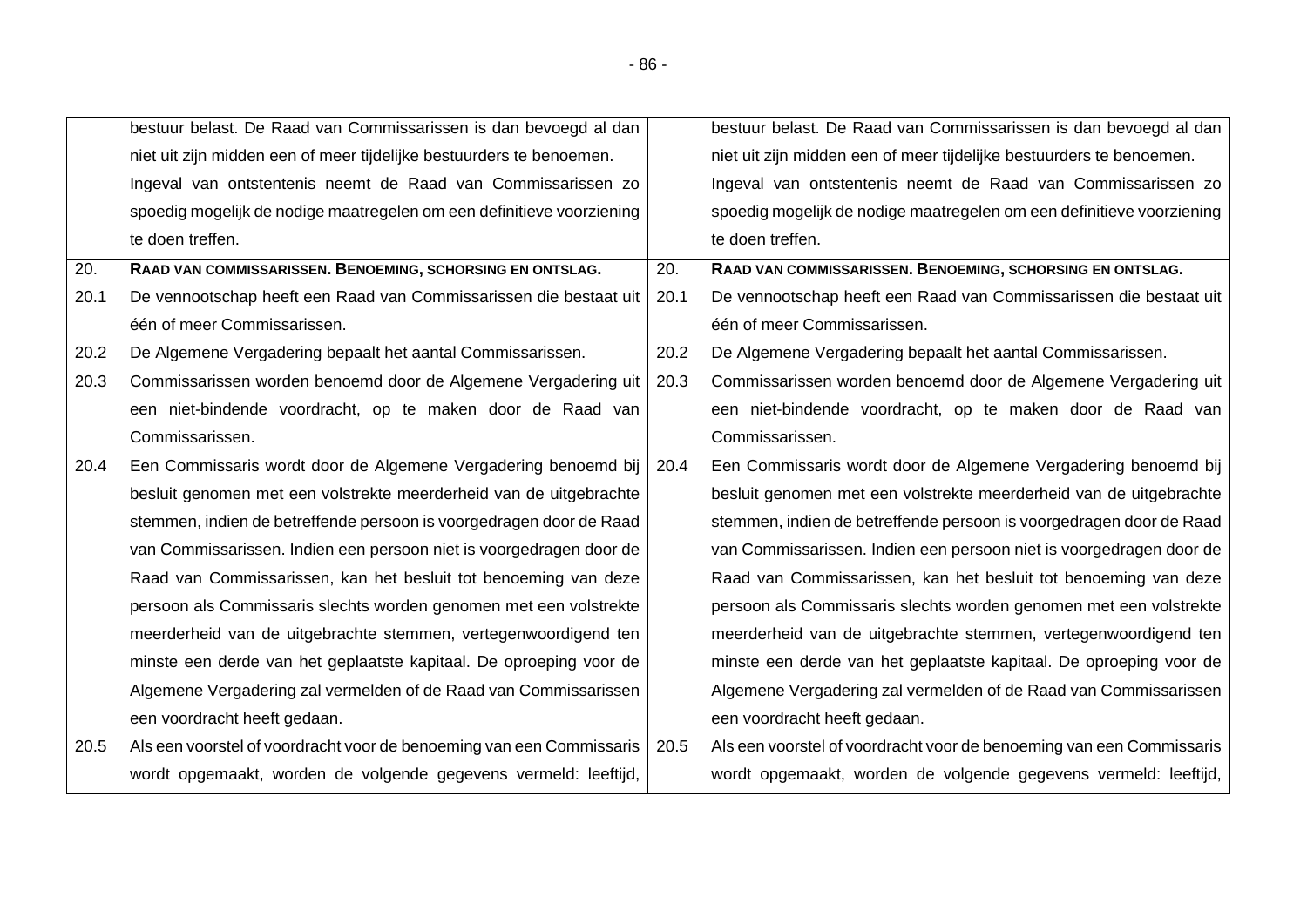beroep, het aantal gehouden aandelen in het kapitaal van de vennootschap en de betrekkingen welke hij bekleedt en welke hij heeft bekleed voorzover die van belang zijn in verband met de vervulling van zijn taak. Voorts worden de namen van de rechtspersonen vermeldt waarvan hij al commissaris is; indien dit rechtspersonen betreft die tot dezelfde groep behoren, is een vermelding van die groep voldoende. De voordracht en het voorstel dienen de redenen te vermelden waarop het is gebaseerd.

- 20.6 Iedere Commissaris wordt benoemd voor een periode van maximaal vier jaar, met dien verstande dat tenzij een Commissaris eerder aftreedt, zijn zittingsperiode eindigt op de dag volgend op de dag van sluiting van de jaarlijkse Algemene Vergadering die wordt gehouden in het jaar waarin zijn benoemingstermijn afloopt. Commissarissen treden periodiek af in overeenstemming met een door de Raad van Commissarissen vast te stellen rooster van aftreden. Herbenoeming kan telkens voor een periode van maximaal vier jaar plaatsvinden.
- 20.7 Een Commissaris kan te allen tijde worden geschorst en ontslagen door de Algemene Vergadering.
- 20.8 Een Commissaris mag slechts worden geschorst en ontslagen door de Algemene Vergadering bij besluit genomen met een absolute meerderheid van de uitgebrachte stemmen, vertegenwoordigend ten minste een derde van het geplaatste kapitaal. Voornoemde meerderheid is niet van toepassing indien de schorsing of het ontslag op voorstel van de Raad van Commissarissen geschiedt.

beroep, het aantal gehouden aandelen in het kapitaal van de vennootschap en de betrekkingen welke hij bekleedt en welke hij heeft bekleed voorzover die van belang zijn in verband met de vervulling van zijn taak. Voorts worden de namen van de rechtspersonen vermeldt waarvan hij al commissaris is; indien dit rechtspersonen betreft die tot dezelfde groep behoren, is een vermelding van die groep voldoende. De voordracht en het voorstel dienen de redenen te vermelden waarop het is gebaseerd.

20.6 Iedere Commissaris wordt benoemd voor een periode van maximaal vier jaar, met dien verstande dat tenzij een Commissaris eerder aftreedt, zijn zittingsperiode eindigt op de dag volgend op de dag van sluiting van de jaarlijkse Algemene Vergadering die wordt gehouden in het jaar waarin zijn benoemingstermijn afloopt. Commissarissen treden periodiek af in overeenstemming met een door de Raad van Commissarissen vast te stellen rooster van aftreden. Herbenoeming kan telkens voor een periode van maximaal vier jaar plaatsvinden.

- 20.7 Een Commissaris kan te allen tijde worden geschorst en ontslagen door de Algemene Vergadering.
- 20.8 Een Commissaris mag slechts worden geschorst en ontslagen door de Algemene Vergadering bij besluit genomen met een absolutevolstrekte meerderheid van de uitgebrachte stemmen, vertegenwoordigend ten minste een derde van het geplaatste kapitaal. Voornoemde meerderheid is niet van toepassing indien de schorsing of het ontslag op voorstel van de Raad van Commissarissen geschiedt.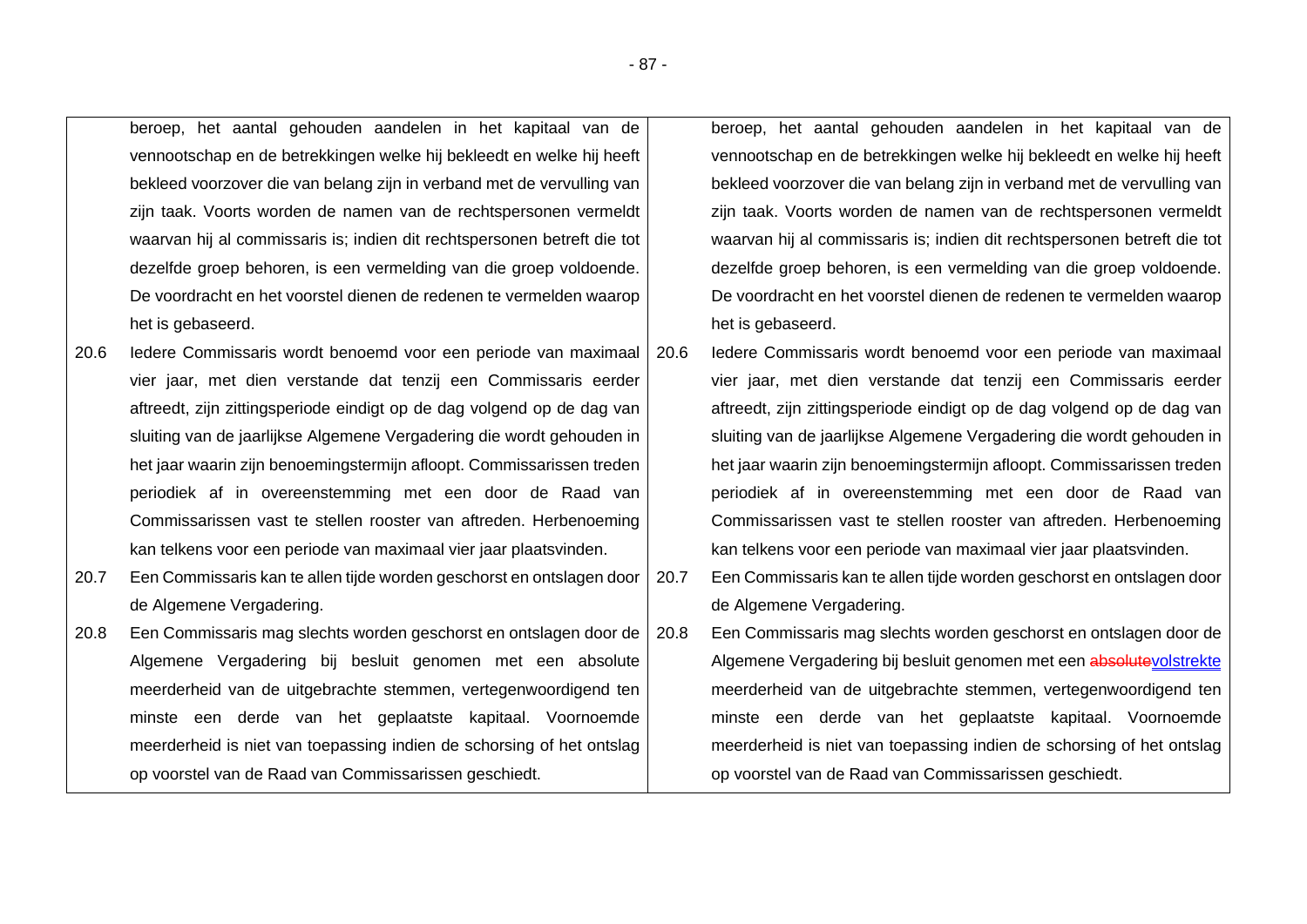| 20.9 | Op de (handhaving van een) schorsing van een Commissaris is artikel    | 20.9 | Op de (handhaving van een) schorsing van een Commissaris is artikel    |
|------|------------------------------------------------------------------------|------|------------------------------------------------------------------------|
|      | 14.8 van overeenkomstige toepassing.                                   |      | 14.8 van overeenkomstige toepassing.                                   |
| 21.  | <b>BELONING RAAD VAN COMMISSARISSEN.</b>                               | 21.  | <b>BELONING RAAD VAN COMMISSARISSEN.</b>                               |
|      | De Algemene Vergadering stelt de beloning van de Commissarissen        | 21.1 | De Vennootschap heeft een beleid met betrekking tot de bezoldiging     |
|      | vast.                                                                  |      | van Commissarissen. Het bezoldigingsbeleid wordt vastgesteld door de   |
|      |                                                                        |      | Algemene Vergadering op voorstel van de Raad van Commissarissen.       |
|      |                                                                        | 21.2 | De Algemene Vergadering stelt de beloning van de Commissarissen        |
|      |                                                                        |      | vast met inachtneming van het bezoldigingsbeleid.                      |
| 22.  | <b>TAKEN EN BEVOEGDHEDEN RAAD VAN COMMISSARISSEN.</b>                  | 22.  | <b>TAKEN EN BEVOEGDHEDEN RAAD VAN COMMISSARISSEN.</b>                  |
| 22.1 | De Raad van Commissarissen heeft tot taak het houden van toezicht      | 22.1 | De Raad van Commissarissen heeft tot taak het houden van toezicht      |
|      | op het beleid van de Directie en op de algemene gang van zaken in de   |      | op het beleid van de Directie en op de algemene gang van zaken in de   |
|      | vennootschap en de met haar verbonden onderneming. De                  |      | vennootschap en de met haar verbonden onderneming. De                  |
|      | Commissarissen staan de Directie met raad ter zijde. Bij de vervulling |      | Commissarissen staan de Directie met raad ter zijde. Bij de vervulling |
|      | van hun taak richten de Commissarissen zich naar het belang van de     |      | van hun taak richten de Commissarissen zich naar het belang van de     |
|      | vennootschap en de met haar verbonden onderneming.                     |      | vennootschap en de met haar verbonden onderneming.                     |
| 22.2 | De Directie verschaft de Raad van Commissarissen tijdig de voor de     | 22.2 | De Directie verschaft de Raad van Commissarissen tijdig de voor de     |
|      | uitoefening van zijn taak noodzakelijke gegevens.                      |      | uitoefening van zijn taak noodzakelijke gegevens.                      |
| 22.3 | De Directie stelt ten minste een keer per jaar de Raad van 22.3        |      | De Directie stelt ten minste een keer per jaar de Raad van             |
|      | Commissarissen schriftelijk op de hoogte van de hoofdlijnen van het    |      | Commissarissen schriftelijk op de hoogte van de hoofdlijnen van het    |
|      | strategisch beleid, de algemene en financiële risico's en het beheers- |      | strategisch beleid, de algemene en financiële risico's en het beheers- |
|      | en controlesysteem van de vennootschap.                                |      | en controlesysteem van de vennootschap.                                |
| 22.4 | De Raad van Commissarissen kan zich bij de uitoefening van zijn taak   | 22.4 | De Raad van Commissarissen kan zich bij de uitoefening van zijn taak   |
|      | op kosten van de vennootschap doen bijstaan door een of meer           |      | op kosten van de vennootschap doen bijstaan door een of meer           |
|      | deskundigen.                                                           |      | deskundigen.                                                           |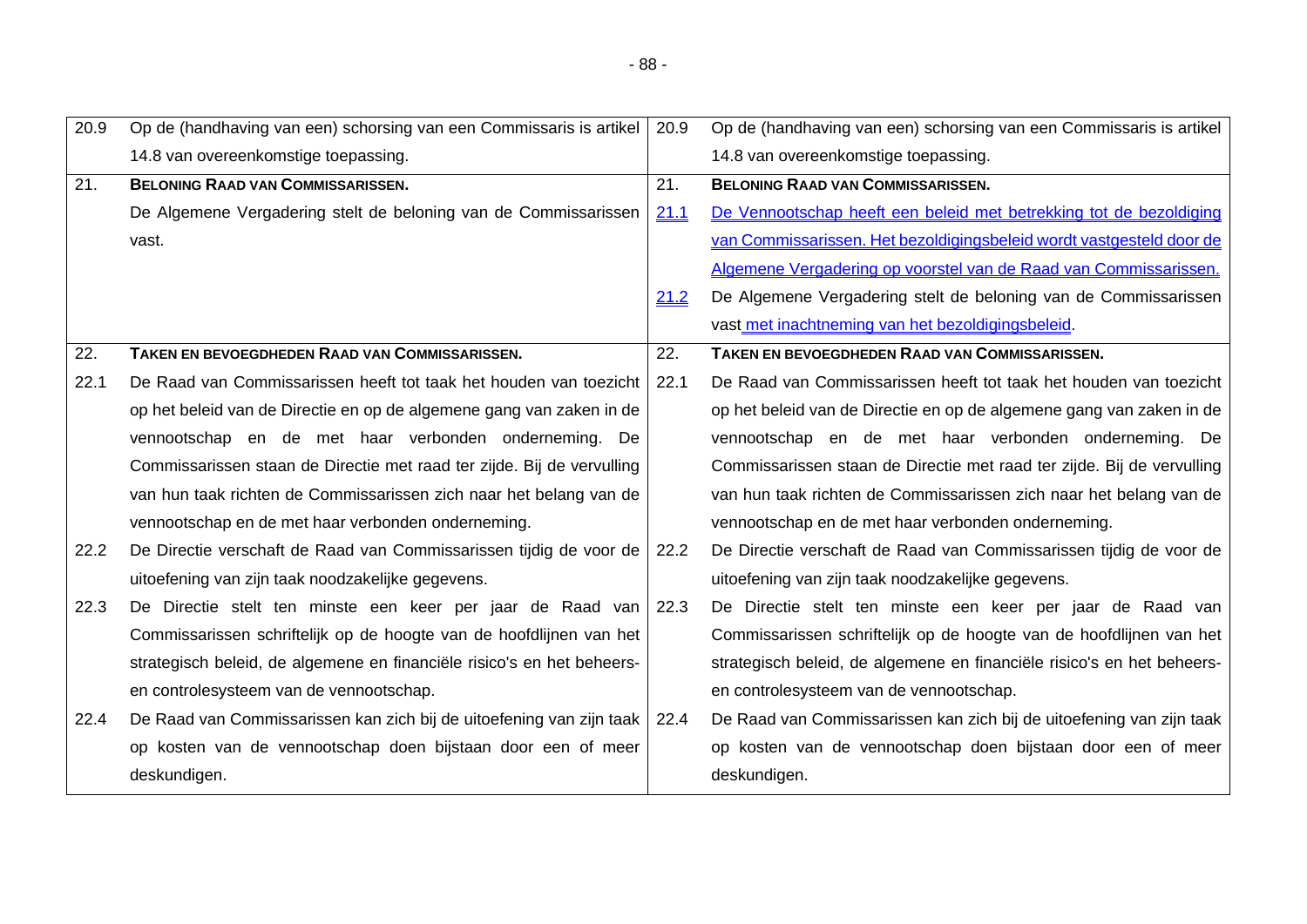| 22.5 | De Raad van Commissarissen kan een of meer van zijn bevoegdheden   22.5 |      | De Raad van Commissarissen kan een of meer van zijn bevoegdheden      |
|------|-------------------------------------------------------------------------|------|-----------------------------------------------------------------------|
|      | en werkzaamheden geheel of ten dele delegeren aan een of meer           |      | en werkzaamheden geheel of ten dele delegeren aan een of meer         |
|      | Commissarissen. Een daartoe strekkend besluit kan slechts worden        |      | Commissarissen. Een daartoe strekkend besluit kan slechts worden      |
|      | genomen met instemming van alle Commissarissen.                         |      | genomen met instemming van alle Commissarissen.                       |
| 22.6 | De Raad van Commissarissen kan bepalen dat een of meer van zijn         | 22.6 | De Raad van Commissarissen kan bepalen dat een of meer van zijn       |
|      | leden toegang zullen hebben tot alle ruimten van de vennootschap en     |      | leden toegang zullen hebben tot alle ruimten van de vennootschap en   |
|      | bevoegd zullen zijn inzage te nemen van alle boeken, correspondentie,   |      | bevoegd zullen zijn inzage te nemen van alle boeken, correspondentie, |
|      | bescheiden en andere gegevensdragers, alsmede bevoegd zullen zijn       |      | bescheiden en andere gegevensdragers, alsmede bevoegd zullen zijn     |
|      | kennis te nemen van alle handelingen die plaats hebben gehad.           |      | kennis te nemen van alle handelingen die plaats hebben gehad.         |
| 22.7 | De Raad van Commissarissen kan uit zijn midden een of meer   22.7       |      | De Raad van Commissarissen kan uit zijn midden een of meer            |
|      | commissies instellen. Indien de Raad van Commissarissen bestaat uit     |      | commissies instellen. Indien de Raad van Commissarissen bestaat uit   |
|      | meer dan vier leden, stelt de Raad van Commissarissen uit zijn midden   |      | meer dan vier leden, stelt de Raad van Commissarissen uit zijn midden |
|      | benoemingscommissie<br>auditcommissie,<br>een<br>een<br>en<br>een       |      | auditcommissie,<br>benoemingscommissie<br>een<br>en<br>een<br>een     |
|      | remuneratiecommissie in. De Raad van Commissarissen kan, met            |      | remuneratiecommissie in. De Raad van Commissarissen kan, met          |
|      | inachtneming van de statuten, bij reglement bepalen met welke taak      |      | inachtneming van de statuten, bij reglement bepalen met welke taak    |
|      | een Commissaris meer in het bijzonder is belast.                        |      | een Commissaris meer in het bijzonder is belast.                      |
| 23.  | ORGANISATIE EN BESLUITVORMING RAAD VAN COMMISSARISSEN.                  | 23.  | ORGANISATIE EN BESLUITVORMING RAAD VAN COMMISSARISSEN.                |
| 23.1 | De Raad van Commissarissen benoemt een van zijn leden tot voorzitter    | 23.1 | De Raad van Commissarissen benoemt een van zijn leden tot voorzitter  |
|      | van de Raad van Commissarissen. De Raad van Commissarissen              |      | van de Raad van Commissarissen. De Raad van Commissarissen            |
|      | benoemt uit of buiten zijn midden een secretaris.                       |      | benoemt uit of buiten zijn midden een secretaris.                     |
| 23.2 | De Raad van Commissarissen vergadert zo dikwijls een Commissaris        | 23.2 | De Raad van Commissarissen vergadert zo dikwijls een Commissaris      |
|      | dat verlangt. Een Commissaris kan zich ter vergadering doen             |      | dat verlangt. Een Commissaris kan zich ter vergadering doen           |
|      | vertegenwoordigen door een medecommissaris door middel van een          |      | vertegenwoordigen door een medecommissaris door middel van een        |
|      | schriftelijk of elektronisch vastgelegde volmacht.                      |      | schriftelijk of elektronisch vastgelegde volmacht.                    |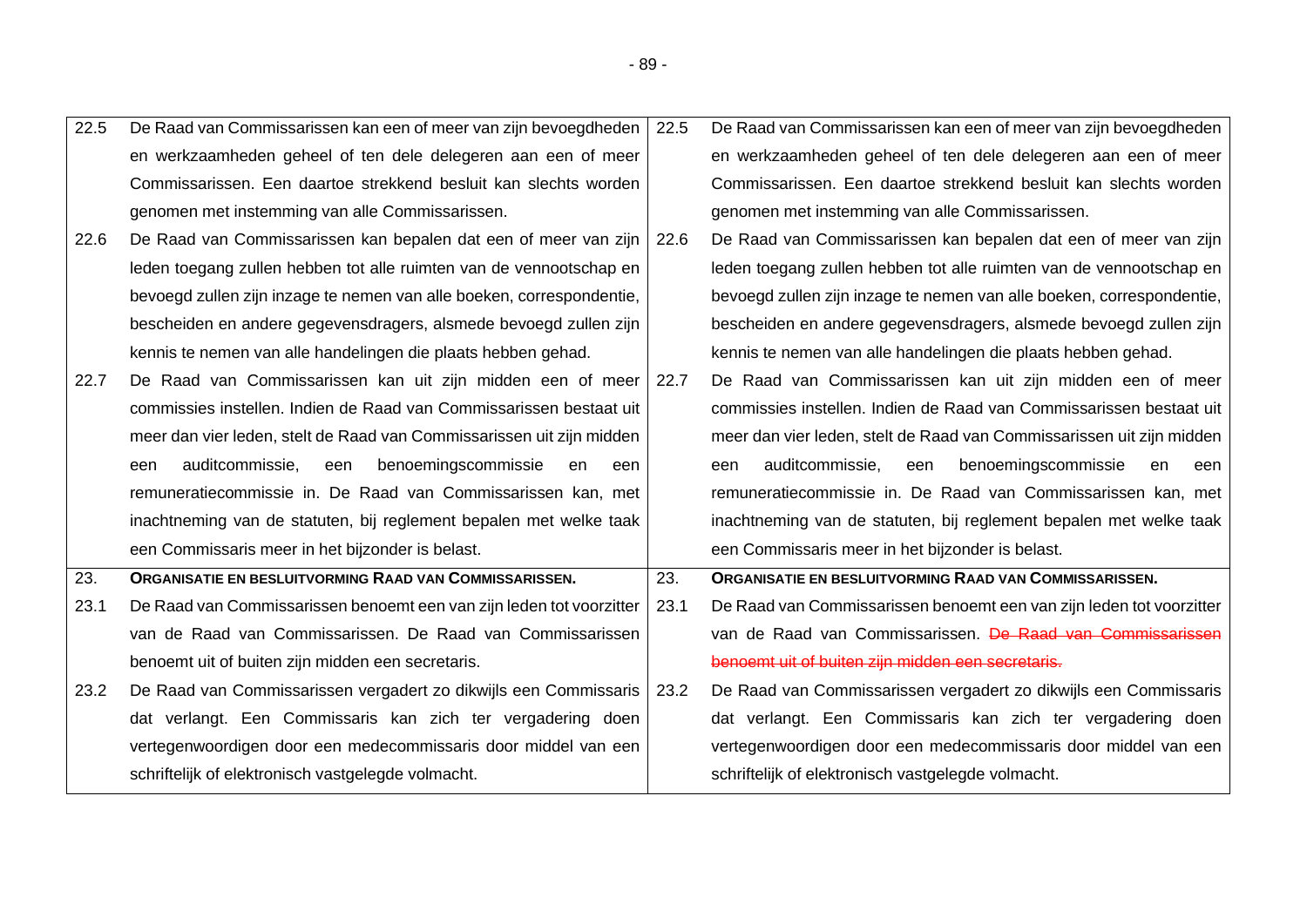|                                                                         |                                                                                                                                                                                                        | De Directeuren wonen de vergaderingen van de Raad van                                                                                                                                                         |
|-------------------------------------------------------------------------|--------------------------------------------------------------------------------------------------------------------------------------------------------------------------------------------------------|---------------------------------------------------------------------------------------------------------------------------------------------------------------------------------------------------------------|
| Commissarissen bij, tenzij de Raad van Commissarissen anders            |                                                                                                                                                                                                        | Commissarissen bij, tenzij de Raad van Commissarissen anders                                                                                                                                                  |
| beslist.                                                                |                                                                                                                                                                                                        | beslist.                                                                                                                                                                                                      |
|                                                                         |                                                                                                                                                                                                        | Een Commissaris die meent dat hij in verband met een voorgenomen                                                                                                                                              |
|                                                                         |                                                                                                                                                                                                        | besluit van de Raad van Commissarissen een tegenstrijdig belang heeft                                                                                                                                         |
| of zou kunnen hebben, deelt dat onverwijld mede aan de andere           |                                                                                                                                                                                                        | of zou kunnen hebben, deelt dat onverwijld mede aan de andere                                                                                                                                                 |
| Commissarissen. In het geval een of meer maar niet alle                 |                                                                                                                                                                                                        | Commissarissen. In het geval een of meer maar niet alle                                                                                                                                                       |
| Commissarissen een tegenstrijdig belang hebben, zullen de               |                                                                                                                                                                                                        | Commissarissen een tegenstrijdig belang hebben, zullen de                                                                                                                                                     |
| medecommissarissen zo spoedig mogelijk na de in de vorige zin           |                                                                                                                                                                                                        | medecommissarissen zo spoedig mogelijk na de in de vorige zin                                                                                                                                                 |
| bedoelde mededeling voor iedere Commissaris die die mededeling          |                                                                                                                                                                                                        | bedoelde mededeling voor iedere Commissaris die die mededeling                                                                                                                                                |
| heeft gedaan beslissen of die Commissaris een zodanig tegenstrijdig     |                                                                                                                                                                                                        | heeft gedaan beslissen of die Commissaris een zodanig tegenstrijdig                                                                                                                                           |
| belang heeft dat hij niet mag deelnemen aan de beraadslaging en de      |                                                                                                                                                                                                        | belang heeft dat hij niet mag deelnemen aan de beraadslaging en de                                                                                                                                            |
|                                                                         |                                                                                                                                                                                                        | besluitvorming door de Raad van Commissarissen over het                                                                                                                                                       |
| desbetreffende onderwerp.                                               |                                                                                                                                                                                                        | desbetreffende onderwerp.                                                                                                                                                                                     |
| In het geval de enige Commissaris of alle Commissarissen een            |                                                                                                                                                                                                        | In het geval de enige Commissaris of alle Commissarissen een                                                                                                                                                  |
| tegenstrijdig belang hebben, wordt het desbetreffende besluit niettemin |                                                                                                                                                                                                        | tegenstrijdig belang hebben, wordt het desbetreffende besluit niettemin                                                                                                                                       |
| door de Raad van Commissarissen genomen.                                |                                                                                                                                                                                                        | door de Raad van Commissarissen genomen.                                                                                                                                                                      |
|                                                                         |                                                                                                                                                                                                        | In de vergadering van de Raad van Commissarissen heeft iedere                                                                                                                                                 |
|                                                                         |                                                                                                                                                                                                        | Commissaris recht op het uitbrengen van één stem, onverminderd het                                                                                                                                            |
| bepaalde in artikel 23.4. De Raad van Commissarissen besluit bij        |                                                                                                                                                                                                        | bepaalde in artikel 23.4. De Raad van Commissarissen besluit bij                                                                                                                                              |
| volstrekte meerderheid van de uitgebrachte stemmen. Bij staking van     |                                                                                                                                                                                                        | volstrekte meerderheid van de uitgebrachte stemmen. Bij staking van                                                                                                                                           |
| stemmen komt geen besluit tot stand, tenzij er meer dan twee            |                                                                                                                                                                                                        | stemmen komt geen besluit tot stand, tenzij er meer dan twee                                                                                                                                                  |
| Commissarissen ter vergadering aanwezig of vertegenwoordigd zijn, in    |                                                                                                                                                                                                        | Commissarissen ter vergadering aanwezig of vertegenwoordigd zijn, in                                                                                                                                          |
| welk geval de voorzitter van de Raad van Commissarissen een             |                                                                                                                                                                                                        |                                                                                                                                                                                                               |
|                                                                         | besluit van de Raad van Commissarissen een tegenstrijdig belang heeft<br>besluitvorming door de Raad van Commissarissen over het<br>Commissaris recht op het uitbrengen van één stem, onverminderd het | De Directeuren wonen de vergaderingen van de Raad van 23.3<br>Een Commissaris die meent dat hij in verband met een voorgenomen   23.4<br>In de vergadering van de Raad van Commissarissen heeft iedere   23.5 |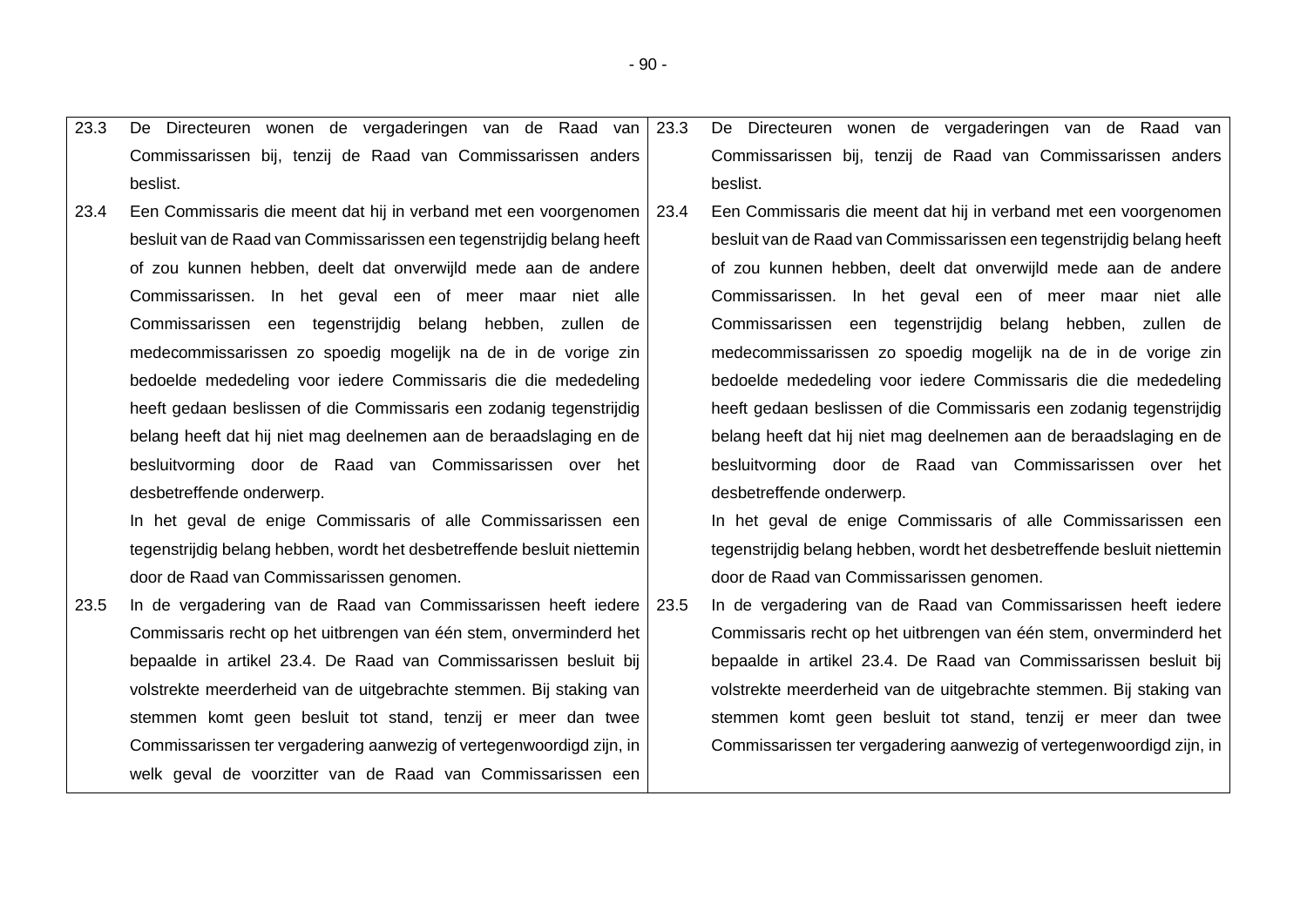|      | beslissende stem heeft.                                                |       | welk geval de voorzitter van de Raad van Commissarissen een             |
|------|------------------------------------------------------------------------|-------|-------------------------------------------------------------------------|
| 23.6 | Commissaris<br>telefonisch<br>Een<br>kan<br>of<br>door<br>een<br>ander |       | beslissende stem heeft.                                                 |
|      | communicatiemiddel aan een vergadering van de Raad van 23.6            |       | Commissaris<br>kan<br>telefonisch<br>Een.<br>of<br>door<br>ander<br>een |
|      | Commissarissen deelnemen, mits die Commissaris steeds alle andere      |       | communicatiemiddel aan een vergadering van de Raad van                  |
|      | aan die vergadering deelnemende Commissarissen kan verstaan en         |       | Commissarissen deelnemen, mits die Commissaris steeds alle andere       |
|      | door die andere Commissarissen wordt verstaan. De Raad van             |       | aan die vergadering deelnemende Commissarissen kan verstaan en          |
|      | Commissarissen<br>telefonisch<br>of<br>kan<br>door<br>een<br>ander     |       | door die andere Commissarissen wordt verstaan. De Raad van              |
|      | communicatiemiddel vergaderen, mits alle Commissarissen die aan        |       | telefonisch<br>Commissarissen<br>of<br>kan<br>door<br>een<br>ander      |
|      | zodanige vergadering deelnemen elkaar kunnen verstaan.                 |       | communicatiemiddel vergaderen, mits alle Commissarissen die aan         |
| 23.7 | De Raad van Commissarissen kan buiten vergadering besluiten            |       | zodanige vergadering deelnemen elkaar kunnen verstaan.                  |
|      | nemen, mits alle stemgerechtigde Commissarissen zich schriftelijk of   | -23.7 | De Raad van Commissarissen kan buiten vergadering besluiten             |
|      | elektronisch voor het desbetreffende voorstel hebben uitgesproken.     |       | nemen, mits alle stemgerechtigde Commissarissen zich schriftelijk of    |
| 23.8 | De Raad van Commissarissen zal een reglement vaststellen, waarbij      |       | elektronisch voor het desbetreffende voorstel hebben uitgesproken.      |
|      | nadere regels worden gegeven omtrent, onder andere, de                 | -23.8 | De Raad van Commissarissen zal een reglement vaststellen, waarbij       |
|      | taakverdeling van de Commissarissen, de besluitvorming van de Raad     |       | nadere regels worden gegeven omtrent, onder andere, de                  |
|      | van Commissarissen en de relatie met de Directie en de Algemene        |       | taakverdeling van de Commissarissen, de besluitvorming van de Raad      |
|      | Vergadering.                                                           |       | van Commissarissen en de relatie met de Directie en de Algemene         |
|      |                                                                        |       | Vergadering.                                                            |
|      |                                                                        |       |                                                                         |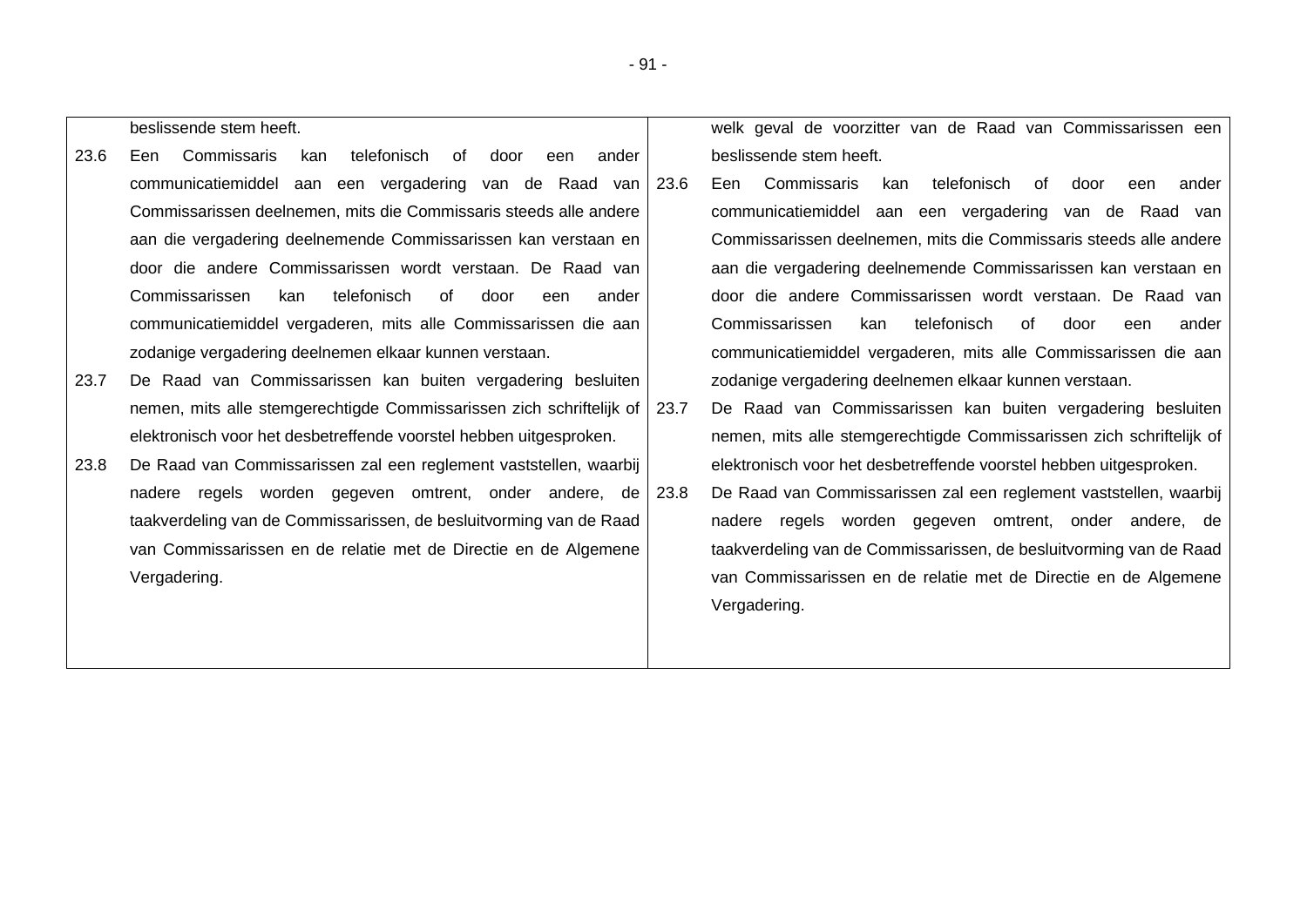| 24.  | <b>BELET. ONTSTENTENIS.</b>                                            | 24.  | <b>BELET. ONTSTENTENIS.</b>                                                     |
|------|------------------------------------------------------------------------|------|---------------------------------------------------------------------------------|
|      | Ingeval van ontstentenis of belet van een of meer Commissarissen zijn  |      | Ingeval van ontstentenis of belet van een of meer Commissarissen zijn           |
|      | de overblijvende Commissarissen of is de enige overblijvende           |      | de overblijvende Commissarissen of is de enige overblijvende                    |
|      | Commissaris met de taak van de Raad van Commissarissen belast.         |      | Commissaris met de taak van de Raad van Commissarissen belast.                  |
|      | Ingeval van ontstentenis of belet van alle Commissarissen of de enige  |      | Ingeval van ontstentenis of belet van alle Commissarissen of de enige           |
|      | Commissaris, is de persoon of zijn de personen die de Algemene         |      | Commissaris, is de persoon of zijn de personen die de Algemene                  |
|      | Vergadering daartoe aanwijst of heeft aangewezen tijdelijk met de taak |      | Vergadering Raad van Commissarissen daartoe aanwijst of heeft                   |
|      | van de Raad van Commissarissen belast.                                 |      | aangewezen tijdelijk met de taak van de Raad van Commissarissen                 |
|      | Ingeval van ontstentenis neemt de Directie zo spoedig mogelijk de      |      | belast. Indien de Raad van Commissarissen geen aanwijzing als                   |
|      | nodige maatregelen om een definitieve voorziening te doen treffen.     |      | bedoeld in de vorige zin heeft gedaan, wijst de Directie één of meer            |
|      |                                                                        |      | tijdelijke Commissarissen aan.                                                  |
|      |                                                                        |      | <b>Directietijdelijke</b><br>Ingeval<br>ontstentenis<br>van<br>neemtnemen<br>de |
|      |                                                                        |      | Commissarissen zo spoedig mogelijk de nodige maatregelen om een                 |
|      |                                                                        |      | definitieve voorziening te doen treffen.                                        |
| 25.  | <b>VRIJWARING VAN DIRECTEUREN EN COMMISSARISSEN.</b>                   | 25.  | <b>VRIJWARING VAN DIRECTEUREN EN COMMISSARISSEN.</b>                            |
| 25.1 | Voor zover uit de wet niet anders voortvloeit, worden door de          | 25.1 | Voor zover uit de wet niet anders voortvloeit, worden door de                   |
|      | vennootschap<br>Directeuren,<br>voormalige<br>Directeuren,<br>aan      |      | vennootschap<br>Directeuren, voormalige Directeuren,<br>aan                     |
|      | Commissarissen en voormalige Commissarissen vergoed:                   |      | Commissarissenhuidige en voormalige Directeuren, Commissarissen,                |
|      | de redelijke kosten van het voeren van verdediging tegen op<br>(a)     |      | functionarissen, vertegenwoordigers of andere procuratiehouders van             |
|      | handen zijnde, aanhangige of beëindigde aanspraken of                  |      | de Vennootschap vergoed:                                                        |
|      | procedures van verkrijging van gegevens hetzij in civiel-, straf-,     |      | de redelijke kosten en uitgaven (waaronder mede begrepen<br>(a)                 |
|      | opsporings- of bestuursrechtelijke zin wegens een handelen of          |      | honoraria van advocaten en juridische kosten) van het voeren                    |
|      | nalaten in de uitoefening van hun functie of van een andere            |      | van verdediging tegen op handen zijnde, aanhangige of                           |
|      | functie die zij op verzoek van de vennootschap vervullen of            |      | beëindigde aanspraken of procedures van verkrijging van                         |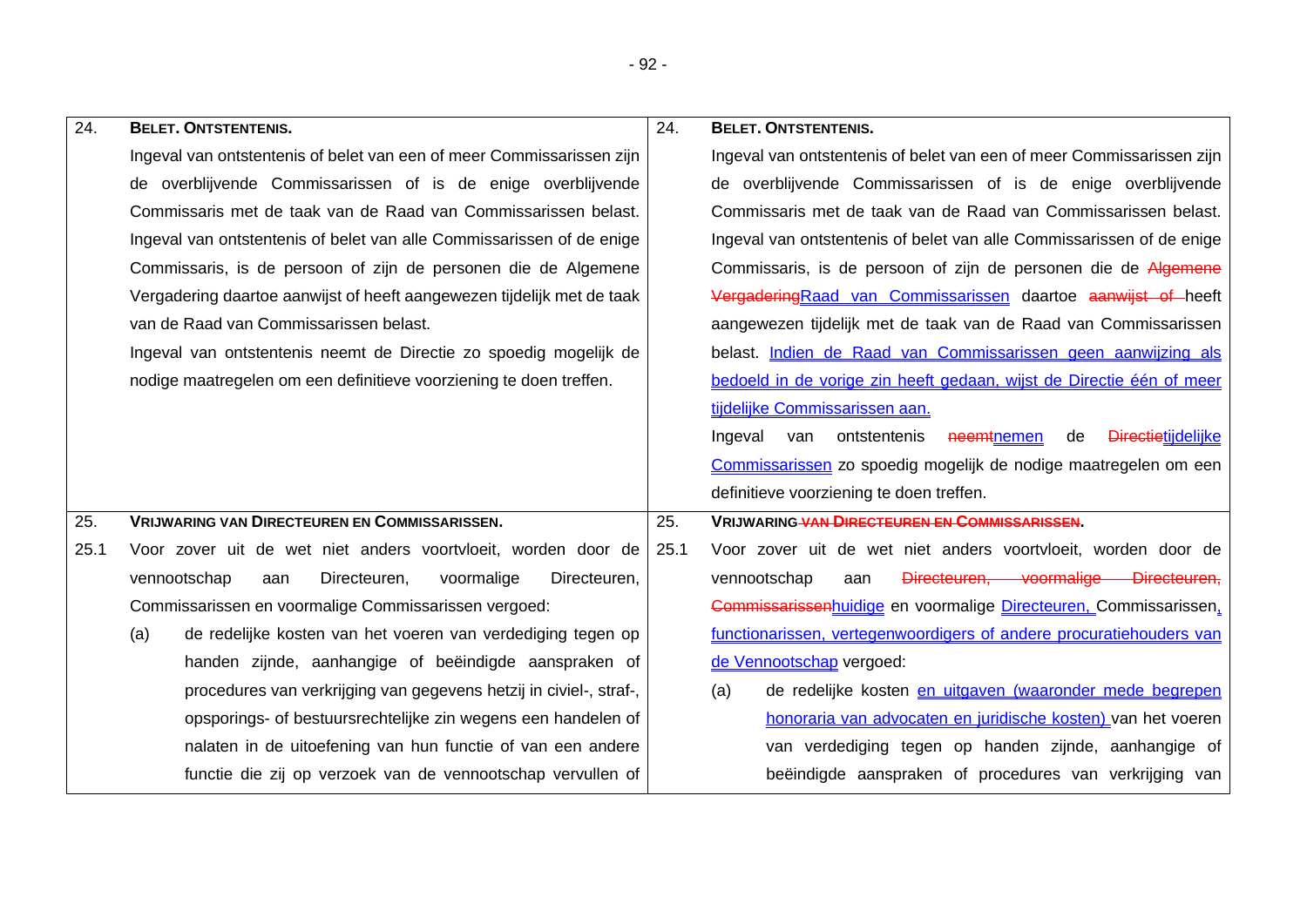hebben vervuld;

- (b) eventuele onkosten, schadevergoedingen, bij schikking betaalde bedragen of boetes die zij verschuldigd zijn wegens een handelen of nalaten als bedoeld onder (a);
- (c) de redelijke kosten van het optreden in andere rechtsgedingen waarin zij als Directeur, voormalig Directeur, Commissaris of voormalig Commissaris zijn betrokken met uitzondering van de gedingen waarin zij in hoofdzaak een eigen vordering geldend maken.
- 25.2 Een betrokkene heeft geen aanspraak op de vergoeding op grond van dit artikel 25, indien en voor zover (i) door de Nederlandse rechter bij gewijsde is vastgesteld dat het handelen of nalaten van de betrokkene kan worden gekenschetst als opzettelijk, bewust roekeloos of ernstig verwijtbaar, tenzij uit de wet anders voortvloeit of (ii) de kosten of het vermogensverlies van de betrokkene is gedekt door een verzekering en de verzekeraar deze kosten of dit vermogensverlies heeft betaald.
- 25.3 De vennootschap kan ten behoeve van de betrokkenen verzekeringen tegen aansprakelijkheid afsluiten. De Raad van Commissarissen kan ten aanzien van de Directeuren en de Directie kan ten aanzien van de Commissarissen nadere uitvoering geven aan onderwerpen bedoeld in dit artikel 25.
- gegevens hetzij in civiel-, straf-, opsporings- of bestuursrechtelijke zin wegens een handelen of nalaten in de uitoefening van hun functie of van een andere functie die zij op verzoek van de vennootschap vervullen of hebben vervuld;
- (b) eventuele onkosten, schadevergoedingen, bij schikking betaalde bedragen of boetes die zij verschuldigd zijn wegens een handelen of nalaten als bedoeld onder (a);
- (c) de redelijke kosten en uitgaven (waaronder mede begrepen honoraria van advocaten en juridische kosten) van het optreden in andere rechtsgedingen waarin zij als Directeur, voormalig Directeur, Commissarishuidig of voormalig Directeur, Commissaris, functionaris, vertegenwoordiger of andere procuratiehouder van de Vennootschap zijn betrokken, met uitzondering van de gedingen waarin zij in hoofdzaak een eigen vordering geldend maken.
- 25.2 Een betrokkene heeft geen aanspraak op de vergoeding op grond van dit artikel 25, indien en voor zover (i) door de Nederlandse rechter bij gewijsde is vastgesteld dat het handelen of nalaten van de betrokkene kan worden gekenschetst als opzettelijk, bewust roekeloos of ernstig verwijtbaar, tenzij uit de wet anders voortvloeit of (ii) de kosten of het vermogensverlies van de betrokkene is gedekt door een verzekering en de verzekeraar deze kosten of dit vermogensverlies heeft betaald.
- 25.3 De vennootschap kan ten behoeve van de betrokkenen verzekeringen tegen aansprakelijkheid afsluiten. De Raad van Commissarissen kan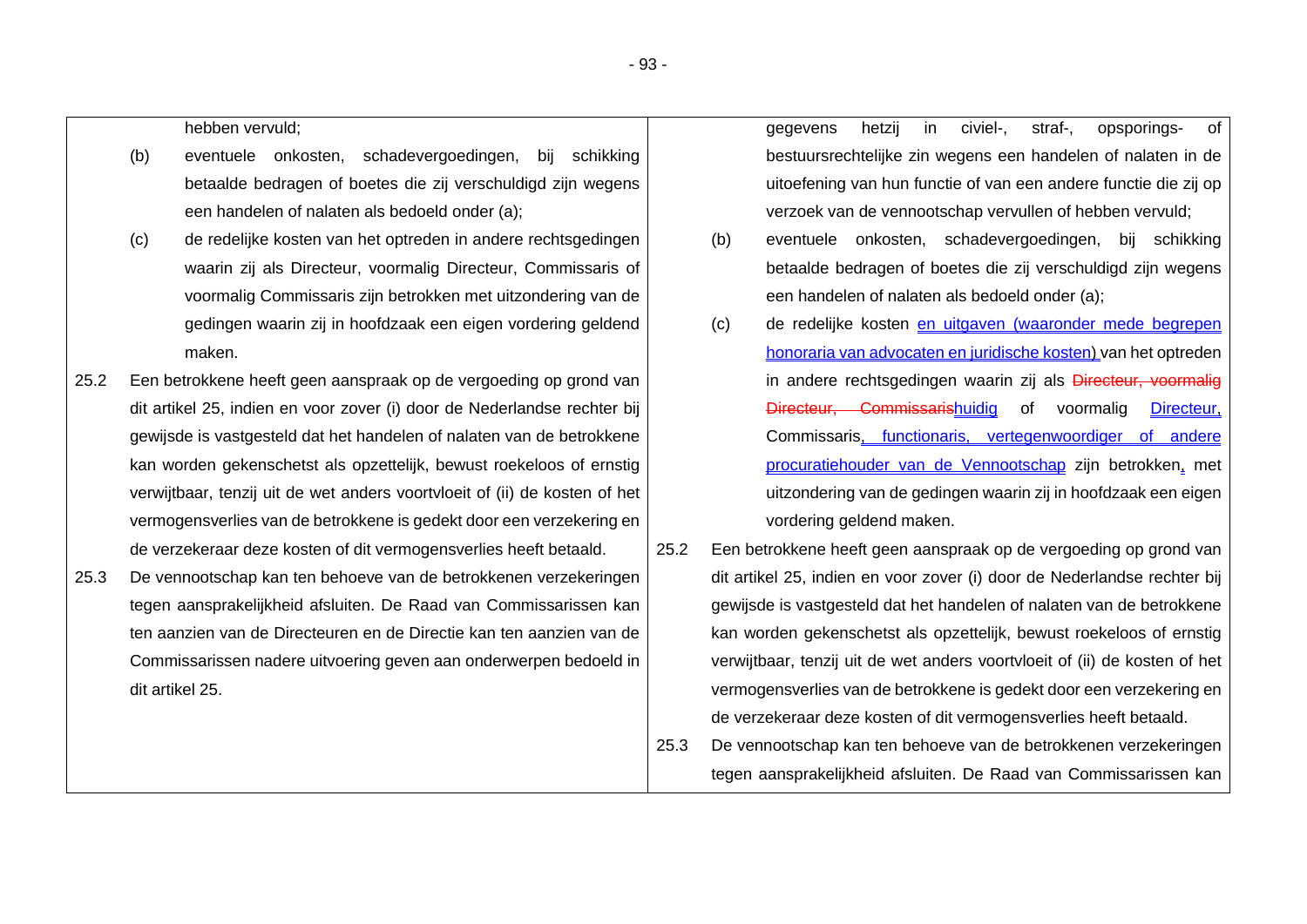|      |                                                                            |      | ten aanzien van de Directeuren en de Directie kan ten aanzien van de      |
|------|----------------------------------------------------------------------------|------|---------------------------------------------------------------------------|
|      |                                                                            |      | Commissarissen, functionarissen, vertegenwoordigers of andere             |
|      |                                                                            |      | procuratiehouders van de Vennootschap nadere uitvoering geven aan         |
|      |                                                                            |      | onderwerpen bedoeld in dit artikel 25.                                    |
|      |                                                                            | 25.4 | Het voorbehoud van artikel 2:122 BW is van toepassing op dit artikel      |
|      |                                                                            |      | 25.                                                                       |
| 26.  | BOEKJAAR. JAARREKENING.                                                    | 26.  | BOEKJAAR. JAARREKENING.                                                   |
| 26.1 | Het boekjaar van de vennootschap is gelijk aan het kalenderjaar.           | 26.1 | Het boekjaar van de vennootschap is gelijk aan het kalenderjaar.          |
| 26.2 | Indien de vennootschap effecten heeft uitgegeven die worden                | 26.2 | Indien de vennootschap effecten heeft uitgegeven die worden               |
|      | verhandeld op een gereglementeerde markt als bedoeld in de Wet op          |      | verhandeld op een gereglementeerde markt als bedoeld in de Wet op         |
|      | het financieel toezicht, stelt de Directie binnen vier maanden na afloop   |      | het financieel toezicht, stelt de Directie binnen vier maanden na afloop  |
|      | van het boekjaar een Jaarrekening op en legt zij deze voor de              |      | van het boekjaar een Jaarrekening op en legt zij deze voor de             |
|      | aandeelhouders en de Certificaathouders ter inzage, welke termijn niet     |      | aandeelhouders en de Certificaathouders ter inzage, welke termijn niet    |
|      | kan worden verlengd. Indien de vennootschap geen effecten heeft            |      | kan worden verlengd. Indien de vennootschap geen effecten heeft           |
|      | uitgegeven als bedoeld in de vorige zin, beloopt de in de vorige zin       |      | uitgegeven als bedoeld in de vorige zin, beloopt de in de vorige zin      |
|      | bedoelde termijn vijf (5) maanden, behoudens verlenging van deze           |      | bedoelde termijn vijf (5) maanden, behoudens verlenging van deze          |
|      | termijn met ten hoogste vijf (5) maanden door de Algemene                  |      | termijn met ten hoogste vijf (5) maanden door de Algemene                 |
|      | Vergadering op grond van bijzondere omstandigheden.                        |      | Vergadering op grond van bijzondere omstandigheden.                       |
| 26.3 | Binnen de in artikel 26.2 bedoelde termijn legt de Directie ook het   26.3 |      | Binnen de in artikel 26.2 bedoelde termijn legt de Directie ook het       |
|      | Jaarverslag voor de aandeelhouders en Certificaathouders ter inzage.       |      | Jaarverslag voor de aandeelhouders en Certificaathouders ter inzage.      |
|      | Indien de vennootschap effecten heeft uitgegeven die worden                |      | Indien de vennootschap effecten heeft uitgegeven die worden               |
|      | verhandeld op een gereglementeerde markt als bedoeld in de Wet op          |      | verhandeld op een gereglementeerde markt als bedoeld in de Wet op         |
|      | het financieel toezicht, stelt de Directie binnen vier (4) maanden na het  |      | het financieel toezicht, stelt de Directie binnen vier (4) maanden na het |
|      | einde van het boekjaar de Jaarrekening en het Jaarverslag ook              |      |                                                                           |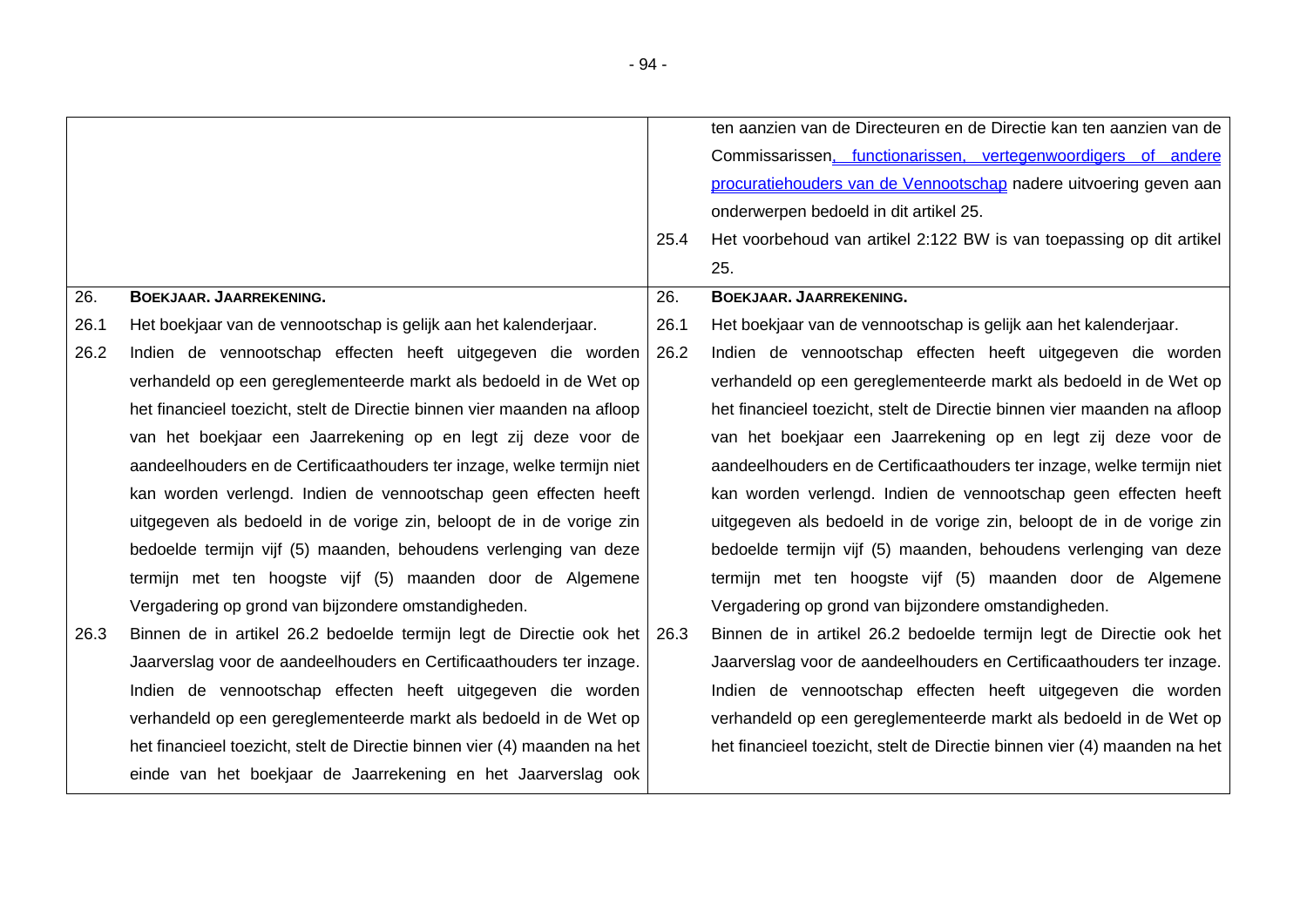|      | algemeen verkrijgbaar.                                                     |      | einde van het boekjaar de Jaarrekening en het Jaarverslag ook          |
|------|----------------------------------------------------------------------------|------|------------------------------------------------------------------------|
| 26.4 | De Jaarrekening wordt ondertekend door alle Directeuren en                 |      | algemeen verkrijgbaar.                                                 |
|      | Commissarissen; ontbreekt de ondertekening van een of meer van hen,        | 26.4 | De Jaarrekening wordt ondertekend door alle Directeuren en             |
|      | dan wordt daarvan onder opgave van reden melding gemaakt.                  |      | Commissarissen; ontbreekt de ondertekening van een of meer van hen,    |
|      |                                                                            |      | dan wordt daarvan onder opgave van reden melding gemaakt.              |
| 27.  | <b>ACCOUNTANT.</b>                                                         | 27.  | <b>ACCOUNTANT.</b>                                                     |
| 27.1 | De vennootschap verleent aan een accountant als bedoeld in artikel         | 27.1 | De vennootschap verleent aan een accountant als bedoeld in artikel     |
|      | 2:393 lid 1 BW de opdracht om de door de directie opgemaakte               |      | 2:393 lid 1 BW de opdracht om de door de directie opgemaakte           |
|      | Jaarrekening te onderzoeken overeenkomstig het bepaalde in lid 3 van       |      | Jaarrekening te onderzoeken overeenkomstig het bepaalde in lid 3 van   |
|      | artikel 2:393 BW.                                                          |      | artikel 2:393 BW.                                                      |
| 27.2 | Tot het verlenen van de opdracht is de Algemene Vergadering bevoegd.       | 27.2 | Tot het verlenen van de opdracht is de Algemene Vergadering bevoegd.   |
|      | Gaat deze daartoe niet over, dan is de Raad van Commissarissen             |      | Gaat deze daartoe niet over, dan is de Raad van Commissarissen         |
|      | bevoegd of, zo tijdelijk geen Commissarissen in functie zijn of hij in     |      | bevoegd of, zo tijdelijk geen Commissarissen in functie zijn of hij in |
|      | gebreke blijft, de Directie. De aan de accountant verleende opdracht       |      | gebreke blijft, de Directie. De aan de accountant verleende opdracht   |
|      | kan te allen tijde worden ingetrokken door de Algemene Vergadering         |      | kan te allen tijde worden ingetrokken door de Algemene Vergadering     |
|      | en door het orgaan dat de opdracht heeft verleend; de door de Directie     |      | en door het orgaan dat de opdracht heeft verleend; de door de Directie |
|      | verleende opdracht kan bovendien door de Raad van Commissarissen           |      | verleende opdracht kan bovendien door de Raad van Commissarissen       |
|      | worden ingetrokken.                                                        |      | worden ingetrokken.                                                    |
| 27.3 | De accountant brengt omtrent zijn onderzoek verslag uit aan de Raad   27.3 |      | De accountant brengt omtrent zijn onderzoek verslag uit aan de Raad    |
|      | van Commissarissen en de Directie en geeft de uitslag van zijn             |      | van Commissarissen en de Directie en geeft de uitslag van zijn         |
|      | onderzoek weer in een verklaring omtrent de getrouwheid van de             |      | onderzoek weer in een verklaring omtrent de getrouwheid van de         |
|      | Jaarrekening.                                                              |      | Jaarrekening.                                                          |
| 27.4 | De accountant kan in de Algemene Vergadering over zijn verklaring          | 27.4 | De accountant kan in de Algemene Vergadering over zijn verklaring      |
|      | omtrent de getrouwheid van de Jaarrekening worden bevraagd door de         |      | omtrent de getrouwheid van de Jaarrekening worden bevraagd door de     |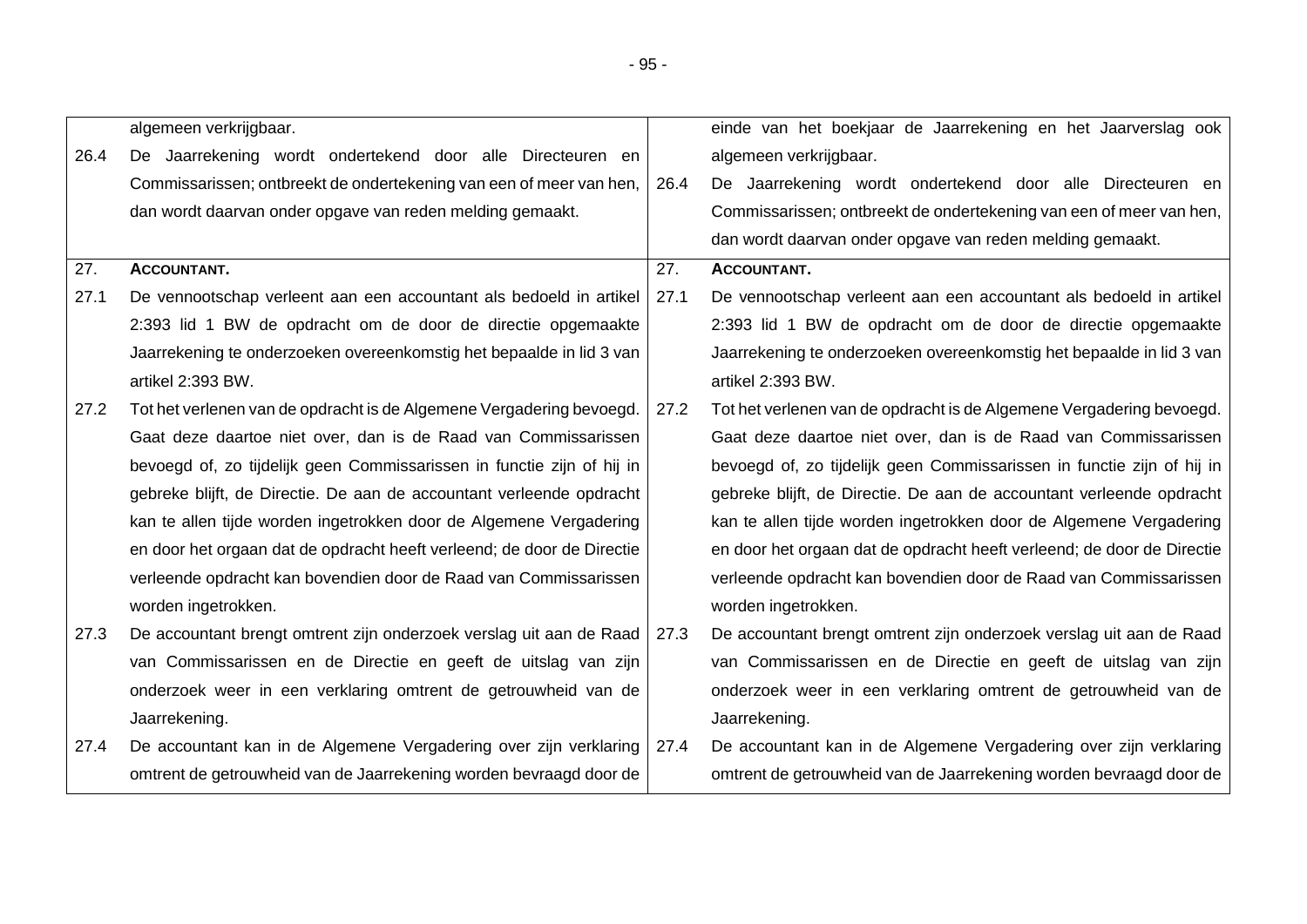|      | aandeelhouders en de Certificaathouders. De accountant zal daarvoor       |      | aandeelhouders en de Certificaathouders. De accountant zal daarvoor       |  |
|------|---------------------------------------------------------------------------|------|---------------------------------------------------------------------------|--|
|      | worden uitgenodigd de Algemene Vergadering bij te wonen en is daarin      |      | worden uitgenodigd de Algemene Vergadering bij te wonen en is daarin      |  |
|      | bevoegd het woord te voeren.                                              |      | bevoegd het woord te voeren.                                              |  |
| 28.  | <b>VASTSTELLING JAARREKENING.</b>                                         | 28.  | <b>VASTSTELLING JAARREKENING.</b>                                         |  |
| 28.1 | De Jaarrekening wordt vastgesteld door de Algemene Vergadering.           | 28.1 | De Jaarrekening wordt vastgesteld door de Algemene Vergadering.           |  |
| 28.2 | De vennootschap zorgt ervoor dat de Jaarrekening, het Jaarverslag en      | 28.2 | De vennootschap zorgt ervoor dat de Jaarrekening, het Jaarverslag en      |  |
|      | de overige gegevens die bij of krachtens de wet tezamen met de            |      | de overige gegevens die bij of krachtens de wet tezamen met de            |  |
|      | Jaarrekening algemeen verkrijgbaar moeten worden gesteld uiterlijk        |      | Jaarrekening algemeen verkrijgbaar moeten worden gesteld uiterlijk        |  |
|      | vanaf de dag van oproeping tot de Algemene Vergadering bestemd tot        |      | vanaf de dag van oproeping tot de Algemene Vergadering bestemd tot        |  |
|      | hun behandeling, algemeen verkrijgbaar zijn.                              |      | hun behandeling, algemeen verkrijgbaar zijn.                              |  |
| 28.3 | De Jaarrekening kan niet worden vastgesteld, indien de Algemene           | 28.3 | De Jaarrekening kan niet worden vastgesteld, indien de Algemene           |  |
|      | Vergadering geen kennis heeft kunnen nemen van de verklaring van de       |      | Vergadering geen kennis heeft kunnen nemen van de verklaring van de       |  |
|      | accountant, tenzij onder de overige gegevens bedoeld in artikel 28.2      |      | accountant, tenzij onder de overige gegevens bedoeld in artikel 28.2      |  |
|      | medegedeeld<br>wettige<br>grond<br>wordt<br>waarom<br>de<br>een           |      | medegedeeld<br>wettige<br>grond<br>wordt<br>waarom<br>de<br>een           |  |
|      | accountantsverklaring ontbreekt.                                          |      | accountantsverklaring ontbreekt.                                          |  |
| 29.  | <b>WINST. UITKERINGEN.</b>                                                | 29.  | <b>WINST. UITKERINGEN.</b>                                                |  |
| 29.1 | De Directie stelt, op voorwaarde van voorafgaande goedkeuring van de      | 29.1 | De Directie stelt, op voorwaarde van voorafgaande goedkeuring van de      |  |
|      | Raad van Commissarissen, vast welk gedeelte van de in een boekjaar        |      | Raad van Commissarissen, vast welk gedeelte van de in een boekjaar        |  |
|      |                                                                           |      |                                                                           |  |
|      | behaalde winst zal worden gereserveerd.                                   |      | behaalde winst zal worden gereserveerd.                                   |  |
| 29.2 | De Algemene Vergadering is bevoegd het na de reservering als              | 29.2 | De Algemene Vergadering is bevoegd het na de reservering als              |  |
|      | bedoeld in artikel 29.1 resterende deel van de winst uit te keren. Indien |      | bedoeld in artikel 29.1 resterende deel van de winst uit te keren. Indien |  |
|      | de Algemene Vergadering niet tot (gedeeltelijke) uitkering van dit deel   |      | de Algemene Vergadering niet tot (gedeeltelijke) uitkering van dit deel   |  |
|      | van de winst besluit, wordt dit deel van de winst eveneens                |      | van de winst besluit, wordt dit deel van de winst eveneens                |  |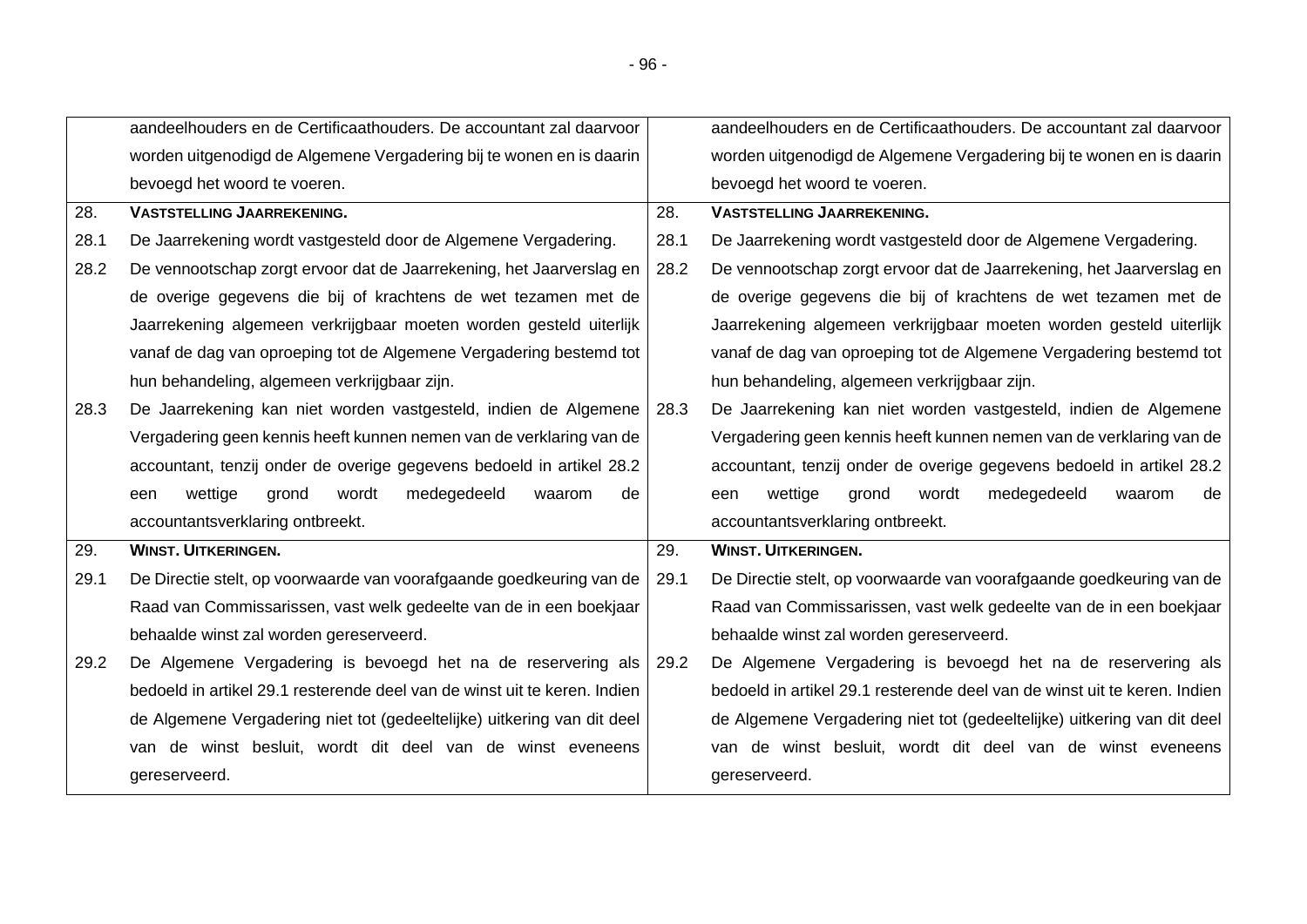| 29.3 | De vennootschap kan slechts uitkeringen doen, voorzover haar eigen      | 29.3 | De vennootschap kan slechts uitkeringen doen, voorzover haar eigen      |
|------|-------------------------------------------------------------------------|------|-------------------------------------------------------------------------|
|      | vermogen groter is dan het geplaatste kapitaal, vermeerderd met de      |      | vermogen groter is dan het geplaatste kapitaal, vermeerderd met de      |
|      | reserves die krachtens de wet moeten worden aangehouden.                |      | reserves die krachtens de wet moeten worden aangehouden.                |
| 29.4 | Winstuitkering geschiedt na de vaststelling van de Jaarrekening waaruit | 29.4 | Winstuitkering geschiedt na de vaststelling van de Jaarrekening waaruit |
|      | blijkt dat zij geoorloofd is.                                           |      | blijkt dat zij geoorloofd is.                                           |
| 29.5 | een door de Directie<br>ondertekende tussentijdse<br>Mits<br>uit        | 29.5 | uit een door de<br>Directie ondertekende tussentijdse<br>Mits           |
|      | vermogensopstelling zoals bedoeld in artikel 2:105 lid 4 BW blijkt dat  |      | vermogensopstelling zoals bedoeld in artikel 2:105 lid 4 BW blijkt dat  |
|      | het in artikel 29.3 bedoelde vereiste betreffende de<br>aan             |      | aan het in artikel 29.3 bedoelde vereiste betreffende de                |
|      | vermogenstoestand is voldaan, kan de Directie onder voorafgaande        |      | vermogenstoestand is voldaan, kan de Directie onder voorafgaande        |
|      | goedkeuring van de Raad van Commissarissen besluiten tot een            |      | goedkeuring van de Raad van Commissarissen besluiten tot een            |
|      | tussentijdse uitkering. Ontbreekt de handtekening van één of meer       |      | tussentijdse uitkering. Ontbreekt de handtekening van één of meer       |
|      | hunner dan wordt daarvan, onder opgave van reden, melding gemaakt.      |      | hunner dan wordt daarvan, onder opgave van reden, melding gemaakt.      |
|      | De vennootschap deponeert de tussentijdse vermogensopstelling           |      | De vennootschap deponeert de tussentijdse vermogensopstelling           |
|      | binnen acht dagen na aankondiging van het besluit tot tussentijdse      |      | binnen acht dagen na aankondiging van het besluit tot tussentijdse      |
|      | uitkering bij het handelsregister.                                      |      | uitkering bij het handelsregister.                                      |
| 29.6 | Bij de berekening van de verdeling van een voor uitkering op aandelen   | 29.6 | Bij de berekening van de verdeling van een voor uitkering op aandelen   |
|      | bestemd bedrag tellen de door de vennootschap gehouden aandelen         |      | bestemd bedrag tellen de door de vennootschap gehouden aandelen         |
|      | of certificaten in haar kapitaal niet mee, tenzij op deze aandelen of   |      | of certificaten in haar kapitaal niet mee, tenzij op deze aandelen of   |
|      | certificaten een pandrecht of een recht van vruchtgebruik rust.         |      | certificaten een pandrecht of een recht van vruchtgebruik rust.         |
| 29.7 | De Directie kan, na voorafgaande goedkeuring van de Raad van 29.7       |      | De Directie kan, na voorafgaande goedkeuring van de Raad van            |
|      | Commissarissen en met inachtneming van het dienaangaande in artikel     |      | Commissarissen en met inachtneming van het dienaangaande in artikel     |
|      | 29.3 bepaalde, besluiten tot uitkeringen ten laste van iedere vrij      |      | 29.3 bepaalde, besluiten tot uitkeringen ten laste van iedere vrij      |
|      | uitkeerbare reserve.                                                    |      | uitkeerbare reserve.                                                    |
| 29.8 | De Directie kan, met voorafgaande goedkeuring van de Raad van           |      |                                                                         |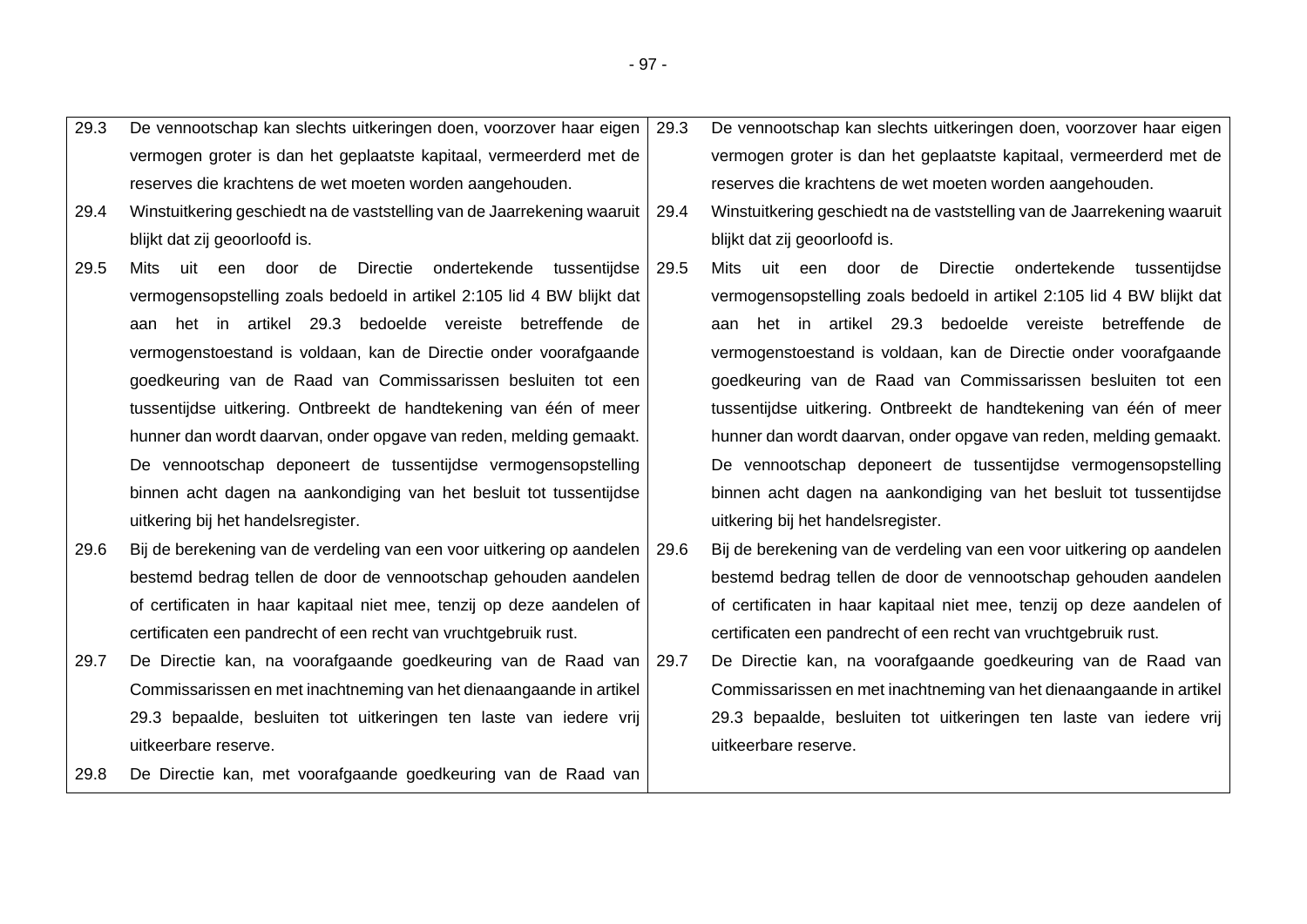|      |                                           | Commissarissen, besluiten dat een uitkering op aandelen niet geheel   | 29.8 | De Directie kan, met voorafgaande goedkeuring van de Raad van         |  |  |
|------|-------------------------------------------|-----------------------------------------------------------------------|------|-----------------------------------------------------------------------|--|--|
|      |                                           | of gedeeltelijk in geld zal geschieden maar in aandelen of een andere |      | Commissarissen, besluiten dat een uitkering op aandelen niet geheel   |  |  |
|      | vorm.                                     |                                                                       |      | of gedeeltelijk in geld zal geschieden maar in aandelen of een andere |  |  |
| 29.9 |                                           | De vordering van de aandeelhouder tot uitkering verjaart door een     |      | vorm.                                                                 |  |  |
|      |                                           | tijdsverloop van vijf (5) jaren.                                      | 29.9 | De vordering van de aandeelhouder tot uitkering verjaart door een     |  |  |
|      |                                           |                                                                       |      | tijdsverloop van vijf (5) jaren.                                      |  |  |
| 30.  |                                           | <b>ALGEMENE VERGADERINGEN.</b>                                        | 30.  | <b>ALGEMENE VERGADERINGEN.</b>                                        |  |  |
| 30.1 |                                           | Jaarlijks binnen zes (6) maanden na afloop van het boekjaar, wordt de | 30.1 | Jaarlijks binnen zes (6) maanden na afloop van het boekjaar, wordt de |  |  |
|      | jaarlijkse Algemene Vergadering gehouden. |                                                                       |      | jaarlijkse Algemene Vergadering gehouden.                             |  |  |
| 30.2 |                                           | De agenda van die vergadering vermeldt (indien van toepassing) onder  | 30.2 | De agenda van die vergadering vermeldt (indien van toepassing) onder  |  |  |
|      |                                           | meer de volgende punten:                                              |      | meer de volgende punten:                                              |  |  |
|      | (a)                                       | het Jaarverslag;                                                      |      | het Jaarverslag;<br>(a)                                               |  |  |
|      | (b)                                       | wezenlijke veranderingen in corporate governance;                     |      | wezenlijke veranderingen in corporate governance;<br>(b)              |  |  |
|      | (c)                                       | het bezoldigingsbeleid;                                               |      | (c)<br>het bezoldigingsbeleid en het bezoldigingsverslag;             |  |  |
|      | (d)                                       | vaststelling van de Jaarrekening;                                     |      | (d)<br>vaststelling van de Jaarrekening;                              |  |  |
|      | (e)                                       | het reserverings- en dividendbeleid;                                  |      | (e)<br>het reserverings- en dividendbeleid;                           |  |  |
|      | (f)                                       | de winstbestemming;                                                   |      | (f)<br>de winstbestemming;                                            |  |  |
|      | (g)                                       | het verlenen van decharge aan de Directeuren voor het door            |      | het verlenen van decharge aan de Directeuren voor het door<br>(g)     |  |  |
|      |                                           | hun gevoerde beleid gedurende het desbetreffende boekjaar en          |      | hun gevoerde beleid gedurende het desbetreffende boekjaar en          |  |  |
|      |                                           | de Commissarissen voor hun toezicht daarop; en                        |      | de Commissarissen voor hun toezicht daarop; en                        |  |  |
|      | (h)                                       | andere voorstellen door<br>de Directie, de<br>Raad<br>van             |      | andere voorstellen<br>door de Directie, de Raad<br>(h)<br>van         |  |  |
|      |                                           | aandeelhouders<br>Commissarissen,<br>dan<br>0f<br>wel                 |      | Commissarissen,<br>aandeelhouders<br>of<br>dan<br>wel                 |  |  |
|      |                                           | Certificaathouders aan de orde gesteld met inachtneming van           |      | Certificaathouders aan de orde gesteld met inachtneming van           |  |  |
|      |                                           | artikel 31.9.                                                         |      | artikel 31.9.                                                         |  |  |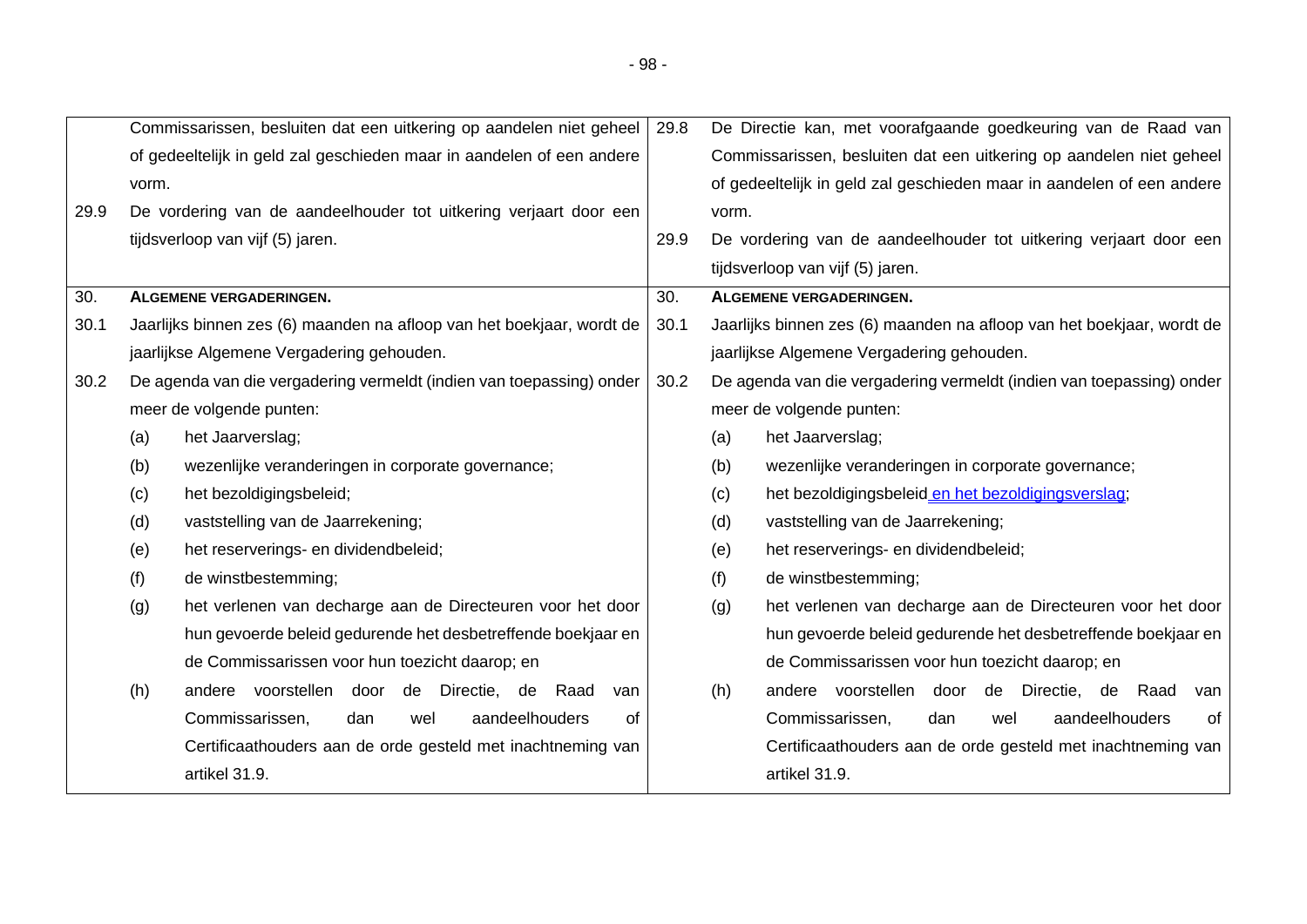| 30.3 | Andere Algemene Vergaderingen worden gehouden zo dikwijls de             | 30.3 | Andere Algemene Vergaderingen worden gehouden zo dikwijls de          |
|------|--------------------------------------------------------------------------|------|-----------------------------------------------------------------------|
|      | Directie of de Raad van Commissarissen zulks nodig acht,                 |      | Directie of de Raad van Commissarissen zulks nodig acht,              |
|      | onverminderd het bepaalde in de artikelen 2:110, 2:111 en 2:112 BW.      |      | onverminderd het bepaalde in de artikelen 2:110, 2:111 en 2:112 BW.   |
| 30.4 | Aandeelhouders<br>Certificaathouders<br>en/of<br>tezamen                 | 30.4 | Certificaathouders<br>Aandeelhouders<br>en/of<br>tezamen              |
|      | vertegenwoordigend ten minste een tiende gedeelte van het geplaatste     |      | vertegenwoordigend ten minste een tiende gedeelte van het geplaatste  |
|      | kapitaal, hebben het recht aan de Directie of de Raad van                |      | kapitaal, hebben het recht aan de Directie of de Raad van             |
|      | Commissarissen te verzoeken een Algemene Vergadering te beleggen         |      | Commissarissen te verzoeken een Algemene Vergadering te beleggen      |
|      | met opgave van de te behandelen onderwerpen. Indien de Directie of       |      | met opgave van de te behandelen onderwerpen. Indien de Directie of    |
|      | de Raad van Commissarissen niet binnen acht (8) weken tot oproeping      |      | de Raad van Commissarissen niet binnen acht (8) weken tot oproeping   |
|      | is overgegaan, zijn de verzoekers zelf tot bijeenroeping bevoegd, met    |      | is overgegaan, zijn de verzoekers zelf tot bijeenroeping bevoegd, met |
|      | inachtneming van de relevante bepalingen BW.                             |      | inachtneming van de relevante bepalingen BW.                          |
| 31.  | <b>PLAATS. OPROEPING.</b>                                                | 31.  | <b>PLAATS. OPROEPING.</b>                                             |
|      |                                                                          |      |                                                                       |
| 31.1 | Algemene Vergaderingen worden gehouden in de gemeente waar de            | 31.1 | Algemene Vergaderingen worden gehouden in de gemeente waar de         |
|      | vennootschap statutair is gevestigd of te Amsterdam<br>of.               |      | vennootschap statutair is gevestigd of te Venlo, Amsterdam of         |
|      | Haarlemmermeer (Schiphol), ter keuze van degene die de vergadering       |      | Haarlemmermeer (Schiphol), ter keuze van degene die de vergadering    |
|      | bijeenroept.                                                             |      | bijeenroept.                                                          |
| 31.2 | De Algemene Vergaderingen worden door de Directie of de Raad van   31.2  |      | De Algemene Vergaderingen worden door de Directie of de Raad van      |
|      | Commissarissen bijeengeroepen, met inachtneming met het bepaalde         |      | Commissarissen bijeengeroepen, met inachtneming metonverminderd       |
|      | in artikel 30.4.                                                         |      | het bepaalde in artikel 30.4.                                         |
| 31.3 | De oproeping tot de Algemene Vergadering geschiedt met 31.3              |      | De oproeping tot de Algemene Vergadering geschiedt met                |
|      | inachtneming van de relevante oproepingstermijn zoals bepaald in         |      | inachtneming van de relevante oproepingstermijn zoals bepaald in      |
|      | artikel 2:115 BW.                                                        |      | artikel 2:115 BW.                                                     |
| 31.4 | De oproeping tot de Algemene Vergadering geschiedt door een langs   31.4 |      | De oproeping tot de Algemene Vergadering geschiedt door een langs     |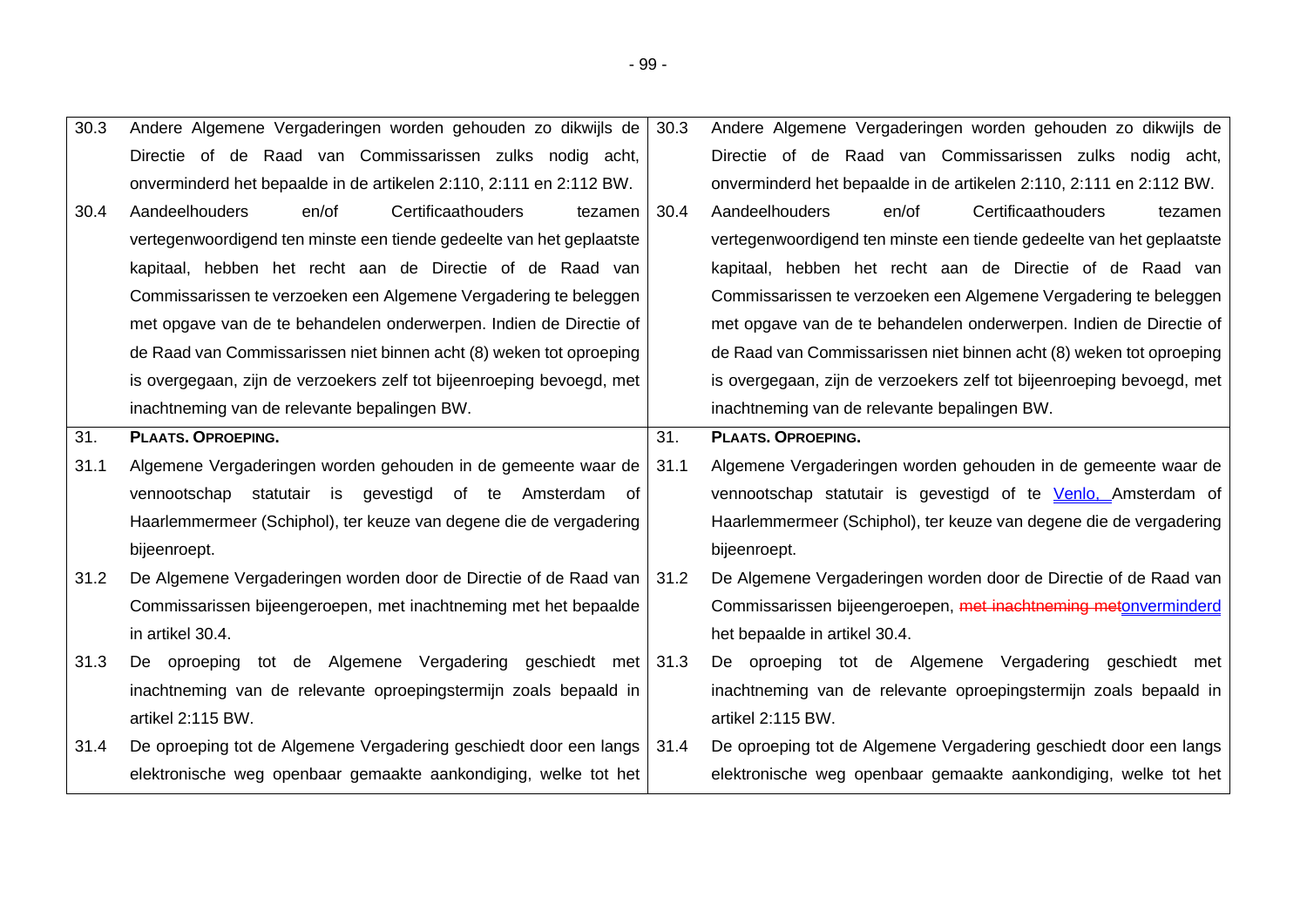|      |             | tijdstip van de vergadering rechtstreeks en permanent toegankelijk is.     |      |     | tijdstip van de vergadering rechtstreeks en permanent toegankelijk is.     |
|------|-------------|----------------------------------------------------------------------------|------|-----|----------------------------------------------------------------------------|
|      |             | Indien geen aandelen of Certificaten daarvan zijn toegelaten tot de        |      |     | Indien geen aandelen of Certificaten daarvan zijn toegelaten tot de        |
|      |             | handel op een gereglementeerde markt als bedoeld in artikel 1:1 van        |      |     | handel op een gereglementeerde markt als bedoeld in artikel 1:1 van        |
|      |             | de Wet op het financieel toezicht, kan, in afwijking van de vorige zin, de |      |     | de Wet op het financieel toezicht, kan, in afwijking van de vorige zin, de |
|      |             | oproeping van de aandeelhouders geschieden door aankondiging in            |      |     | oproeping van de aandeelhouders geschieden door aankondiging in            |
|      |             | een landelijk verspreid dagblad. Indien geen aandelen op naam zijn         |      |     | een landelijk verspreid dagblad. Indien geen aandelen op naam zijn         |
|      |             | uitgegeven kan, in afwijking van het in vorige zin bepaalde, oproeping     |      |     | uitgegeven kan, in afwijking van het in vorige zin bepaalde, oproeping     |
|      |             | plaatsvinden via de website van de vennootschap.                           |      |     | plaatsvinden via de website van de vennootschap.                           |
| 31.5 |             | Indien de Algemene Vergadering op grond van de wet of deze statuten   31.5 |      |     | Indien de Algemene Vergadering op grond van de wet of deze statuten        |
|      | een         | goedkeuringsrecht toekomt of indien de Directie haar                       |      | een | goedkeuringsrecht toekomt of indien de Directie haar                       |
|      |             | bevoegdheden wilt delegeren of machtiging verzoekt, zal de Directie de     |      |     | bevoegdheden wiltwil delegeren of machtiging verzoekt, zal de Directie     |
|      |             | Algemene Vergadering hiertoe informeren door middel van een                |      |     | de Algemene Vergadering hiertoe informeren door middel van een             |
|      | toelichting | bij de agenda waarin alle relevante feiten<br>en                           |      |     | toelichting bij de agenda waarin alle relevante feiten en                  |
|      |             | omstandigheden met betrekking tot de goedkeuring, delegatie of             |      |     | omstandigheden met betrekking tot de goedkeuring, delegatie of             |
|      |             | machtiging worden vermeld.                                                 |      |     | machtiging worden vermeld.                                                 |
| 31.6 |             | De oproeping tot de Algemene Vergadering vermeldt:                         | 31.6 |     | De oproeping tot de Algemene Vergadering vermeldt:                         |
|      | (a)         | de te behandelen onderwerpen;                                              |      | (a) | de te behandelen onderwerpen;                                              |
|      | (b)         | de plaats en het tijdstip van de vergadering;                              |      | (b) | de plaats en het tijdstip van de vergadering;                              |
|      | (c)         | de procedure voor deelname aan de vergadering;                             |      | (c) | de procedure voor deelname aan de vergadering;                             |
|      | (d)         | de procedure voor deelname aan de vergadering door middel                  |      | (d) | de procedure voor deelname aan de vergadering door middel                  |
|      |             | van een schriftelijke gevolmachtigde;                                      |      |     | van een schriftelijke gevolmachtigde;                                      |
|      | (e)         | het adres van de website van de vennootschap.                              |      | (e) | het adres van de website van de vennootschap.                              |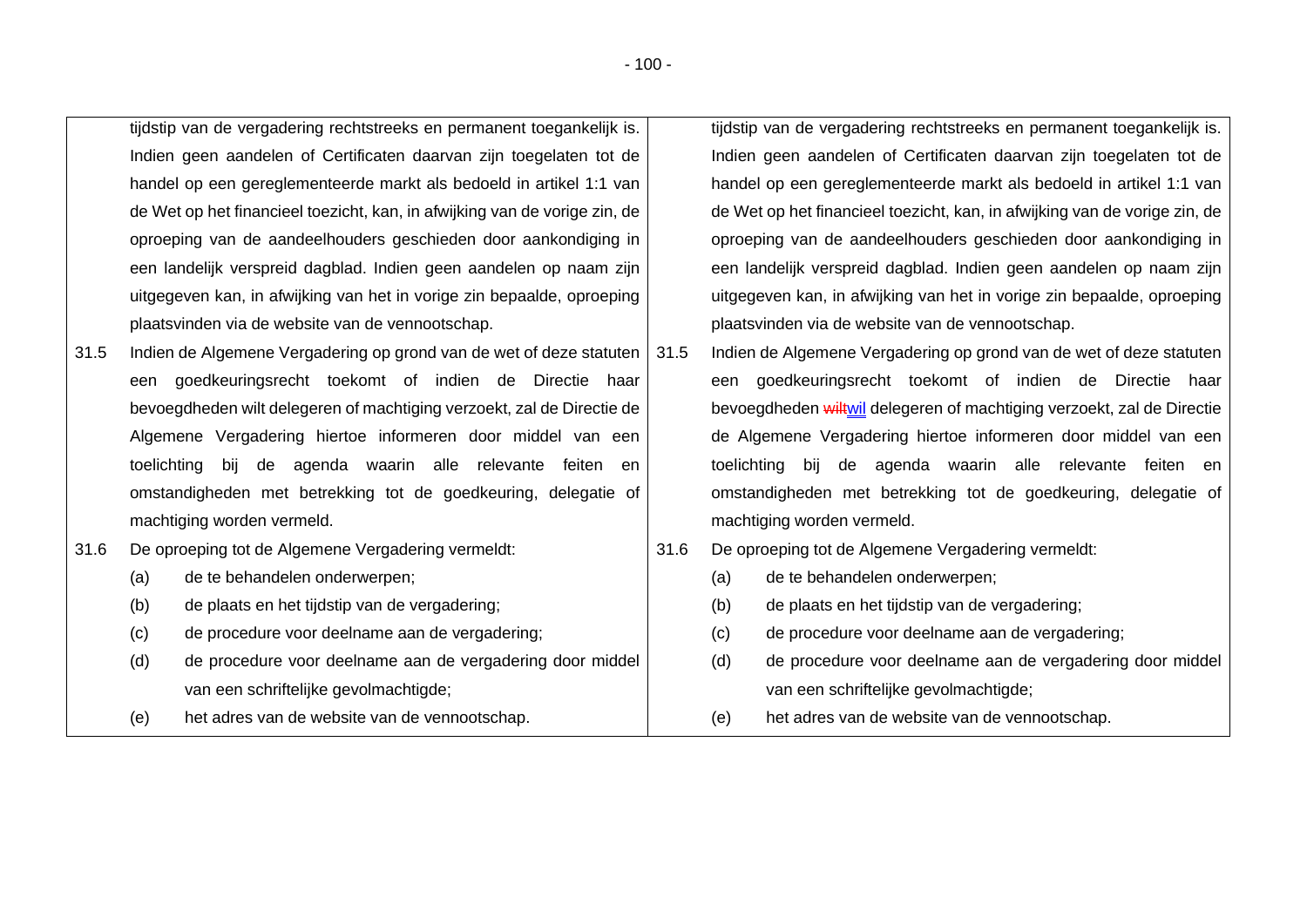$\Gamma$ 

|      | Onderwerpen die niet bij de oproeping zijn vermeld, kunnen nader         |      | Onderwerpen die niet bij de oproeping zijn vermeld, kunnen nader         |
|------|--------------------------------------------------------------------------|------|--------------------------------------------------------------------------|
|      | worden aangekondigd, met inachtneming van de in dit artikel gestelde     |      | worden aangekondigd, met inachtneming van de in dit artikel gestelde     |
|      | vereisten.                                                               |      | vereisten.                                                               |
| 31.7 | Mededelingen welke krachtens de wet of de statuten aan de Algemene       | 31.7 | Mededelingen welke krachtens de wet of de statuten aan de Algemene       |
|      | Vergadering moeten worden gericht, kunnen geschieden door                |      | Vergadering moeten worden gericht, kunnen geschieden door                |
|      | opneming hetzij in de oproeping hetzij in een stuk dat ter kennisneming  |      | opneming hetzij in de oproeping hetzij in een stuk dat ter kennisneming  |
|      | ten kantore van de vennootschap is gelegd, mits daarvan in de            |      | ten kantore van de vennootschap is gelegd, mits daarvan in de            |
|      | oproeping melding wordt gemaakt.                                         |      | oproeping melding wordt gemaakt.                                         |
| 31.8 | De oproeping voor de vergadering vermeldt tevens de vereisten voor       | 31.8 | De oproeping voor de vergadering vermeldt tevens de vereisten voor       |
|      | toelating tot de vergadering zoals uiteengezet in artikel 32.            |      | toelating tot de vergadering zoals uiteengezet in artikel 32.            |
| 31.9 | Aandeelhouders of Certificaathouders, die daartoe overeenkomstig         | 31.9 | Aandeelhouders of Certificaathouders, die daartoe overeenkomstig         |
|      | artikel 2:114a BW bevoegd zijn, kunnen de vennootschap schriftelijk      |      | artikel 2:114a BW bevoegd zijn, kunnen de vennootschap schriftelijk      |
|      | verzoeken een onderwerp in de oproeping tot de Algemene                  |      | verzoeken een onderwerp in de oproeping tot de Algemene                  |
|      | Vergadering op te nemen of op dezelfde wijze aan te kondigen, indien     |      | Vergadering op te nemen of op dezelfde wijze aan te kondigen, indien     |
|      | de vennootschap het met redenen omklede verzoek niet later dan op        |      | de vennootschap het met redenen omklede verzoek niet later dan op        |
|      | de zestigste dag voor de Algemene Vergadering heeft ontvangen.           |      | de zestigste dag voor de Algemene Vergadering heeft ontvangen.           |
| 32.  | <b>TOELATING TOT DE ALGEMENE VERGADERING.</b>                            | 32.  | TOELATING TOT DE ALGEMENE VERGADERING.                                   |
| 32.1 | ledere aandeelhouder en iedere Certificaathouder is bevoegd de           | 32.1 | ledere aandeelhouder en iedere Certificaathouder is bevoegd de           |
|      | Algemene Vergadering bij te wonen, daarin het woord te voeren en,        |      | Algemene Vergadering bij te wonen, daarin het woord te voeren en,        |
|      | voor zover hem het stemrecht toekomt, het stemrecht uit te oefenen.      |      | voor zover hem het stemrecht toekomt, het stemrecht uit te oefenen.      |
|      | Zolang aandelen of certificaten zijn toegelaten tot de handel op een     |      | Zolang aandelen of certificaten zijn toegelaten tot de handel op een     |
|      | gereglementeerde markt als bedoeld in artikel 1:1 van de Wet op het      |      | gereglementeerde markt als bedoeld in artikel 1:1 van de Wet op het      |
|      | financieel toezicht, gelden als persoon die de stem- of vergaderrechten  |      | financieel toezicht, gelden als persoon die de stem- of vergaderrechten  |
|      | zoals bedoeld in de vorige zin hebben, zij die op de dag van registratie |      | zoals bedoeld in de vorige zin hebben, zij die op de dag van registratie |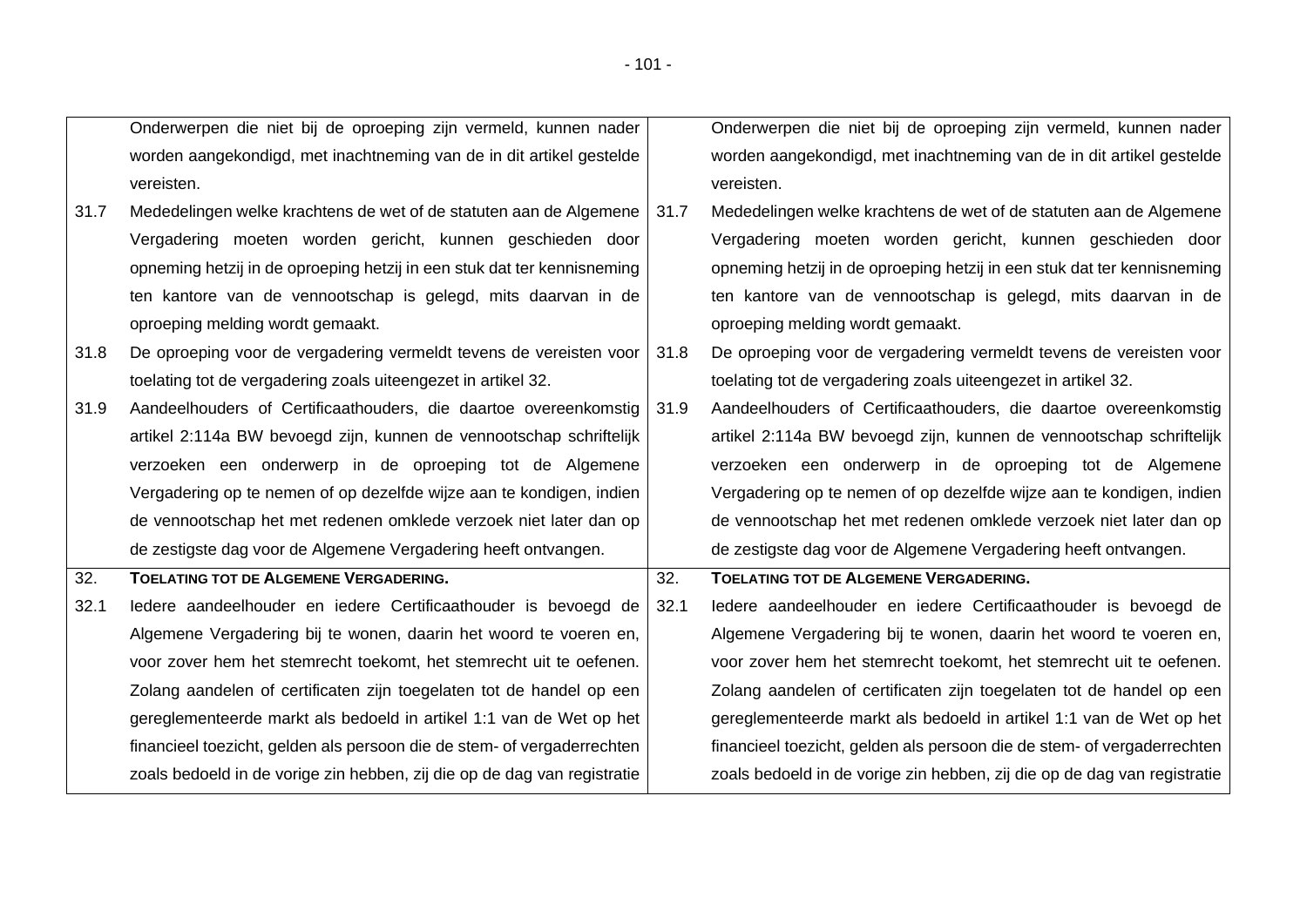bedoeld in de volgende zin deze rechten hebben en als zodanig zijn ingeschreven in een door de Directie aangewezen register, ongeacht wie ten tijde van de Algemene Vergadering de rechthebbenden op de aandelen of certificaten zijn. De registratiedatum wordt door het bestuur op de achtentwintigste dag voor de dag van de vergadering gesteld.

- 32.2 Iedere aandeelhouder, Certificaathouder of gemachtigde, wordt alleen tot de vergadering toegelaten indien hij de vennootschap schriftelijk of elektronisch van zijn voornemen om de vergadering bij te wonen heeft kennis gegeven, zulks op de plaats die en uiterlijk op het tijdstip dat in de oproeping is vermeld.--
- 32.3 Voordat toelating tot een Algemene Vergadering wordt verleend zal iedere aandeelhouder en Certificaathouder, of de door hen gemachtigden, de presentielijst tekenen onder vermelding van zijn naam en, voorzover mogelijk, het aantal stemrechten dat hem toekomt. Iedere aandeelhouder en andere persoon die de Algemene Vergadering door middel van een elektronisch communicatiemiddel bijwoont in overeenstemming met artikel 32.4 wordt door de Directie op de presentielijst gezet. Indien een aandeelhouder of Certificaathouder door een gevolmachtigde wordt vertegenwoordigd, wordt eveneens de naam van iedere volmachtgever opgenomen. De voorzitter van de vergadering mag besluiten dat de presentielijst eveneens door andere personen aanwezig bij de vergadering getekend dient te worden.
- 32.4 De Directie kan besluiten dat de rechten opgenomen in artikel 32.1 door middel van een elektronisch communicatiemiddel kunnen worden

bedoeld in de volgende zin deze rechten hebben en als zodanig zijn ingeschreven in een door de Directie aangewezen register, ongeacht wie ten tijde van de Algemene Vergadering de rechthebbenden op de aandelen of certificaten zijn. De registratiedatum wordt door het bestuur op de achtentwintigste dag voor de dag van de vergadering gesteld.

- 32.2 Iedere aandeelhouder, Certificaathouder of gemachtigde, wordt alleen tot de vergadering toegelaten indien hij de vennootschap schriftelijk of elektronisch van zijn voornemen om de vergadering bij te wonen heeft kennis gegeven, zulks op de plaats die en uiterlijk op het tijdstip dat in  $de$  oproeping is vermeld. $-$
- 32.3 Voordat toelating tot een Algemene Vergadering wordt verleend zal iedere aandeelhouder en Certificaathouder, of de door hen gemachtigden, de presentielijst tekenen onder vermelding van zijn naam en, voorzover mogelijk, het aantal stemrechten dat hem toekomt. Iedere aandeelhouder en andere persoon die de Algemene Vergadering door middel van een elektronisch communicatiemiddel bijwoont in overeenstemming met artikel 32.4 wordt door de Directie op de presentielijst gezet. Indien een aandeelhouder of Certificaathouder door een gevolmachtigde wordt vertegenwoordigd, wordt eveneens de naam van iedere volmachtgever opgenomen. De voorzitter van de vergadering mag besluiten dat de presentielijst eveneens door andere personen aanwezig bij de vergadering getekend dient te worden.
- 32.4 De Directie kan besluiten dat de rechten opgenomen in artikel 32.1 door middel van een elektronisch communicatiemiddel kunnen worden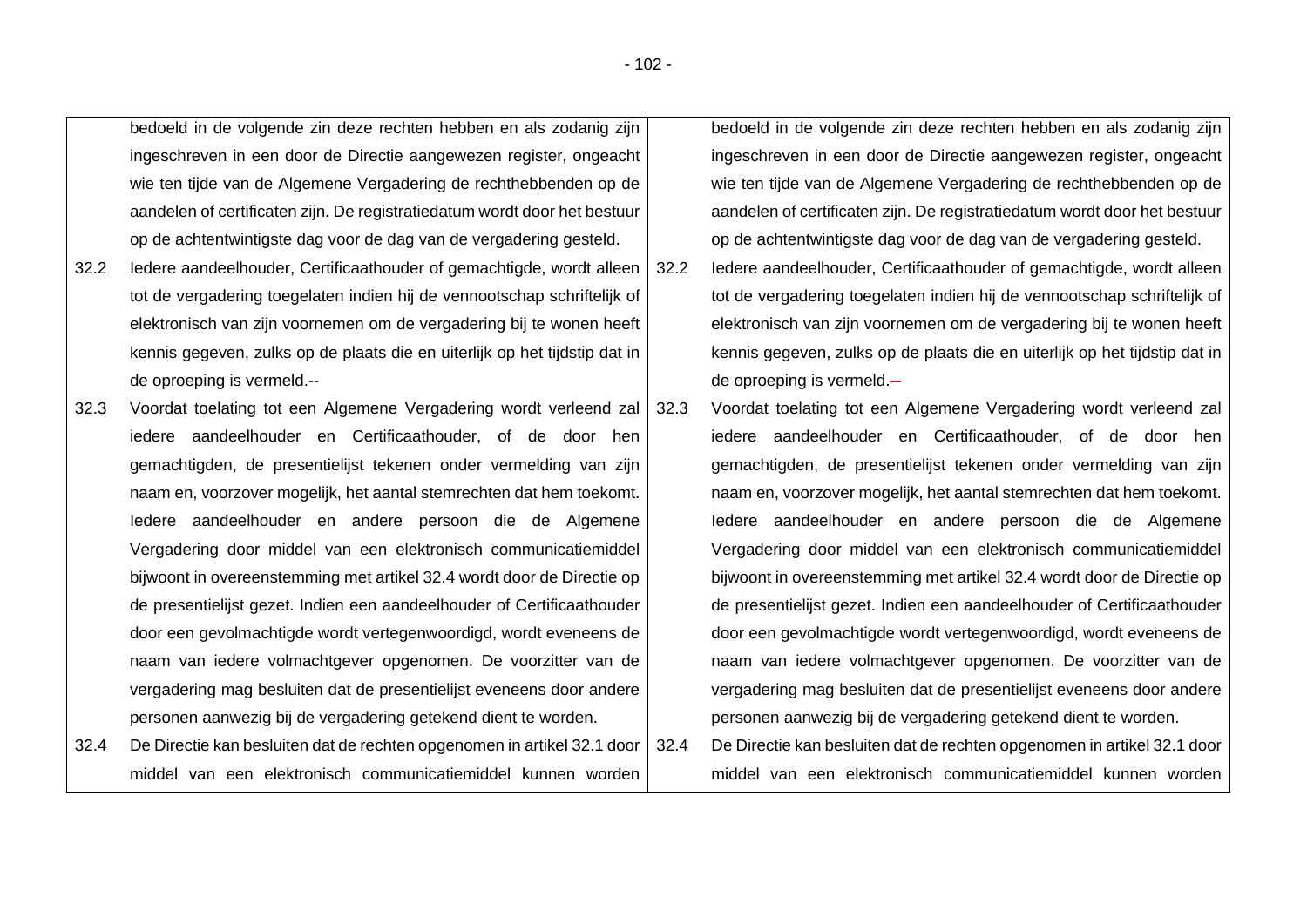uitgeoefend. Indien een aandeelhouder of Certificaathouder door middel van een elektronisch communicatiemiddel deelneemt aan de vergadering is het noodzakelijk dat de persoon geïdentificeerd kan worden en dat de persoon direct kennisneemt van hetgeen in de vergadering plaatsheeft en kan deelnemen aan stemming. Daarnaast is het noodzakelijk dat voormelde persoon kan deelnemen aan de beraadslaging tijdens de vergadering. De Directie kan aan het gebruik van elektronische communicatiemiddelen en de manier waarop de vereisten uit artikel 32.1 nageleefd dienen te worden verdere voorwaarden verbinden, mits deze voorwaarden redelijk en noodzakelijk zijn om de identiteit van de aandeelhouder en de betrouwbaarheid en veiligheid van de communicatie te garanderen en deze voorwaarden in de oproeping voor de vergadering zijn opgenomen.

32.5 Ieder aandeel geeft recht op één stem. De Directie kan in de oproeping bepalen dat die stemmen voorafgaand aan de vergadering worden uitgebracht door middel van een elektronisch communicatiemiddel of een brief, worden aangemerkt als een stem uitgebracht in de vergadering. Een dergelijke stem mag niet worden uitgebracht voor de registratiedatum als bedoeld in artikel 32.1. Een aandeelhouder die zijn stem voor de vergadering heeft uitgebracht door middel van een elektronisch communicatiemiddel blijft bevoegd om, al dan niet door middel van een schriftelijk gevolmachtigde, deel te nemen aan en te spreken in de vergadering. Een eenmaal uitgebrachte stem kan niet

uitgeoefend. Indien een aandeelhouder of Certificaathouder door middel van een elektronisch communicatiemiddel deelneemt aan de vergadering is het noodzakelijk dat de persoon geïdentificeerd kan worden en dat de persoon direct kennisneemt van hetgeen in de vergadering plaatsheeft en kan deelnemen aan stemming. Daarnaast is het noodzakelijk dat voormelde persoon kan deelnemen aan de beraadslaging tijdens de vergadering. De Directie kan aan het gebruik van elektronische communicatiemiddelen en de manier waarop de vereisten uit artikel 32.1 nageleefd dienen te worden verdere voorwaarden verbinden, mits deze voorwaarden redelijk en noodzakelijk zijn om de identiteit van de aandeelhouder en de betrouwbaarheid en veiligheid van de communicatie te garanderen en deze voorwaarden in de oproeping voor de vergadering zijn opgenomen.

32.5 Ieder aandeel geeft recht op één stem. De Directie kan in de oproeping bepalen dat die stemmen voorafgaand aan de vergadering worden uitgebracht door middel van een elektronisch communicatiemiddel of een brief, worden aangemerkt als een stem uitgebracht in de vergadering. Een dergelijke stem mag niet worden uitgebracht voor de registratiedatum als bedoeld in artikel 32.1. Een aandeelhouder die zijn stem voor de vergadering heeft uitgebracht door middel van een elektronisch communicatiemiddel blijft bevoegd om, al dan niet door middel van een schriftelijk gevolmachtigde, deel te nemen aan en te spreken in de vergadering. Een eenmaal uitgebrachte stem kan niet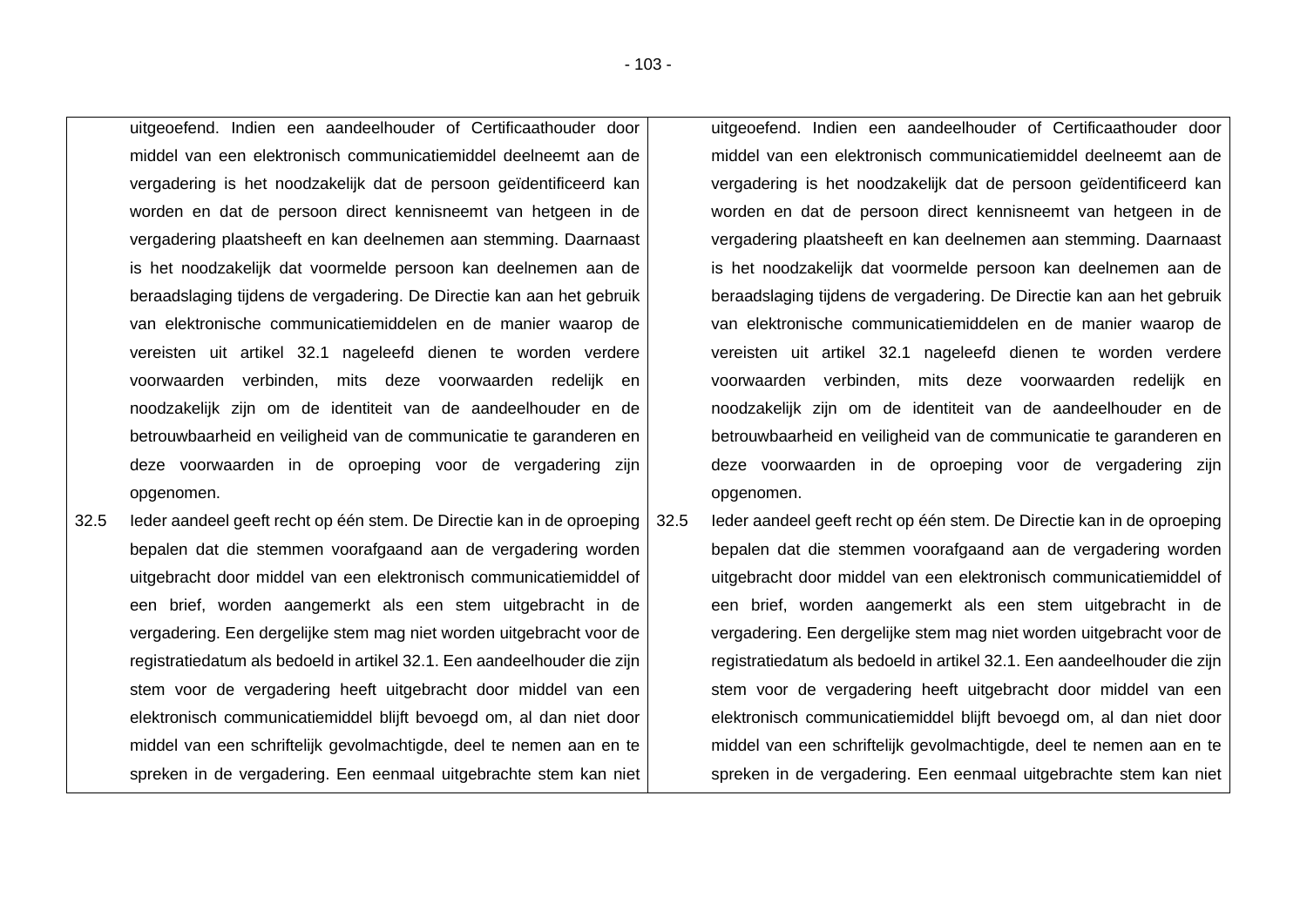|      | worden ingetrokken                                                      |      | worden ingetrokken. De vennootschap zendt een elektronische             |
|------|-------------------------------------------------------------------------|------|-------------------------------------------------------------------------|
| 32.6 | De vergaderrechten bedoeld in artikel 32.1 kunnen worden uitgeoefend    |      | ontvangstbevestiging van een op elektronische wijze uitgebrachte stem   |
|      | krachtens een schriftelijke of elektronische volmacht, geldig getekend  |      | aan degene die de stem heeft uitgebracht.                               |
|      | en gelegaliseerd overeenkomstig het op de volmacht toepasselijke        | 32.6 | De vergaderrechten bedoeld in artikel 32.1 kunnen worden uitgeoefend    |
|      | recht. De vennootschap is bevoegd (i) een gevolmachtigde wiens          |      | krachtens een schriftelijke of elektronische volmacht, geldig getekend  |
|      | volmacht niet in overstemming met het toepasselijke recht is            |      | en gelegaliseerd overeenkomstig het op de volmacht toepasselijke        |
|      | gelegaliseerd toe te laten tot de Algemene Vergadering en (ii) een      |      | recht. De vennootschap is bevoegd (i) een gevolmachtigde wiens          |
|      | dergelijke gevolmachtigde toe te staan de vergaderrechten in            |      | volmacht niet in overstemming met het toepasselijke recht is            |
|      | overeenstemming met artikel 32.1 uit te oefenen. De vennootschap        |      | gelegaliseerd toe te laten tot de Algemene Vergadering en (ii) een      |
|      | biedt aandeelhouders en Certificaathouders de mogelijkheid om haar      |      | dergelijke gevolmachtigde toe te staan de vergaderrechten in            |
|      | langs elektronische weg van de volmacht in kennis te stellen.           |      | overeenstemming met artikel 32.1 uit te oefenen. De vennootschap        |
| 32.7 | De Directeuren en de Commissarissen hebben als zodanig in de            |      | biedt aandeelhouders en Certificaathouders de mogelijkheid om haar      |
|      | Algemene Vergadering een raadgevende stem.                              |      | langs elektronische weg van de volmacht in kennis te stellen.           |
| 32.8 | Omtrent toelating van andere dan de hiervoor in dit artikel genoemde    | 32.7 | De Directeuren en de Commissarissen hebben als zodanig in de            |
|      | personen beslist de voorzitter van de Algemene Vergadering.             |      | Algemene Vergadering een raadgevende stem.                              |
|      |                                                                         | 32.8 | Omtrent toelating van andere dan de hiervoor in dit artikel genoemde    |
|      |                                                                         |      | personen beslist de voorzitter van de Algemene Vergadering.             |
| 33.  | LEIDING VAN DE VERGADERING. NOTULEN.                                    | 33.  | LEIDING VAN DE VERGADERING. NOTULEN.                                    |
| 33.1 | De Algemene Vergadering wordt voorgezeten door de voorzitter van de     | 33.1 | De Algemene Vergadering wordt voorgezeten door de voorzitter van de     |
|      | Raad van Commissarissen die, ook indien hij zelf ter vergadering        |      | Raad van Commissarissen die, ook indien hij zelf ter vergadering        |
|      | aanwezig is, een ander als voorzitter van de vergadering kan aanwijzen. |      | aanwezig is, een ander als voorzitter van de vergadering kan aanwijzen. |
|      | Bij afwezigheid van de voorzitter van de Raad van Commissarissen        |      | Bij afwezigheid van de voorzitter van de Raad van Commissarissen        |
|      | zonder dat hij een ander als voorzitter van de vergadering heeft        |      | zonder dat hij een ander als voorzitter van de vergadering heeft        |
|      | vergadering<br>aangewezen,<br>benoemen<br>de<br>aanwezige<br>ter        |      | benoemen<br>vergadering<br>aangewezen,<br>de<br>aanwezige<br>ter        |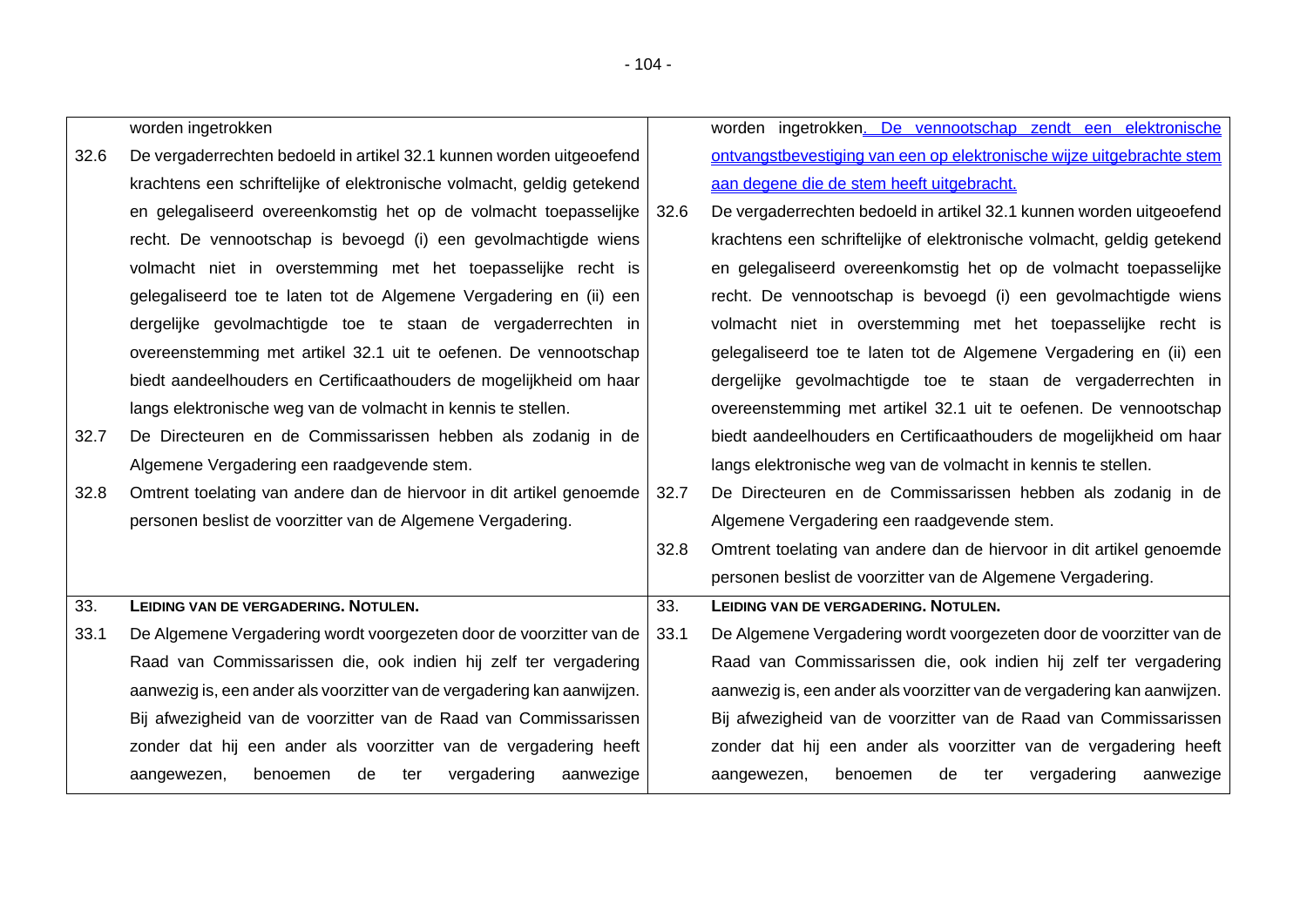|      | Commissarissen een van hen tot voorzitter. Bij afwezigheid van alle        |      | Commissarissen een van hen tot voorzitter. Bij afwezigheid van alle        |
|------|----------------------------------------------------------------------------|------|----------------------------------------------------------------------------|
|      | Commissarissen benoemt de vergadering zelf haar voorzitter. De             |      | Commissarissen benoemt de vergadering zelf haar voorzitter. De             |
|      | voorzitter wijst de secretaris van de vergadering aan.                     |      | voorzitter wijst de secretaris van de vergadering aan.                     |
| 33.2 | Tenzij van het ter vergadering verhandelde een notarieel proces-           | 33.2 | Tenzij van het ter vergadering verhandelde een notarieel proces-           |
|      | verbaal wordt opgemaakt, worden daarvan notulen gehouden. Notulen          |      | verbaal wordt opgemaakt, worden daarvan notulen gehouden. Notulen          |
|      | worden vastgesteld en ten blijke daarvan getekend door de voorzitter       |      | worden vastgesteld en ten blijke daarvan getekend door de voorzitter       |
|      | en de secretaris van de desbetreffende vergadering dan wel                 |      | en de secretaris van de desbetreffende vergadering dan wel                 |
|      | vastgesteld door een volgende vergadering. In het laatste geval worden     |      | vastgesteld door een volgende vergadering. In het laatste geval worden     |
|      | de notulen ten blijke van vaststelling door de voorzitter en de secretaris |      | de notulen ten blijke van vaststelling door de voorzitter en de secretaris |
|      | van die volgende vergadering getekend.                                     |      | van die volgende vergadering getekend.                                     |
| 33.3 | De voorzitter van de vergadering, de Directie of de Raad van 33.3          |      | De voorzitter van de vergadering, de Directie of de Raad van               |
|      | Commissarissen kunnen te allen tijde opdracht geven tot het opmaken        |      | Commissarissen kunnen te allen tijde opdracht geven tot het opmaken        |
|      | van een notarieel proces-verbaal, op kosten van de vennootschap.           |      | van een notarieel proces-verbaal, op kosten van de vennootschap.           |
| 33.4 | Alle kwesties omtrent de toelating tot de Algemene Vergadering,            | 33.4 | Alle kwesties omtrent de toelating tot de Algemene Vergadering,            |
|      | omtrent de uitoefening van het stemrecht en de uitslag van de              |      | omtrent de uitoefening van het stemrecht en de uitslag van de              |
|      | stemmingen, zomede alle andere kwesties die verband houden met de          |      | stemmingen, zomede alle andere kwesties die verband houden met de          |
|      | gang van zaken in de vergadering, worden beslist door de voorzitter        |      | gang van zaken in de vergadering, worden beslist door de voorzitter        |
|      | van de desbetreffende vergadering.                                         |      | van de desbetreffende vergadering.                                         |
| 33.5 | De voorzitter van de vergadering is bevoegd derden tot de Algemene         | 33.5 | De voorzitter van de vergadering is bevoegd derden tot de Algemene         |
|      | Vergadering toe te laten.                                                  |      | Vergadering toe te laten.                                                  |
| 34.  | STEMRECHT.                                                                 | 34.  | STEMRECHT.                                                                 |
|      | Besluiten van de Algemene Vergadering worden genomen met een               | 34.1 | Besluiten van de Algemene Vergadering worden genomen met een               |
| 34.1 |                                                                            |      |                                                                            |
|      | gewone meerderheid van de stemmen uitgebracht in de vergadering,           |      | gewone meerderheid van de stemmen uitgebracht in de vergadering,           |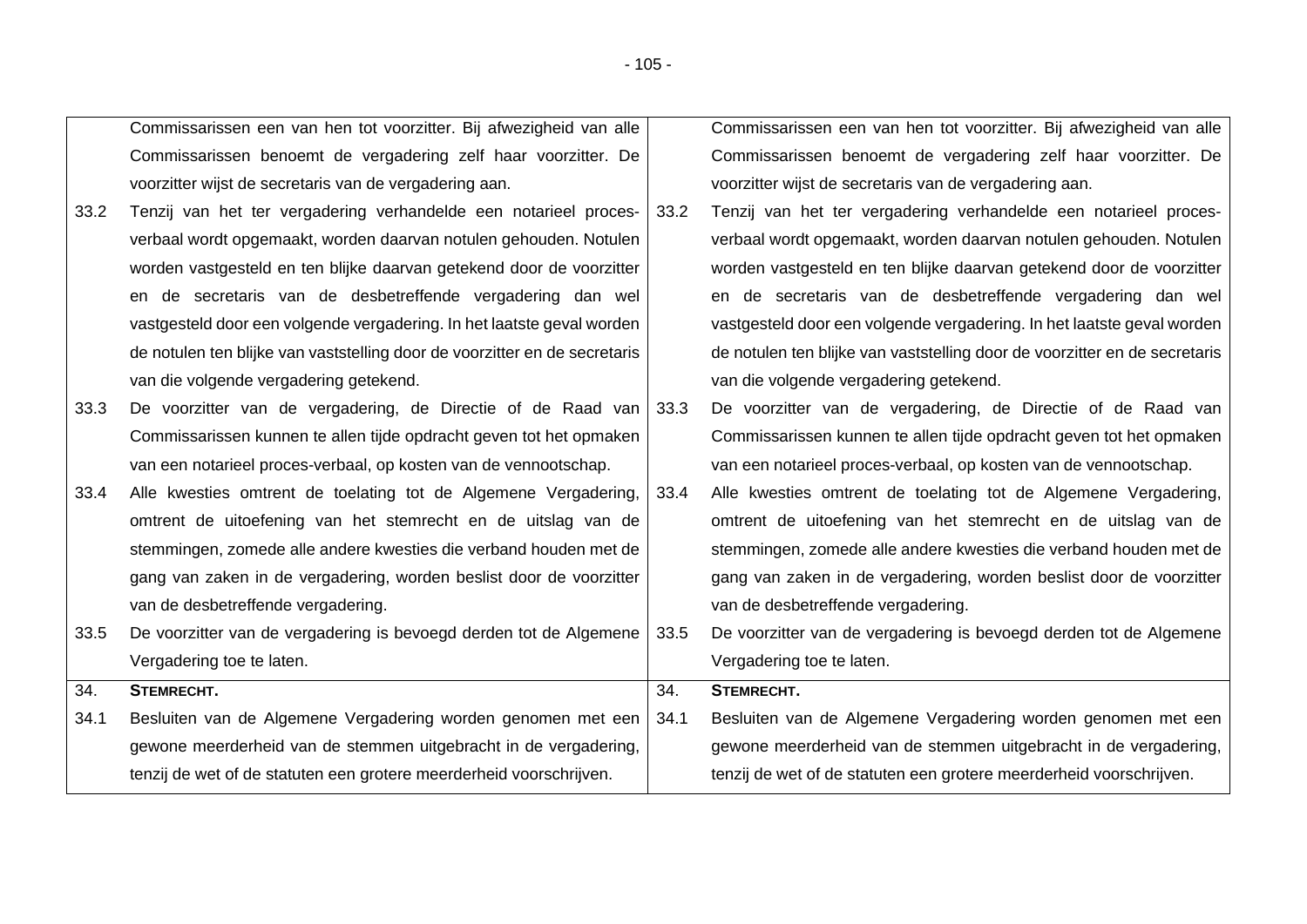| 34.2 | De voorzitter bepaalt de wijze van stemming.                                 | 34.2 | De voorzitter bepaalt de wijze van stemming.                            |
|------|------------------------------------------------------------------------------|------|-------------------------------------------------------------------------|
| 34.3 | Indien in een stemming anders dan over personen de stemmen staken,           | 34.3 | Indien in een stemming anders dan over personen de stemmen staken,      |
|      | is het voorstel verworpen.                                                   |      | is het voorstel verworpen.                                              |
| 34.4 | Blanco stemmen en ongeldige stemmen gelden als niet-uitgebracht.             | 34.4 | Blanco stemmen en ongeldige stemmen gelden als niet-uitgebracht.        |
| 34.5 | Het ter vergadering uitgesproken oordeel van de voorzitter omtrent de        | 34.5 | Het ter vergadering uitgesproken oordeel van de voorzitter omtrent de   |
|      | uitslag van een stemming is beslissend. Hetzelfde geldt voor de inhoud       |      | uitslag van een stemming is beslissend. Hetzelfde geldt voor de inhoud  |
|      | van een genomen besluit voor zover gestemd werd over een niet                |      | van een genomen besluit voor zover gestemd werd over een niet           |
|      | schriftelijk vastgelegd voorstel. Wordt echter onmiddellijk na het           |      | schriftelijk vastgelegd voorstel. Wordt echter onmiddellijk na het      |
|      | uitspreken van dat oordeel de juistheid daarvan betwist, dan vindt een       |      | uitspreken van dat oordeel de juistheid daarvan betwist, dan vindt een  |
|      | nieuwe stemming plaats wanneer de meerderheid van de aanwezige               |      | nieuwe stemming plaats wanneer de meerderheid van de aanwezige          |
|      | stemgerechtigden, of indien de oorspronkelijke stemming niet hoofdelijk      |      | stemgerechtigden, of indien de oorspronkelijke stemming niet hoofdelijk |
|      | of schriftelijk geschiedde, een stemgerechtigde aanwezige dit verlangt.      |      | of schriftelijk geschiedde, een stemgerechtigde aanwezige dit verlangt. |
|      | Door deze nieuwe stemming vervallen de rechtsgevolgen van de                 |      | Door deze nieuwe stemming vervallen de rechtsgevolgen van de            |
|      | oorspronkelijke stemming.                                                    |      | oorspronkelijke stemming.                                               |
| 34.6 | Voor een aandeel of Certificaat dat toebehoort aan de vennootschap of   34.6 |      | Voor een aandeel of Certificaat dat toebehoort aan de vennootschap of   |
|      | aan een dochtermaatschappij daarvan kan in de Algemene                       |      | aan een dochtermaatschappij daarvan kan in de Algemene                  |
|      | Vergadering geen stem worden uitgebracht. Vruchtgebruikers van               |      | Vergadering geen stem worden uitgebracht. Vruchtgebruikers van          |
|      | aandelen die aan de vennootschap en haar dochtermaatschappijen               |      | aandelen die aan de vennootschap en haar dochtermaatschappijen          |
|      | toebehoren, zijn evenwel niet van hun stemrecht uitgesloten, indien het      |      | toebehoren, zijn evenwel niet van hun stemrecht uitgesloten, indien het |
|      | vruchtgebruik was gevestigd voordat het aandeel aan de vennootschap          |      | vruchtgebruik was gevestigd voordat het aandeel aan de vennootschap     |
|      | of haar dochtermaatschappij ging toebehoren. De vennootschap of een          |      | of haar dochtermaatschappij ging toebehoren. De vennootschap of een     |
|      | dochtermaatschappij daarvan kan geen stem uitbrengen voor een                |      | dochtermaatschappij daarvan kan geen stem uitbrengen voor een           |
|      | aandeel waarop zij een pandrecht of een recht van vruchtgebruik heeft.       |      | aandeel waarop zij een pandrecht of een recht van vruchtgebruik heeft.  |
| 34.7 | Bij de vaststelling van het aantal door de aandeelhouders uitgebrachte       |      |                                                                         |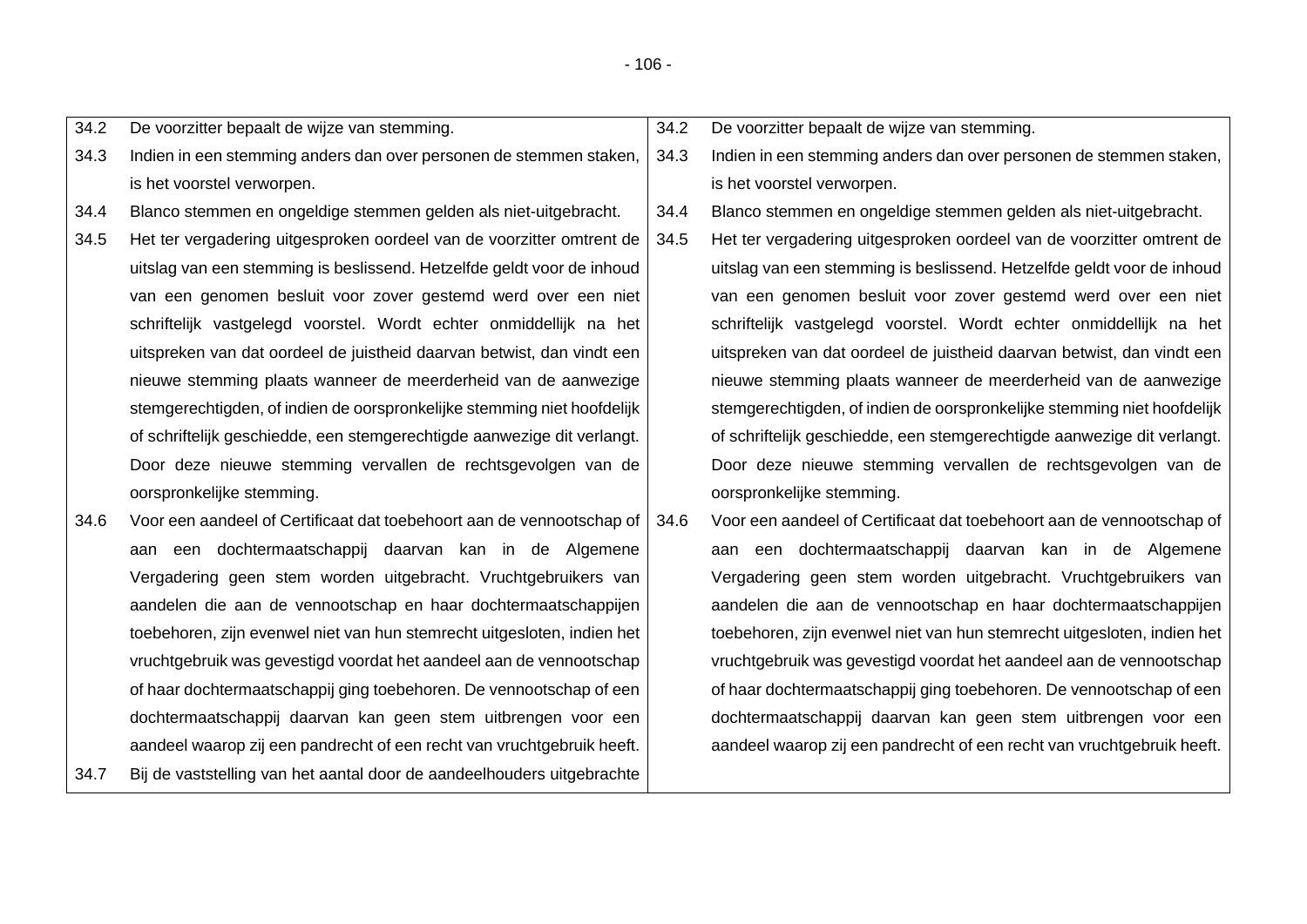| bij de<br>aanwezige<br>vaststelling<br>het aantal<br>van<br>stemmen.  | of   34.7 | Bij de vaststelling van het aantal door de aandeelhouders uitgebrachte |
|-----------------------------------------------------------------------|-----------|------------------------------------------------------------------------|
| vertegenwoordigde aandeelhouders of bij de vaststelling welk gedeelte |           | vaststelling van het aantal<br>bij<br>aanwezige of<br>de<br>stemmen.   |
| van het geplaatst kapitaal is vertegenwoordigd, worden aandelen       |           | vertegenwoordigde aandeelhouders of bij de vaststelling welk gedeelte  |
| waarvoor op grond van de wet of deze statuten geen stem kan worden    |           | van het geplaatst kapitaal is vertegenwoordigd, worden aandelen        |
| uitgebracht niet in aanmerking genomen.                               |           | waarvoor op grond van de wet of deze statuten geen stem kan worden     |

uitgebracht niet in aanmerking genomen.

onder (a) vertegenwoordigt;

(c) het aantal geldig uitgebrachte stemmen; en

ieder besluit vaststellen:

35. **BIJZONDERE BESLUITEN.**

34.8 Onverminderd het bepaalde in dit artikel 34 zal de vennootschap voor

(a) voor hoeveel aandelen een geldige stem is uitgebracht;

35.1 De Algemene Vergadering is op voorstel van de Directie en met

tenzij de vennootschap als verkrijgende vennootschap optreedt.

(b) welk percentage van het geplaatst kapitaal het aantal aandelen

(d) het aantal stemmen dat voor dan wel tegen het voorstel is

voorafgaande goedkeuring van de Raad van Commissarissen bevoegd de statuten te wijzigen, te besluiten tot ontbinding van de vennootschap of tot juridische fusie of splitsing als bedoeld in titel 7 van boek 2 BW,

uitgebracht, alsmede het aantal onthoudingen van stemming.

- 34.8 Onverminderd het bepaalde in dit artikel 34 zal de vennootschap voor ieder besluit vaststellen:
	- (a) voor hoeveel aandelen een geldige stem is uitgebracht;
	- (b) welk percentage van het geplaatst kapitaal het aantal aandelen onder (a) vertegenwoordigt;
	- (c) het aantal geldig uitgebrachte stemmen; en

(d) het aantal stemmen dat voor dan wel tegen het voorstel is uitgebracht, alsmede het aantal onthoudingen van stemming.

## 35. **BIJZONDERE BESLUITEN.**

- 35.1 De Algemene Vergadering is op voorstel van de Directie en met voorafgaande goedkeuring van de Raad van Commissarissen bevoegd de statuten te wijzigen, te besluiten tot ontbinding van de vennootschap of tot juridische fusie of splitsing als bedoeld in titel 7 van boek 2 BW, tenzij de vennootschap als verkrijgende vennootschap optreedt.
- 35.2 Een besluit van de Algemene Vergadering als bedoeld in artikel 35.1 dat niet op voorstel van de Directie en met voorafgaande goedkeuring door de Raad van Commissarissen wordt genomen, behoeft een meerderheid van ten minste twee derde van de uitgebrachte stemmen 35.2 Een besluit van de Algemene Vergadering als bedoeld in artikel 35.1 dat niet op voorstel van de Directie en met voorafgaande goedkeuring door de Raad van Commissarissen wordt genomen, behoeft een meerderheid van ten minste twee derde van de uitgebrachte stemmen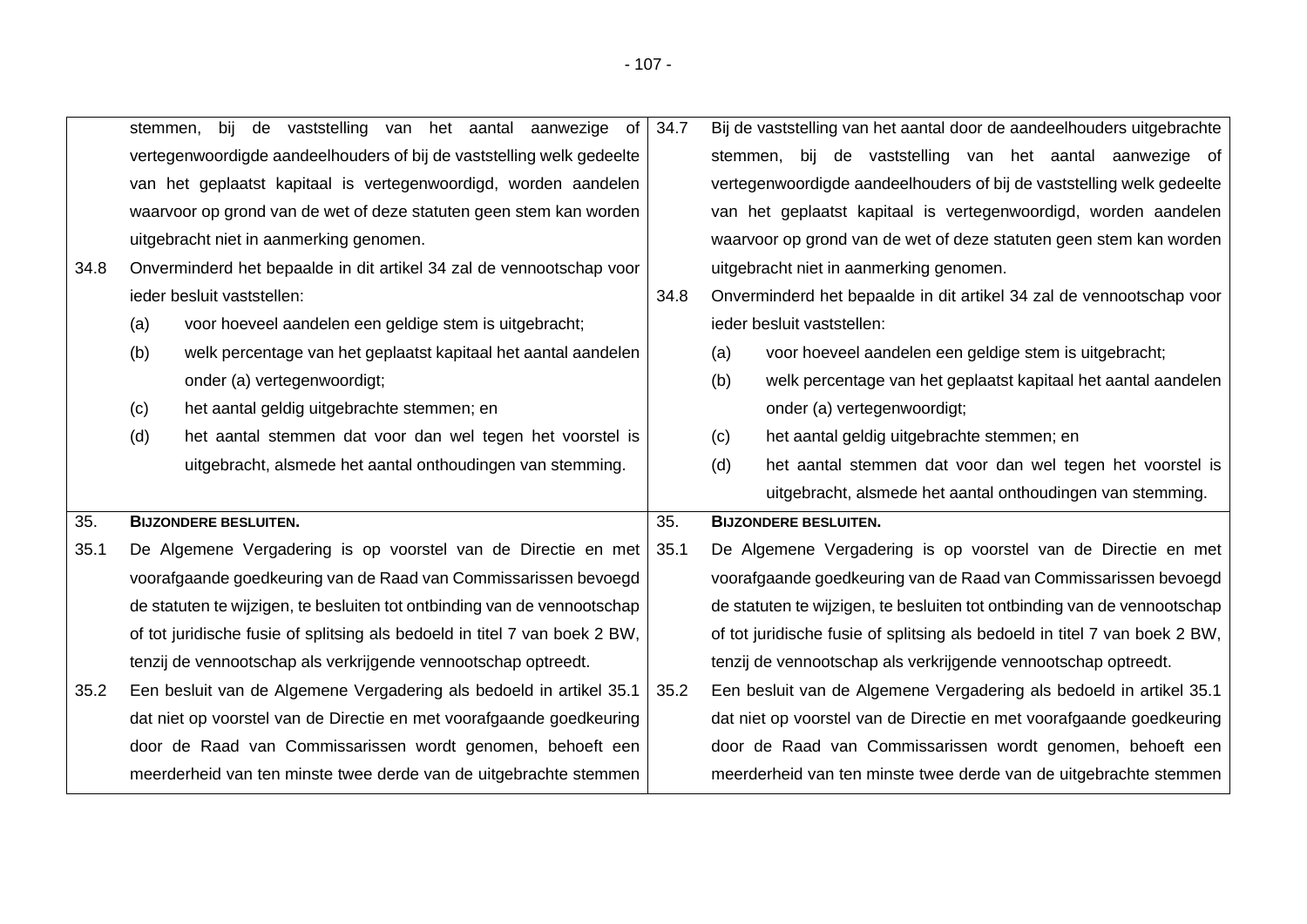|      | in een vergadering waarin ten minste de helft van het geplaatste                  |      | in een vergadering waarin ten minste de helft van het geplaatste            |
|------|-----------------------------------------------------------------------------------|------|-----------------------------------------------------------------------------|
|      | kapitaal is vertegenwoordigd.                                                     |      | kapitaal is vertegenwoordigd.                                               |
| 35.3 | Een besluit van de Algemene Vergadering tot juridische fusie of                   | 35.3 | Een besluit van de Algemene Vergadering tot juridische fusie of             |
|      | splitsing als bedoeld in titel 7 van boek 2 BW, behoeft, indien het besluit       |      | splitsing als bedoeld in titel 7 van boek 2 BW, behoeft, indien het besluit |
|      | wordt genomen op voorstel van de Directie onder voorafgaande                      |      | wordt genomen op voorstel van de Directie onder voorafgaande                |
|      | goedkeuring van de Raad van Commissarissen, een meerderheid van                   |      | goedkeuring van de Raad van Commissarissen, een meerderheid van             |
|      | ten minste twee derde van de uitgebrachte stemmen, indien minder dan              |      | ten minste twee derde van de uitgebrachte stemmen, indien minder dan        |
|      | de helft van het geplaatste kapitaal ter vergadering vertegenwoordigd             |      | de helft van het geplaatste kapitaal ter vergadering vertegenwoordigd       |
|      | is.                                                                               |      | is.                                                                         |
| 35.4 | Is in een vergadering als bedoeld in artikel 35.2 niet ten minste de helft   35.4 |      | Is in een vergadering als bedoeld in artikel 35.2 niet ten minste de helft  |
|      | van het geplaatste kapitaal vertegenwoordigd, dan zal een tweede                  |      | van het geplaatste kapitaal vertegenwoordigd, dan zal een tweede            |
|      | vergadering worden bijeengeroepen, te houden uiterlijk zes weken na               |      | vergadering worden bijeengeroepen, te houden uiterlijk zesacht weken        |
|      | de eerste.                                                                        |      | na de eerste.                                                               |
|      | Ongeacht het in de tweede vergadering vertegenwoordigde gedeelte                  |      | Ongeacht het in de tweede vergadering vertegenwoordigde gedeelte            |
|      | van het aandelenkapitaal kan in die vergadering een geldig besluit                |      | van het aandelenkapitaal kan in die vergadering een geldig besluit          |
|      | worden genomen omtrent de voor de eerste vergadering geagendeerde                 |      | worden genomen omtrent de voor de eerste vergadering geagendeerde           |
|      | voorstellen, mits met een meerderheid van ten minste twee derde van               |      | voorstellen, mits met een meerderheid van ten minste twee derde van         |
|      | de uitgebrachte stemmen. Bij de oproeping tot de tweede vergadering               |      | de uitgebrachte stemmen. Bij de oproeping tot de tweede vergadering         |
|      | moet worden vermeld dat en waarom in die vergadering een besluit kan              |      | moet worden vermeld dat en waarom in die vergadering een besluit kan        |
|      | onafhankelijk van het ter<br>worden<br>genomen<br>vergadering                     |      | onafhankelijk van<br>het ter<br>vergadering<br>worden<br>genomen            |
|      | vertegenwoordigd gedeelte van het kapitaal.                                       |      | vertegenwoordigd gedeelte van het kapitaal.                                 |
|      |                                                                                   |      |                                                                             |
| 36.  | <b>VEREFFENING.</b>                                                               | 36.  | <b>VEREFFENING.</b>                                                         |
| 36.1 | Indien de vennootschap wordt ontbonden ingevolge een besluit van de               | 36.1 | Indien de vennootschap wordt ontbonden ingevolge een besluit van de         |
|      | Algemene Vergadering, treden ter vereffening van het vermogen van                 |      | Algemene Vergadering, treden ter vereffening van het vermogen van           |